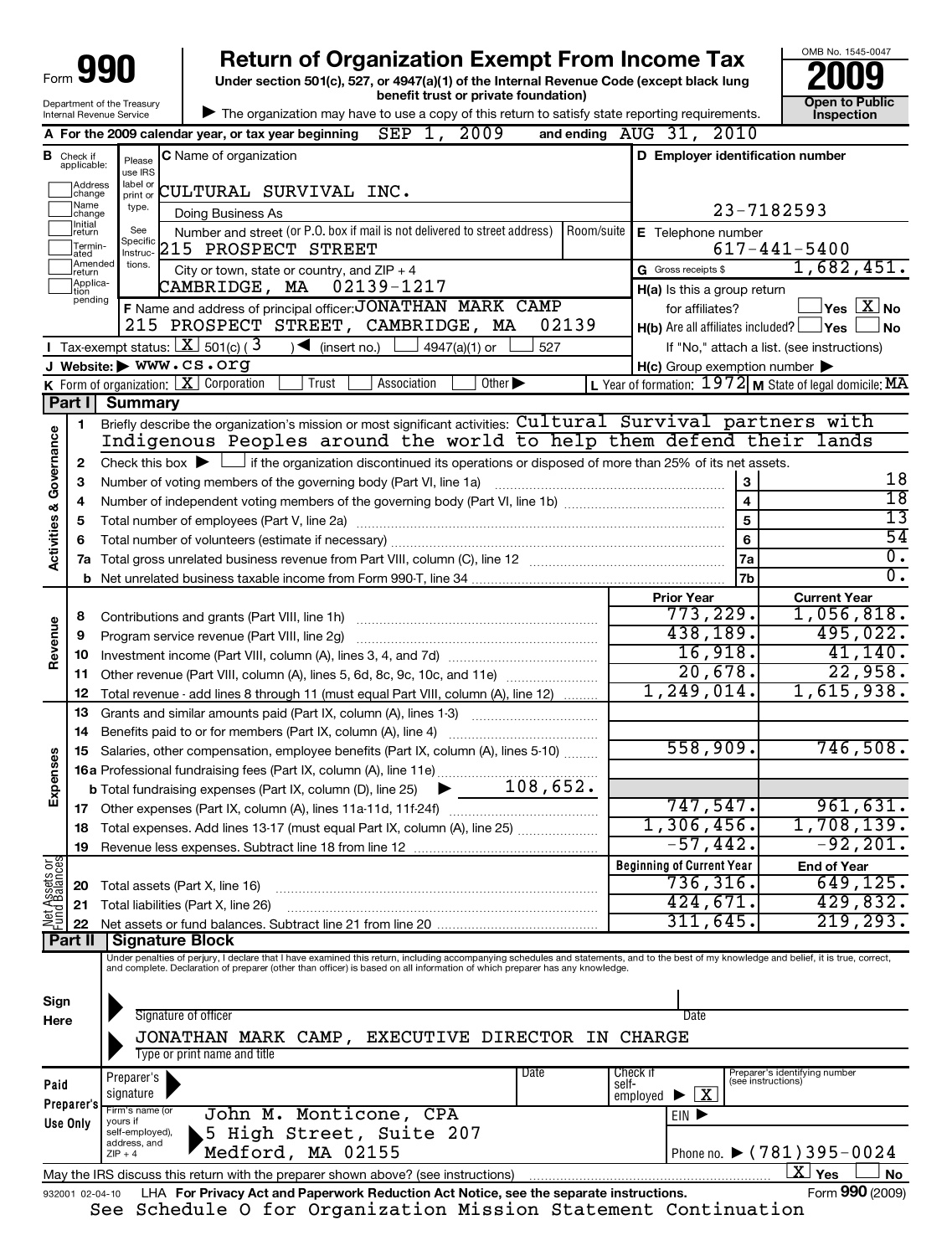|                | CULTURAL SURVIVAL INC.<br>Form 990 (2009)                                                                                   | 23-7182593                                                | Page 2 |
|----------------|-----------------------------------------------------------------------------------------------------------------------------|-----------------------------------------------------------|--------|
|                | Part III   Statement of Program Service Accomplishments                                                                     |                                                           |        |
| 1.             | Briefly describe the organization's mission:                                                                                |                                                           |        |
|                | Cultural Survival partners with Indigenous Peoples around the world to                                                      |                                                           |        |
|                | help them defend their rights as Indineous Peoples, their lands and                                                         |                                                           |        |
|                | ecosystems, and their cultures.                                                                                             |                                                           |        |
|                |                                                                                                                             |                                                           |        |
| $\mathbf{2}$   | Did the organization undertake any significant program services during the year which were not listed on                    |                                                           |        |
|                | the prior Form 990 or 990-EZ?                                                                                               | $\mathbb{I}$ Yes $\boxed{\text{X}}$ No                    |        |
|                | If "Yes," describe these new services on Schedule O.                                                                        |                                                           |        |
|                |                                                                                                                             | $\Box$ Yes $\boxed{\text{X}}$ No                          |        |
| 3              | Did the organization cease conducting, or make significant changes in how it conducts, any program services?                |                                                           |        |
|                | If "Yes," describe these changes on Schedule O.                                                                             |                                                           |        |
| 4              | Describe the exempt purpose achievements for each of the organization's three largest program services by expenses.         |                                                           |        |
|                | Section 501(c)(3) and 501(c)(4) organizations and section 4947(a)(1) trusts are required to report the amount of grants and |                                                           |        |
|                | allocations to others, the total expenses, and revenue, if any, for each program service reported.                          |                                                           |        |
|                |                                                                                                                             | See Schedule O for Continuation(s)<br>472,844.            |        |
|                | $(1, 079, 288)$ including grants of \$<br>4a (Code:                                                                         | ) (Revenue \$                                             |        |
|                | For 38 years, Cultural Survival has assisted Indigenous communities in                                                      |                                                           |        |
|                | dozens of countries, both with on-the-ground projects and advocacy                                                          |                                                           |        |
|                | campaigns. Our all-volunteer Guatemala Radio Program now has over 200                                                       |                                                           |        |
|                | stations and is reaching well over a million Indigenous Mayans in their                                                     |                                                           |        |
|                | own languages. It will soon expand into other countries in the region.                                                      |                                                           |        |
|                | In May 2009, our Endangered Native American Languages program hosted a                                                      |                                                           |        |
|                | Language Summit at the National Museum of the American Indian that                                                          |                                                           |        |
|                | helped influence the United States government to quadruple this year's                                                      |                                                           |        |
|                | federal funding for Native language revitalization to nearly \$12                                                           |                                                           |        |
|                | $\overline{{\tt millin.}}$                                                                                                  | With the addition in 2009 of our Global Response program, |        |
|                | Cultural Survival now sends researchers to Indigenous communities to                                                        |                                                           |        |
|                | investigate and design powerful advocacy campaigns when they uncover                                                        |                                                           |        |
|                | 395, 586. including grants of \$<br>) (Expenses \$<br>4b (Code:                                                             | 22,178.<br>) (Revenue \$                                  |        |
|                | Cultural Survival educates the wider public about Indigenous Peoples'                                                       |                                                           |        |
|                | rights and concerns through our award-winning magazine, the Cultural                                                        |                                                           |        |
|                | Survival Quarterly (CSQ), our monthly on-line e-newsletter, our website                                                     |                                                           |        |
|                | which includes more than 30 years of articles from the CSQ on                                                               |                                                           |        |
|                | Indigenous Peoples and their rights, web alerts, press releases,                                                            |                                                           |        |
|                | bazaars, and educational events.                                                                                            |                                                           |        |
|                |                                                                                                                             |                                                           |        |
|                |                                                                                                                             |                                                           |        |
|                |                                                                                                                             |                                                           |        |
|                |                                                                                                                             |                                                           |        |
|                |                                                                                                                             |                                                           |        |
| 4с             | (Code:<br>) (Expenses \$<br>including grants of \$                                                                          | ) (Revenue \$                                             |        |
|                |                                                                                                                             |                                                           |        |
|                |                                                                                                                             |                                                           |        |
|                |                                                                                                                             |                                                           |        |
|                |                                                                                                                             |                                                           |        |
|                |                                                                                                                             |                                                           |        |
|                |                                                                                                                             |                                                           |        |
|                |                                                                                                                             |                                                           |        |
|                |                                                                                                                             |                                                           |        |
| 4d             | Other program services. (Describe in Schedule O.)                                                                           |                                                           |        |
| 4е             | (Expenses \$<br>including grants of $$$<br>1,474,874.<br>Total program service expenses $\triangleright$ \$                 | (Revenue \$                                               |        |
| 932002         |                                                                                                                             | Form 990 (2009)                                           |        |
| $02 - 04 - 10$ |                                                                                                                             |                                                           |        |
|                | 16290201 807196 CSI-7182593                                                                                                 | 2009.05030 CULTURAL SURVIVAL INC.<br>$CSI-7181$           |        |
|                |                                                                                                                             |                                                           |        |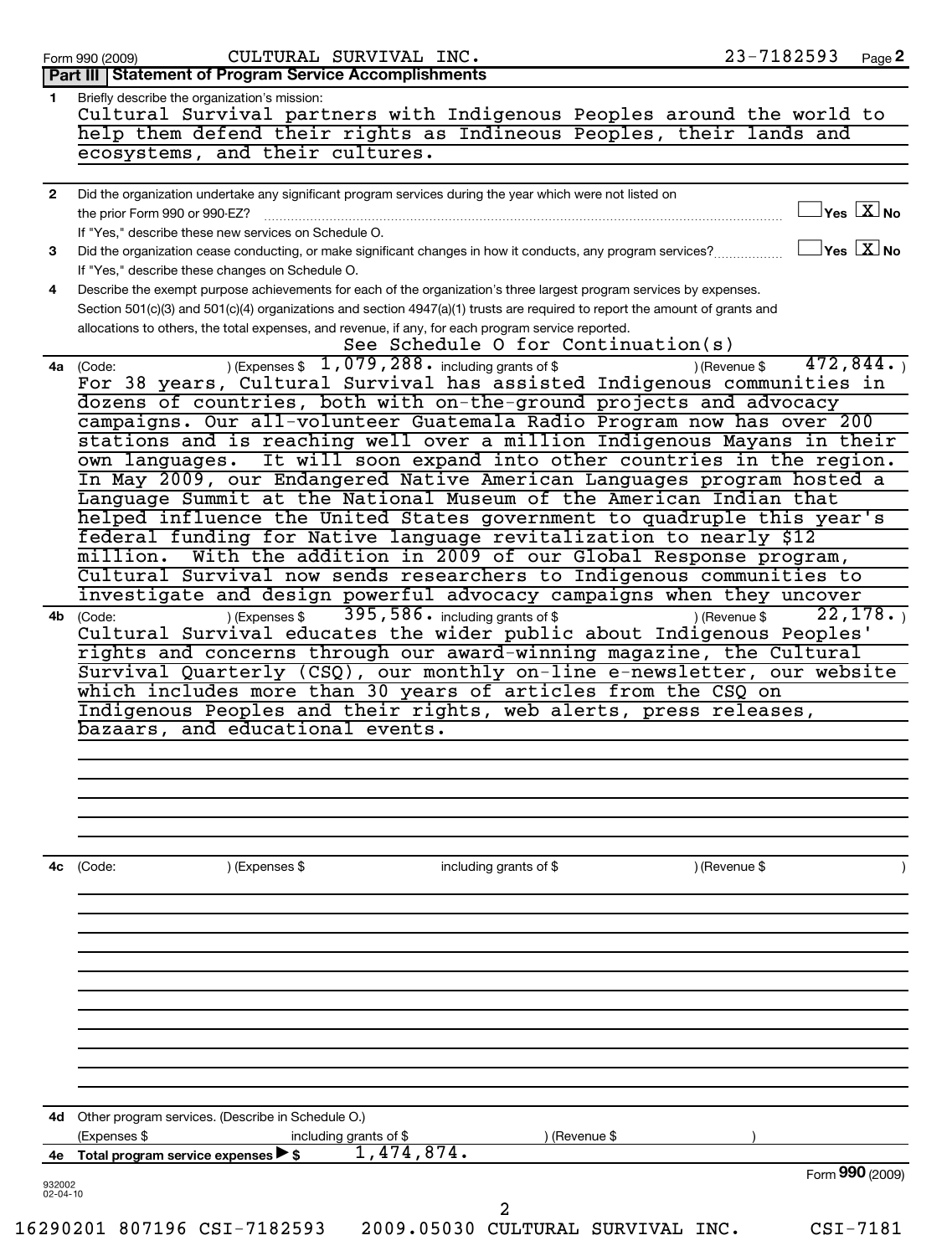16290201 807196 CSI-7182593 2009.05030 CULTURAL SURVIVAL INC. CSI-7181 3

| Form 990 (2009)                                  | CULTURAL SURVIVAL INC. |  | 23-7182593 | Page |
|--------------------------------------------------|------------------------|--|------------|------|
| <b>Part IV   Checklist of Required Schedules</b> |                        |  |            |      |

|     | Part IV   Checklist of Required Schedules                                                                                               |                         |                         |                         |
|-----|-----------------------------------------------------------------------------------------------------------------------------------------|-------------------------|-------------------------|-------------------------|
|     |                                                                                                                                         |                         | Yes                     | No                      |
| 1.  | Is the organization described in section 501(c)(3) or $4947(a)(1)$ (other than a private foundation)?                                   |                         |                         |                         |
|     | If "Yes," complete Schedule A                                                                                                           | 1                       | х                       |                         |
| 2   |                                                                                                                                         | $\overline{2}$          | $\overline{\textbf{x}}$ |                         |
| 3   | Did the organization engage in direct or indirect political campaign activities on behalf of or in opposition to candidates for         |                         |                         |                         |
|     | public office? If "Yes," complete Schedule C, Part I                                                                                    | 3                       |                         | x                       |
| 4   | Section 501(c)(3) organizations. Did the organization engage in lobbying activities? If "Yes," complete Schedule C, Part II             | $\overline{\mathbf{4}}$ |                         | $\overline{\mathbf{x}}$ |
| 5   | Section 501(c)(4), 501(c)(5), and 501(c)(6) organizations. Is the organization subject to the section 6033(e) notice and                |                         |                         |                         |
|     | reporting requirement and proxy tax? If "Yes," complete Schedule C, Part III [11] [11] [11] [11] [11] [11] [1                           | 5                       |                         |                         |
| 6   | Did the organization maintain any donor advised funds or any similar funds or accounts where donors have the right to                   |                         |                         |                         |
|     | provide advice on the distribution or investment of amounts in such funds or accounts? If "Yes," complete Schedule D, Part I            | 6                       |                         | x                       |
| 7   | Did the organization receive or hold a conservation easement, including easements to preserve open space,                               |                         |                         |                         |
|     | the environment, historic land areas, or historic structures? If "Yes," complete Schedule D, Part II                                    | $\overline{7}$          |                         | x                       |
| 8   | Did the organization maintain collections of works of art, historical treasures, or other similar assets? If "Yes," complete            |                         |                         |                         |
|     |                                                                                                                                         | 8                       |                         | x                       |
| 9   | Did the organization report an amount in Part X, line 21; serve as a custodian for amounts not listed in Part X; or provide             |                         |                         |                         |
|     | credit counseling, debt management, credit repair, or debt negotiation services? If "Yes," complete Schedule D, Part IV                 | 9                       |                         | x                       |
| 10  | Did the organization, directly or through a related organization, hold assets in term, permanent, or quasi-endowments?                  |                         |                         |                         |
|     |                                                                                                                                         | 10                      | X                       |                         |
| 11  | Is the organization's answer to any of the following questions "Yes"? If so, complete Schedule D, Parts VI, VII, VIII, IX, or X         |                         |                         |                         |
|     | as applicable                                                                                                                           | 11                      | Х                       |                         |
|     | Did the organization report an amount for land, buildings, and equipment in Part X, line 10? If "Yes," complete Schedule D,<br>Part VI. |                         |                         |                         |
|     | Did the organization report an amount for investments - other securities in Part X, line 12 that is 5% or more of its total             |                         |                         |                         |
|     | assets reported in Part X, line 16? If "Yes," complete Schedule D, Part VII.                                                            |                         |                         |                         |
|     | Did the organization report an amount for investments - program related in Part X, line 13 that is 5% or more of its total              |                         |                         |                         |
|     | assets reported in Part X, line 16? If "Yes," complete Schedule D, Part VIII.                                                           |                         |                         |                         |
|     | Did the organization report an amount for other assets in Part X, line 15 that is 5% or more of its total assets reported in            |                         |                         |                         |
|     | Part X, line 16? If "Yes," complete Schedule D, Part IX.                                                                                |                         |                         |                         |
|     | Did the organization report an amount for other liabilities in Part X, line 25? If "Yes," complete Schedule D, Part X.                  |                         |                         |                         |
|     | Did the organization's separate or consolidated financial statements for the tax year include a footnote that addresses                 |                         |                         |                         |
|     | the organization's liability for uncertain tax positions under FIN 48? If "Yes," complete Schedule D, Part X.                           |                         |                         |                         |
| 12  | Did the organization obtain separate, independent audited financial statements for the tax year? If "Yes," complete                     |                         |                         |                         |
|     | Schedule D, Parts XI, XII, and XIII.                                                                                                    | 12                      | X                       |                         |
|     | 12A Was the organization included in consolidated, independent audited financial statements for the tax year?<br>Yes<br>No              |                         |                         |                         |
|     | $\overline{\texttt{x}}$<br><b>12A</b>                                                                                                   |                         |                         |                         |
| 13  | Is the organization a school described in section 170(b)(1)(A)(ii)? If "Yes," complete Schedule E                                       | 13                      |                         | ▵                       |
| 14a | Did the organization maintain an office, employees, or agents outside of the United States?                                             | 14a                     | $\overline{\textbf{x}}$ |                         |
|     | <b>b</b> Did the organization have aggregate revenues or expenses of more than \$10,000 from grantmaking, fundraising, business,        |                         |                         |                         |
|     | and program service activities outside the United States? If "Yes," complete Schedule F, Part I manufactured in                         | 14 <sub>b</sub>         | X                       |                         |
| 15  | Did the organization report on Part IX, column (A), line 3, more than \$5,000 of grants or assistance to any organization               |                         |                         |                         |
|     |                                                                                                                                         | 15                      |                         | x                       |
| 16  | Did the organization report on Part IX, column (A), line 3, more than \$5,000 of aggregate grants or assistance to individuals          |                         |                         |                         |
|     |                                                                                                                                         | 16                      |                         | x                       |
| 17  | Did the organization report a total of more than \$15,000 of expenses for professional fundraising services on Part IX,                 |                         |                         |                         |
|     |                                                                                                                                         | 17                      |                         | х                       |
| 18  | Did the organization report more than \$15,000 total of fundraising event gross income and contributions on Part VIII, lines            |                         |                         |                         |
|     |                                                                                                                                         | 18                      |                         | x                       |
| 19  | Did the organization report more than \$15,000 of gross income from gaming activities on Part VIII, line 9a? If "Yes,"                  |                         |                         |                         |
|     | complete Schedule G, Part III                                                                                                           | 19                      |                         | X                       |
| 20  |                                                                                                                                         | 20                      |                         | $\overline{\text{X}}$   |

Form (2009) **990**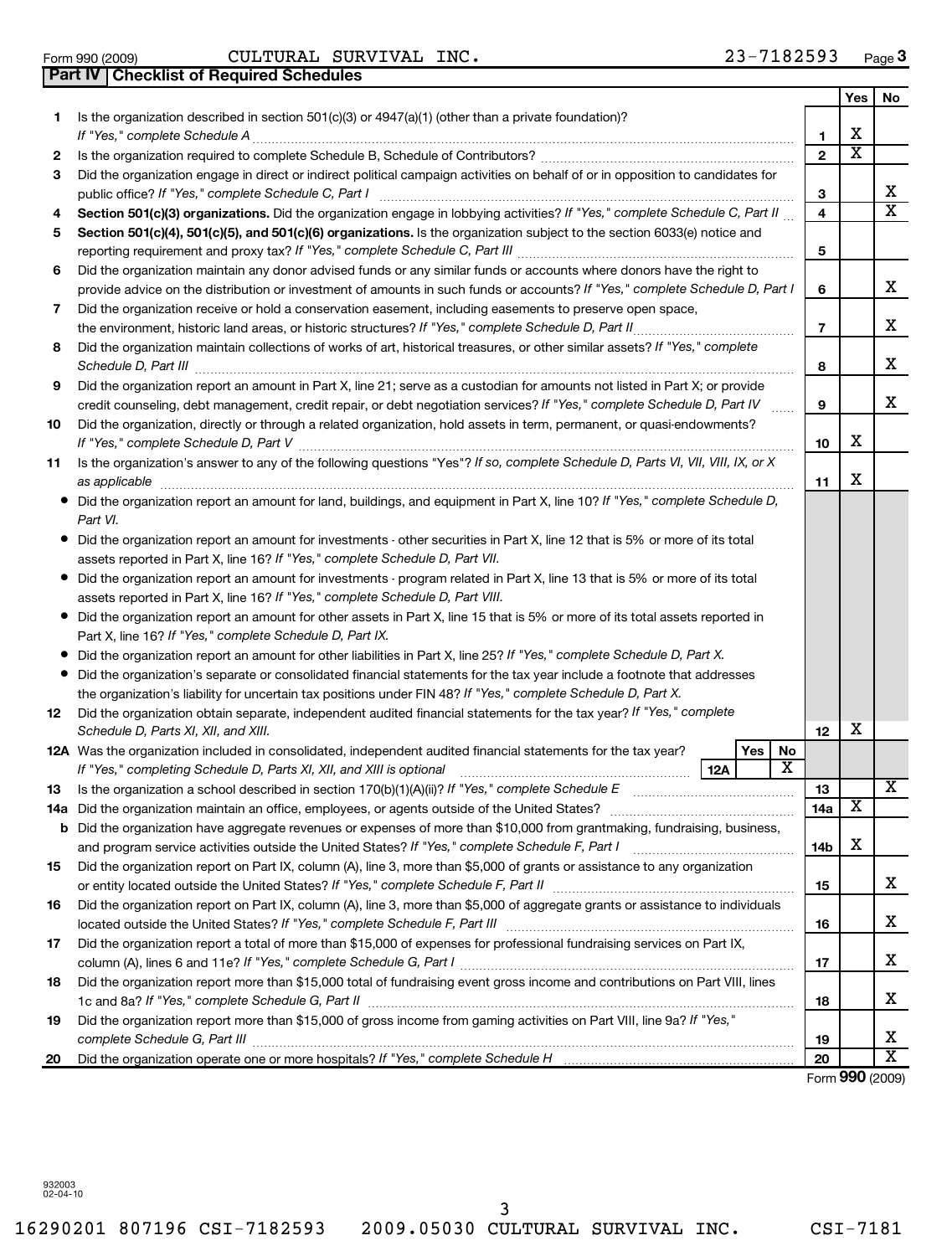Form 990 (2009) CULTURAL SURVIVAL INC. 23-7 $18$ 2593 Page

*(continued)* **Part IV Checklist of Required Schedules**

|        |                                                                                                                                                                                                                                |     | Yes                     | No |
|--------|--------------------------------------------------------------------------------------------------------------------------------------------------------------------------------------------------------------------------------|-----|-------------------------|----|
| 21     | Did the organization report more than \$5,000 of grants and other assistance to governments and organizations in the                                                                                                           |     |                         |    |
|        |                                                                                                                                                                                                                                | 21  |                         | X  |
| 22     | Did the organization report more than \$5,000 of grants and other assistance to individuals in the United States on Part IX,<br>column (A), line 2? If "Yes," complete Schedule I, Parts I and III                             | 22  |                         | X  |
| 23     | Did the organization answer "Yes" to Part VII, Section A, line 3, 4, or 5 about compensation of the organization's current                                                                                                     |     |                         |    |
|        | and former officers, directors, trustees, key employees, and highest compensated employees? If "Yes," complete                                                                                                                 |     |                         |    |
|        | Schedule J <b>Execute Schedule J Execute Schedule J</b>                                                                                                                                                                        | 23  |                         | х  |
|        | 24a Did the organization have a tax-exempt bond issue with an outstanding principal amount of more than \$100,000 as of the                                                                                                    |     |                         |    |
|        | last day of the year, that was issued after December 31, 2002? If "Yes," answer lines 24b through 24d and complete                                                                                                             |     |                         |    |
|        | Schedule K. If "No", go to line 25                                                                                                                                                                                             | 24a |                         | x  |
| b      |                                                                                                                                                                                                                                | 24b |                         |    |
|        | Did the organization maintain an escrow account other than a refunding escrow at any time during the year to defease                                                                                                           |     |                         |    |
|        |                                                                                                                                                                                                                                | 24c |                         |    |
|        |                                                                                                                                                                                                                                | 24d |                         |    |
|        | 25a Section 501(c)(3) and 501(c)(4) organizations. Did the organization engage in an excess benefit transaction with a                                                                                                         |     |                         |    |
|        |                                                                                                                                                                                                                                | 25a |                         | x  |
|        | Is the organization aware that it engaged in an excess benefit transaction with a disqualified person in a prior year, and                                                                                                     |     |                         |    |
|        | that the transaction has not been reported on any of the organization's prior Forms 990 or 990-EZ? If "Yes," complete                                                                                                          |     |                         |    |
|        | Schedule L, Part I                                                                                                                                                                                                             | 25b |                         | х  |
| 26     | Was a loan to or by a current or former officer, director, trustee, key employee, highly compensated employee, or disqualified                                                                                                 |     |                         | х  |
|        |                                                                                                                                                                                                                                | 26  |                         |    |
| 27     | Did the organization provide a grant or other assistance to an officer, director, trustee, key employee, substantial                                                                                                           |     |                         |    |
|        | contributor, or a grant selection committee member, or to a person related to such an individual? If "Yes," complete                                                                                                           |     |                         | х  |
| 28     | Was the organization a party to a business transaction with one of the following parties, (see Schedule L, Part IV                                                                                                             | 27  |                         |    |
|        | instructions for applicable filing thresholds, conditions, and exceptions):                                                                                                                                                    |     |                         |    |
|        | A current or former officer, director, trustee, or key employee? If "Yes," complete Schedule L, Part IV                                                                                                                        | 28a |                         | х  |
| а<br>b | A family member of a current or former officer, director, trustee, or key employee? If "Yes," complete Schedule L, Part IV                                                                                                     | 28b | $\overline{\textbf{x}}$ |    |
|        | c An entity of which a current or former officer, director, trustee, or key employee of the organization (or a family member) was                                                                                              |     |                         |    |
|        | an officer, director, trustee, or direct or indirect owner? If "Yes," complete Schedule L, Part IV                                                                                                                             | 28c |                         | х  |
| 29     |                                                                                                                                                                                                                                | 29  |                         | x  |
| 30     | Did the organization receive contributions of art, historical treasures, or other similar assets, or qualified conservation                                                                                                    |     |                         |    |
|        |                                                                                                                                                                                                                                | 30  |                         | x  |
| 31     | Did the organization liquidate, terminate, or dissolve and cease operations?                                                                                                                                                   |     |                         |    |
|        | If "Yes," complete Schedule N, Part I                                                                                                                                                                                          | 31  |                         | х  |
| 32     | Did the organization sell, exchange, dispose of, or transfer more than 25% of its net assets? If "Yes," complete                                                                                                               |     |                         |    |
|        | Schedule N, Part II                                                                                                                                                                                                            | 32  |                         | Χ  |
| 33     | Did the organization own 100% of an entity disregarded as separate from the organization under Regulations                                                                                                                     |     |                         |    |
|        |                                                                                                                                                                                                                                | 33  |                         | х  |
| 34     | Was the organization related to any tax-exempt or taxable entity?                                                                                                                                                              |     |                         |    |
|        |                                                                                                                                                                                                                                | 34  |                         | х  |
| 35     | Is any related organization a controlled entity within the meaning of section 512(b)(13)?                                                                                                                                      |     |                         |    |
|        |                                                                                                                                                                                                                                | 35  |                         | x  |
| 36     | Section 501(c)(3) organizations. Did the organization make any transfers to an exempt non-charitable related organization?                                                                                                     |     |                         |    |
|        |                                                                                                                                                                                                                                | 36  |                         | х  |
| 37     | Did the organization conduct more than 5% of its activities through an entity that is not a related organization                                                                                                               |     |                         |    |
|        |                                                                                                                                                                                                                                | 37  |                         | х  |
| 38     | Did the organization complete Schedule O and provide explanations in Schedule O for Part VI, lines 11 and 19?                                                                                                                  |     |                         |    |
|        | Note. All Form 990 filers are required to complete Schedule O. [11] [12] The Content of Schedule O. [11] The Content of Schedule O. [11] The Content of Schedule O. [11] The Content of Schedule O. [11] The Content of Schedu | 38  | X                       |    |

Form (2009) **990**

932004 02-04-10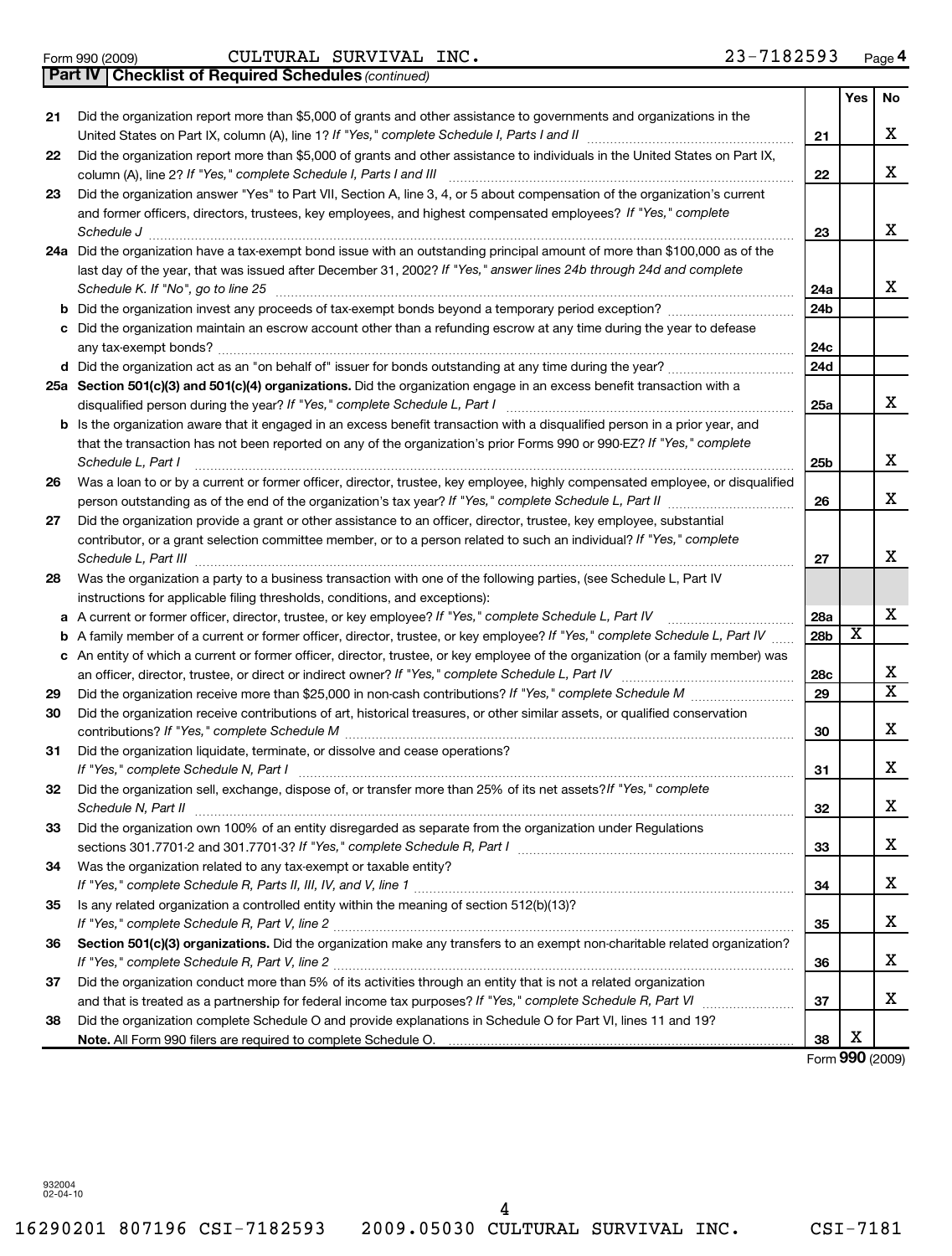16290201 807196 CSI-7182593 2009.05030 CULTURAL SURVIVAL INC. CSI-7181 5

## Form 990 (2009) CULTURAL SURVIVAL INC. 23-7 $18$ 2593 Page

**5**

| Part V | <b>Statements Regarding Other IRS Filings and Tax Compliance</b>                                                               |                |     |                         |
|--------|--------------------------------------------------------------------------------------------------------------------------------|----------------|-----|-------------------------|
|        |                                                                                                                                |                | Yes | No                      |
|        | 1a Enter the number reported in Box 3 of Form 1096, Annual Summary and Transmittal of                                          |                |     |                         |
|        | 11<br>1a                                                                                                                       |                |     |                         |
|        | <b>b</b> Enter the number of Forms W-2G included in line 1a. Enter -0- if not applicable<br>1 <sub>b</sub>                     |                |     |                         |
| с      | Did the organization comply with backup withholding rules for reportable payments to vendors and reportable gaming             |                |     |                         |
|        |                                                                                                                                | 1c             | х   |                         |
|        | 2a Enter the number of employees reported on Form W-3, Transmittal of Wage and Tax Statements,                                 |                |     |                         |
|        | 13<br>filed for the calendar year ending with or within the year covered by this return<br>2a                                  |                |     |                         |
|        | <b>b</b> If at least one is reported on line 2a, did the organization file all required federal employment tax returns?        | 2 <sub>b</sub> | х   |                         |
|        | Note. If the sum of lines 1a and 2a is greater than 250, you may be required to $e$ -file this return. (see instructions)      |                |     |                         |
|        | 3a Did the organization have unrelated business gross income of \$1,000 or more during the year covered by this return?        | За             |     | x                       |
|        | <b>b</b> If "Yes," has it filed a Form 990-T for this year? If "No," provide an explanation in Schedule O                      | 3b             |     |                         |
|        | 4a At any time during the calendar year, did the organization have an interest in, or a signature or other authority over, a   |                |     |                         |
|        | financial account in a foreign country (such as a bank account, securities account, or other financial account)?               | 4a             |     | x                       |
|        | <b>b</b> If "Yes," enter the name of the foreign country: $\blacktriangleright$                                                |                |     |                         |
|        | See the instructions for exceptions and filing requirements for Form TD F 90-22.1, Report of Foreign Bank and                  |                |     |                         |
|        | Financial Accounts.                                                                                                            |                |     |                         |
|        |                                                                                                                                | 5а             |     | х                       |
|        |                                                                                                                                | 5b             |     | $\overline{\textbf{X}}$ |
|        | c If "Yes," to line 5a or 5b, did the organization file Form 8886-T, Disclosure by Tax-Exempt Entity Regarding Prohibited      |                |     |                         |
|        |                                                                                                                                | 5c             |     |                         |
|        | 6a Does the organization have annual gross receipts that are normally greater than \$100,000, and did the organization solicit |                |     |                         |
|        | any contributions that were not tax deductible?                                                                                | 6a             |     | x                       |
|        | <b>b</b> If "Yes," did the organization include with every solicitation an express statement that such contributions or gifts  |                |     |                         |
|        |                                                                                                                                | 6b             |     |                         |
| 7      | Organizations that may receive deductible contributions under section 170(c).                                                  |                |     |                         |
|        | a Did the organization receive a payment in excess of \$75 made partly as a contribution and partly for goods and services     |                |     |                         |
|        |                                                                                                                                | 7a             |     | x                       |
|        |                                                                                                                                | 7b             |     |                         |
|        | c Did the organization sell, exchange, or otherwise dispose of tangible personal property for which it was required            |                |     | x                       |
|        | 7d                                                                                                                             | 7c             |     |                         |
|        | e Did the organization, during the year, receive any funds, directly or indirectly, to pay premiums on a personal              |                |     |                         |
|        |                                                                                                                                | 7е             |     |                         |
|        |                                                                                                                                | 7f             |     |                         |
|        |                                                                                                                                | 7g             |     |                         |
|        | h For contributions of cars, boats, airplanes, and other vehicles, did the organization file a Form 1098-C as required?        | 7h             |     |                         |
| 8      | Sponsoring organizations maintaining donor advised funds and section 509(a)(3) supporting organizations. Did the               |                |     |                         |
|        | supporting organization, or a donor advised fund maintained by a sponsoring organization, have excess business holdings        |                |     |                         |
|        | at any time during the year?                                                                                                   | 8              |     |                         |
| 9      | Sponsoring organizations maintaining donor advised funds.                                                                      |                |     |                         |
| а      |                                                                                                                                | 9а             |     |                         |
| b      |                                                                                                                                | 9b             |     |                         |
| 10     | Section 501(c)(7) organizations. Enter:                                                                                        |                |     |                         |
| а      | 10a                                                                                                                            |                |     |                         |
|        | 10 <sub>b</sub><br>b Gross receipts, included on Form 990, Part VIII, line 12, for public use of club facilities               |                |     |                         |
| 11     | Section 501(c)(12) organizations. Enter:                                                                                       |                |     |                         |
| а      | 11a                                                                                                                            |                |     |                         |
|        | b Gross income from other sources (Do not net amounts due or paid to other sources against                                     |                |     |                         |
|        | 11 <sub>b</sub><br>amounts due or received from them.)                                                                         |                |     |                         |
|        | 12a Section 4947(a)(1) non-exempt charitable trusts. Is the organization filing Form 990 in lieu of Form 1041?                 | 12a            |     |                         |
|        | 12 <sub>b</sub><br><b>b</b> If "Yes," enter the amount of tax-exempt interest received or accrued during the year              |                |     |                         |

Form (2009) **990**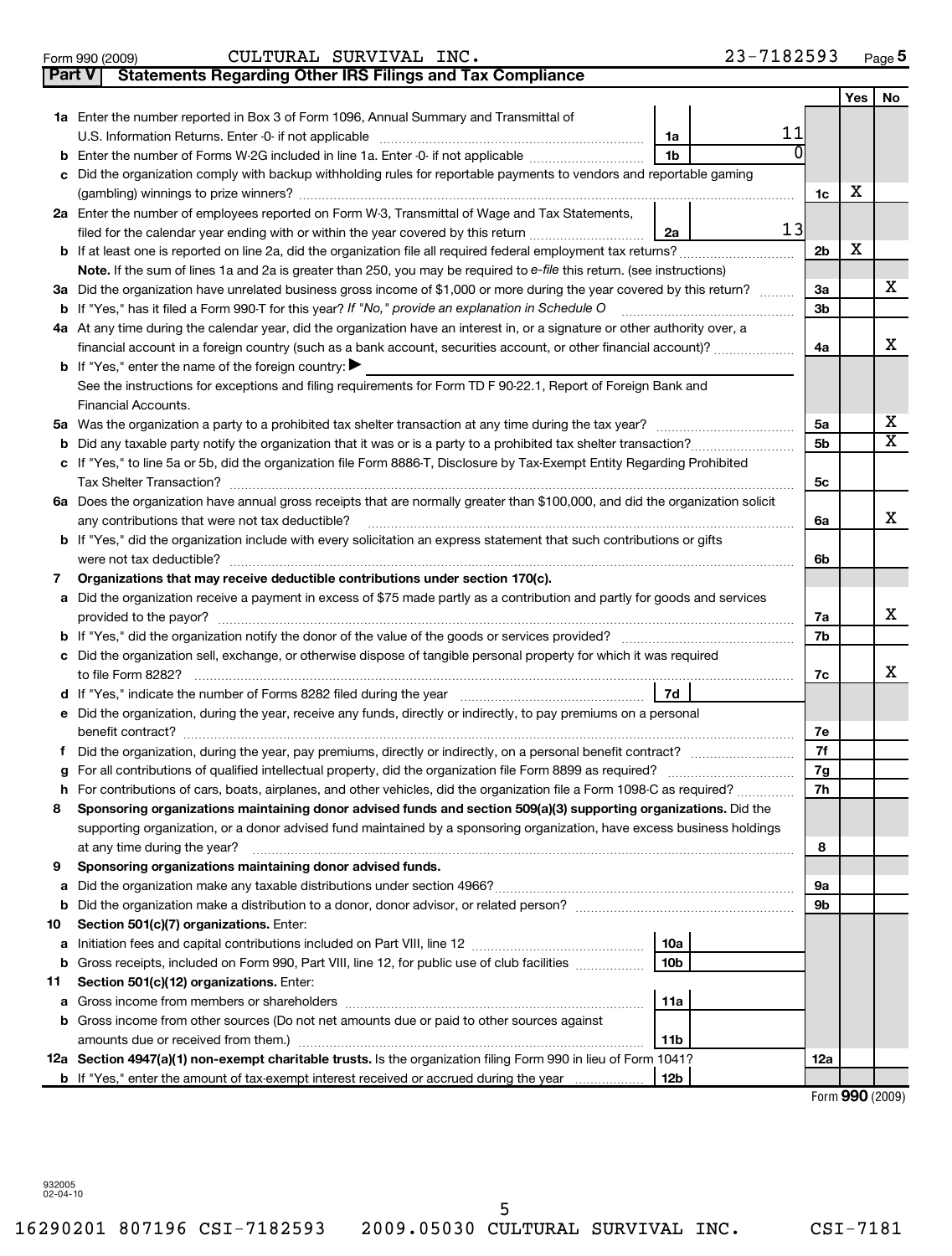|                          | Did the process for determining compensation of the following persons include a review and approval by independent<br>persons, comparability data, and contemporaneous substantiation of the deliberation and decision? |                 |                 |   |
|--------------------------|-------------------------------------------------------------------------------------------------------------------------------------------------------------------------------------------------------------------------|-----------------|-----------------|---|
|                          |                                                                                                                                                                                                                         | 15a             | X               |   |
|                          |                                                                                                                                                                                                                         | 15 <sub>b</sub> |                 | X |
|                          | If "Yes" to line 15a or 15b, describe the process in Schedule O. (See instructions.)                                                                                                                                    |                 |                 |   |
|                          | 16a Did the organization invest in, contribute assets to, or participate in a joint venture or similar arrangement with a                                                                                               |                 |                 |   |
|                          | taxable entity during the year?                                                                                                                                                                                         | <b>16a</b>      |                 | x |
|                          | <b>b</b> If "Yes," has the organization adopted a written policy or procedure requiring the organization to evaluate its participation                                                                                  |                 |                 |   |
|                          | in joint venture arrangements under applicable federal tax law, and taken steps to safeguard the organization's                                                                                                         |                 |                 |   |
|                          |                                                                                                                                                                                                                         | 16 <sub>b</sub> |                 |   |
|                          | <b>Section C. Disclosure</b>                                                                                                                                                                                            |                 |                 |   |
| 17                       | List the states with which a copy of this Form 990 is required to be filed $\blacktriangleright$ MA                                                                                                                     |                 |                 |   |
| 18                       | Section 6104 requires an organization to make its Forms 1023 (or 1024 if applicable), 990, and 990-T (501(c)(3)s only) available for                                                                                    |                 |                 |   |
|                          | public inspection. Indicate how you make these available. Check all that apply.                                                                                                                                         |                 |                 |   |
|                          | $\lfloor x \rfloor$ Upon request<br>$\lfloor \mathbf{X} \rfloor$ Another's website<br>Own website                                                                                                                       |                 |                 |   |
| 19                       | Describe in Schedule O whether (and if so, how), the organization makes its governing documents, conflict of interest policy, and financial                                                                             |                 |                 |   |
|                          | statements available to the public.                                                                                                                                                                                     |                 |                 |   |
| 20                       | State the name, physical address, and telephone number of the person who possesses the books and records of the organization:                                                                                           |                 |                 |   |
|                          | $FLYNN - 617 - 441 - 5406$<br>SOFIA                                                                                                                                                                                     |                 |                 |   |
|                          | 02139<br>215 PROSPECT STREET, CAMBRIDGE, MA                                                                                                                                                                             |                 |                 |   |
|                          |                                                                                                                                                                                                                         |                 | Form 990 (2009) |   |
|                          |                                                                                                                                                                                                                         |                 |                 |   |
| 932006<br>$02 - 04 - 10$ |                                                                                                                                                                                                                         |                 |                 |   |
|                          | 6                                                                                                                                                                                                                       |                 |                 |   |
|                          | 16290201 807196 CSI-7182593<br>2009.05030 CULTURAL SURVIVAL INC.                                                                                                                                                        |                 | CSI-7181        |   |

**Section A. Governing Body and Management**

**Part VI** Governance, Management, and Disclosure For each "Yes" response to lines 2 through 7b below, and for a "No" response *to line 8a, 8b, or 10b below, describe the circumstances, processes, or changes in Schedule O. See instructions.*

|        |                                                                                                                                                                                                                               |                 | res | <b>NO</b> |
|--------|-------------------------------------------------------------------------------------------------------------------------------------------------------------------------------------------------------------------------------|-----------------|-----|-----------|
|        | 1a                                                                                                                                                                                                                            | 18              |     |           |
| b      | 1b<br>Enter the number of voting members that are independent                                                                                                                                                                 | 18              |     |           |
| 2      | Did any officer, director, trustee, or key employee have a family relationship or a business relationship with any other                                                                                                      |                 |     |           |
|        | officer, director, trustee, or key employee?                                                                                                                                                                                  | 2               |     | x         |
| 3      | Did the organization delegate control over management duties customarily performed by or under the direct supervision                                                                                                         |                 |     |           |
|        |                                                                                                                                                                                                                               | 3               |     | x         |
| 4      | Did the organization make any significant changes to its organizational documents since the prior Form 990 was filed?                                                                                                         | 4               |     | X         |
| 5      |                                                                                                                                                                                                                               | 5               |     | X         |
| 6      | Does the organization have members or stockholders?                                                                                                                                                                           | 6               |     | х         |
| 7a     | Does the organization have members, stockholders, or other persons who may elect one or more members of the                                                                                                                   |                 |     |           |
|        | governing body?                                                                                                                                                                                                               | 7a              |     | x<br>X    |
| b      |                                                                                                                                                                                                                               | 7b              |     |           |
| 8      | Did the organization contemporaneously document the meetings held or written actions undertaken during the year                                                                                                               |                 |     |           |
|        | by the following:                                                                                                                                                                                                             | 8а              | х   |           |
| а<br>b | Each committee with authority to act on behalf of the governing body?                                                                                                                                                         | 8b              | х   |           |
| 9      | Is there any officer, director, trustee, or key employee listed in Part VII, Section A, who cannot be reached at the                                                                                                          |                 |     |           |
|        |                                                                                                                                                                                                                               | 9               |     | х         |
|        | <b>Section B. Policies</b> (This Section B requests information about policies not required by the Internal Revenue Code.)                                                                                                    |                 |     |           |
|        |                                                                                                                                                                                                                               |                 | Yes | No        |
|        |                                                                                                                                                                                                                               | 10a             |     | x         |
|        | <b>b</b> If "Yes," does the organization have written policies and procedures governing the activities of such chapters, affiliates,                                                                                          |                 |     |           |
|        | and branches to ensure their operations are consistent with those of the organization?                                                                                                                                        | 10 <sub>b</sub> |     |           |
| 11     | Has the organization provided a copy of this Form 990 to all members of its governing body before filing the form?                                                                                                            | 11              | х   |           |
|        | 11A Describe in Schedule O the process, if any, used by the organization to review this Form 990.                                                                                                                             |                 |     |           |
| 12a    |                                                                                                                                                                                                                               | 12a             | х   |           |
|        | <b>b</b> Are officers, directors or trustees, and key employees required to disclose annually interests that could give rise                                                                                                  |                 |     |           |
|        | to conflicts?                                                                                                                                                                                                                 | 12b             | х   |           |
|        | Does the organization regularly and consistently monitor and enforce compliance with the policy? If "Yes," describe                                                                                                           |                 |     |           |
|        | in Schedule O how this is done                                                                                                                                                                                                | 12 <sub>c</sub> | х   |           |
| 13     | Does the organization have a written whistleblower policy?                                                                                                                                                                    | 13              | X   |           |
| 14     |                                                                                                                                                                                                                               | 14              | х   |           |
| 15     | Did the process for determining compensation of the following persons include a review and approval by independent                                                                                                            |                 |     |           |
|        | persons, comparability data, and contemporaneous substantiation of the deliberation and decision?                                                                                                                             |                 |     |           |
| а      | The organization's CEO, Executive Director, or top management official manufactured content content of the organization's CEO, Executive Director, or top management official manufactured content of the original content of | 15a             | х   |           |
|        |                                                                                                                                                                                                                               | 15b             |     | X         |
|        | If "Yes" to line 15a or 15b, describe the process in Schedule O. (See instructions.)                                                                                                                                          |                 |     |           |
|        | <b>16a</b> Did the organization invest in, contribute assets to, or participate in a joint venture or similar arrangement with a                                                                                              |                 |     | x         |
|        | taxable entity during the year?<br>b If "Yes," has the organization adopted a written policy or procedure requiring the organization to evaluate its participation                                                            | 16a             |     |           |
|        | in joint venture arrangements under applicable federal tax law, and taken steps to safeguard the organization's                                                                                                               |                 |     |           |
|        | exempt status with respect to such arrangements?                                                                                                                                                                              | 16b             |     |           |
|        | <b>Section C. Disclosure</b>                                                                                                                                                                                                  |                 |     |           |
| 17     | List the states with which a copy of this Form 990 is required to be filed $\blacktriangleright$ MA                                                                                                                           |                 |     |           |
| 18     | Section 6104 requires an organization to make its Forms 1023 (or 1024 if applicable), 990, and 990-T (501(c)(3)s only) available for                                                                                          |                 |     |           |
|        | public inspection. Indicate how you make these available. Check all that apply.                                                                                                                                               |                 |     |           |
|        | $\lfloor x \rfloor$ Upon request<br>$\lfloor \underline{X} \rfloor$ Another's website<br>Own website                                                                                                                          |                 |     |           |
| 19     | Describe in Schedule O whether (and if so, how), the organization makes its governing documents, conflict of interest policy, and financial                                                                                   |                 |     |           |
|        | statements available to the public.                                                                                                                                                                                           |                 |     |           |
| 20     | State the name, physical address, and telephone number of the person who possesses the books and records of the organization:<br>SOFTA FLYNN - $617-441-5406$                                                                 |                 |     |           |

**Yes No**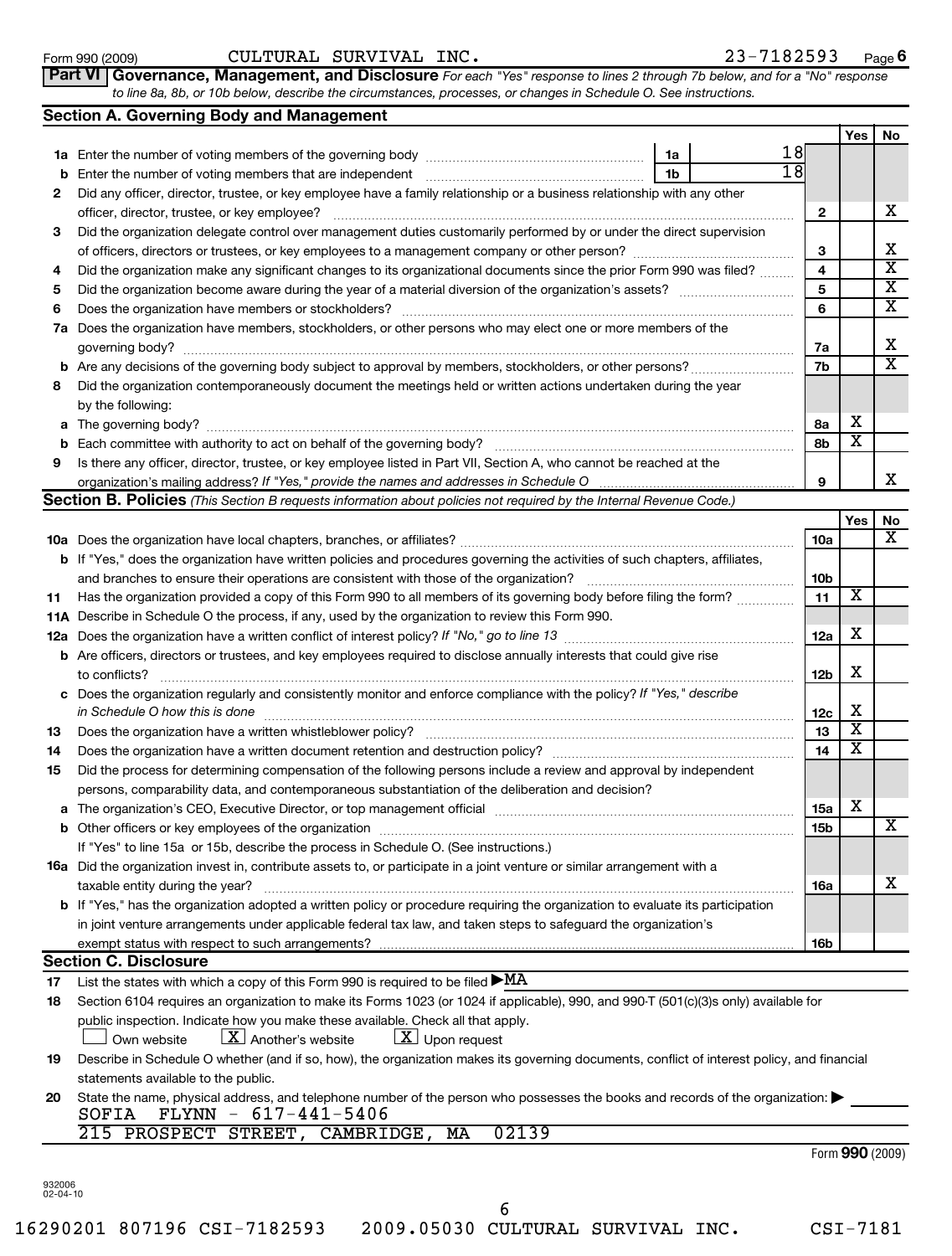## **Part VII Compensation of Officers, Directors, Trustees, Key Employees, Highest Compensated Employees, and Independent Contractors**

### **Section A. Officers, Directors, Trustees, Key Employees, and Highest Compensated Employees**

**1a**  Complete this table for all persons required to be listed. Report compensation for the calendar year ending with or within the organization's tax year. Use Schedule J-2 if additional space is needed.

**•** List all of the organization's current officers, directors, trustees (whether individuals or organizations), regardless of amount of compensation. Enter -0- in columns (D), (E), and (F) if no compensation was paid.

**•** List all of the organization's current key employees. See instructions for definition of "key employee."

 $\bullet$  List the organization's five  $\sf current$  highest compensated employees (other than an officer, director, trustee, or key employee) who received reportable compensation (Box 5 of Form W-2 and/or Box 7 of Form 1099-MISC) of more than \$100,000 from the organization and any related organizations .

• List all of the organization's former officers, key employees, and highest compensated employees who received more than \$100,000 of reportable compensation from the organization and any related organizations.

**•** List all of the organization's former directors or trustees that received, in the capacity as a former director or trustee of the organization, more than \$10,000 of reportable compensation from the organization and any related organizations.

List persons in the following order: individual trustees or directors; institutional trustees; officers; key employees; highest compensated employees; and former such persons.

Check this box if the organization did not compensate any current officer, director, or trustee.  $\left\vert \cdot\right\vert$ 

| (A)                      | (B)                  | (C)                                |                      |         |              |                                           |  | (D)                                                            | (E)                                                              | (F)                                                                                            |
|--------------------------|----------------------|------------------------------------|----------------------|---------|--------------|-------------------------------------------|--|----------------------------------------------------------------|------------------------------------------------------------------|------------------------------------------------------------------------------------------------|
| Name and Title           | Average              | Position<br>(check all that apply) |                      |         |              |                                           |  | Reportable                                                     | Reportable                                                       | Estimated                                                                                      |
|                          | hours<br>per<br>week | ndividual trustee or director      | nstitutional trustee | Officer | Key employee | Highest compensated<br>employee<br>Former |  | compensation<br>from<br>the<br>organization<br>(W-2/1099-MISC) | compensation<br>from related<br>organizations<br>(W-2/1099-MISC) | amount of<br>other<br>compensation<br>from the<br>organization<br>and related<br>organizations |
| Suzanne Benally          |                      |                                    |                      |         |              |                                           |  |                                                                |                                                                  |                                                                                                |
| Director                 | 3.00                 | $\mathbf X$                        |                      |         |              |                                           |  | 0.                                                             | 0.                                                               | $\mathbf 0$ .                                                                                  |
| Marcus Briggs-Cloud      |                      |                                    |                      |         |              |                                           |  |                                                                |                                                                  |                                                                                                |
| Director                 | 3.00                 | $\mathbf X$                        |                      |         |              |                                           |  | 0.                                                             | 0.                                                               | $\mathbf 0$ .                                                                                  |
| Westy Egmont             |                      |                                    |                      |         |              |                                           |  |                                                                |                                                                  |                                                                                                |
| Director                 | 3.00                 | $\mathbf X$                        |                      |         |              |                                           |  | 0.                                                             | 0.                                                               | $\mathbf 0$ .                                                                                  |
| Sarah Fuller             |                      |                                    |                      |         |              |                                           |  |                                                                |                                                                  |                                                                                                |
| President                | 3.00                 | $\mathbf X$                        |                      |         |              |                                           |  | 0.                                                             | 0.                                                               | $\mathbf 0$ .                                                                                  |
| Laura R. Graham          |                      |                                    |                      |         |              |                                           |  |                                                                |                                                                  |                                                                                                |
| Director                 | 3.00                 | $\mathbf X$                        |                      |         |              |                                           |  | 0.                                                             | 0.                                                               | $\mathbf 0$ .                                                                                  |
| Richard A. Grounds       |                      |                                    |                      |         |              |                                           |  |                                                                |                                                                  |                                                                                                |
| Director                 | 3.00                 | $\mathbf x$                        |                      |         |              |                                           |  | 0.                                                             | 0.                                                               | $\mathbf 0$ .                                                                                  |
| James Howe               |                      |                                    |                      |         |              |                                           |  |                                                                |                                                                  |                                                                                                |
| Director                 | 3.00                 | $\mathbf X$                        |                      |         |              |                                           |  | 0.                                                             | 0.                                                               | $\mathbf 0$ .                                                                                  |
| Jean E. Jackson          |                      |                                    |                      |         |              |                                           |  |                                                                |                                                                  |                                                                                                |
| Clerk                    | 3.00                 | X                                  |                      |         |              |                                           |  | 0.                                                             | 0.                                                               | $\mathbf 0$ .                                                                                  |
| Cecilia Lenk             |                      |                                    |                      |         |              |                                           |  |                                                                |                                                                  |                                                                                                |
| Director                 | 3.00                 | $\mathbf X$                        |                      |         |              |                                           |  | 0.                                                             | $\mathbf 0$ .                                                    | $\mathbf 0$ .                                                                                  |
| Les Malezer              |                      |                                    |                      |         |              |                                           |  |                                                                |                                                                  |                                                                                                |
| Director                 | 3.00                 | X                                  |                      |         |              |                                           |  | 0.                                                             | $\mathbf 0$ .                                                    | $\mathbf 0$ .                                                                                  |
| Elsebet Maybury-Lewis    |                      |                                    |                      |         |              |                                           |  |                                                                |                                                                  |                                                                                                |
| Director                 | 3.00                 | $\mathbf X$                        |                      |         |              |                                           |  | 0.                                                             | $\mathbf 0$ .                                                    | $\mathbf 0$ .                                                                                  |
| P. Ranganath Nayak       |                      |                                    |                      |         |              |                                           |  |                                                                |                                                                  |                                                                                                |
| Director                 | 3.00                 | X                                  |                      |         |              |                                           |  | 0.                                                             | $\mathbf 0$ .                                                    | $\mathbf 0$ .                                                                                  |
| Vincent O. Nmehielle     |                      |                                    |                      |         |              |                                           |  |                                                                |                                                                  |                                                                                                |
| Director                 | 3.00                 | $\mathbf X$                        |                      |         |              |                                           |  | 0.                                                             | 0.                                                               | $\mathbf 0$ .                                                                                  |
| Ramona Peters            |                      |                                    |                      |         |              |                                           |  |                                                                |                                                                  |                                                                                                |
| Director                 | 3.00                 | X                                  |                      |         |              |                                           |  | 0.                                                             | $\mathbf 0$ .                                                    | $\mathbf 0$ .                                                                                  |
| Stella Tamang            |                      |                                    |                      |         |              |                                           |  |                                                                |                                                                  |                                                                                                |
| Director                 | 3.00                 | $\mathbf X$                        |                      |         |              |                                           |  | 0.                                                             | 0.                                                               | $\mathbf 0$ .                                                                                  |
| Martha Claire Tompkins   |                      |                                    |                      |         |              |                                           |  |                                                                |                                                                  |                                                                                                |
| Director<br>Jeff Wallace | 3.00                 | X                                  |                      |         |              |                                           |  | 0.                                                             | $\mathbf 0$ .                                                    | $\mathbf 0$ .                                                                                  |
|                          |                      |                                    |                      |         |              |                                           |  | 0.                                                             | 0.                                                               |                                                                                                |
| Treasurer                | 3.00                 | $\mathbf x$                        |                      |         |              |                                           |  |                                                                |                                                                  | $\mathbf 0$ .                                                                                  |

932007 02-04-10

7

Form **990** (2009)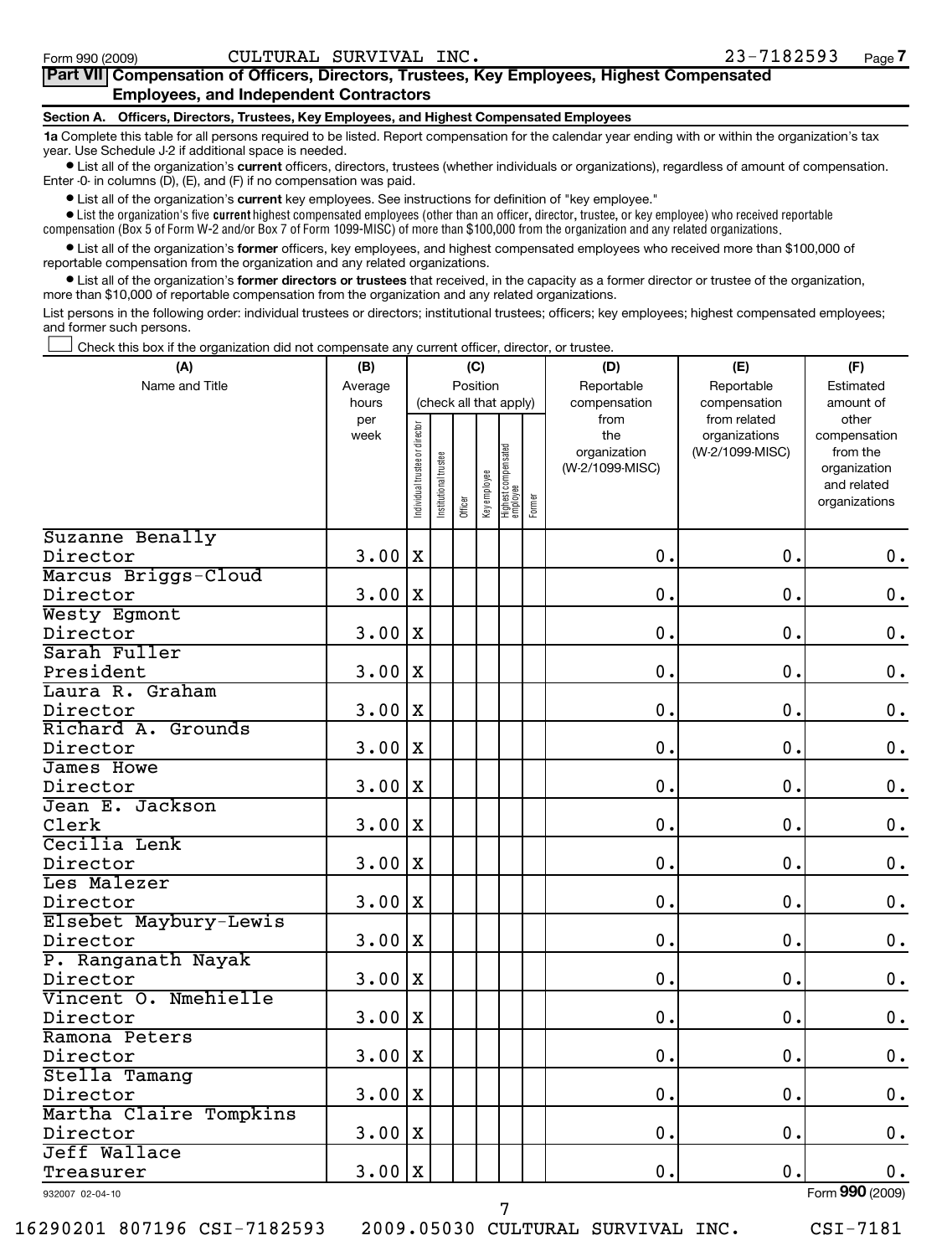**8**

| <b>Part VII</b> Section A. Officers, Directors, Trustees, Key Employees, and Highest Compensated Employees (continued)                                                                                                               |              |                               |                      |         |              |                                 |        |                                |                              |                  |                             |        |
|--------------------------------------------------------------------------------------------------------------------------------------------------------------------------------------------------------------------------------------|--------------|-------------------------------|----------------------|---------|--------------|---------------------------------|--------|--------------------------------|------------------------------|------------------|-----------------------------|--------|
| (A)                                                                                                                                                                                                                                  | (B)          |                               |                      |         | (C)          |                                 |        | (D)                            | (E)                          |                  | (F)                         |        |
| Name and title                                                                                                                                                                                                                       | Average      |                               |                      |         | Position     |                                 |        | Reportable                     | Reportable                   |                  | Estimated                   |        |
|                                                                                                                                                                                                                                      | hours<br>per |                               |                      |         |              | (check all that apply)          |        | compensation<br>from           | compensation<br>from related |                  | amount of<br>other          |        |
|                                                                                                                                                                                                                                      | week         |                               |                      |         |              |                                 |        | the                            | organizations                |                  | compensation                |        |
|                                                                                                                                                                                                                                      |              |                               |                      |         |              |                                 |        | organization                   | (W-2/1099-MISC)              |                  | from the                    |        |
|                                                                                                                                                                                                                                      |              |                               |                      |         |              |                                 |        | (W-2/1099-MISC)                |                              |                  | organization<br>and related |        |
|                                                                                                                                                                                                                                      |              | ndividual trustee or director | nstitutional trustee | Officer | Key employee | Highest compensated<br>employee | Former |                                |                              |                  | organizations               |        |
|                                                                                                                                                                                                                                      |              |                               |                      |         |              |                                 |        |                                |                              |                  |                             |        |
| Roy Young                                                                                                                                                                                                                            |              |                               |                      |         |              |                                 |        |                                |                              |                  |                             |        |
| Director<br>Jonathan Mark Camp                                                                                                                                                                                                       | 3.00         | X                             |                      |         |              |                                 |        | $\mathbf 0$ .                  |                              | $\mathbf 0$ .    |                             | 0.     |
| Director of Operations                                                                                                                                                                                                               | 40.00        |                               |                      | X       |              |                                 |        | 66,950.                        |                              | $\mathbf 0$ .    |                             | 2,009. |
| Ellen Lutz                                                                                                                                                                                                                           |              |                               |                      |         |              |                                 |        |                                |                              |                  |                             |        |
| Former Executive Dir.                                                                                                                                                                                                                | 40.00        |                               |                      | X       |              |                                 |        | 90,000.                        |                              | 0.               |                             | 2,475. |
|                                                                                                                                                                                                                                      |              |                               |                      |         |              |                                 |        |                                |                              |                  |                             |        |
|                                                                                                                                                                                                                                      |              |                               |                      |         |              |                                 |        |                                |                              |                  |                             |        |
|                                                                                                                                                                                                                                      |              |                               |                      |         |              |                                 |        |                                |                              |                  |                             |        |
|                                                                                                                                                                                                                                      |              |                               |                      |         |              |                                 |        |                                |                              |                  |                             |        |
|                                                                                                                                                                                                                                      |              |                               |                      |         |              |                                 |        |                                |                              |                  |                             |        |
|                                                                                                                                                                                                                                      |              |                               |                      |         |              |                                 |        |                                |                              |                  |                             |        |
|                                                                                                                                                                                                                                      |              |                               |                      |         |              |                                 |        |                                |                              |                  |                             |        |
|                                                                                                                                                                                                                                      |              |                               |                      |         |              |                                 |        |                                |                              |                  |                             |        |
|                                                                                                                                                                                                                                      |              |                               |                      |         |              |                                 |        |                                |                              |                  |                             |        |
|                                                                                                                                                                                                                                      |              |                               |                      |         |              |                                 |        |                                |                              |                  |                             |        |
|                                                                                                                                                                                                                                      |              |                               |                      |         |              |                                 |        |                                |                              |                  |                             |        |
|                                                                                                                                                                                                                                      |              |                               |                      |         |              |                                 |        |                                |                              |                  |                             |        |
|                                                                                                                                                                                                                                      |              |                               |                      |         |              |                                 |        | 156,950.                       |                              | $\overline{0}$ . |                             | 4,484. |
| Total number of individuals (including but not limited to those listed above) who received more than \$100,000 in reportable<br>$\overline{2}$                                                                                       |              |                               |                      |         |              |                                 |        |                                |                              |                  |                             |        |
| compensation from the organization                                                                                                                                                                                                   |              |                               |                      |         |              |                                 |        |                                |                              |                  |                             | 0      |
|                                                                                                                                                                                                                                      |              |                               |                      |         |              |                                 |        |                                |                              |                  | Yes                         | No     |
| Did the organization list any former officer, director or trustee, key employee, or highest compensated employee on<br>3                                                                                                             |              |                               |                      |         |              |                                 |        |                                |                              |                  |                             |        |
| line 1a? If "Yes," complete Schedule J for such individual                                                                                                                                                                           |              |                               |                      |         |              |                                 |        |                                |                              |                  | 3                           | х      |
| For any individual listed on line 1a, is the sum of reportable compensation and other compensation from the organization<br>4                                                                                                        |              |                               |                      |         |              |                                 |        |                                |                              |                  |                             | х      |
| and related organizations greater than \$150,000? If "Yes," complete Schedule J for such individual<br>Did any person listed on line 1a receive or accrue compensation from any unrelated organization for services rendered to<br>5 |              |                               |                      |         |              |                                 |        |                                |                              |                  | 4                           |        |
| the organization? If "Yes," complete Schedule J for such person                                                                                                                                                                      |              |                               |                      |         |              |                                 |        |                                |                              |                  | 5                           | X.     |
| <b>Section B. Independent Contractors</b>                                                                                                                                                                                            |              |                               |                      |         |              |                                 |        |                                |                              |                  |                             |        |
| Complete this table for your five highest compensated independent contractors that received more than \$100,000 of compensation from<br>1.                                                                                           |              |                               |                      |         |              |                                 |        |                                |                              |                  |                             |        |
| <b>NONE</b><br>the organization.                                                                                                                                                                                                     |              |                               |                      |         |              |                                 |        |                                |                              |                  |                             |        |
| (A)<br>Name and business address                                                                                                                                                                                                     |              |                               |                      |         |              |                                 |        | (B)<br>Description of services |                              |                  | (C)<br>Compensation         |        |
|                                                                                                                                                                                                                                      |              |                               |                      |         |              |                                 |        |                                |                              |                  |                             |        |
|                                                                                                                                                                                                                                      |              |                               |                      |         |              |                                 |        |                                |                              |                  |                             |        |
|                                                                                                                                                                                                                                      |              |                               |                      |         |              |                                 |        |                                |                              |                  |                             |        |
|                                                                                                                                                                                                                                      |              |                               |                      |         |              |                                 |        |                                |                              |                  |                             |        |
|                                                                                                                                                                                                                                      |              |                               |                      |         |              |                                 |        |                                |                              |                  |                             |        |
|                                                                                                                                                                                                                                      |              |                               |                      |         |              |                                 |        |                                |                              |                  |                             |        |
|                                                                                                                                                                                                                                      |              |                               |                      |         |              |                                 |        |                                |                              |                  |                             |        |
|                                                                                                                                                                                                                                      |              |                               |                      |         |              |                                 |        |                                |                              |                  |                             |        |
| Total number of independent contractors (including but not limited to those listed above) who received more than<br>2                                                                                                                |              |                               |                      |         |              |                                 |        |                                |                              |                  |                             |        |
| \$100,000 in compensation from the organization                                                                                                                                                                                      |              |                               |                      |         |              | 0                               |        |                                |                              |                  | Form 990 (2009)             |        |
| 932008 02-04-10                                                                                                                                                                                                                      |              |                               |                      |         |              |                                 |        |                                |                              |                  |                             |        |
|                                                                                                                                                                                                                                      |              |                               |                      |         |              | 8                               |        |                                |                              |                  |                             |        |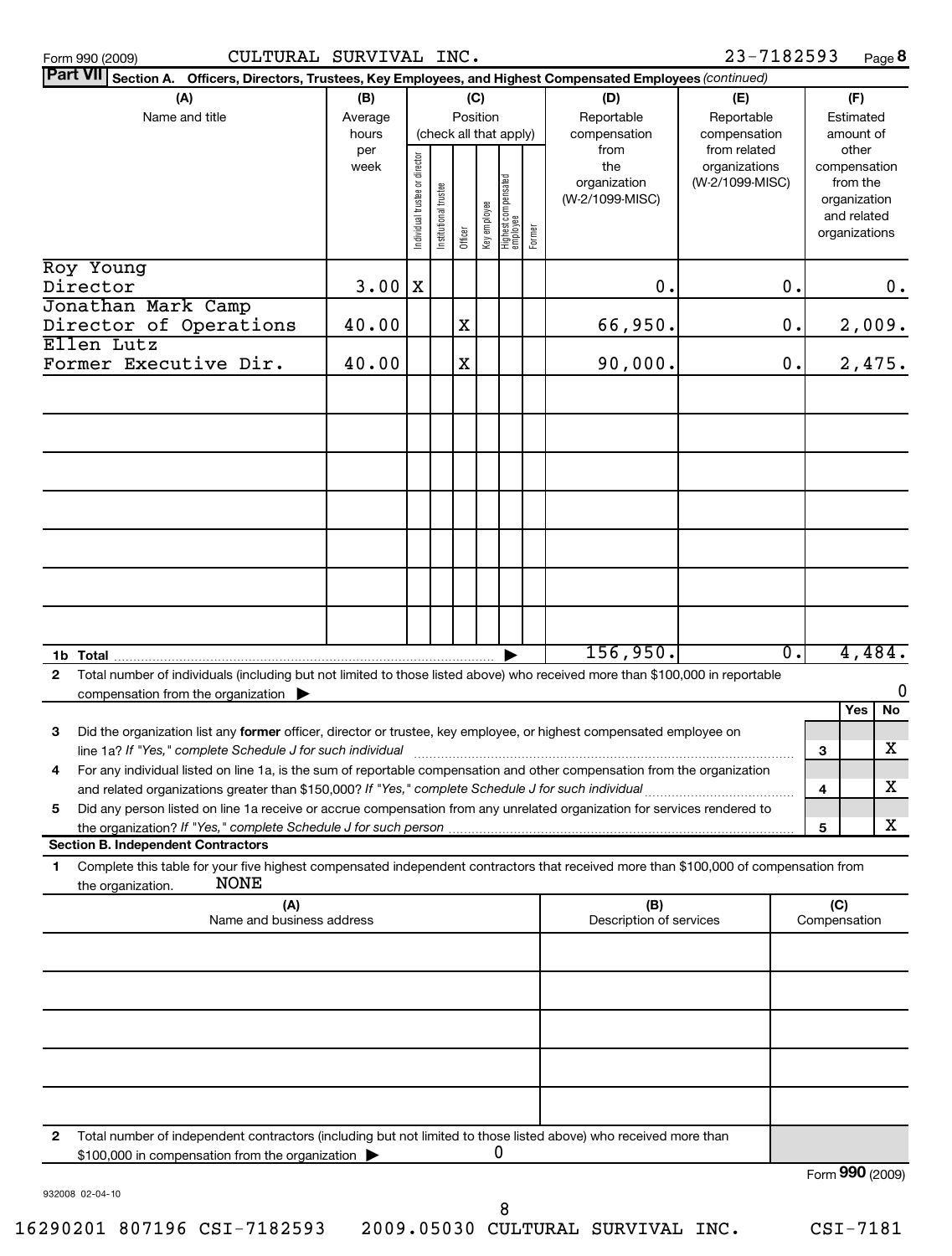| Form 990 (2009) |               |
|-----------------|---------------|
| Dart VIII       | <b>Stator</b> |

## Form 990 (2009) CULTURAL SURVIVAL INC. 23-7 $18$ 2593 Page

23-7182593 Page 9

|                                                           | <b>Fait VIII</b> | Statement of Devenue                                                                                                                                                                                                                                                                        |                                                                      |                      |                       |                                                 |                                         |                                                                              |
|-----------------------------------------------------------|------------------|---------------------------------------------------------------------------------------------------------------------------------------------------------------------------------------------------------------------------------------------------------------------------------------------|----------------------------------------------------------------------|----------------------|-----------------------|-------------------------------------------------|-----------------------------------------|------------------------------------------------------------------------------|
|                                                           |                  |                                                                                                                                                                                                                                                                                             |                                                                      |                      | (A)<br>Total revenue  | (B)<br>Related or<br>exempt function<br>revenue | (C)<br>Unrelated<br>business<br>revenue | (D)<br>Revenue<br>excluded from<br>tax under<br>sections 512,<br>513, or 514 |
| Contributions, gifts, grants<br>and other similar amounts |                  | 1 a Federated campaigns<br><b>b</b> Membership dues<br>c Fundraising events<br>d Related organizations<br>e Government grants (contributions)<br>f All other contributions, gifts, grants, and<br>similar amounts not included above<br>g Noncash contributions included in lines 1a-1f: \$ | 1a<br>1 <sub>b</sub><br>1 <sub>c</sub><br>1 <sub>d</sub><br>1e<br>1f | 65, 161.<br>991,657. | $\bar{1}$ , 056, 818. |                                                 |                                         |                                                                              |
|                                                           |                  |                                                                                                                                                                                                                                                                                             |                                                                      |                      |                       |                                                 |                                         |                                                                              |
|                                                           |                  |                                                                                                                                                                                                                                                                                             |                                                                      | <b>Business Code</b> |                       |                                                 |                                         |                                                                              |
|                                                           |                  | 2a Indigenous Crafts Baza                                                                                                                                                                                                                                                                   |                                                                      | 900099               | 472,844.              | 472,844.                                        |                                         |                                                                              |
|                                                           | b                | Cultural Survival Publ                                                                                                                                                                                                                                                                      |                                                                      | 511120               | 22,178.               | 22,178.                                         |                                         |                                                                              |
|                                                           |                  |                                                                                                                                                                                                                                                                                             |                                                                      |                      |                       |                                                 |                                         |                                                                              |
|                                                           | с                |                                                                                                                                                                                                                                                                                             |                                                                      |                      |                       |                                                 |                                         |                                                                              |
|                                                           | d                |                                                                                                                                                                                                                                                                                             |                                                                      |                      |                       |                                                 |                                         |                                                                              |
|                                                           |                  |                                                                                                                                                                                                                                                                                             |                                                                      |                      |                       |                                                 |                                         |                                                                              |
| Program Service<br>Revenue                                | е                |                                                                                                                                                                                                                                                                                             |                                                                      |                      |                       |                                                 |                                         |                                                                              |
|                                                           |                  | f All other program service revenue  [                                                                                                                                                                                                                                                      |                                                                      |                      |                       |                                                 |                                         |                                                                              |
|                                                           |                  |                                                                                                                                                                                                                                                                                             |                                                                      |                      | 495,022.              |                                                 |                                         |                                                                              |
|                                                           | 3                | Investment income (including dividends, interest, and                                                                                                                                                                                                                                       |                                                                      |                      |                       |                                                 |                                         |                                                                              |
|                                                           |                  |                                                                                                                                                                                                                                                                                             |                                                                      |                      | 13,711.               |                                                 |                                         | 13,711.                                                                      |
|                                                           |                  |                                                                                                                                                                                                                                                                                             |                                                                      | ▶                    |                       |                                                 |                                         |                                                                              |
|                                                           | 4                | Income from investment of tax-exempt bond proceeds                                                                                                                                                                                                                                          |                                                                      |                      |                       |                                                 |                                         |                                                                              |
|                                                           | 5                |                                                                                                                                                                                                                                                                                             |                                                                      |                      |                       |                                                 |                                         |                                                                              |
|                                                           |                  |                                                                                                                                                                                                                                                                                             | (i) Real                                                             | (ii) Personal        |                       |                                                 |                                         |                                                                              |
|                                                           |                  |                                                                                                                                                                                                                                                                                             | $\overline{22,958}$ .                                                |                      |                       |                                                 |                                         |                                                                              |
|                                                           |                  |                                                                                                                                                                                                                                                                                             |                                                                      |                      |                       |                                                 |                                         |                                                                              |
|                                                           |                  | <b>b</b> Less: rental expenses                                                                                                                                                                                                                                                              |                                                                      |                      |                       |                                                 |                                         |                                                                              |
|                                                           |                  | c Rental income or (loss)                                                                                                                                                                                                                                                                   | 22,958.                                                              |                      |                       |                                                 |                                         |                                                                              |
|                                                           |                  |                                                                                                                                                                                                                                                                                             |                                                                      | ▶                    | 22,958.               |                                                 |                                         | 22,958.                                                                      |
|                                                           |                  |                                                                                                                                                                                                                                                                                             |                                                                      |                      |                       |                                                 |                                         |                                                                              |
|                                                           |                  | <b>7 a</b> Gross amount from sales of                                                                                                                                                                                                                                                       | (i) Securities                                                       | (ii) Other           |                       |                                                 |                                         |                                                                              |
|                                                           |                  | assets other than inventory                                                                                                                                                                                                                                                                 |                                                                      | 93,942.              |                       |                                                 |                                         |                                                                              |
|                                                           |                  | <b>b</b> Less: cost or other basis                                                                                                                                                                                                                                                          |                                                                      |                      |                       |                                                 |                                         |                                                                              |
|                                                           |                  | and sales expenses                                                                                                                                                                                                                                                                          |                                                                      | 66,513.              |                       |                                                 |                                         |                                                                              |
|                                                           |                  |                                                                                                                                                                                                                                                                                             |                                                                      | 27,429.              |                       |                                                 |                                         |                                                                              |
|                                                           |                  |                                                                                                                                                                                                                                                                                             |                                                                      |                      |                       |                                                 |                                         |                                                                              |
|                                                           |                  |                                                                                                                                                                                                                                                                                             |                                                                      |                      | 27,429.               |                                                 |                                         | 27,429.                                                                      |
| $\mathbf{\omega}$                                         |                  | 8 a Gross income from fundraising events (not                                                                                                                                                                                                                                               |                                                                      |                      |                       |                                                 |                                         |                                                                              |
| <b>Other Revenu</b>                                       |                  | including \$<br><u>solution of</u>                                                                                                                                                                                                                                                          |                                                                      |                      |                       |                                                 |                                         |                                                                              |
|                                                           |                  | contributions reported on line 1c). See                                                                                                                                                                                                                                                     |                                                                      |                      |                       |                                                 |                                         |                                                                              |
|                                                           |                  |                                                                                                                                                                                                                                                                                             |                                                                      |                      |                       |                                                 |                                         |                                                                              |
|                                                           |                  |                                                                                                                                                                                                                                                                                             |                                                                      |                      |                       |                                                 |                                         |                                                                              |
|                                                           |                  |                                                                                                                                                                                                                                                                                             | $\mathbf b$                                                          |                      |                       |                                                 |                                         |                                                                              |
|                                                           |                  | c Net income or (loss) from fundraising events                                                                                                                                                                                                                                              |                                                                      |                      |                       |                                                 |                                         |                                                                              |
|                                                           |                  | 9 a Gross income from gaming activities. See                                                                                                                                                                                                                                                |                                                                      |                      |                       |                                                 |                                         |                                                                              |
|                                                           |                  |                                                                                                                                                                                                                                                                                             |                                                                      |                      |                       |                                                 |                                         |                                                                              |
|                                                           |                  |                                                                                                                                                                                                                                                                                             |                                                                      |                      |                       |                                                 |                                         |                                                                              |
|                                                           |                  |                                                                                                                                                                                                                                                                                             |                                                                      |                      |                       |                                                 |                                         |                                                                              |
|                                                           |                  | c Net income or (loss) from gaming activities                                                                                                                                                                                                                                               |                                                                      |                      |                       |                                                 |                                         |                                                                              |
|                                                           |                  | 10 a Gross sales of inventory, less returns                                                                                                                                                                                                                                                 |                                                                      |                      |                       |                                                 |                                         |                                                                              |
|                                                           |                  |                                                                                                                                                                                                                                                                                             |                                                                      |                      |                       |                                                 |                                         |                                                                              |
|                                                           |                  |                                                                                                                                                                                                                                                                                             |                                                                      |                      |                       |                                                 |                                         |                                                                              |
|                                                           |                  |                                                                                                                                                                                                                                                                                             |                                                                      |                      |                       |                                                 |                                         |                                                                              |
|                                                           |                  | c Net income or (loss) from sales of inventory                                                                                                                                                                                                                                              |                                                                      |                      |                       |                                                 |                                         |                                                                              |
|                                                           |                  | Miscellaneous Revenue                                                                                                                                                                                                                                                                       |                                                                      | <b>Business Code</b> |                       |                                                 |                                         |                                                                              |
|                                                           | 11 a             | the control of the control of the control of the control of the control of                                                                                                                                                                                                                  |                                                                      |                      |                       |                                                 |                                         |                                                                              |
|                                                           | b                | the control of the control of the control of the control of the control of                                                                                                                                                                                                                  |                                                                      |                      |                       |                                                 |                                         |                                                                              |
|                                                           | с                |                                                                                                                                                                                                                                                                                             |                                                                      |                      |                       |                                                 |                                         |                                                                              |
|                                                           |                  |                                                                                                                                                                                                                                                                                             |                                                                      |                      |                       |                                                 |                                         |                                                                              |
|                                                           |                  |                                                                                                                                                                                                                                                                                             |                                                                      |                      |                       |                                                 |                                         |                                                                              |
|                                                           |                  |                                                                                                                                                                                                                                                                                             |                                                                      |                      | $1,615,938.$ 495,022. |                                                 | 0.                                      | 64,098.                                                                      |
|                                                           | 12               |                                                                                                                                                                                                                                                                                             |                                                                      |                      |                       |                                                 |                                         |                                                                              |
| 932009<br>02-04-10                                        |                  |                                                                                                                                                                                                                                                                                             |                                                                      |                      |                       |                                                 |                                         | Form 990 (2009)                                                              |

## 02-04-10

16290201 807196 CSI-7182593 2009.05030 CULTURAL SURVIVAL INC. CSI-7181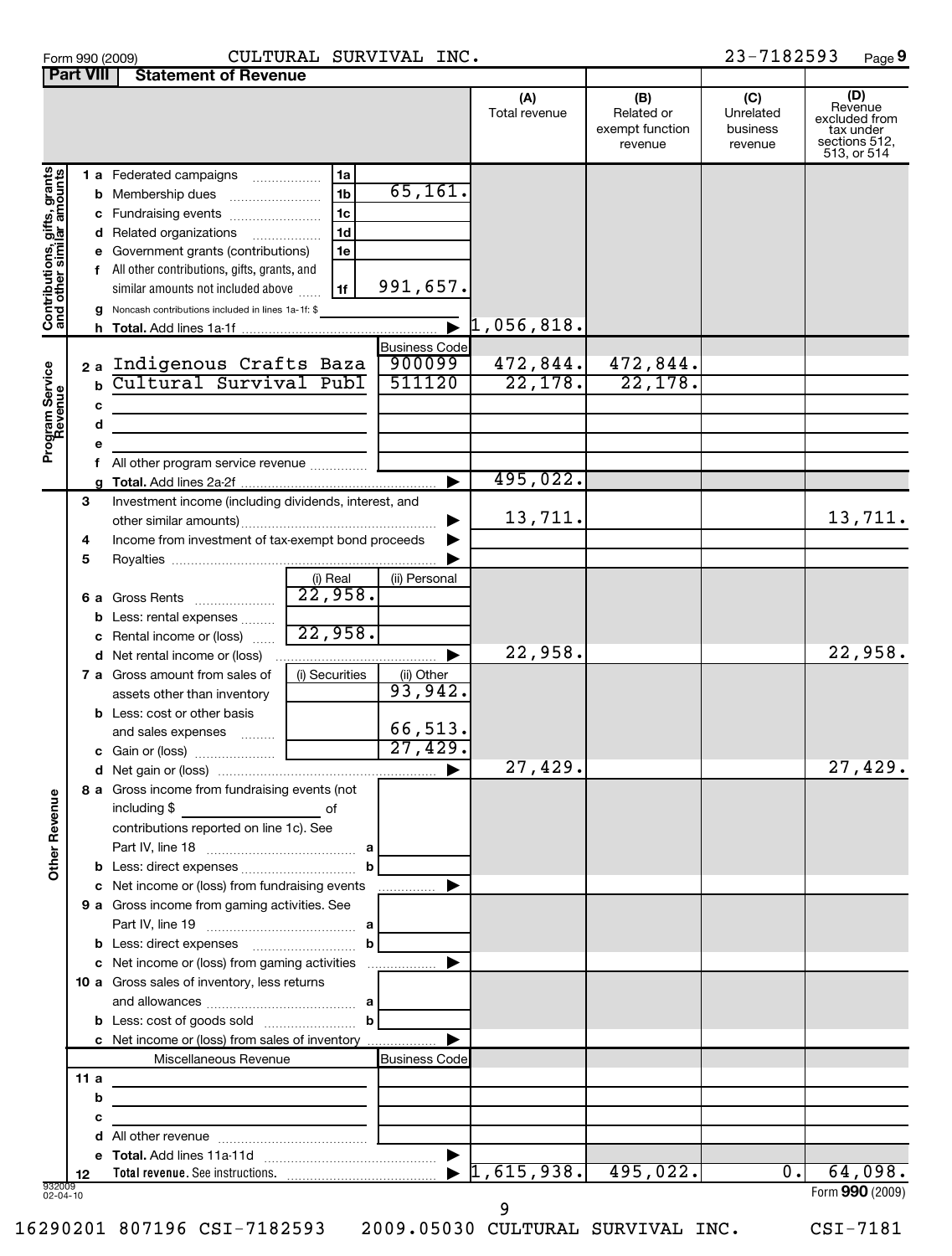|                                                                                                                                                                                                                   |                                                                                                                                                                                |            |            |          | Section 501(c)(3) and 501(c)(4) organizations must complete all columns.<br>All other organizations must complete column (A) but are not required to complete columns (B), (C), and (D). |  |  |  |  |  |  |  |  |
|-------------------------------------------------------------------------------------------------------------------------------------------------------------------------------------------------------------------|--------------------------------------------------------------------------------------------------------------------------------------------------------------------------------|------------|------------|----------|------------------------------------------------------------------------------------------------------------------------------------------------------------------------------------------|--|--|--|--|--|--|--|--|
| (B)<br>(C)<br>Do not include amounts reported on lines 6b,<br>Program service<br>Management and<br>Total expenses<br>Fundraising<br>7b, 8b, 9b, and 10b of Part VIII.<br>general expenses<br>expenses<br>expenses |                                                                                                                                                                                |            |            |          |                                                                                                                                                                                          |  |  |  |  |  |  |  |  |
| 1.                                                                                                                                                                                                                | Grants and other assistance to governments and                                                                                                                                 |            |            |          |                                                                                                                                                                                          |  |  |  |  |  |  |  |  |
|                                                                                                                                                                                                                   | organizations in the U.S. See Part IV, line 21<br>$\sim$                                                                                                                       |            |            |          |                                                                                                                                                                                          |  |  |  |  |  |  |  |  |
| 2                                                                                                                                                                                                                 | Grants and other assistance to individuals in                                                                                                                                  |            |            |          |                                                                                                                                                                                          |  |  |  |  |  |  |  |  |
|                                                                                                                                                                                                                   | the U.S. See Part IV, line 22                                                                                                                                                  |            |            |          |                                                                                                                                                                                          |  |  |  |  |  |  |  |  |
| з                                                                                                                                                                                                                 | Grants and other assistance to governments,                                                                                                                                    |            |            |          |                                                                                                                                                                                          |  |  |  |  |  |  |  |  |
|                                                                                                                                                                                                                   | organizations, and individuals outside the U.S.                                                                                                                                |            |            |          |                                                                                                                                                                                          |  |  |  |  |  |  |  |  |
|                                                                                                                                                                                                                   | See Part IV, lines 15 and 16                                                                                                                                                   |            |            |          |                                                                                                                                                                                          |  |  |  |  |  |  |  |  |
| 4                                                                                                                                                                                                                 | Benefits paid to or for members                                                                                                                                                |            |            |          |                                                                                                                                                                                          |  |  |  |  |  |  |  |  |
| 5                                                                                                                                                                                                                 | Compensation of current officers, directors,                                                                                                                                   |            |            |          |                                                                                                                                                                                          |  |  |  |  |  |  |  |  |
|                                                                                                                                                                                                                   | trustees, and key employees                                                                                                                                                    |            |            |          |                                                                                                                                                                                          |  |  |  |  |  |  |  |  |
| 6                                                                                                                                                                                                                 | Compensation not included above, to disqualified                                                                                                                               |            |            |          |                                                                                                                                                                                          |  |  |  |  |  |  |  |  |
|                                                                                                                                                                                                                   | persons (as defined under section 4958(f)(1)) and                                                                                                                              |            |            |          |                                                                                                                                                                                          |  |  |  |  |  |  |  |  |
|                                                                                                                                                                                                                   | persons described in section 4958(c)(3)(B)                                                                                                                                     | 582,092.   | 463,113.   | 72,412.  | 46,567.                                                                                                                                                                                  |  |  |  |  |  |  |  |  |
| 7                                                                                                                                                                                                                 |                                                                                                                                                                                |            |            |          |                                                                                                                                                                                          |  |  |  |  |  |  |  |  |
| 8                                                                                                                                                                                                                 | Pension plan contributions (include section 401(k)                                                                                                                             |            |            |          |                                                                                                                                                                                          |  |  |  |  |  |  |  |  |
|                                                                                                                                                                                                                   | and section 403(b) employer contributions)                                                                                                                                     |            |            |          |                                                                                                                                                                                          |  |  |  |  |  |  |  |  |
| 9                                                                                                                                                                                                                 |                                                                                                                                                                                | 164, 416.  | 130, 810.  | 20,453.  | 13, 153.                                                                                                                                                                                 |  |  |  |  |  |  |  |  |
| 10                                                                                                                                                                                                                |                                                                                                                                                                                |            |            |          |                                                                                                                                                                                          |  |  |  |  |  |  |  |  |
| 11                                                                                                                                                                                                                | Fees for services (non-employees):                                                                                                                                             |            |            |          |                                                                                                                                                                                          |  |  |  |  |  |  |  |  |
|                                                                                                                                                                                                                   |                                                                                                                                                                                |            |            |          |                                                                                                                                                                                          |  |  |  |  |  |  |  |  |
| b                                                                                                                                                                                                                 |                                                                                                                                                                                | 5,000.     | 3,978.     | 622.     | 400.                                                                                                                                                                                     |  |  |  |  |  |  |  |  |
|                                                                                                                                                                                                                   |                                                                                                                                                                                |            |            |          |                                                                                                                                                                                          |  |  |  |  |  |  |  |  |
| d                                                                                                                                                                                                                 | Professional fundraising services. See Part IV, line 17                                                                                                                        |            |            |          |                                                                                                                                                                                          |  |  |  |  |  |  |  |  |
| f                                                                                                                                                                                                                 | Investment management fees                                                                                                                                                     |            |            |          |                                                                                                                                                                                          |  |  |  |  |  |  |  |  |
| g                                                                                                                                                                                                                 |                                                                                                                                                                                | 118,549.   | 114,460.   |          | 4,089.                                                                                                                                                                                   |  |  |  |  |  |  |  |  |
| 12                                                                                                                                                                                                                |                                                                                                                                                                                | 7,400.     | 7,400.     |          |                                                                                                                                                                                          |  |  |  |  |  |  |  |  |
| 13                                                                                                                                                                                                                |                                                                                                                                                                                | 24,078.    | 19, 157.   | 2,995.   | 1,926.                                                                                                                                                                                   |  |  |  |  |  |  |  |  |
| 14                                                                                                                                                                                                                |                                                                                                                                                                                |            |            |          |                                                                                                                                                                                          |  |  |  |  |  |  |  |  |
| 15                                                                                                                                                                                                                |                                                                                                                                                                                |            |            |          |                                                                                                                                                                                          |  |  |  |  |  |  |  |  |
| 16                                                                                                                                                                                                                |                                                                                                                                                                                |            |            |          |                                                                                                                                                                                          |  |  |  |  |  |  |  |  |
| 17                                                                                                                                                                                                                |                                                                                                                                                                                | 50, 711.   | 34,502.    | 6,681.   | 9,528.                                                                                                                                                                                   |  |  |  |  |  |  |  |  |
| 18                                                                                                                                                                                                                | Payments of travel or entertainment expenses                                                                                                                                   |            |            |          |                                                                                                                                                                                          |  |  |  |  |  |  |  |  |
|                                                                                                                                                                                                                   | for any federal, state, or local public officials                                                                                                                              |            |            |          |                                                                                                                                                                                          |  |  |  |  |  |  |  |  |
| 19                                                                                                                                                                                                                | Conferences, conventions, and meetings                                                                                                                                         |            |            |          |                                                                                                                                                                                          |  |  |  |  |  |  |  |  |
| 20                                                                                                                                                                                                                | Interest                                                                                                                                                                       | 24,825.    | 19,751.    | 3,088.   | 1,986.                                                                                                                                                                                   |  |  |  |  |  |  |  |  |
| 21                                                                                                                                                                                                                |                                                                                                                                                                                |            |            |          |                                                                                                                                                                                          |  |  |  |  |  |  |  |  |
| 22                                                                                                                                                                                                                | Depreciation, depletion, and amortization                                                                                                                                      | 12,463.    | 9,916.     | 1,550.   | 997.                                                                                                                                                                                     |  |  |  |  |  |  |  |  |
| 23                                                                                                                                                                                                                | Insurance                                                                                                                                                                      | 9,248.     | 7,358.     | 1,150.   | 740.                                                                                                                                                                                     |  |  |  |  |  |  |  |  |
| 24                                                                                                                                                                                                                | Other expenses. Itemize expenses not covered<br>above. (Expenses grouped together and labeled<br>miscellaneous may not exceed 5% of total<br>expenses shown on line 25 below.) |            |            |          |                                                                                                                                                                                          |  |  |  |  |  |  |  |  |
|                                                                                                                                                                                                                   | Indigenous Crafts Bazaa                                                                                                                                                        | 389,525.   | 389,525.   |          |                                                                                                                                                                                          |  |  |  |  |  |  |  |  |
|                                                                                                                                                                                                                   | Direct Support Projects                                                                                                                                                        | 155,952.   | 155,952.   |          |                                                                                                                                                                                          |  |  |  |  |  |  |  |  |
|                                                                                                                                                                                                                   | Printing and Copying                                                                                                                                                           | 74,784.    | 63,951.    | 2,837.   | 7,996.                                                                                                                                                                                   |  |  |  |  |  |  |  |  |
|                                                                                                                                                                                                                   | Postages and shipping                                                                                                                                                          | 31,762.    | 11,205.    | 5,977.   | 14,580.                                                                                                                                                                                  |  |  |  |  |  |  |  |  |
| e                                                                                                                                                                                                                 | Repairs and Maintenance                                                                                                                                                        | 13,100.    | 10,422.    | 1,630.   | 1,048.                                                                                                                                                                                   |  |  |  |  |  |  |  |  |
|                                                                                                                                                                                                                   | f All other expenses                                                                                                                                                           | 44,234.    | 33,374.    | 5,218.   | 5,642.                                                                                                                                                                                   |  |  |  |  |  |  |  |  |
| 25                                                                                                                                                                                                                | Total functional expenses. Add lines 1 through 24f                                                                                                                             | 1,708,139. | 1,474,874. | 124,613. | 108,652.                                                                                                                                                                                 |  |  |  |  |  |  |  |  |
| 26                                                                                                                                                                                                                | Joint costs. Check here<br>if following                                                                                                                                        |            |            |          |                                                                                                                                                                                          |  |  |  |  |  |  |  |  |
|                                                                                                                                                                                                                   | SOP 98-2. Complete this line only if the organization                                                                                                                          |            |            |          |                                                                                                                                                                                          |  |  |  |  |  |  |  |  |
|                                                                                                                                                                                                                   | reported in column (B) joint costs from a combined                                                                                                                             |            |            |          |                                                                                                                                                                                          |  |  |  |  |  |  |  |  |
|                                                                                                                                                                                                                   | educational campaign and fundraising solicitation                                                                                                                              |            |            |          |                                                                                                                                                                                          |  |  |  |  |  |  |  |  |

932010 02-04-10

Form **990** (2009)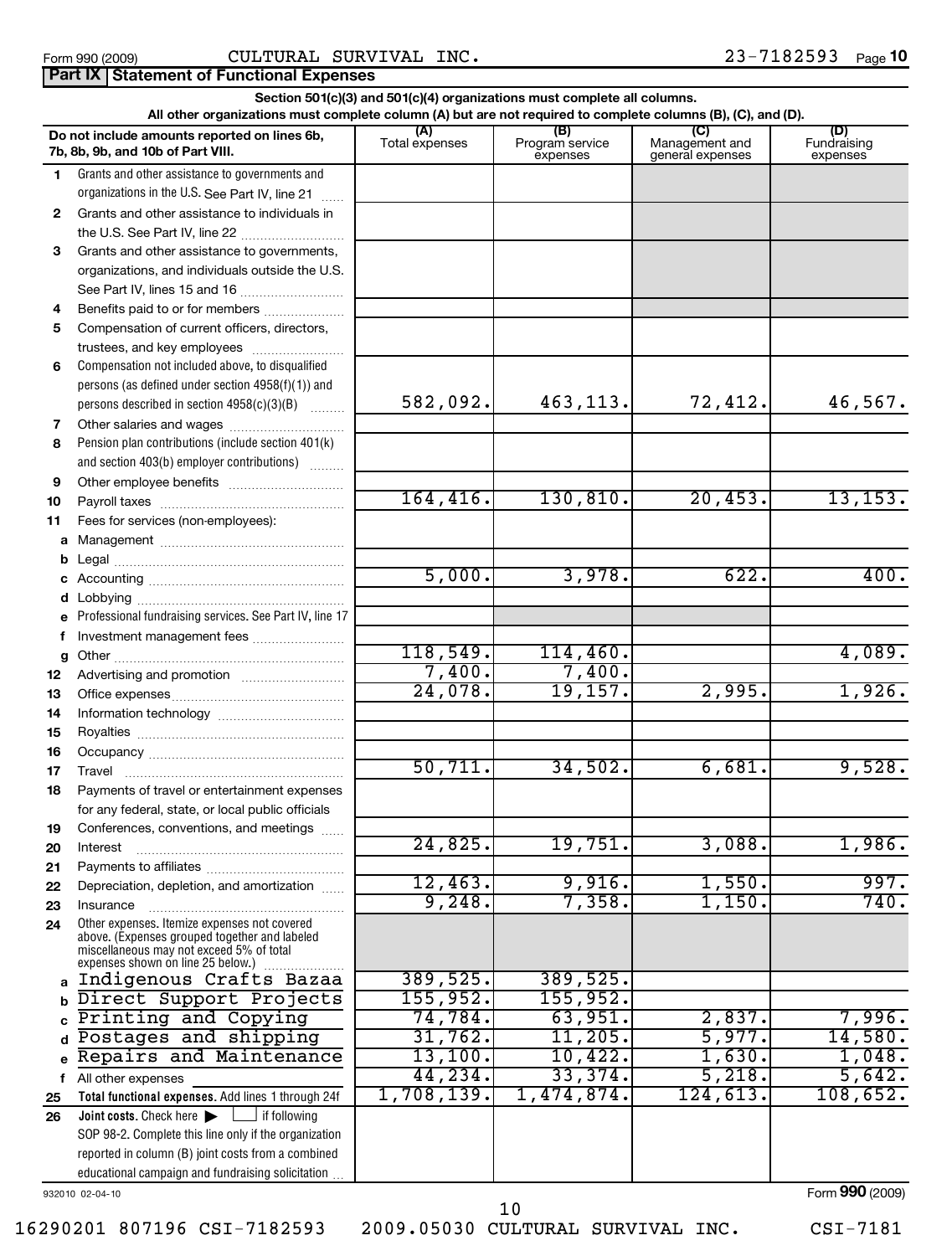| Form 990 (2009) | $^{\circ}$ INC.<br>CULTURAL SURVIVAL | 23-7182593<br>$_{\sf Page}$ 11 |
|-----------------|--------------------------------------|--------------------------------|
|                 |                                      |                                |

|                             |    | <b>Part X   Balance Sheet</b>                                                                                        |                                                |
|-----------------------------|----|----------------------------------------------------------------------------------------------------------------------|------------------------------------------------|
|                             |    |                                                                                                                      | (B)<br>(A)<br>Beginning of year<br>End of year |
|                             | 1  |                                                                                                                      | 1                                              |
|                             | 2  |                                                                                                                      | 300, 112.<br>100,920.<br>$\mathbf{2}$          |
|                             | 3  |                                                                                                                      | 192,013.<br>3                                  |
| Assets                      | 4  |                                                                                                                      | 4                                              |
|                             | 5  | Receivables from current and former officers, directors, trustees, key                                               |                                                |
|                             |    | employees, and highest compensated employees. Complete Part II                                                       |                                                |
|                             |    | of Schedule L                                                                                                        | 5                                              |
|                             | 6  | Receivables from other disqualified persons (as defined under section                                                |                                                |
|                             |    | 4958(f)(1)) and persons described in section 4958(c)(3)(B). Complete                                                 |                                                |
|                             |    | Part II of Schedule Latinum and Contract in the Schedule Latinum and Contract in the Schedule Latinum and Schedule L | 6                                              |
|                             | 7  |                                                                                                                      | 7                                              |
|                             | 8  |                                                                                                                      | 8                                              |
|                             | 9  |                                                                                                                      | 9                                              |
|                             |    | 10a Land, buildings, and equipment: cost or other                                                                    |                                                |
|                             |    | 526, 295.<br>basis. Complete Part VI of Schedule D    10a                                                            |                                                |
|                             |    | 179,764.<br>10 <sub>b</sub>                                                                                          | 358,995.<br>346,531.<br>10 <sub>c</sub>        |
|                             | 11 |                                                                                                                      | 887.<br>$\overline{1,037}$ .<br>11             |
|                             | 12 |                                                                                                                      | 12                                             |
|                             | 13 |                                                                                                                      | 66, 513.<br>13                                 |
|                             | 14 |                                                                                                                      | 8,774.<br>9,659.<br>14                         |
|                             | 15 |                                                                                                                      | 15                                             |
|                             | 16 |                                                                                                                      | 736, 316.<br>649, 125.<br>16                   |
|                             | 17 |                                                                                                                      | 41, 246.<br>54,850.<br>17                      |
|                             | 18 |                                                                                                                      | 18                                             |
|                             | 19 |                                                                                                                      | 19                                             |
|                             | 20 |                                                                                                                      | 20                                             |
|                             | 21 | Escrow or custodial account liability. Complete Part IV of Schedule D                                                | 21                                             |
|                             | 22 | Payables to current and former officers, directors, trustees, key employees,                                         |                                                |
| Liabilities                 |    | highest compensated employees, and disqualified persons. Complete Part II                                            |                                                |
|                             |    | of Schedule L                                                                                                        | 22<br>374,982.<br>383,425.                     |
|                             | 23 | Secured mortgages and notes payable to unrelated third parties                                                       | 23                                             |
|                             | 24 |                                                                                                                      | 24                                             |
|                             | 25 |                                                                                                                      | 25<br>424,671.<br>429,832.                     |
|                             | 26 | Organizations that follow SFAS 117, check here $\blacktriangleright \Box$ and complete                               | 26                                             |
|                             |    | lines 27 through 29, and lines 33 and 34.                                                                            |                                                |
|                             | 27 |                                                                                                                      | 179,425.<br>57,077.<br>27                      |
|                             | 28 |                                                                                                                      | 162, 216.<br>132, 220.<br>28                   |
|                             | 29 | Permanently restricted net assets                                                                                    | 29                                             |
|                             |    | Organizations that do not follow SFAS 117, check here $\blacktriangleright \Box$ and                                 |                                                |
|                             |    | complete lines 30 through 34.                                                                                        |                                                |
| Net Assets or Fund Balances | 30 |                                                                                                                      | 30                                             |
|                             | 31 | Paid-in or capital surplus, or land, building, or equipment fund                                                     | 31                                             |
|                             | 32 | Retained earnings, endowment, accumulated income, or other funds                                                     | 32                                             |
|                             | 33 |                                                                                                                      | 311,645.<br>219,293.<br>33                     |
|                             | 34 |                                                                                                                      | 736, 316.<br>649,125.<br>34                    |
|                             |    |                                                                                                                      | $T_{\text{sum}}$ 000 (2000)                    |

Form (2009) **990**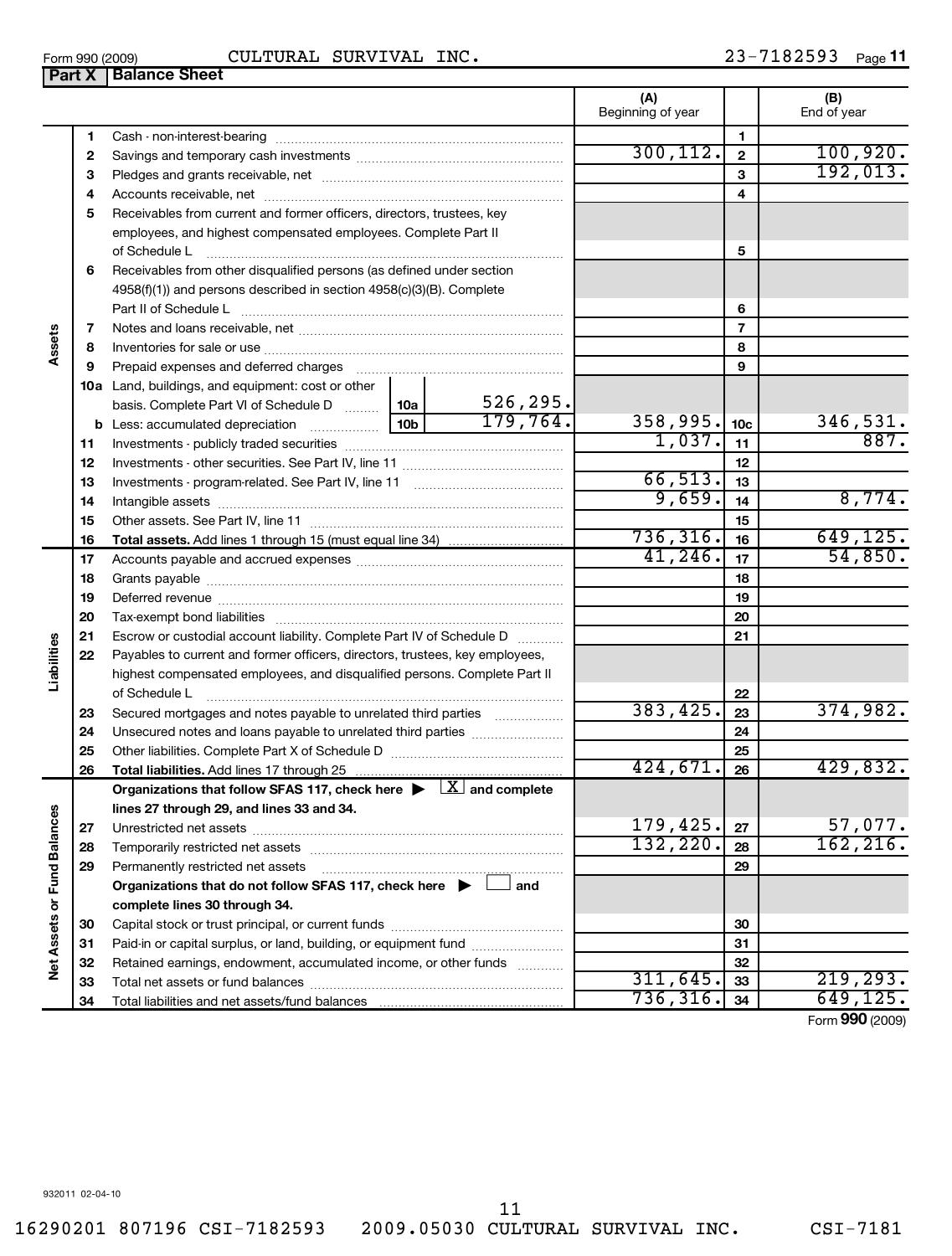|  | Form 990 (2009) |
|--|-----------------|
|  |                 |

**Part XI Financial Statements and Reporting**

|                                                                                                                                                             |                | Yes l                 | No. |
|-------------------------------------------------------------------------------------------------------------------------------------------------------------|----------------|-----------------------|-----|
| $\lfloor \mathbf{X} \rfloor$ Accrual<br>1 Accounting method used to prepare the Form 990: [13] Cash<br>Other                                                |                |                       |     |
| If the organization changed its method of accounting from a prior year or checked "Other," explain in Schedule O.                                           |                |                       |     |
| 2a Were the organization's financial statements compiled or reviewed by an independent accountant?                                                          | 2a             |                       | х   |
|                                                                                                                                                             | 2 <sub>b</sub> | х                     |     |
| c If "Yes" to line 2a or 2b, does the organization have a committee that assumes responsibility for oversight of the audit,                                 |                |                       |     |
| review, or compilation of its financial statements and selection of an independent accountant?                                                              | 2c             | х                     |     |
| If the organization changed either its oversight process or selection process during the tax year, explain in Schedule O.                                   |                |                       |     |
| d If "Yes" to line 2a or 2b, check a box below to indicate whether the financial statements for the year were issued on a                                   |                |                       |     |
| consolidated basis, separate basis, or both:                                                                                                                |                |                       |     |
| $\lfloor \underline{\textbf{X}} \rfloor$ Separate basis $\lfloor \underline{\textbf{X}} \rfloor$ Consolidated basis<br>Both consolidated and separate basis |                |                       |     |
| 3a As a result of a federal award, was the organization required to undergo an audit or audits as set forth in the Single Audit                             |                |                       |     |
| Act and OMB Circular A-133?                                                                                                                                 | За             |                       |     |
| <b>b</b> If "Yes," did the organization undergo the required audit or audits? If the organization did not undergo the required audit                        |                |                       |     |
|                                                                                                                                                             | 3b             |                       |     |
|                                                                                                                                                             |                | $F = \Omega Q \Omega$ |     |

Form **990** (2009)

932012 02-04-10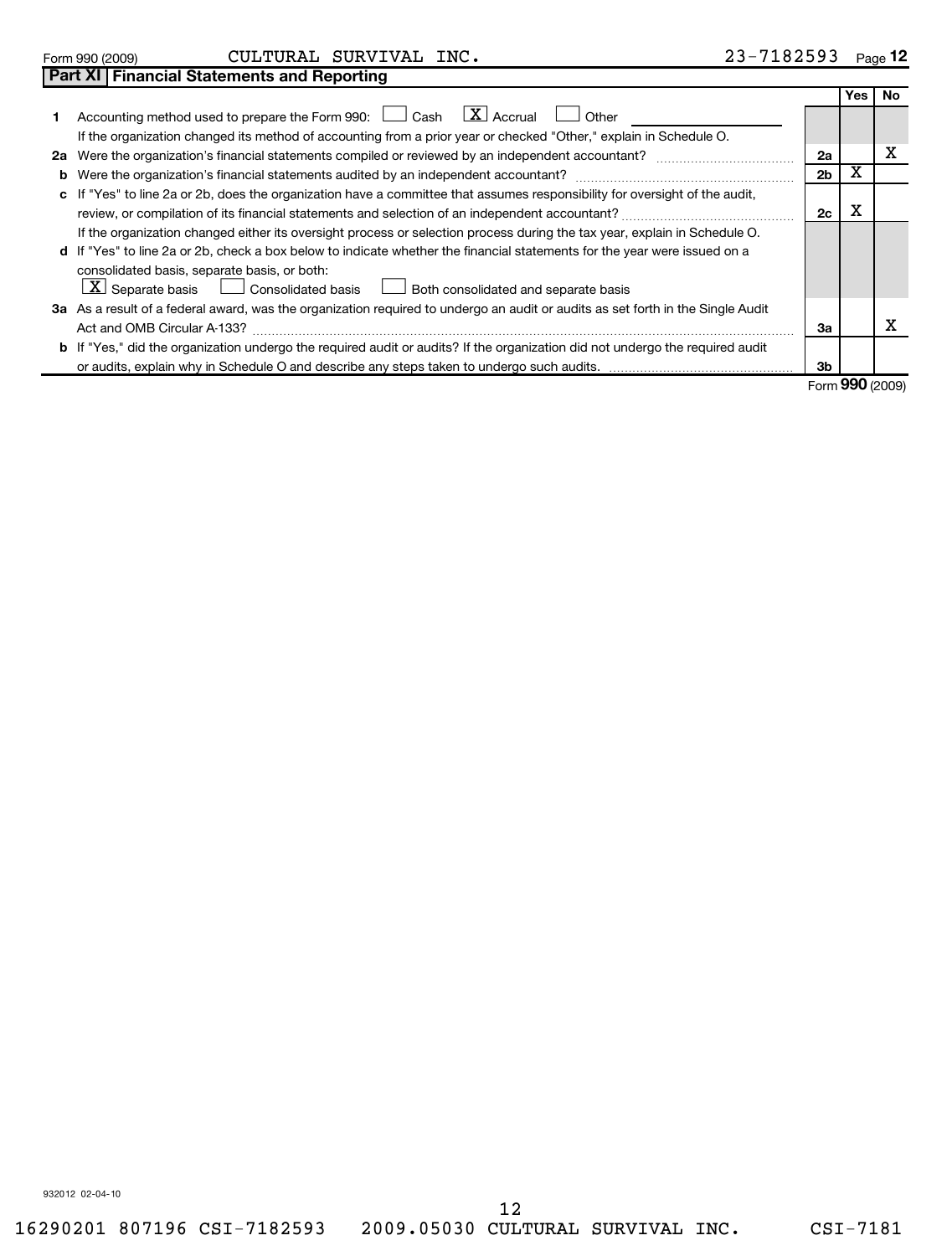| <b>SCHEDULE A</b>    |  |
|----------------------|--|
| (Form 990 or 990-EZ) |  |

 $\sim$  $\sim$  $\sim$  $\sim$ 

|                                                                               | UIVID INU. 1040-004 |
|-------------------------------------------------------------------------------|---------------------|
| <b>Public Charity Status and Public Support</b>                               | 2009                |
| Complete if the organization is a section 501(c)(3) organization or a section |                     |

**4947(a)(1) nonexempt charitable trust.**

A medical research organization operated in conjunction with a hospital described in **section 170(b)(1)(A)(iii).** Enter the hospital's name,

CULTURAL SURVIVAL INC. 23-7182593

Attach to Form 990 or Form 990-EZ. See separate instructions.

A church, convention of churches, or association of churches described in section 170(b)(1)(A)(i).

**Part I** | Reason for Public Charity Status (All organizations must complete this part.) See instructions.

A hospital or a cooperative hospital service organization described in section 170(b)(1)(A)(iii).

A school described in **section 170(b)(1)(A)(ii).** (Attach Schedule E.)

The organization is not a private foundation because it is: (For lines 1 through 11, check only one box.)

**Open to Public Inspection** Name of the organization **Name of the organization** 

OMB No. 1545-0047

|    |                                                             | city, and state:                                                                                                                                     |                  |     |    |  |  |  |  |  |
|----|-------------------------------------------------------------|------------------------------------------------------------------------------------------------------------------------------------------------------|------------------|-----|----|--|--|--|--|--|
| 5  |                                                             | An organization operated for the benefit of a college or university owned or operated by a governmental unit described in                            |                  |     |    |  |  |  |  |  |
|    |                                                             | section 170(b)(1)(A)(iv). (Complete Part II.)                                                                                                        |                  |     |    |  |  |  |  |  |
| 6  |                                                             | A federal, state, or local government or governmental unit described in section 170(b)(1)(A)(v).                                                     |                  |     |    |  |  |  |  |  |
|    |                                                             | An organization that normally receives a substantial part of its support from a governmental unit or from the general public described in            |                  |     |    |  |  |  |  |  |
|    |                                                             | section 170(b)(1)(A)(vi). (Complete Part II.)                                                                                                        |                  |     |    |  |  |  |  |  |
| 8  |                                                             | A community trust described in section 170(b)(1)(A)(vi). (Complete Part II.)                                                                         |                  |     |    |  |  |  |  |  |
|    | $9$ $X$                                                     | An organization that normally receives: (1) more than 33 1/3% of its support from contributions, membership fees, and gross receipts from            |                  |     |    |  |  |  |  |  |
|    |                                                             | activities related to its exempt functions - subject to certain exceptions, and (2) no more than 33 1/3% of its support from gross investment        |                  |     |    |  |  |  |  |  |
|    |                                                             | income and unrelated business taxable income (less section 511 tax) from businesses acquired by the organization after June 30, 1975.                |                  |     |    |  |  |  |  |  |
|    |                                                             | See section 509(a)(2). (Complete Part III.)                                                                                                          |                  |     |    |  |  |  |  |  |
| 10 |                                                             | An organization organized and operated exclusively to test for public safety. See section 509(a)(4).                                                 |                  |     |    |  |  |  |  |  |
| 11 |                                                             | An organization organized and operated exclusively for the benefit of, to perform the functions of, or to carry out the purposes of one or           |                  |     |    |  |  |  |  |  |
|    |                                                             | more publicly supported organizations described in section $509(a)(1)$ or section $509(a)(2)$ . See section $509(a)(3)$ . Check the box that         |                  |     |    |  |  |  |  |  |
|    |                                                             | describes the type of supporting organization and complete lines 11e through 11h.                                                                    |                  |     |    |  |  |  |  |  |
|    |                                                             | $\mathbf{c}$ $\Box$ Type III - Functionally integrated<br>Type I<br>Type II<br>$\mathbf{b}$<br>d l<br>a $\Box$                                       | Type III - Other |     |    |  |  |  |  |  |
| e  |                                                             | By checking this box, I certify that the organization is not controlled directly or indirectly by one or more disqualified persons other than        |                  |     |    |  |  |  |  |  |
|    |                                                             | foundation managers and other than one or more publicly supported organizations described in section 509(a)(1) or section 509(a)(2).                 |                  |     |    |  |  |  |  |  |
| f  |                                                             | If the organization received a written determination from the IRS that it is a Type I, Type II, or Type III                                          |                  |     |    |  |  |  |  |  |
|    |                                                             | supporting organization, check this box                                                                                                              |                  |     |    |  |  |  |  |  |
| g  |                                                             | Since August 17, 2006, has the organization accepted any gift or contribution from any of the following persons?                                     |                  |     |    |  |  |  |  |  |
|    |                                                             | A person who directly or indirectly controls, either alone or together with persons described in (ii) and (iii) below,<br>(i)                        |                  | Yes | No |  |  |  |  |  |
|    | the governing body of the supported organization?<br>11g(i) |                                                                                                                                                      |                  |     |    |  |  |  |  |  |
|    | 11g(ii)<br>(ii)                                             |                                                                                                                                                      |                  |     |    |  |  |  |  |  |
|    | 11g(iii)                                                    |                                                                                                                                                      |                  |     |    |  |  |  |  |  |
| h  |                                                             | Provide the following information about the supported organization(s).                                                                               |                  |     |    |  |  |  |  |  |
|    |                                                             |                                                                                                                                                      |                  |     |    |  |  |  |  |  |
|    |                                                             | (iii) Type of<br>(vi) is the<br>$(iv)$ is the organization $(v)$ Did you notify the<br>(i) Name of supported<br>(ii) EIN                             | (vii) Amount of  |     |    |  |  |  |  |  |
|    |                                                             | organization in col.<br>organization<br>in col. (i) listed in your   organization in col.<br>organization<br>(i) organized in the<br>10 <sub>2</sub> | support          |     |    |  |  |  |  |  |

| (i) Name of supported<br>organization | (ii) EIN | (iii) Type of<br>organization<br>(described on lines 1-9<br>above or IRC section |     | (iv) is the organization $(v)$ Did you notify the<br>in col. (i) listed in your organization in col.<br>governing document? (i) of your support? |            |    | (vi) Is the<br> organization in col.<br>(i) organized in the<br>$\left  \begin{array}{c} 0.1, 0.0000, 0.0000, 0.0000, 0.0000, 0.0000, 0.0000, 0.0000, 0.0000, 0.0000, 0.0000, 0.0000, 0.0000, 0.0000, 0.0000, 0.0000, 0.0000, 0.0000, 0.0000, 0.000$ |    | (vii) Amount of<br>support |
|---------------------------------------|----------|----------------------------------------------------------------------------------|-----|--------------------------------------------------------------------------------------------------------------------------------------------------|------------|----|------------------------------------------------------------------------------------------------------------------------------------------------------------------------------------------------------------------------------------------------------|----|----------------------------|
|                                       |          | (see instructions))                                                              | Yes | No                                                                                                                                               | <b>Yes</b> | No | Yes                                                                                                                                                                                                                                                  | No |                            |
|                                       |          |                                                                                  |     |                                                                                                                                                  |            |    |                                                                                                                                                                                                                                                      |    |                            |
|                                       |          |                                                                                  |     |                                                                                                                                                  |            |    |                                                                                                                                                                                                                                                      |    |                            |
|                                       |          |                                                                                  |     |                                                                                                                                                  |            |    |                                                                                                                                                                                                                                                      |    |                            |
|                                       |          |                                                                                  |     |                                                                                                                                                  |            |    |                                                                                                                                                                                                                                                      |    |                            |
|                                       |          |                                                                                  |     |                                                                                                                                                  |            |    |                                                                                                                                                                                                                                                      |    |                            |
| <b>Total</b>                          |          |                                                                                  |     |                                                                                                                                                  |            |    |                                                                                                                                                                                                                                                      |    |                            |

**For Privacy Act and Paperwork Reduction Act Notice, see the Instructions for** LHA **Form 990 or 990-EZ.**

**Schedule A (Form 990 or 990-EZ) 2009**

932021 02-08-10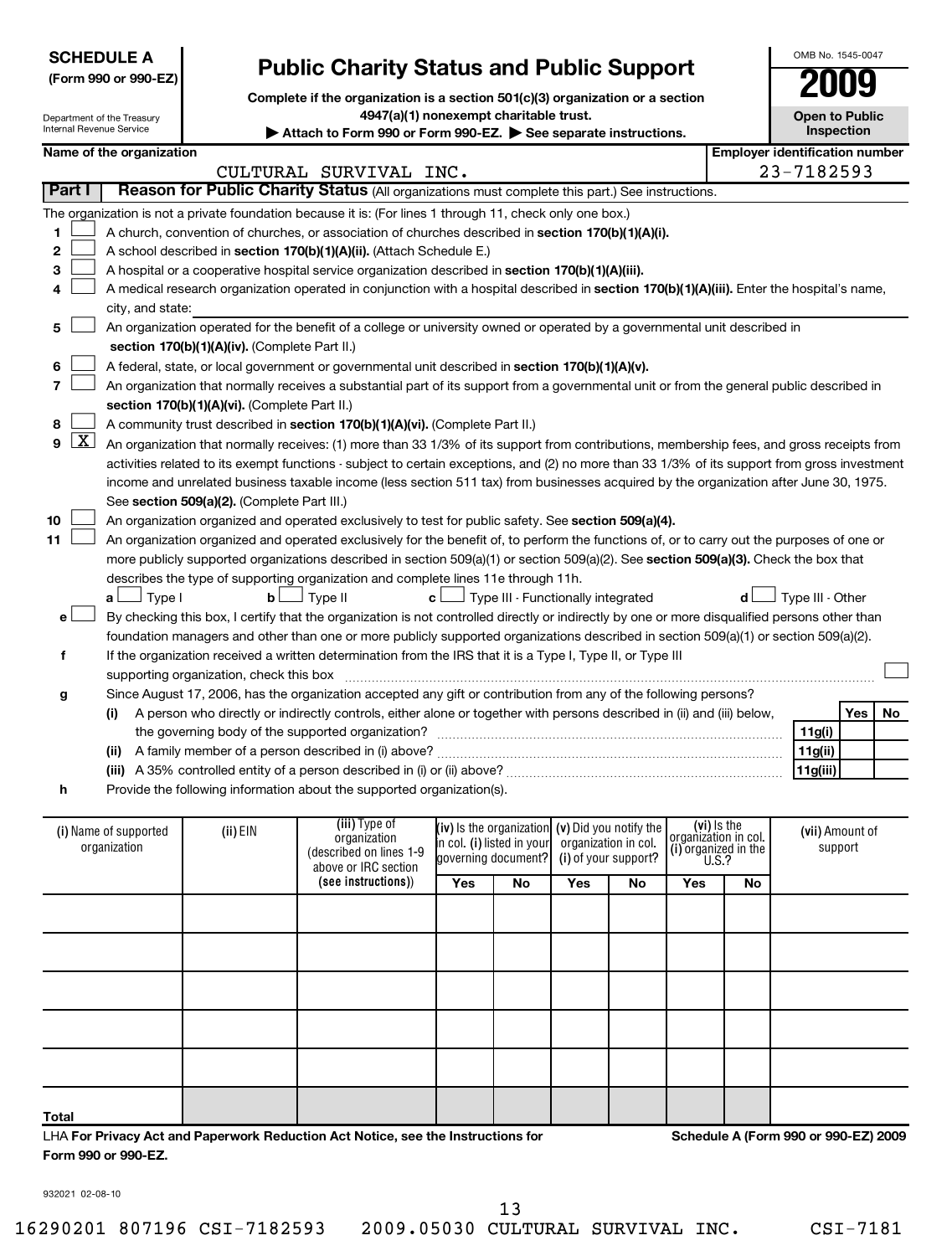|     | Schedule A (Form 990 or 990-EZ) 2009<br>Support Schedule for Organizations Described in Sections 170(b)(1)(A)(iv) and 170(b)(1)(A)(vi)<br>Part II                                                                             |          |          |            |            |                 | Page 2    |
|-----|-------------------------------------------------------------------------------------------------------------------------------------------------------------------------------------------------------------------------------|----------|----------|------------|------------|-----------------|-----------|
|     | (Complete only if you checked the box on line 5, 7, or 8 of Part I.)                                                                                                                                                          |          |          |            |            |                 |           |
|     | <b>Section A. Public Support</b>                                                                                                                                                                                              |          |          |            |            |                 |           |
|     | Calendar year (or fiscal year beginning in)                                                                                                                                                                                   | (a) 2005 | (b) 2006 | $(c)$ 2007 | $(d)$ 2008 | (e) 2009        | (f) Total |
|     | 1 Gifts, grants, contributions, and<br>membership fees received. (Do not                                                                                                                                                      |          |          |            |            |                 |           |
|     | include any "unusual grants.")                                                                                                                                                                                                |          |          |            |            |                 |           |
|     | 2 Tax revenues levied for the organ-                                                                                                                                                                                          |          |          |            |            |                 |           |
|     | ization's benefit and either paid to                                                                                                                                                                                          |          |          |            |            |                 |           |
|     | or expended on its behalf                                                                                                                                                                                                     |          |          |            |            |                 |           |
| 3   | The value of services or facilities                                                                                                                                                                                           |          |          |            |            |                 |           |
|     | furnished by a governmental unit to                                                                                                                                                                                           |          |          |            |            |                 |           |
|     | the organization without charge                                                                                                                                                                                               |          |          |            |            |                 |           |
|     | Total. Add lines 1 through 3                                                                                                                                                                                                  |          |          |            |            |                 |           |
| 5   | The portion of total contributions                                                                                                                                                                                            |          |          |            |            |                 |           |
|     | by each person (other than a                                                                                                                                                                                                  |          |          |            |            |                 |           |
|     | governmental unit or publicly                                                                                                                                                                                                 |          |          |            |            |                 |           |
|     | supported organization) included                                                                                                                                                                                              |          |          |            |            |                 |           |
|     | on line 1 that exceeds 2% of the                                                                                                                                                                                              |          |          |            |            |                 |           |
|     | amount shown on line 11,                                                                                                                                                                                                      |          |          |            |            |                 |           |
|     | column (f)                                                                                                                                                                                                                    |          |          |            |            |                 |           |
|     |                                                                                                                                                                                                                               |          |          |            |            |                 |           |
|     | 6 Public support. Subtract line 5 from line 4.<br><b>Section B. Total Support</b>                                                                                                                                             |          |          |            |            |                 |           |
|     | Calendar year (or fiscal year beginning in)                                                                                                                                                                                   |          |          |            |            |                 |           |
|     |                                                                                                                                                                                                                               | (a) 2005 | (b) 2006 | $(c)$ 2007 | $(d)$ 2008 | <b>(e)</b> 2009 | (f) Total |
|     | 7 Amounts from line 4                                                                                                                                                                                                         |          |          |            |            |                 |           |
| 8   | Gross income from interest,                                                                                                                                                                                                   |          |          |            |            |                 |           |
|     | dividends, payments received on                                                                                                                                                                                               |          |          |            |            |                 |           |
|     | securities loans, rents, royalties                                                                                                                                                                                            |          |          |            |            |                 |           |
|     | and income from similar sources                                                                                                                                                                                               |          |          |            |            |                 |           |
| 9   | Net income from unrelated business                                                                                                                                                                                            |          |          |            |            |                 |           |
|     | activities, whether or not the                                                                                                                                                                                                |          |          |            |            |                 |           |
|     | business is regularly carried on                                                                                                                                                                                              |          |          |            |            |                 |           |
| 10  | Other income. Do not include gain                                                                                                                                                                                             |          |          |            |            |                 |           |
|     | or loss from the sale of capital                                                                                                                                                                                              |          |          |            |            |                 |           |
|     | assets (Explain in Part IV.)                                                                                                                                                                                                  |          |          |            |            |                 |           |
|     | 11 Total support. Add lines 7 through 10                                                                                                                                                                                      |          |          |            |            |                 |           |
|     | Gross receipts from related activities, etc. (see instructions) manufactured contains and contained activities,                                                                                                               |          |          |            |            | 12              |           |
| 13. | First five years. If the Form 990 is for the organization's first, second, third, fourth, or fifth tax year as a section 501(c)(3)                                                                                            |          |          |            |            |                 |           |
|     | organization, check this box and stop here manufactured and announced and an architecture of the state of the<br><b>Section C. Computation of Public Support Percentage</b>                                                   |          |          |            |            |                 |           |
|     |                                                                                                                                                                                                                               |          |          |            |            | 14              |           |
| 14  |                                                                                                                                                                                                                               |          |          |            |            |                 | %         |
| 15  |                                                                                                                                                                                                                               |          |          |            |            | 15              | %         |
|     | 16a 33 1/3% support test - 2009. If the organization did not check the box on line 13, and line 14 is 33 1/3% or more, check this box and                                                                                     |          |          |            |            |                 |           |
|     | stop here. The organization qualifies as a publicly supported organization manufaction manufacture content of the organization manufacture content of the organization of the state of the state of the state of the state of |          |          |            |            |                 |           |
|     | b 33 1/3% support test - 2008. If the organization did not check a box on line 13 or 16a, and line 15 is 33 1/3% or more, check this box                                                                                      |          |          |            |            |                 |           |
|     |                                                                                                                                                                                                                               |          |          |            |            |                 |           |
|     | 17a 10% -facts-and-circumstances test - 2009. If the organization did not check a box on line 13, 16a, or 16b, and line 14 is 10% or more,                                                                                    |          |          |            |            |                 |           |
|     | and if the organization meets the "facts-and-circumstances" test, check this box and stop here. Explain in Part IV how the organization                                                                                       |          |          |            |            |                 |           |
|     |                                                                                                                                                                                                                               |          |          |            |            |                 |           |
|     | b 10% -facts-and-circumstances test - 2008. If the organization did not check a box on line 13, 16a, 16b, or 17a, and line 15 is 10% or                                                                                       |          |          |            |            |                 |           |
|     | more, and if the organization meets the "facts-and-circumstances" test, check this box and stop here. Explain in Part IV how the                                                                                              |          |          |            |            |                 |           |
|     |                                                                                                                                                                                                                               |          |          |            |            |                 |           |
| 18  | Private foundation. If the organization did not check a box on line 13, 16a, 16b, 17a, or 17b, check this box and see instructions                                                                                            |          |          |            |            |                 |           |

**Schedule A (Form 990 or 990-EZ) 2009**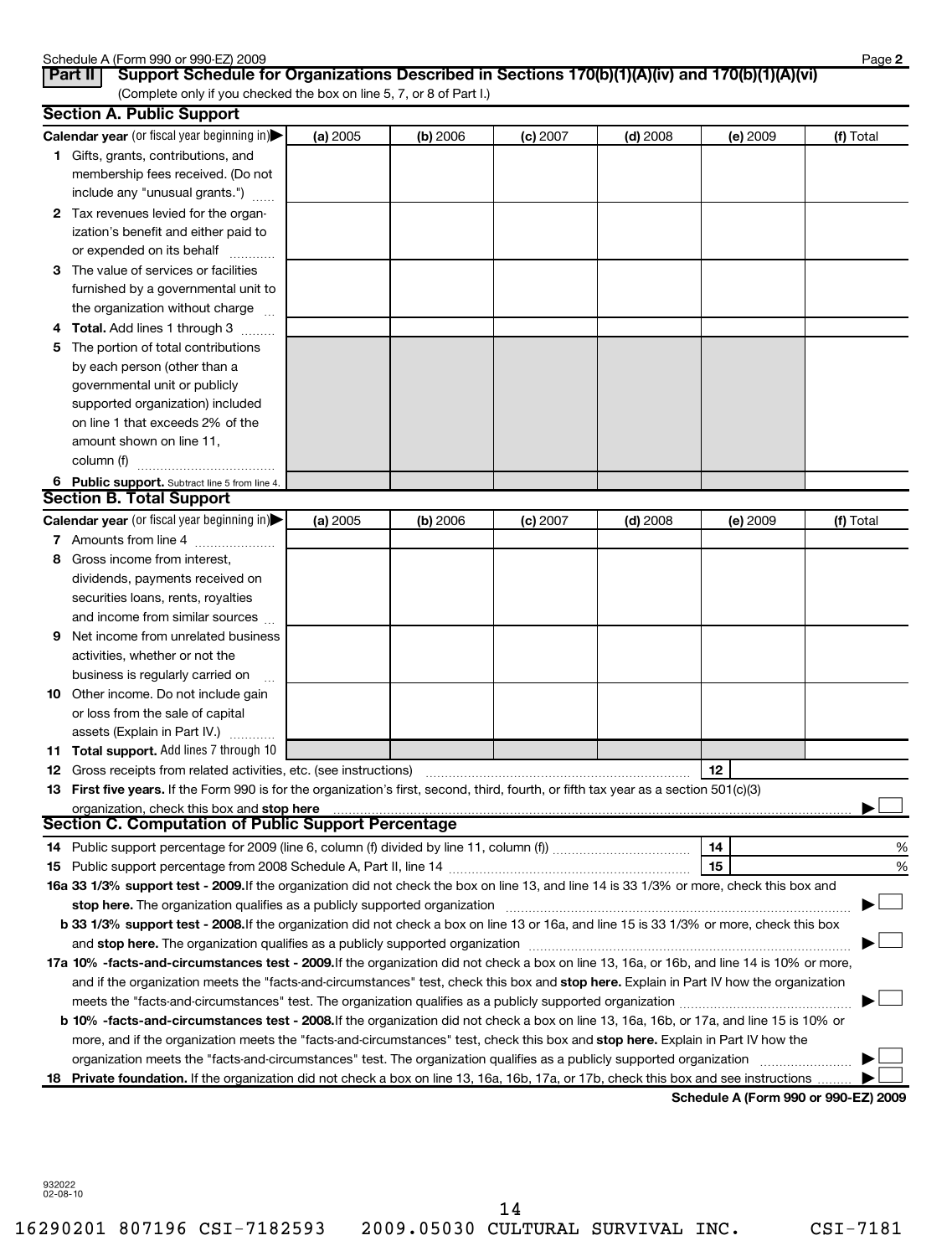### Schedule A (Form 990 or 990-EZ) 2009 Page CULTURAL SURVIVAL INC. 23-7182593

**3**

|    | Part III   Support Schedule for Organizations Described in Section 509(a)(2) (Complete only if you checked the box on line 9 of Part I.)                                                                                |                                |                       |            |            |          |                                           |
|----|-------------------------------------------------------------------------------------------------------------------------------------------------------------------------------------------------------------------------|--------------------------------|-----------------------|------------|------------|----------|-------------------------------------------|
|    | <b>Section A. Public Support</b>                                                                                                                                                                                        |                                |                       |            |            |          |                                           |
|    | Calendar year (or fiscal year beginning in)                                                                                                                                                                             | (a) 2005                       | (b) 2006              | $(c)$ 2007 | $(d)$ 2008 | (e) 2009 | (f) Total                                 |
|    | 1 Gifts, grants, contributions, and                                                                                                                                                                                     |                                |                       |            |            |          |                                           |
|    | membership fees received. (Do not                                                                                                                                                                                       | 614,702.                       | 784,363.              | 833,309.   | 773,229.   | 1056818. | 4062421.                                  |
|    | include any "unusual grants.")                                                                                                                                                                                          |                                |                       |            |            |          |                                           |
|    | 2 Gross receipts from admissions,<br>merchandise sold or services per-<br>formed, or facilities furnished in<br>any activity that is related to the<br>organization's tax-exempt purpose                                |                                |                       | 551, 153.  | 438, 189.  | 495,022. | 1484364.                                  |
|    | 3 Gross receipts from activities that<br>are not an unrelated trade or bus-<br>iness under section 513                                                                                                                  |                                |                       |            |            |          |                                           |
|    | 4 Tax revenues levied for the organ-<br>ization's benefit and either paid to<br>or expended on its behalf                                                                                                               |                                |                       |            |            |          |                                           |
|    | 5 The value of services or facilities<br>furnished by a governmental unit to<br>the organization without charge                                                                                                         |                                |                       |            |            |          |                                           |
|    | 6 Total. Add lines 1 through 5                                                                                                                                                                                          | 614, 702.                      | 784, 363.             | 1384462.   | 1211418.   | 1551840. | 5546785.                                  |
|    | 7a Amounts included on lines 1, 2, and<br>3 received from disqualified persons                                                                                                                                          |                                |                       |            |            |          | 0.                                        |
|    | <b>b</b> Amounts included on lines 2 and 3 received<br>from other than disqualified persons that<br>exceed the greater of \$5,000 or 1% of the<br>amount on line 13 for the year                                        |                                |                       |            |            |          | 0.                                        |
|    | c Add lines 7a and 7b                                                                                                                                                                                                   |                                |                       |            |            |          | $\overline{0}$ .                          |
|    | 8 Public support (Subtract line 7c from line 6.)                                                                                                                                                                        |                                |                       |            |            |          | 5546785.                                  |
|    | <b>Section B. Total Support</b>                                                                                                                                                                                         |                                |                       |            |            |          |                                           |
|    | Calendar year (or fiscal year beginning in)                                                                                                                                                                             | $\frac{$ (a) 2005<br>614, 702. | $\frac{1}{784,363}$   | (c) 2007   | $(d)$ 2008 | (e) 2009 | $(t)$ Total<br>5546785.                   |
|    | 9 Amounts from line 6                                                                                                                                                                                                   |                                |                       | 1384462    | 1211418    | 1551840. |                                           |
|    | <b>10a</b> Gross income from interest,<br>dividends, payments received on<br>securities loans, rents, royalties<br>and income from similar sources                                                                      | 38,188.                        | 40,472.               | 49,169.    | 37,596.    | 36,669.  | 202,094.                                  |
|    | <b>b</b> Unrelated business taxable income<br>(less section 511 taxes) from businesses                                                                                                                                  |                                |                       |            |            |          |                                           |
|    | acquired after June 30, 1975<br>.                                                                                                                                                                                       |                                |                       |            |            |          |                                           |
|    | c Add lines 10a and 10b<br>11 Net income from unrelated business<br>activities not included in line 10b,<br>whether or not the business is<br>regularly carried on                                                      | 38, 188.                       | 40,472.               | 49, 169.   | 37,596.    |          | $36,669.$ 202,094.                        |
|    | <b>12</b> Other income. Do not include gain<br>or loss from the sale of capital<br>assets (Explain in Part IV.)                                                                                                         |                                |                       |            |            |          |                                           |
|    | 13 Total support (Add lines 9, 10c, 11, and 12.)                                                                                                                                                                        |                                | $652, 890.$ 824, 835. | 1433631.   | 1249014.   | 1588509. | 5748879.                                  |
|    | 14 First five years. If the Form 990 is for the organization's first, second, third, fourth, or fifth tax year as a section 501(c)(3) organization,                                                                     |                                |                       |            |            |          |                                           |
|    | check this box and stop here www.communication.communication.com/                                                                                                                                                       |                                |                       |            |            |          |                                           |
|    | <b>Section C. Computation of Public Support Percentage</b>                                                                                                                                                              |                                |                       |            |            |          | 96.48                                     |
|    |                                                                                                                                                                                                                         |                                |                       |            |            | 15       | %<br>96.62                                |
| 16 | Section D. Computation of Investment Income Percentage                                                                                                                                                                  |                                |                       |            |            | 16       | $\%$                                      |
|    |                                                                                                                                                                                                                         |                                |                       |            |            | 17       | 3.52<br>$\%$                              |
|    |                                                                                                                                                                                                                         |                                |                       |            |            | 18       | 3.38<br>$\%$                              |
|    | 18 Investment income percentage from 2008 Schedule A, Part III, line 17<br>19a 33 1/3% support tests - 2009. If the organization did not check the box on line 14, and line 15 is more than 33 1/3%, and line 17 is not |                                |                       |            |            |          |                                           |
|    | more than 33 1/3%, check this box and stop here. The organization qualifies as a publicly supported organization                                                                                                        |                                |                       |            |            |          | $\blacktriangleright$ $\lfloor x \rfloor$ |
|    | b 33 1/3% support tests - 2008. If the organization did not check a box on line 14 or line 19a, and line 16 is more than 33 1/3%, and                                                                                   |                                |                       |            |            |          |                                           |
|    | line 18 is not more than 33 1/3%, check this box and stop here. The organization qualifies as a publicly supported organization                                                                                         |                                |                       |            |            |          |                                           |
| 20 |                                                                                                                                                                                                                         |                                |                       |            |            |          |                                           |

**Schedule A (Form 990 or 990-EZ) 2009**

932023 02-08-10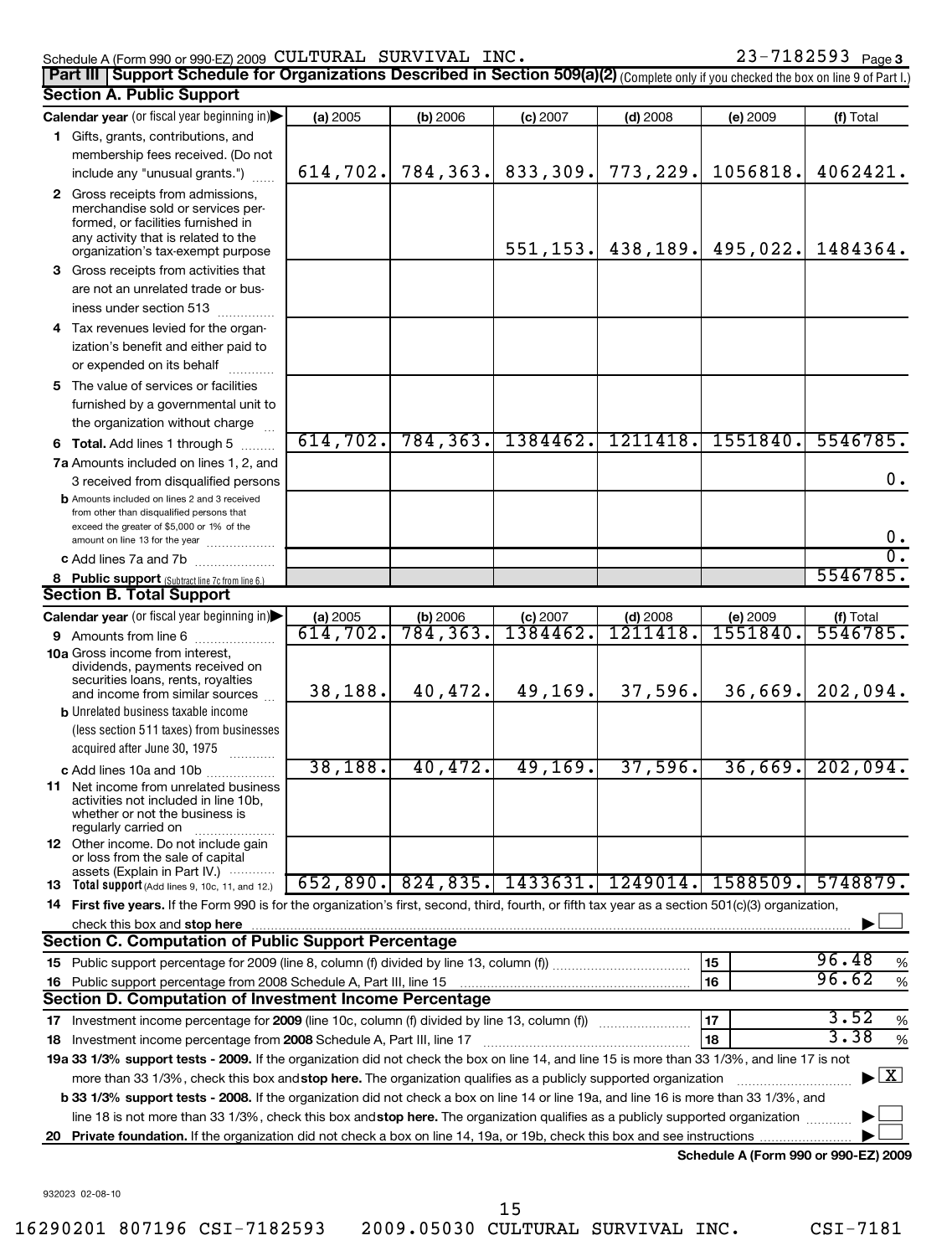## **Schedule B Schedule of Contributors**

**or 990-PF) | Attach to Form 990, 990-EZ, or 990-PF.**

OMB No. 1545-0047

**2009**

**Name of the organization Employer identification number**

| CULTURAL SURVIVAL INC. | 23-7182593 |
|------------------------|------------|
|                        |            |

**Organization type** (check one):

| Filers of:         | Section:                                                                           |
|--------------------|------------------------------------------------------------------------------------|
| Form 990 or 990-EZ | $\lfloor \underline{X} \rfloor$ 501(c)( 3) (enter number) organization             |
|                    | $4947(a)(1)$ nonexempt charitable trust <b>not</b> treated as a private foundation |
|                    | 527 political organization                                                         |
| Form 990-PF        | 501(c)(3) exempt private foundation                                                |
|                    | 4947(a)(1) nonexempt charitable trust treated as a private foundation              |
|                    | 501(c)(3) taxable private foundation                                               |

Check if your organization is covered by the General Rule or a Special Rule. **Note.**  Only a section 501(c)(7), (8), or (10) organization can check boxes for both the General Rule and a Special Rule. See instructions.

## **General Rule**

 $\boxed{\textbf{X}}$  For an organization filing Form 990, 990-EZ, or 990-PF that received, during the year, \$5,000 or more (in money or property) from any one contributor. Complete Parts I and II.

## **Special Rules**

509(a)(1) and 170(b)(1)(A)(vi), and received from any one contributor, during the year, a contribution of the greater of (1) \$5,000 or (2) 2% For a section 501(c)(3) organization filing Form 990 or 990-EZ that met the 33 1/3% support test of the regulations under sections of the amount on (i) Form 990, Part VIII, line 1h or (ii) Form 990-EZ, line 1. Complete Parts I and II.  $\left\vert \cdot\right\vert$ 

aggregate contributions of more than \$1,000 for use exclusively for religious, charitable, scientific, literary, or educational purposes, or For a section 501(c)(7), (8), or (10) organization filing Form 990 or 990-EZ that received from any one contributor, during the year, the prevention of cruelty to children or animals. Complete Parts I, II, and III.  $\left\vert \cdot\right\vert$ 

purpose. Do not complete any of the parts unless the General Rule applies to this organization because it received nonexclusively contributions for use exclusively for religious, charitable, etc., purposes, but these contributions did not aggregate to more than \$1,000. If this box is checked, enter here the total contributions that were received during the year for an exclusively religious, charitable, etc., For a section 501(c)(7), (8), or (10) organization filing Form 990 or 990-EZ that received from any one contributor, during the year, religious, charitable, etc., contributions of \$5,000 or more during the year. ~~~~~~~~~~~~~~~~~ | \$  $\left\vert \cdot\right\vert$ 

**Caution.** An organization that is not covered by the General Rule and/or the Special Rules does not file Schedule B (Form 990, 990-EZ, or 990-PF), but it **must** answer "No" on Part IV, line 2 of its Form 990, or check the box on line H of its Form 990-EZ, or on line 2 of its Form 990-PF, to certify that it does not meet the filing requirements of Schedule B (Form 990, 990-EZ, or 990-PF).

**For Privacy Act and Paperwork Reduction Act Notice, see the Instructions** LHA **for Form 990, 990-EZ, or 990-PF.**

**Schedule B (Form 990, 990-EZ, or 990-PF) (2009)**

923451 02-01-10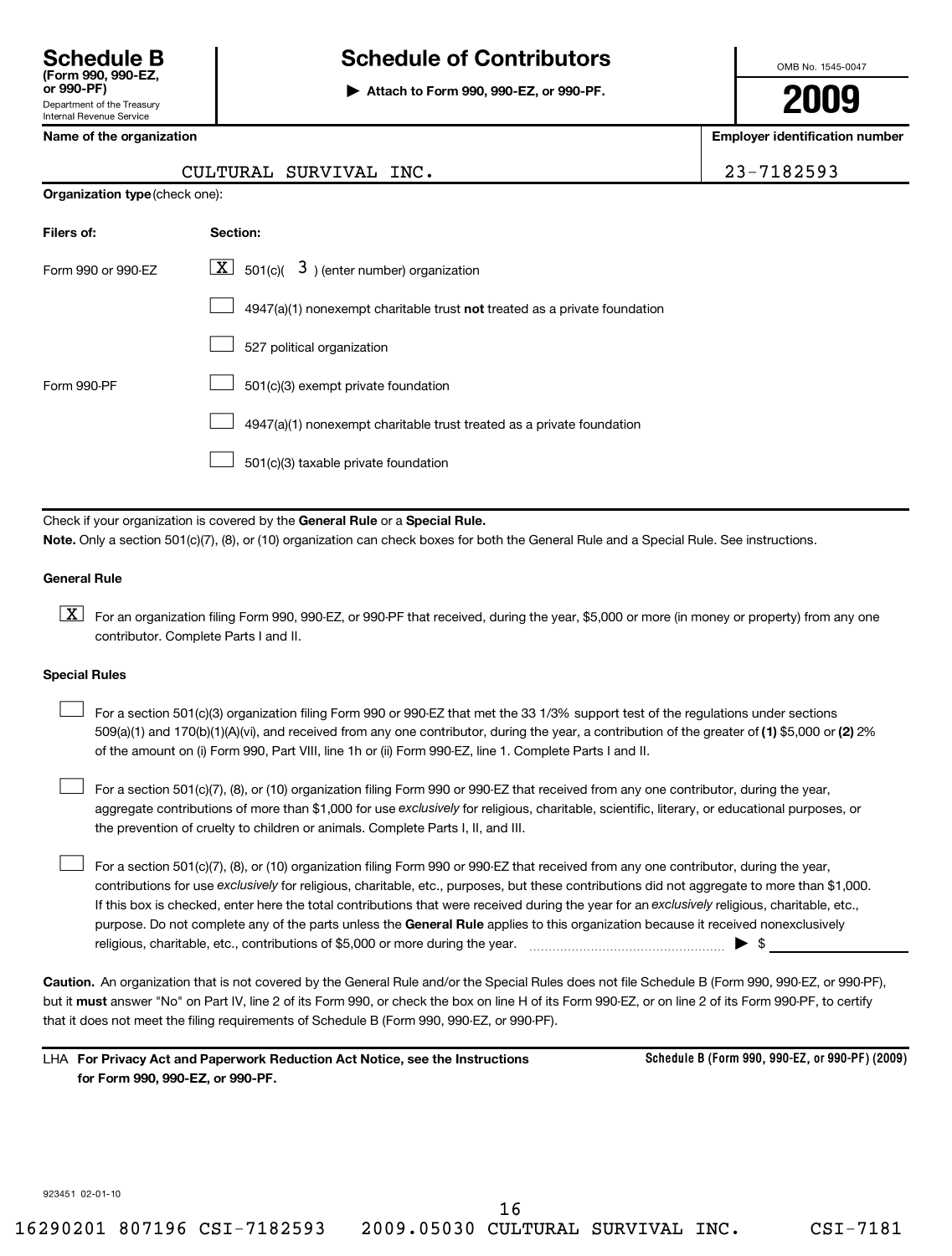$1$  of  $4$  of Part I

**Name of organization Employer identification number**

CULTURAL SURVIVAL INC. 23-7182593

| Part I          | <b>Contributors</b> (see instructions)                                                                     |                                       |                                                                                                                         |
|-----------------|------------------------------------------------------------------------------------------------------------|---------------------------------------|-------------------------------------------------------------------------------------------------------------------------|
| (a)<br>No.      | (b)<br>Name, address, and ZIP + 4                                                                          | (c)<br><b>Aggregate contributions</b> | (d)<br>Type of contribution                                                                                             |
| 1               | New England Biolabs Foundation<br>8 Enon Street, #2B<br>BEVERLY, MA 01915                                  | 10,000.<br>\$                         | $\mathbf{X}$<br>Person<br>Pavroll<br><b>Noncash</b><br>(Complete Part II if there<br>is a noncash contribution.)        |
| (a)<br>No.      | (b)<br>Name, address, and ZIP + 4                                                                          | (c)<br><b>Aggregate contributions</b> | (d)<br>Type of contribution                                                                                             |
| $\overline{a}$  | Open Society Institute<br>400 West 59th Street<br>New York, NY 10019                                       | 100,000.<br>\$                        | $\mathbf{X}$<br>Person<br>Payroll<br><b>Noncash</b><br>(Complete Part II if there<br>is a noncash contribution.)        |
| (a)<br>No.      | (b)<br>Name, address, and ZIP + 4                                                                          | (c)<br>Aggregate contributions        | (d)<br>Type of contribution                                                                                             |
| 3               | Sarah W. and William C. Fuller<br>610 High Street<br>Westwood, MA 02090                                    | 70,000.<br>\$                         | $\mathbf{X}$<br>Person<br>Payroll<br><b>Noncash</b><br>(Complete Part II if there<br>is a noncash contribution.)        |
| (a)<br>No.      | (b)<br>Name, address, and ZIP + 4                                                                          | (c)<br>Aggregate contributions        | (d)<br>Type of contribution                                                                                             |
| 4               | The Regent Trust Company Limited<br>La Motte Chambers, St. Heller<br>1PB, UNITED KINGDOM ChannelIs1<br>JE1 | 161,510.<br>\$                        | $\mathbf{X}$<br>Person<br>Payroll<br><b>Noncash</b><br>(Complete Part II if there<br>is a noncash contribution.)        |
| (a)<br>No.      | (b)<br>Name, address, and ZIP + 4                                                                          | (c)<br><b>Aggregate contributions</b> | (d)<br>Type of contribution                                                                                             |
| 5               | Olivia Mutombo<br>18 Avenue Bumba<br>Kinshasa, Kinshasa, CONGO, DEMO. REP.<br>ΟF                           | 5,000.<br>\$                          | $\lfloor x \rfloor$<br>Person<br>Payroll<br><b>Noncash</b><br>(Complete Part II if there<br>is a noncash contribution.) |
| (a)<br>No.      | (b)<br>Name, address, and ZIP + 4                                                                          | (c)<br><b>Aggregate contributions</b> | (d)<br>Type of contribution                                                                                             |
| 6               | Quitiplas Foundation<br>501 Silverside Rd.<br>Wilmington, DE 19809                                         | 5,000.<br>\$                          | $\lfloor x \rfloor$<br>Person<br>Payroll<br><b>Noncash</b><br>(Complete Part II if there<br>is a noncash contribution.) |
| 923452 02-01-10 | 17                                                                                                         |                                       | Schedule B (Form 990, 990-EZ, or 990-PF) (2009)                                                                         |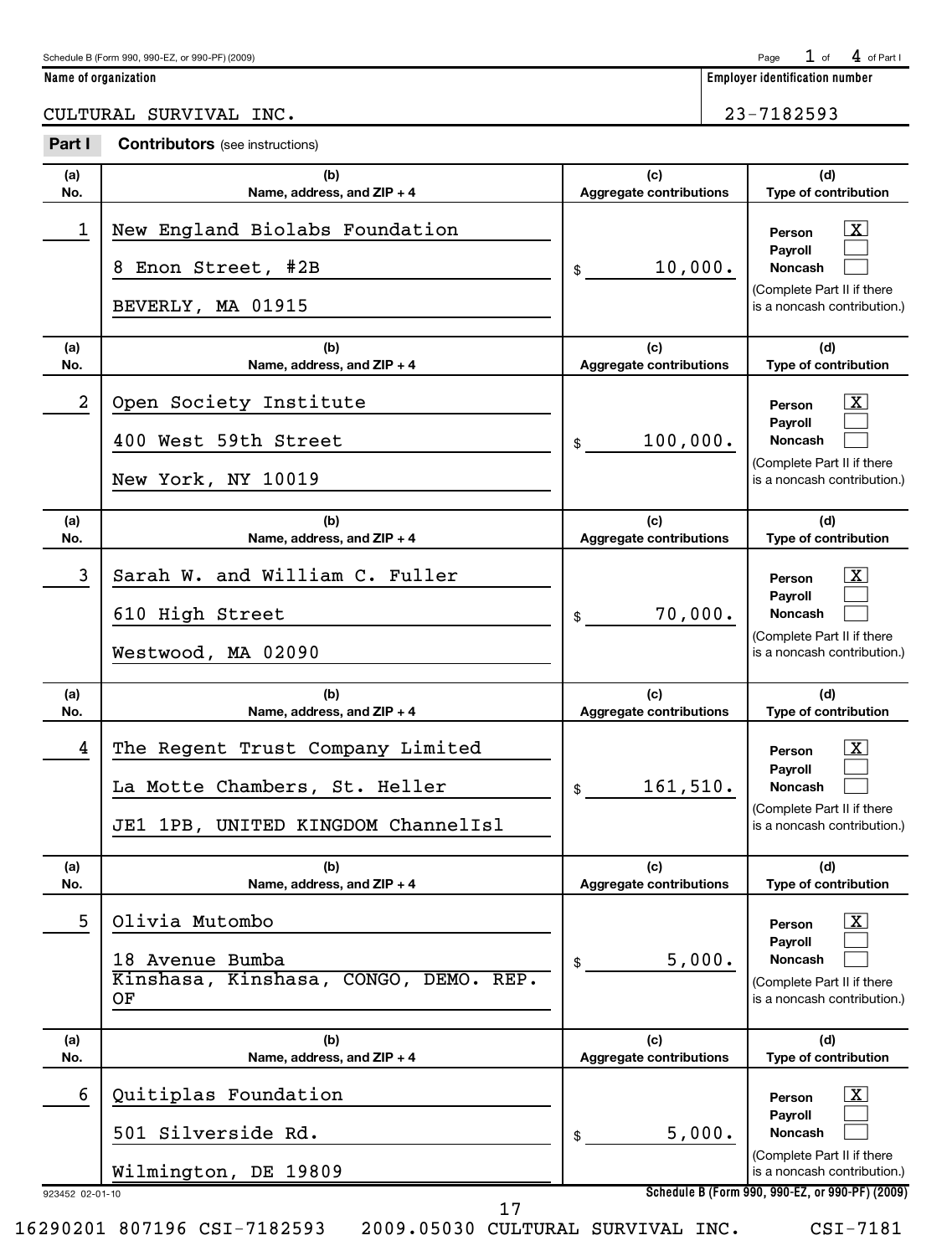$2$  of  $4$  of Part I

**Name of organization Employer identification number**

CULTURAL SURVIVAL INC. 23-7182593

| Part I     | <b>Contributors</b> (see instructions)                                   |                                       |                                                                                                                                                                     |
|------------|--------------------------------------------------------------------------|---------------------------------------|---------------------------------------------------------------------------------------------------------------------------------------------------------------------|
| (a)<br>No. | (b)<br>Name, address, and ZIP + 4                                        | (c)<br><b>Aggregate contributions</b> | (d)<br>Type of contribution                                                                                                                                         |
| 7          | William C. Graustein<br>2319 Whitney Avenue<br>Hamden, CT 06518          | 50,000.<br>\$                         | <u>  x</u><br>Person<br>Payroll<br><b>Noncash</b><br>(Complete Part II if there<br>is a noncash contribution.)                                                      |
| (a)<br>No. | (b)<br>Name, address, and ZIP + 4                                        | (c)<br><b>Aggregate contributions</b> | (d)<br>Type of contribution                                                                                                                                         |
| 8          | Nature's Own Roy Young<br>3564 Pearl St.<br>Boulder, CO 80301            | 40,000.<br>\$                         | <u>  x</u><br>Person<br>Payroll<br><b>Noncash</b><br>(Complete Part II if there<br>is a noncash contribution.)                                                      |
| (a)<br>No. | (b)<br>Name, address, and ZIP + 4                                        | (c)<br><b>Aggregate contributions</b> | (d)<br>Type of contribution                                                                                                                                         |
| 9          | Cynda Collins Arsenault<br>211 3rd Avenue<br>Superior, CO 80027          | 5,000.<br>\$                          | <u>  x</u><br>Person<br>Payroll<br><b>Noncash</b><br>(Complete Part II if there<br>is a noncash contribution.)                                                      |
| (a)<br>No. | (b)<br>Name, address, and ZIP + 4                                        | (c)<br><b>Aggregate contributions</b> | (d)<br>Type of contribution                                                                                                                                         |
| 10         | Leaves of Grass Foundation<br>The Boston Company<br>Boston, MA 02110     | 6,000.<br>\$                          | <u>  x</u><br>Person<br>Payroll<br><b>Noncash</b><br>(Complete Part II if there<br>is a noncash contribution.)                                                      |
| (a)<br>No. | (b)<br>Name, address, and ZIP + 4                                        | (c)<br><b>Aggregate contributions</b> | (d)<br>Type of contribution                                                                                                                                         |
| 11         |                                                                          |                                       |                                                                                                                                                                     |
|            | Maine Community Foundation<br>245 Main Street<br>Ellsworth, ME 04605     | 10,000.<br>\$                         | $\mathbf{X}$<br>Person<br>Payroll<br><b>Noncash</b><br>(Complete Part II if there<br>is a noncash contribution.)                                                    |
| (a)<br>No. | (b)<br>Name, address, and ZIP + 4                                        | (c)<br>Aggregate contributions        | (d)<br>Type of contribution                                                                                                                                         |
| 12         | Equal Exchange Inc.<br>United Drive<br>50<br>Bridgewater, MA 01379<br>w. | 7,500.<br>\$                          | $\lfloor x \rfloor$<br>Person<br>Payroll<br>Noncash<br>(Complete Part II if there<br>is a noncash contribution.)<br>Schedule B (Form 990, 990-EZ, or 990-PF) (2009) |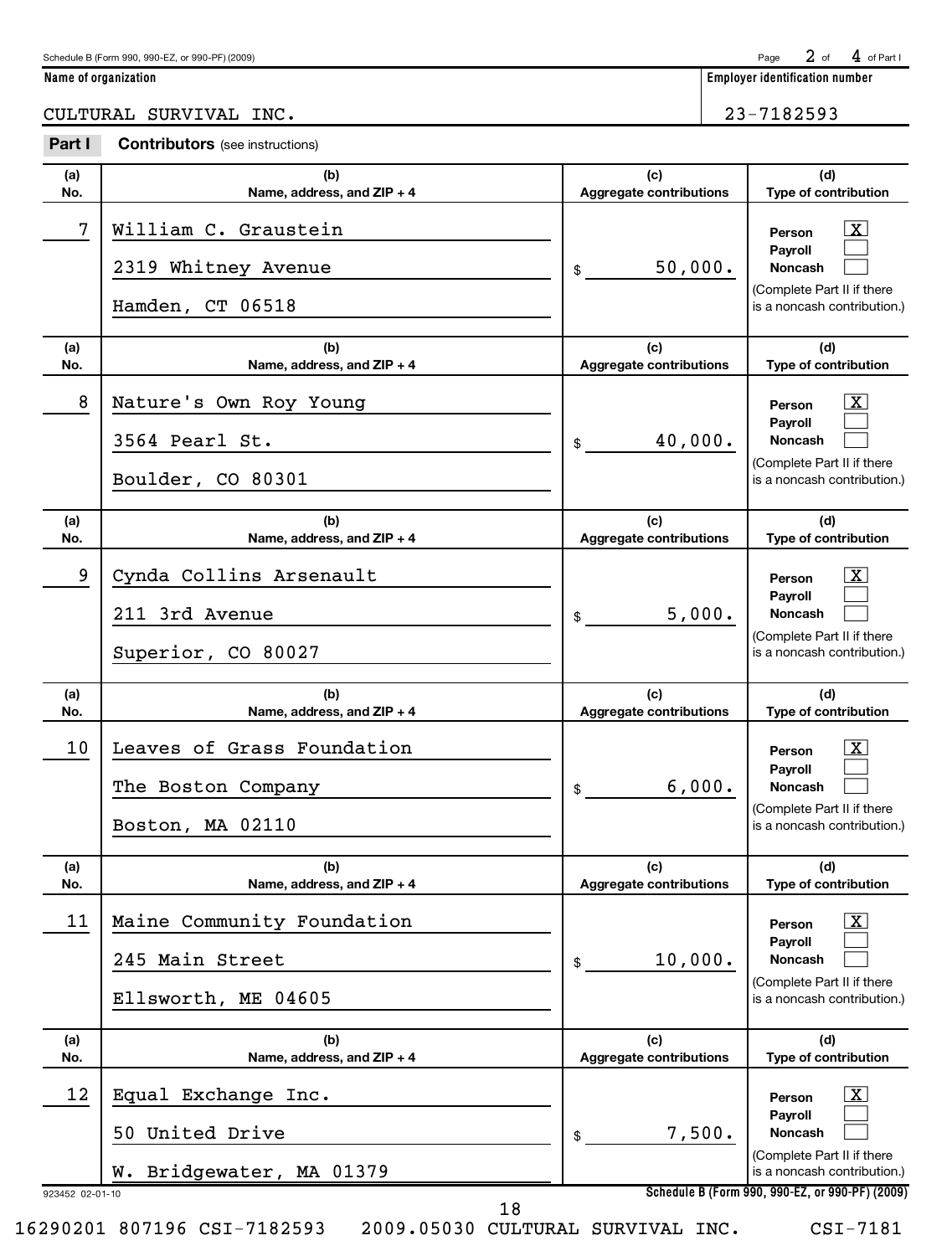Page  $3$  of  $4$  of Part I

**Name of organization Employer identification number**

|  | CULTURAL<br>SURVIVAL | INC. | 7182593<br>∼ |
|--|----------------------|------|--------------|
|--|----------------------|------|--------------|

| Part I     | <b>Contributors</b> (see instructions)                                                         |                                       |                                                                                                                         |
|------------|------------------------------------------------------------------------------------------------|---------------------------------------|-------------------------------------------------------------------------------------------------------------------------|
| (a)<br>No. | (b)<br>Name, address, and ZIP + 4                                                              | (c)<br><b>Aggregate contributions</b> | (d)<br>Type of contribution                                                                                             |
| 13         | Institute of International Education<br>1336 Massachusetts avenue<br>Cambridge, MA 02138       | 5,000.<br>\$                          | $\lfloor x \rfloor$<br>Person<br>Pavroll<br><b>Noncash</b><br>(Complete Part II if there<br>is a noncash contribution.) |
| (a)<br>No. | (b)<br>Name, address, and ZIP + 4                                                              | (c)<br><b>Aggregate contributions</b> | (d)<br>Type of contribution                                                                                             |
| 14         | Administration for Native Americans<br>(ANA)<br>370 L'Enfant Promenade<br>Washington, DC 20447 | 66,356.<br>\$                         | $\boxed{\text{X}}$<br>Person<br>Payroll<br><b>Noncash</b><br>(Complete Part II if there<br>is a noncash contribution.)  |
| (a)<br>No. | (b)<br>Name, address, and ZIP + 4                                                              | (c)<br><b>Aggregate contributions</b> | (d)<br>Type of contribution                                                                                             |
| 15         | The Community Foundation For Greater<br>Atlanta<br>50 Hurt Plaza<br>Atlanta, GA 30303          | 11,111.<br>\$                         | $\boxed{\text{X}}$<br>Person<br>Payroll<br><b>Noncash</b><br>(Complete Part II if there<br>is a noncash contribution.)  |
|            |                                                                                                |                                       |                                                                                                                         |
| (a)<br>No. | (b)<br>Name, address, and ZIP + 4                                                              | (c)<br><b>Aggregate contributions</b> | (d)<br>Type of contribution                                                                                             |
| 16         | The Bay and Paul Foundations<br>17 West 94th Street<br>New York, NY 10025                      | 20,000.<br>\$                         | $\boxed{\text{X}}$<br>Person<br>Payroll<br><b>Noncash</b><br>(Complete Part II if there<br>is a noncash contribution.)  |
| (a)<br>No. | (b)<br>Name, address, and ZIP + 4                                                              | (c)<br><b>Aggregate contributions</b> | (d)<br>Type of contribution                                                                                             |
| 17         | Lannan                                                                                         |                                       | $\boxed{\text{X}}$<br>Person                                                                                            |
|            | 313 Read Street<br>NM 87501<br>Santa Fe,                                                       | 55,000.<br>\$                         | Payroll<br><b>Noncash</b><br>(Complete Part II if there<br>is a noncash contribution.)                                  |
| (a)<br>No. | (b)<br>Name, address, and ZIP + 4                                                              | (c)<br><b>Aggregate contributions</b> | (d)<br>Type of contribution                                                                                             |
| 18         | Hal Litoff                                                                                     |                                       | $\mathbf{X}$<br>Person                                                                                                  |
|            | P.O. Box 996<br>Bellingham, WA 98227                                                           | 15,192.<br>\$                         | Payroll<br>Noncash<br>(Complete Part II if there<br>is a noncash contribution.)                                         |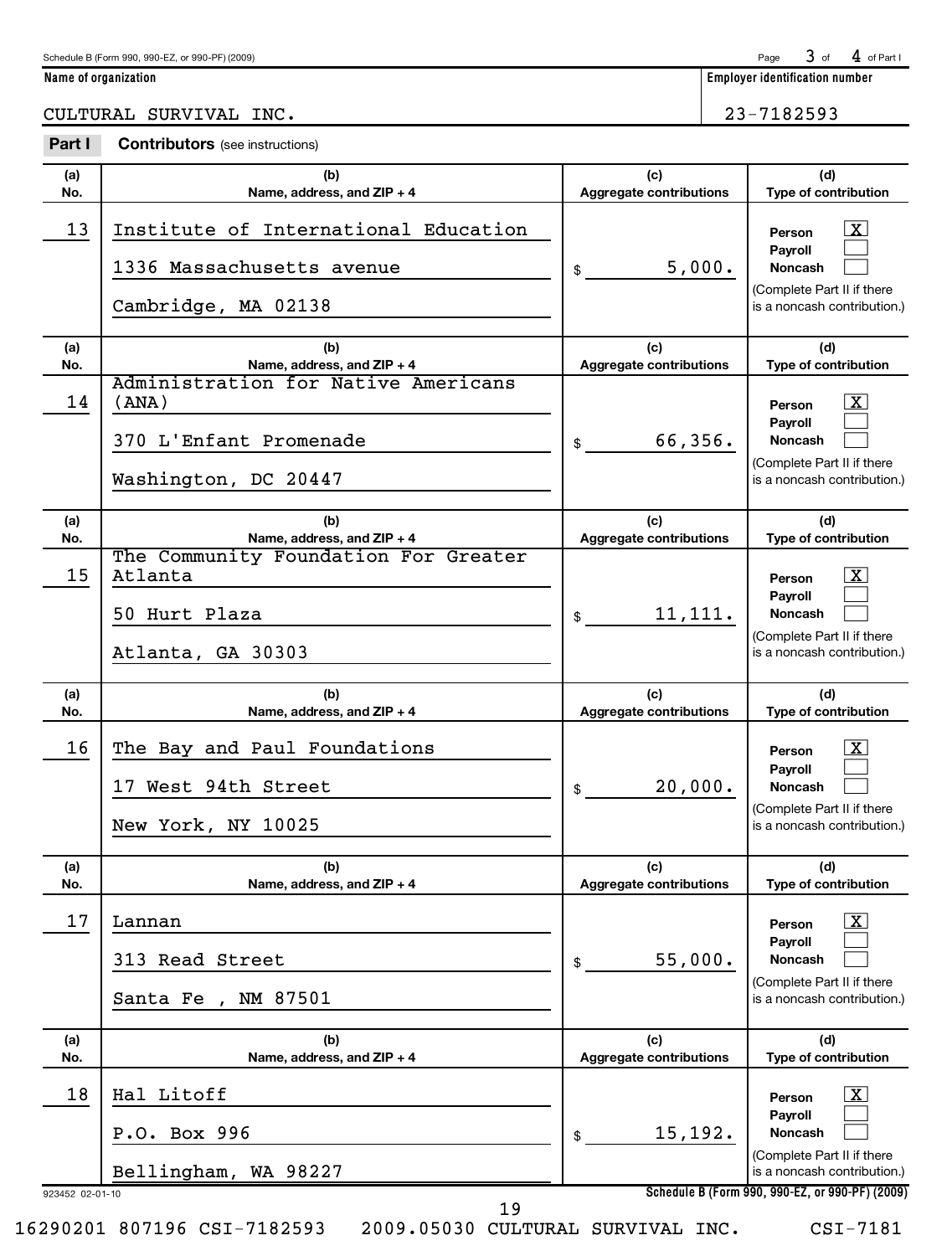| Schedule B (Form 990, 990-EZ, or 990-PF) (2009) | Page $4$ of $4$ of Part |  |  |  |
|-------------------------------------------------|-------------------------|--|--|--|
|-------------------------------------------------|-------------------------|--|--|--|

**Name of organization Employer identification number**

CULTURAL SURVIVAL INC. 23-7182593

| Part I     | <b>Contributors</b> (see instructions)                        |                                |                                                                                                                  |
|------------|---------------------------------------------------------------|--------------------------------|------------------------------------------------------------------------------------------------------------------|
| (a)<br>No. | (b)<br>Name, address, and ZIP + 4                             | (c)<br>Aggregate contributions | (d)<br>Type of contribution                                                                                      |
| 19         | Martha C. Tompkins<br>1902 Bissonnet St.<br>Houston, TX 77005 | 5,000.<br>\$                   | $\lfloor x \rfloor$<br>Person<br>Payroll<br>Noncash<br>(Complete Part II if there<br>is a noncash contribution.) |
| (a)<br>No. | (b)<br>Name, address, and ZIP + 4                             | (c)<br>Aggregate contributions | (d)<br>Type of contribution                                                                                      |
|            |                                                               | \$                             | Person<br>Payroll<br><b>Noncash</b><br>(Complete Part II if there<br>is a noncash contribution.)                 |
| (a)<br>No. | (b)<br>Name, address, and ZIP + 4                             | (c)<br>Aggregate contributions | (d)<br>Type of contribution                                                                                      |
|            |                                                               | \$                             | Person<br>Payroll<br><b>Noncash</b><br>(Complete Part II if there<br>is a noncash contribution.)                 |
| (a)<br>No. | (b)<br>Name, address, and ZIP + 4                             | (c)<br>Aggregate contributions | (d)<br>Type of contribution                                                                                      |
|            |                                                               | \$                             | Person<br>Payroll<br><b>Noncash</b><br>(Complete Part II if there<br>is a noncash contribution.)                 |
| (a)<br>No. | (b)<br>Name, address, and ZIP + 4                             | (c)<br>Aggregate contributions | (d)<br>Type of contribution                                                                                      |
|            |                                                               | \$                             | Person<br>Payroll<br><b>Noncash</b><br>(Complete Part II if there<br>is a noncash contribution.)                 |
| (a)<br>No. | (b)<br>Name, address, and ZIP + 4                             | (c)<br>Aggregate contributions | (d)<br>Type of contribution                                                                                      |
|            |                                                               | \$                             | Person<br>Payroll<br><b>Noncash</b><br>(Complete Part II if there<br>is a noncash contribution.)                 |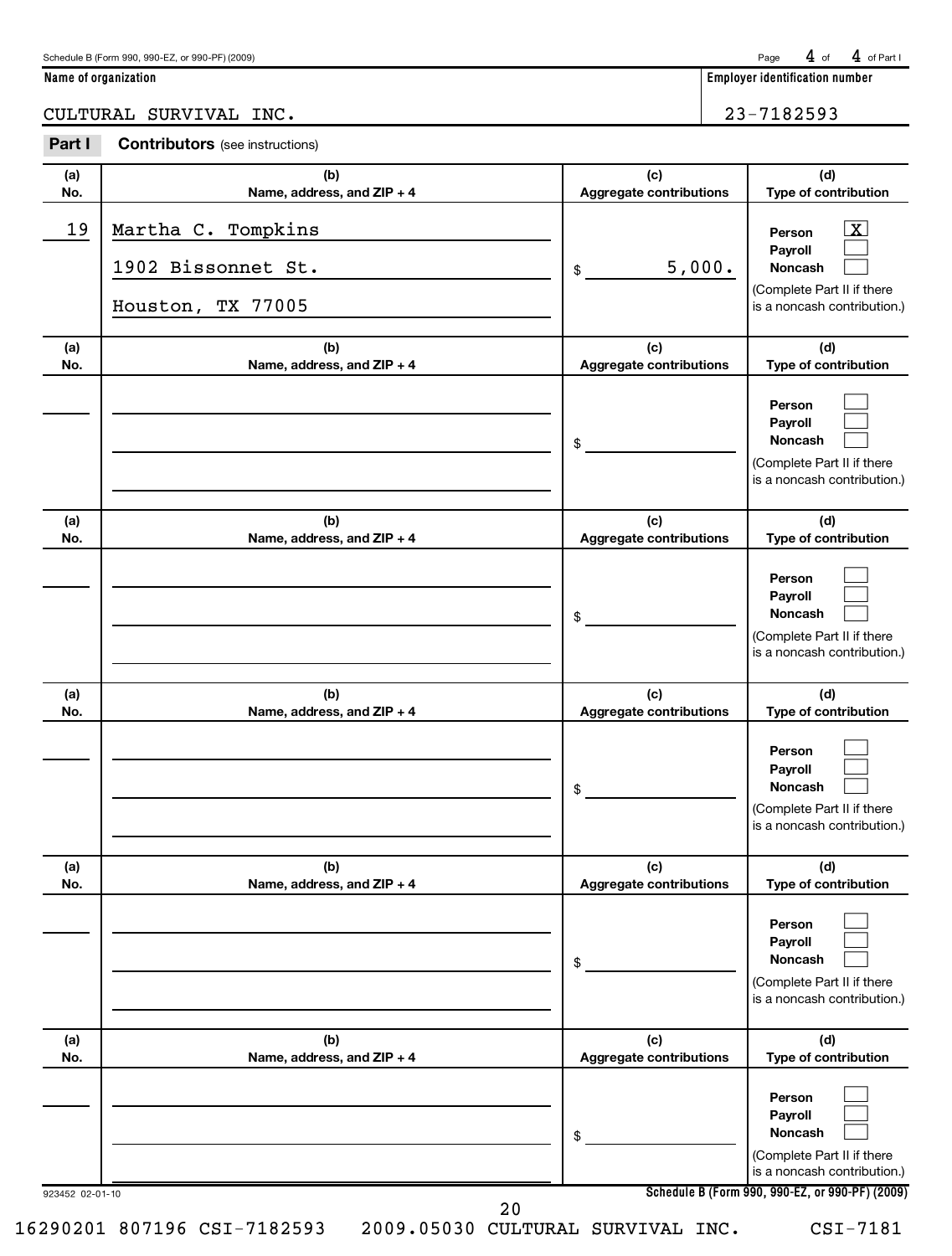**Name of organization Employer identification number**

## CULTURAL SURVIVAL INC. 23-7182593

| Part II                      | <b>Noncash Property</b> (see instructions)   |                                                |                                                 |
|------------------------------|----------------------------------------------|------------------------------------------------|-------------------------------------------------|
| (a)<br>No.<br>from<br>Part I | (b)<br>Description of noncash property given | (c)<br>FMV (or estimate)<br>(see instructions) | (d)<br>Date received                            |
|                              |                                              |                                                |                                                 |
|                              |                                              | \$                                             |                                                 |
| (a)<br>No.<br>from<br>Part I | (b)<br>Description of noncash property given | (c)<br>FMV (or estimate)<br>(see instructions) | (d)<br>Date received                            |
|                              |                                              |                                                |                                                 |
|                              |                                              | \$                                             |                                                 |
| (a)<br>No.<br>from<br>Part I | (b)<br>Description of noncash property given | (c)<br>FMV (or estimate)<br>(see instructions) | (d)<br>Date received                            |
|                              |                                              |                                                |                                                 |
|                              |                                              | \$                                             |                                                 |
| (a)<br>No.<br>from<br>Part I | (b)<br>Description of noncash property given | (c)<br>FMV (or estimate)<br>(see instructions) | (d)<br>Date received                            |
|                              |                                              |                                                |                                                 |
|                              |                                              | \$                                             |                                                 |
| (a)<br>No.<br>from<br>Part I | (b)<br>Description of noncash property given | (c)<br>FMV (or estimate)<br>(see instructions) | (d)<br>Date received                            |
|                              |                                              |                                                |                                                 |
|                              |                                              | \$                                             |                                                 |
| (a)<br>No.<br>from<br>Part I | (b)<br>Description of noncash property given | (c)<br>FMV (or estimate)<br>(see instructions) | (d)<br>Date received                            |
|                              |                                              |                                                |                                                 |
|                              |                                              | \$                                             | Schedule B (Form 990, 990-EZ, or 990-PF) (2009) |
| 923453 02-01-10              | າ 1                                          |                                                |                                                 |

16290201 807196 CSI-7182593 2009.05030 CULTURAL SURVIVAL INC. CSI-7181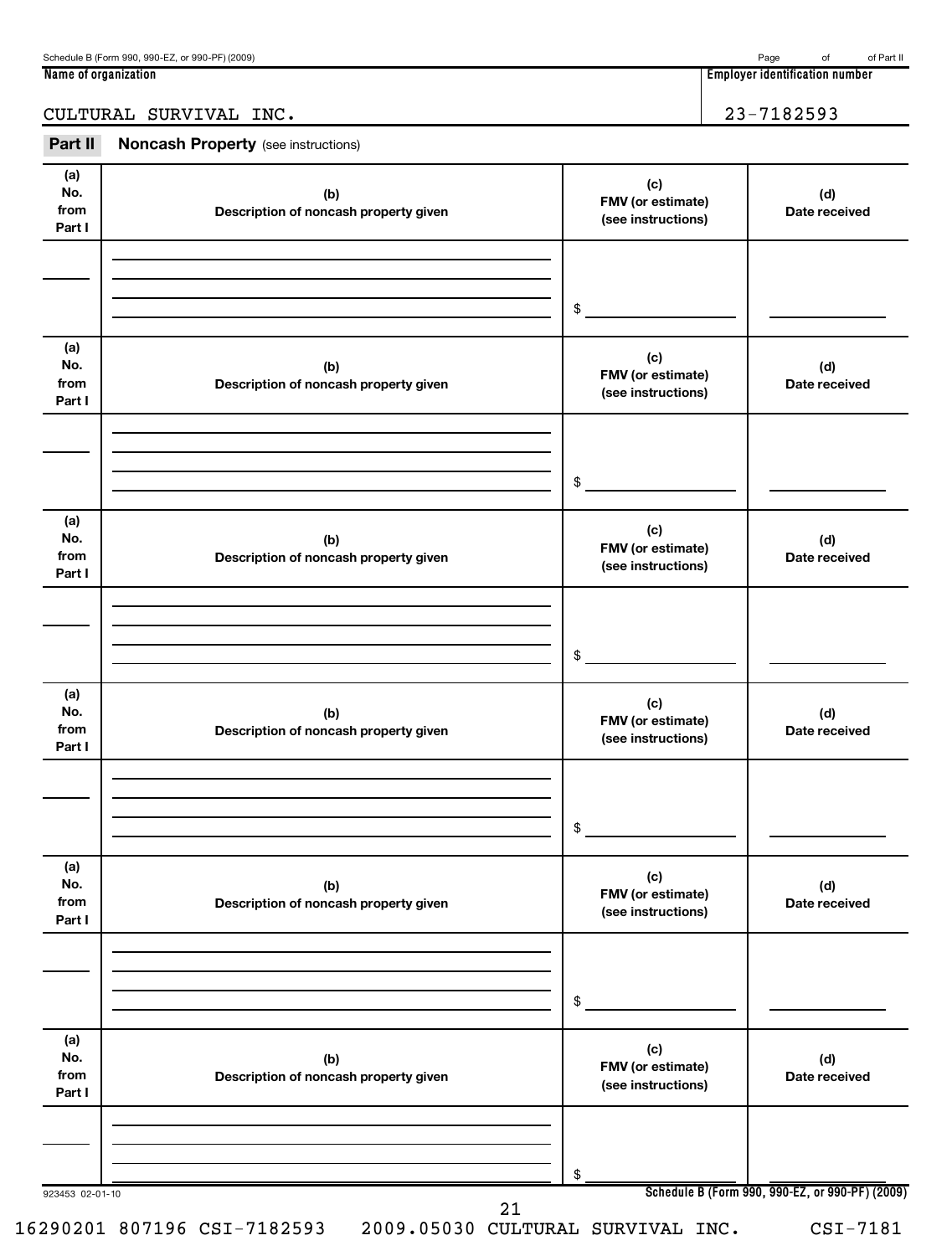| Name of organization      |                                                                                        |                      | <b>Employer identification number</b>                                                                                                                                                                                                                         |
|---------------------------|----------------------------------------------------------------------------------------|----------------------|---------------------------------------------------------------------------------------------------------------------------------------------------------------------------------------------------------------------------------------------------------------|
|                           | CULTURAL SURVIVAL INC.                                                                 |                      | 23-7182593                                                                                                                                                                                                                                                    |
| Part III                  | Part III, enter the total of exclusively religious, charitable, etc., contributions of |                      | Exclusively religious, charitable, etc., individual contributions to section 501(c)(7), (8), or (10) organizations aggregating<br>more than \$1,000 for the year. Complete columns (a) through (e) and the following line entry. For organizations completing |
|                           | \$1,000 or less for the year. (Enter this information once. See instructions.) > \$    |                      |                                                                                                                                                                                                                                                               |
| (a) No.<br>from<br>Part I | (b) Purpose of gift                                                                    | (c) Use of gift      | (d) Description of how gift is held                                                                                                                                                                                                                           |
|                           |                                                                                        |                      |                                                                                                                                                                                                                                                               |
|                           |                                                                                        |                      |                                                                                                                                                                                                                                                               |
|                           |                                                                                        |                      |                                                                                                                                                                                                                                                               |
|                           |                                                                                        | (e) Transfer of gift |                                                                                                                                                                                                                                                               |
|                           |                                                                                        |                      |                                                                                                                                                                                                                                                               |
|                           | Transferee's name, address, and $ZIP + 4$                                              |                      | Relationship of transferor to transferee                                                                                                                                                                                                                      |
|                           |                                                                                        |                      |                                                                                                                                                                                                                                                               |
|                           |                                                                                        |                      |                                                                                                                                                                                                                                                               |
| (a) No.                   |                                                                                        |                      |                                                                                                                                                                                                                                                               |
| from<br>Part I            | (b) Purpose of gift                                                                    | (c) Use of gift      | (d) Description of how gift is held                                                                                                                                                                                                                           |
|                           |                                                                                        |                      |                                                                                                                                                                                                                                                               |
|                           |                                                                                        |                      |                                                                                                                                                                                                                                                               |
|                           |                                                                                        |                      |                                                                                                                                                                                                                                                               |
|                           |                                                                                        | (e) Transfer of gift |                                                                                                                                                                                                                                                               |
|                           | Transferee's name, address, and ZIP + 4                                                |                      | Relationship of transferor to transferee                                                                                                                                                                                                                      |
|                           |                                                                                        |                      |                                                                                                                                                                                                                                                               |
|                           |                                                                                        |                      |                                                                                                                                                                                                                                                               |
|                           |                                                                                        |                      |                                                                                                                                                                                                                                                               |
| (a) No.<br>from           | (b) Purpose of gift                                                                    | (c) Use of gift      | (d) Description of how gift is held                                                                                                                                                                                                                           |
| Part I                    |                                                                                        |                      |                                                                                                                                                                                                                                                               |
|                           |                                                                                        |                      |                                                                                                                                                                                                                                                               |
|                           |                                                                                        |                      |                                                                                                                                                                                                                                                               |
|                           |                                                                                        | (e) Transfer of gift |                                                                                                                                                                                                                                                               |
|                           |                                                                                        |                      |                                                                                                                                                                                                                                                               |
|                           | Transferee's name, address, and ZIP + 4                                                |                      | Relationship of transferor to transferee                                                                                                                                                                                                                      |
|                           |                                                                                        |                      |                                                                                                                                                                                                                                                               |
|                           |                                                                                        |                      |                                                                                                                                                                                                                                                               |
|                           |                                                                                        |                      |                                                                                                                                                                                                                                                               |
| (a) No.<br>from           | (b) Purpose of gift                                                                    | (c) Use of gift      | (d) Description of how gift is held                                                                                                                                                                                                                           |
| Part I                    |                                                                                        |                      |                                                                                                                                                                                                                                                               |
|                           |                                                                                        |                      |                                                                                                                                                                                                                                                               |
|                           |                                                                                        |                      |                                                                                                                                                                                                                                                               |
|                           |                                                                                        | (e) Transfer of gift |                                                                                                                                                                                                                                                               |
|                           |                                                                                        |                      |                                                                                                                                                                                                                                                               |
|                           | Transferee's name, address, and ZIP + 4                                                |                      | Relationship of transferor to transferee                                                                                                                                                                                                                      |
|                           |                                                                                        |                      |                                                                                                                                                                                                                                                               |
|                           |                                                                                        |                      |                                                                                                                                                                                                                                                               |
|                           |                                                                                        |                      |                                                                                                                                                                                                                                                               |
| 923454 02-01-10           |                                                                                        |                      | Schedule B (Form 990, 990-EZ, or 990-PF) (2009)                                                                                                                                                                                                               |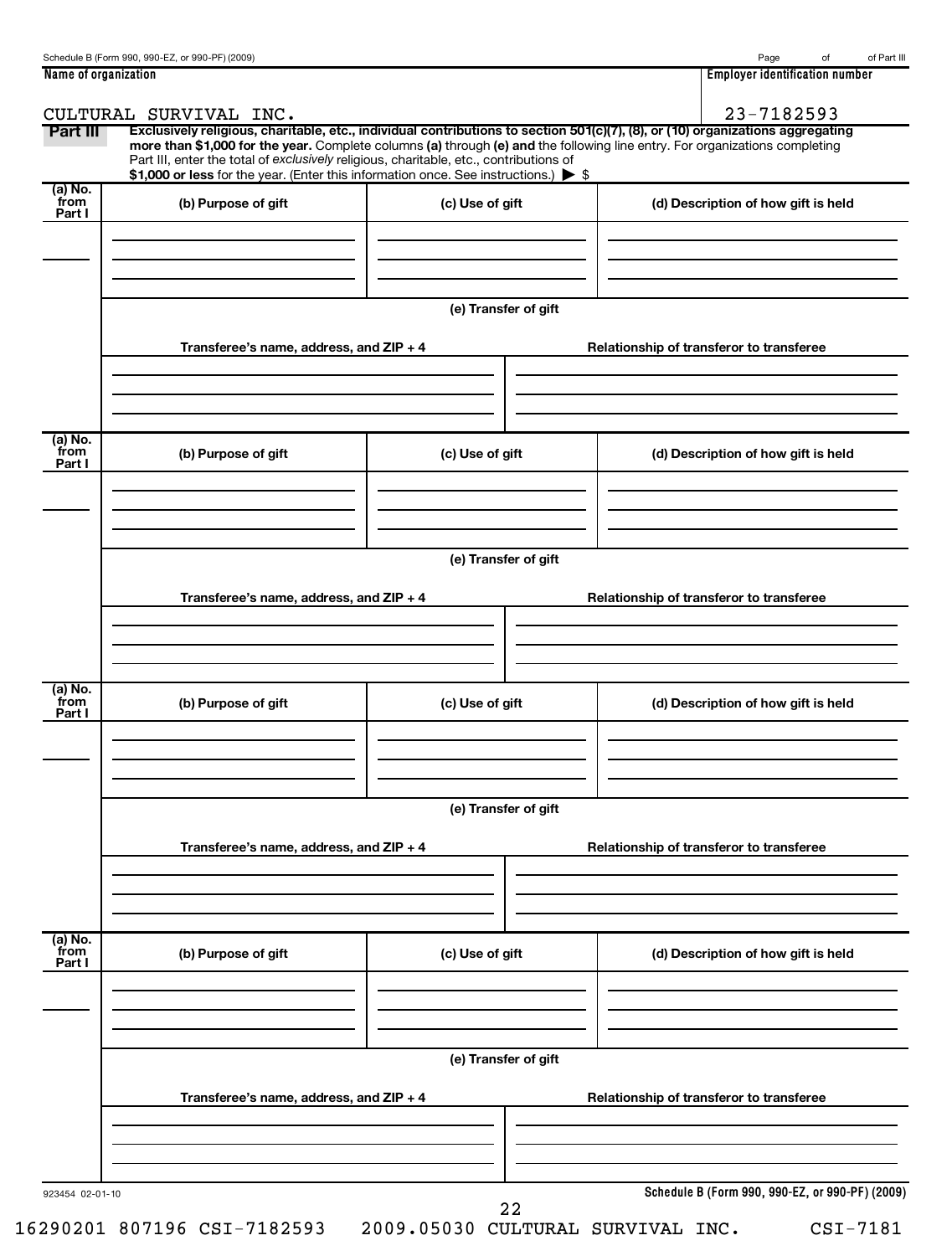## **Supplemental Financial Statements**

**(Form 990) | Complete if the organization answered "Yes," to Form 990,**

**Part IV, line 6, 7, 8, 9, 10, 11, or 12.**

**| Attach to Form 990. | See separate instructions.**

| OMB No. 1545-0047     |
|-----------------------|
|                       |
| 2009                  |
|                       |
| <b>Open to Public</b> |
| Inspection            |

|         | Name of the organization<br>CULTURAL SURVIVAL INC.                                                                                                          |                                                                                 | <b>Employer identification number</b><br>23-7182593 |
|---------|-------------------------------------------------------------------------------------------------------------------------------------------------------------|---------------------------------------------------------------------------------|-----------------------------------------------------|
| Part I  | Organizations Maintaining Donor Advised Funds or Other Similar Funds or Accounts. Complete if the                                                           |                                                                                 |                                                     |
|         | organization answered "Yes" to Form 990, Part IV, line 6.                                                                                                   |                                                                                 |                                                     |
|         |                                                                                                                                                             | (a) Donor advised funds                                                         | (b) Funds and other accounts                        |
| 1.      |                                                                                                                                                             |                                                                                 |                                                     |
| 2       |                                                                                                                                                             |                                                                                 |                                                     |
| з       |                                                                                                                                                             | the contract of the contract of the contract of the contract of the contract of |                                                     |
| 4       |                                                                                                                                                             |                                                                                 |                                                     |
| 5       | Did the organization inform all donors and donor advisors in writing that the assets held in donor advised funds                                            |                                                                                 |                                                     |
|         |                                                                                                                                                             |                                                                                 | <b>No</b><br>Yes                                    |
| 6       | Did the organization inform all grantees, donors, and donor advisors in writing that grant funds can be used only                                           |                                                                                 |                                                     |
|         | for charitable purposes and not for the benefit of the donor or donor advisor, or for any other purpose conferring                                          |                                                                                 |                                                     |
|         |                                                                                                                                                             |                                                                                 | Yes<br>No                                           |
| Part II | Conservation Easements. Complete if the organization answered "Yes" to Form 990, Part IV, line 7.                                                           |                                                                                 |                                                     |
| 1.      | Purpose(s) of conservation easements held by the organization (check all that apply).                                                                       |                                                                                 |                                                     |
|         | Preservation of land for public use (e.g., recreation or pleasure)                                                                                          |                                                                                 | Preservation of an historically important land area |
|         | Protection of natural habitat                                                                                                                               |                                                                                 | Preservation of a certified historic structure      |
|         | Preservation of open space                                                                                                                                  |                                                                                 |                                                     |
| 2       | Complete lines 2a through 2d if the organization held a qualified conservation contribution in the form of a conservation easement on the last              |                                                                                 |                                                     |
|         | day of the tax year.                                                                                                                                        |                                                                                 |                                                     |
|         |                                                                                                                                                             |                                                                                 | Held at the End of the Tax Year                     |
|         |                                                                                                                                                             |                                                                                 | 2a                                                  |
| b       |                                                                                                                                                             |                                                                                 | 2b                                                  |
| с       |                                                                                                                                                             |                                                                                 | 2c                                                  |
| d       |                                                                                                                                                             |                                                                                 | 2d                                                  |
| 3       | Number of conservation easements modified, transferred, released, extinguished, or terminated by the organization during the tax                            |                                                                                 |                                                     |
|         | $year \blacktriangleright$                                                                                                                                  |                                                                                 |                                                     |
| 4       | Number of states where property subject to conservation easement is located >                                                                               |                                                                                 |                                                     |
| 5       | Does the organization have a written policy regarding the periodic monitoring, inspection, handling of                                                      |                                                                                 |                                                     |
|         | violations, and enforcement of the conservation easements it holds?                                                                                         |                                                                                 | Yes<br><b>No</b>                                    |
| 6       | Staff and volunteer hours devoted to monitoring, inspecting, and enforcing conservation easements during the year                                           |                                                                                 |                                                     |
| 7       | Amount of expenses incurred in monitoring, inspecting, and enforcing conservation easements during the year $\triangleright$ \$                             |                                                                                 |                                                     |
| 8       | Does each conservation easement reported on line 2(d) above satisfy the requirements of section 170(h)(4)(B)(i)                                             |                                                                                 |                                                     |
|         |                                                                                                                                                             |                                                                                 | <b>No</b><br>Yes                                    |
| 9       | In Part XIV, describe how the organization reports conservation easements in its revenue and expense statement, and balance sheet, and                      |                                                                                 |                                                     |
|         | include, if applicable, the text of the footnote to the organization's financial statements that describes the organization's accounting for                |                                                                                 |                                                     |
|         | conservation easements.                                                                                                                                     |                                                                                 |                                                     |
|         | Organizations Maintaining Collections of Art, Historical Treasures, or Other Similar Assets.<br>Part III                                                    |                                                                                 |                                                     |
|         | Complete if the organization answered "Yes" to Form 990, Part IV, line 8.                                                                                   |                                                                                 |                                                     |
|         |                                                                                                                                                             |                                                                                 |                                                     |
|         | 1a If the organization elected, as permitted under SFAS 116, not to report in its revenue statement and balance sheet works of art, historical              |                                                                                 |                                                     |
|         | treasures, or other similar assets held for public exhibition, education, or research in furtherance of public service, provide, in Part XIV, the text of   |                                                                                 |                                                     |
|         | the footnote to its financial statements that describes these items.                                                                                        |                                                                                 |                                                     |
|         | <b>b</b> If the organization elected, as permitted under SFAS 116, to report in its revenue statement and balance sheet works of art, historical treasures, |                                                                                 |                                                     |
|         | or other similar assets held for public exhibition, education, or research in furtherance of public service, provide the following amounts relating to      |                                                                                 |                                                     |
|         | these items:                                                                                                                                                |                                                                                 |                                                     |
|         |                                                                                                                                                             |                                                                                 | - \$<br>▶                                           |
|         | (ii) Assets included in Form 990, Part X                                                                                                                    |                                                                                 | $\blacktriangleright$ \$                            |
| 2       | If the organization received or held works of art, historical treasures, or other similar assets for financial gain, provide                                |                                                                                 |                                                     |
|         | the following amounts required to be reported under SFAS 116 relating to these items:                                                                       |                                                                                 |                                                     |
|         | a Revenues included in Form 990, Part VIII, line 1                                                                                                          |                                                                                 | $\blacktriangleright$ \$                            |

**b** Assets included in Form 990, Part X ~~~~~~~~~~~~~~~~~~~~~~~~~~~~~~~~~~~ | \$

932051 02-01-10 **For Privacy Act and Paperwork Reduction Act Notice, see the Instructions for Form 990. Schedule D (Form 990) 2009** LHA

23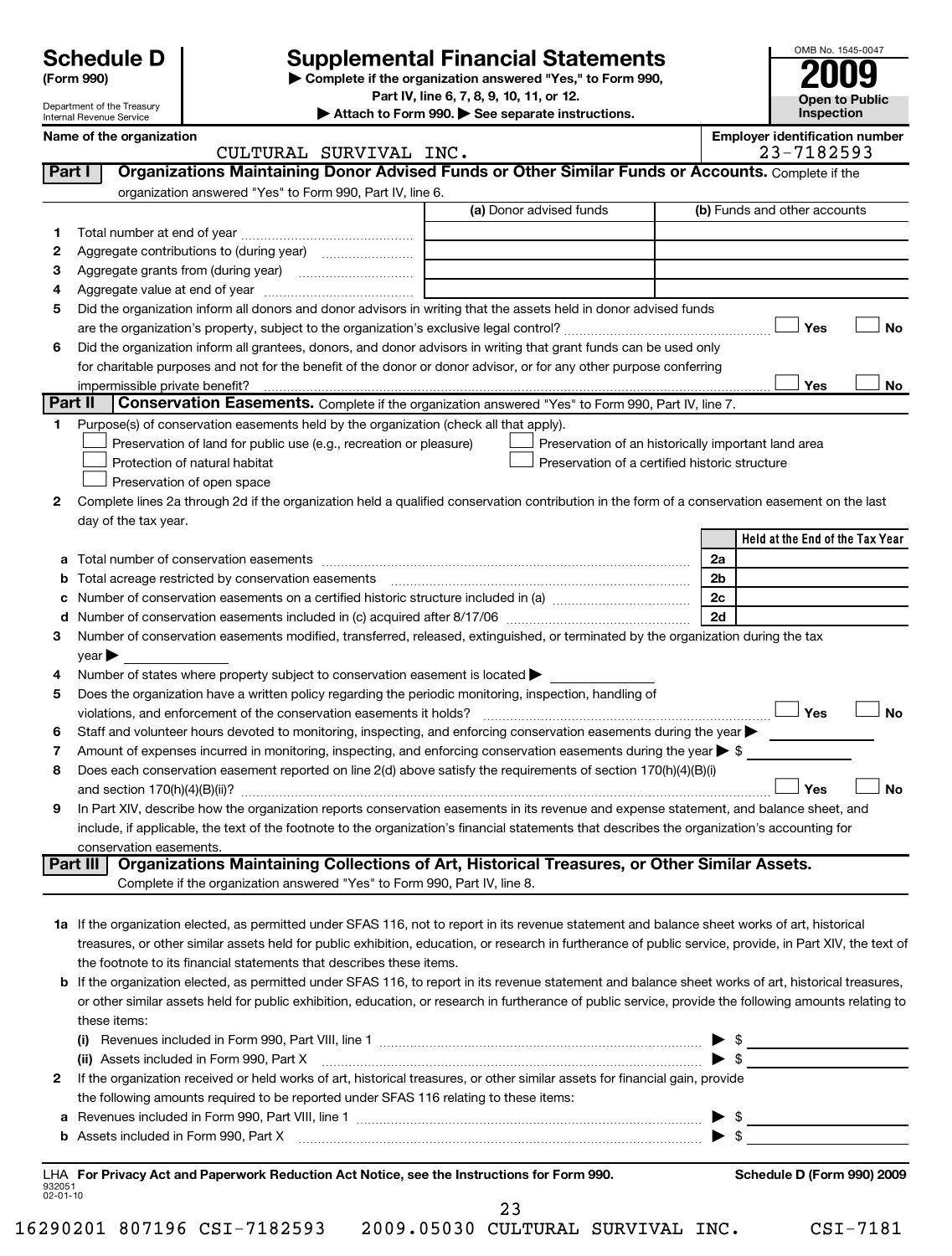|        | Schedule D (Form 990) 2009                                                                                                                                                                                                     | CULTURAL SURVIVAL INC. |   |                |                                                                             |                 |                | $23 - 7182593$ Page 2      |
|--------|--------------------------------------------------------------------------------------------------------------------------------------------------------------------------------------------------------------------------------|------------------------|---|----------------|-----------------------------------------------------------------------------|-----------------|----------------|----------------------------|
|        | Part III<br>Organizations Maintaining Collections of Art, Historical Treasures, or Other Similar Assets (continued)                                                                                                            |                        |   |                |                                                                             |                 |                |                            |
| 3      | Using the organization's acquisition, accession, and other records, check any of the following that are a significant use of its collection items                                                                              |                        |   |                |                                                                             |                 |                |                            |
|        | (check all that apply):                                                                                                                                                                                                        |                        |   |                |                                                                             |                 |                |                            |
| a      | Public exhibition                                                                                                                                                                                                              | d                      |   |                | Loan or exchange programs                                                   |                 |                |                            |
| b      | Scholarly research                                                                                                                                                                                                             |                        |   | Other          | <u>and the state of the sta</u>                                             |                 |                |                            |
| c      | Preservation for future generations                                                                                                                                                                                            |                        |   |                |                                                                             |                 |                |                            |
| 4      | Provide a description of the organization's collections and explain how they further the organization's exempt purpose in Part XIV.                                                                                            |                        |   |                |                                                                             |                 |                |                            |
| 5      | During the year, did the organization solicit or receive donations of art, historical treasures, or other similar assets                                                                                                       |                        |   |                |                                                                             |                 |                |                            |
|        | to be sold to raise funds rather than to be maintained as part of the organization's collection?                                                                                                                               |                        |   |                |                                                                             |                 | Yes            | No                         |
|        | Part IV<br>Escrow and Custodial Arrangements. Complete if organization answered "Yes" to Form 990, Part IV, line 9, or                                                                                                         |                        |   |                |                                                                             |                 |                |                            |
|        | reported an amount on Form 990, Part X, line 21.                                                                                                                                                                               |                        |   |                |                                                                             |                 |                |                            |
|        | 1a Is the organization an agent, trustee, custodian or other intermediary for contributions or other assets not included                                                                                                       |                        |   |                |                                                                             |                 |                |                            |
|        |                                                                                                                                                                                                                                |                        |   |                |                                                                             |                 | Yes            | No                         |
|        | b If "Yes," explain the arrangement in Part XIV and complete the following table:                                                                                                                                              |                        |   |                |                                                                             |                 |                |                            |
|        |                                                                                                                                                                                                                                |                        |   |                |                                                                             |                 | Amount         |                            |
| с      | Beginning balance manufactured and contain an account of the state of the state of the state of the state of the state of the state of the state of the state of the state of the state of the state of the state of the state |                        |   |                |                                                                             | 1c              |                |                            |
|        |                                                                                                                                                                                                                                |                        |   |                |                                                                             | 1d              |                |                            |
|        | Distributions during the year manufactured and an account of the state of the state of the state of the state of the state of the state of the state of the state of the state of the state of the state of the state of the s |                        |   |                |                                                                             | 1e              |                |                            |
| f.     |                                                                                                                                                                                                                                |                        |   |                |                                                                             | 1f              |                |                            |
|        |                                                                                                                                                                                                                                |                        |   |                |                                                                             |                 | Yes            | No                         |
|        | <b>b</b> If "Yes," explain the arrangement in Part XIV.                                                                                                                                                                        |                        |   |                |                                                                             |                 |                |                            |
| Part V | <b>Endowment Funds.</b> Complete if the organization answered "Yes" to Form 990, Part IV, line 10.                                                                                                                             |                        |   |                |                                                                             |                 |                |                            |
|        |                                                                                                                                                                                                                                | (a) Current year       |   | (b) Prior year | (c) Two years back $\vert$ (d) Three years back $\vert$ (e) Four years back |                 |                |                            |
| 1a     | Beginning of year balance                                                                                                                                                                                                      | 132, 220.              |   | 196,712.       |                                                                             |                 |                |                            |
| b      |                                                                                                                                                                                                                                | 331, 223.              |   | 131, 210.      |                                                                             |                 |                |                            |
|        | Net investment earnings, gains, and losses                                                                                                                                                                                     |                        |   |                |                                                                             |                 |                |                            |
| d      |                                                                                                                                                                                                                                |                        |   |                |                                                                             |                 |                |                            |
|        | e Other expenditures for facilities                                                                                                                                                                                            |                        |   |                |                                                                             |                 |                |                            |
|        | and programs                                                                                                                                                                                                                   | 301, 227.              |   | 195,702.       |                                                                             |                 |                |                            |
|        |                                                                                                                                                                                                                                |                        |   |                |                                                                             |                 |                |                            |
|        |                                                                                                                                                                                                                                | 162, 216.              |   | 132,220.       |                                                                             |                 |                |                            |
| 2      | Provide the estimated percentage of the year end balance held as:                                                                                                                                                              |                        |   |                |                                                                             |                 |                |                            |
|        | Board designated or quasi-endowment                                                                                                                                                                                            |                        | % |                |                                                                             |                 |                |                            |
|        | Permanent endowment                                                                                                                                                                                                            | %                      |   |                |                                                                             |                 |                |                            |
|        | Term endowment $\blacktriangleright$                                                                                                                                                                                           | %                      |   |                |                                                                             |                 |                |                            |
|        | 3a Are there endowment funds not in the possession of the organization that are held and administered for the organization                                                                                                     |                        |   |                |                                                                             |                 |                |                            |
|        | by:                                                                                                                                                                                                                            |                        |   |                |                                                                             |                 |                | Yes<br>No                  |
|        | (i)                                                                                                                                                                                                                            |                        |   |                |                                                                             |                 | 3a(i)          | X                          |
|        | (ii) related organizations                                                                                                                                                                                                     |                        |   |                |                                                                             |                 | 3a(ii)         | х                          |
|        |                                                                                                                                                                                                                                |                        |   |                |                                                                             |                 | 3b             |                            |
|        | Describe in Part XIV the intended uses of the organization's endowment funds.                                                                                                                                                  |                        |   |                |                                                                             |                 |                |                            |
|        | Investments - Land, Buildings, and Equipment. See Form 990, Part X, line 10.<br>Part VI                                                                                                                                        |                        |   |                |                                                                             |                 |                |                            |
|        | Description of investment                                                                                                                                                                                                      | (a) Cost or other      |   |                | (b) Cost or other                                                           | (c) Accumulated | (d) Book value |                            |
|        |                                                                                                                                                                                                                                | basis (investment)     |   |                | basis (other)                                                               | depreciation    |                |                            |
|        |                                                                                                                                                                                                                                |                        |   |                | 482,823.                                                                    | 136,611.        |                | 346,212.                   |
| b      |                                                                                                                                                                                                                                |                        |   |                |                                                                             |                 |                |                            |
|        |                                                                                                                                                                                                                                |                        |   |                |                                                                             |                 |                |                            |
| d      |                                                                                                                                                                                                                                |                        |   |                | 43,472.                                                                     | 43,153.         |                | 319.                       |
| е      | Total. Add lines 1a through 1e. (Column (d) must equal Form 990, Part X, column (B), line 10(c).)                                                                                                                              |                        |   |                |                                                                             |                 |                | 346,531.                   |
|        |                                                                                                                                                                                                                                |                        |   |                |                                                                             |                 |                | Schedule D (Form 990) 2009 |

932052 02-01-10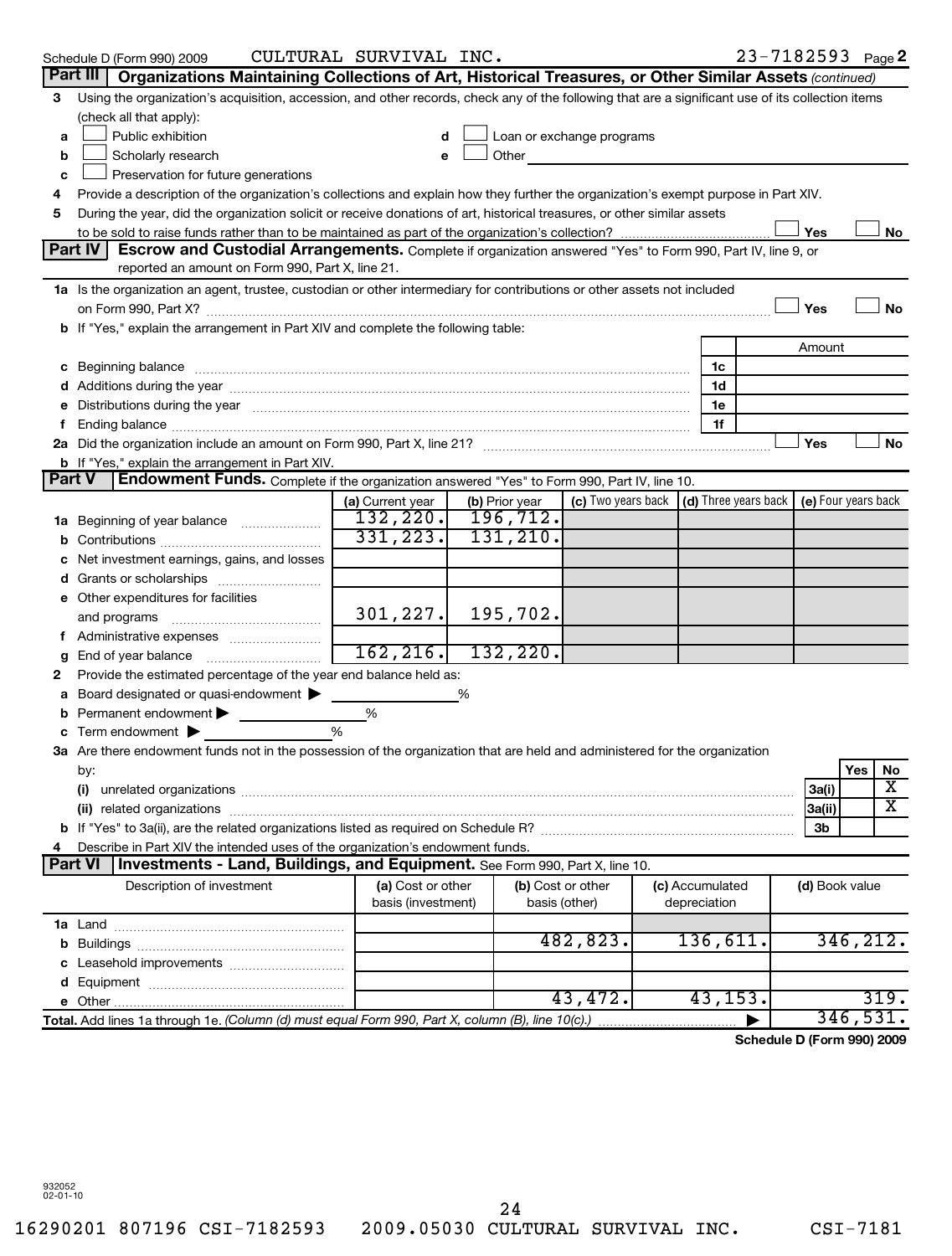### Schedule D (Form 990) 2009  ${\tt CULTURAL}$   ${\tt SURVIVAL}$   ${\tt INC.}$   ${\tt 23-7182593}$   ${\tt Page}$ CULTURAL SURVIVAL INC. 23-7182593

| Part VII Investments - Other Securities. See Form 990, Part X, line 12.<br>(a) Description of security or category<br>(including name of security)         | (b) Book value  |            | (c) Method of valuation:<br>Cost or end-of-year market value |
|------------------------------------------------------------------------------------------------------------------------------------------------------------|-----------------|------------|--------------------------------------------------------------|
| Financial derivatives                                                                                                                                      |                 |            |                                                              |
|                                                                                                                                                            |                 |            |                                                              |
| Other_                                                                                                                                                     |                 |            |                                                              |
|                                                                                                                                                            |                 |            |                                                              |
|                                                                                                                                                            |                 |            |                                                              |
|                                                                                                                                                            |                 |            |                                                              |
|                                                                                                                                                            |                 |            |                                                              |
|                                                                                                                                                            |                 |            |                                                              |
|                                                                                                                                                            |                 |            |                                                              |
|                                                                                                                                                            |                 |            |                                                              |
|                                                                                                                                                            |                 |            |                                                              |
|                                                                                                                                                            |                 |            |                                                              |
| Total. (Col (b) must equal Form 990, Part X, col (B) line 12.) $\blacktriangleright$                                                                       |                 |            |                                                              |
| Part VIII Investments - Program Related. See Form 990, Part X, line 13.                                                                                    |                 |            |                                                              |
| (a) Description of investment type                                                                                                                         | (b) Book value  |            | (c) Method of valuation:<br>Cost or end-of-year market value |
|                                                                                                                                                            |                 |            |                                                              |
|                                                                                                                                                            |                 |            |                                                              |
|                                                                                                                                                            |                 |            |                                                              |
|                                                                                                                                                            |                 |            |                                                              |
|                                                                                                                                                            |                 |            |                                                              |
|                                                                                                                                                            |                 |            |                                                              |
|                                                                                                                                                            |                 |            |                                                              |
|                                                                                                                                                            |                 |            |                                                              |
|                                                                                                                                                            |                 |            |                                                              |
| Total. (Col (b) must equal Form 990, Part X, col (B) line 13.)                                                                                             |                 |            |                                                              |
| Part IX<br>Other Assets. See Form 990, Part X, line 15.                                                                                                    |                 |            |                                                              |
|                                                                                                                                                            | (a) Description |            | (b) Book value                                               |
|                                                                                                                                                            |                 |            |                                                              |
|                                                                                                                                                            |                 |            |                                                              |
|                                                                                                                                                            |                 |            |                                                              |
|                                                                                                                                                            |                 |            |                                                              |
|                                                                                                                                                            |                 |            |                                                              |
|                                                                                                                                                            |                 |            |                                                              |
|                                                                                                                                                            |                 |            |                                                              |
|                                                                                                                                                            |                 |            |                                                              |
|                                                                                                                                                            |                 |            |                                                              |
|                                                                                                                                                            |                 |            |                                                              |
| Total. (Column (b) must equal Form 990, Part X, col (B) line 15.)                                                                                          |                 |            |                                                              |
| Other Liabilities. See Form 990, Part X, line 25.<br><b>Part X</b>                                                                                         |                 |            |                                                              |
| (a) Description of liability<br>1.                                                                                                                         |                 | (b) Amount |                                                              |
| Federal income taxes                                                                                                                                       |                 |            |                                                              |
|                                                                                                                                                            |                 |            |                                                              |
|                                                                                                                                                            |                 |            |                                                              |
|                                                                                                                                                            |                 |            |                                                              |
|                                                                                                                                                            |                 |            |                                                              |
|                                                                                                                                                            |                 |            |                                                              |
|                                                                                                                                                            |                 |            |                                                              |
|                                                                                                                                                            |                 |            |                                                              |
|                                                                                                                                                            |                 |            |                                                              |
|                                                                                                                                                            |                 |            |                                                              |
| Total. (Column (b) must equal Form 990, Part X, col (B) line 25.)                                                                                          |                 |            |                                                              |
| 2. FIN 48 Footnote. In Part XIV, provide the text of the footnote to the organization's financial statements that reports the organization's liability for |                 |            |                                                              |
| uncertain tax positions under FIN 48.                                                                                                                      |                 |            |                                                              |

16290201 807196 CSI-7182593 2009.05030 CULTURAL SURVIVAL INC. CSI-7181

**Schedule D (Form 990) 2**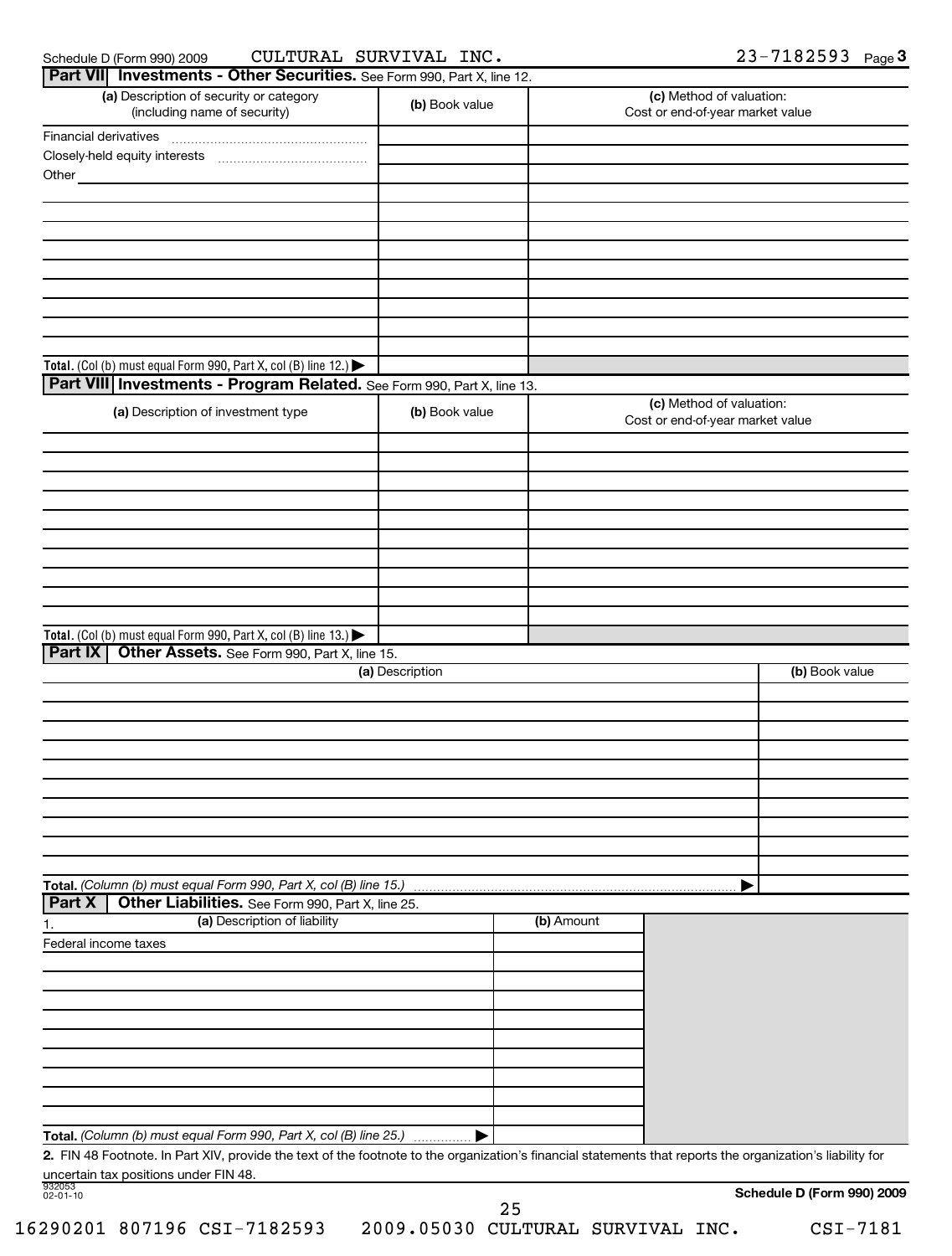|              | CULTURAL SURVIVAL INC.<br>Schedule D (Form 990) 2009                                                                                                                                                                                 |                |                  |                | 23-7182593 Page 4 |             |
|--------------|--------------------------------------------------------------------------------------------------------------------------------------------------------------------------------------------------------------------------------------|----------------|------------------|----------------|-------------------|-------------|
|              | Reconciliation of Change in Net Assets from Form 990 to Audited Financial Statements<br>Part XI                                                                                                                                      |                |                  |                |                   |             |
| 1            | Total revenue (Form 990, Part VIII, column (A), line 12)                                                                                                                                                                             |                | 1                |                | 1,615,938.        |             |
| 2            |                                                                                                                                                                                                                                      |                | $\mathbf{2}$     |                | 1,708,139.        |             |
| З            |                                                                                                                                                                                                                                      |                | 3                |                |                   | $-92, 201.$ |
| 4            | Net unrealized gains (losses) on investments [11] matter continuum matter of the state of the state of the state of the state of the state of the state of the state of the state of the state of the state of the state of th       |                | 4                |                |                   | $-151.$     |
| 5            |                                                                                                                                                                                                                                      |                | 5                |                |                   |             |
| 6            |                                                                                                                                                                                                                                      |                | 6                |                |                   |             |
| 7            |                                                                                                                                                                                                                                      |                | $\overline{7}$   |                |                   |             |
| 8            | Other (Describe in Part XIV.) <b>Process and Container and Container and Container and Container and Container and Container and Container and Container and Container and Container and Container and Container and Container a</b> |                | 8                |                |                   |             |
| 9            |                                                                                                                                                                                                                                      |                | 9                |                |                   | $-151.$     |
| 10           | Excess or (deficit) for the year per audited financial statements. Combine lines 3 and 9                                                                                                                                             |                | 10 <sup>10</sup> |                |                   | $-92, 352.$ |
|              | Part XII   Reconciliation of Revenue per Audited Financial Statements With Revenue per Return                                                                                                                                        |                |                  |                |                   |             |
| 1            |                                                                                                                                                                                                                                      |                |                  | $\blacksquare$ | 1,615,787.        |             |
| 2            | Amounts included on line 1 but not on Form 990, Part VIII, line 12:                                                                                                                                                                  |                |                  |                |                   |             |
| a            | Net unrealized gains on investments [11] matter contracts and the unrealized gains on investments [11] matter                                                                                                                        | 2a             | $-151.$          |                |                   |             |
| b            |                                                                                                                                                                                                                                      | 2 <sub>b</sub> |                  |                |                   |             |
| c            |                                                                                                                                                                                                                                      | 2 <sub>c</sub> |                  |                |                   |             |
|              |                                                                                                                                                                                                                                      | 2d             |                  |                |                   |             |
|              | e Add lines 2a through 2d <b>[10]</b> [10] <b>All and Provide Add lines 2a</b> through 2d <b>[10] All and Provide Add lines 2a</b> through 2d                                                                                        |                |                  | <b>2e</b>      |                   | $-151.$     |
| З            |                                                                                                                                                                                                                                      |                |                  | 3              | 1,615,938.        |             |
| 4            | Amounts included on Form 990, Part VIII, line 12, but not on line 1:                                                                                                                                                                 |                |                  |                |                   |             |
|              | a Investment expenses not included on Form 990, Part VIII, line 7b [11, 11, 11, 11, 11]                                                                                                                                              | 4a             |                  |                |                   |             |
|              |                                                                                                                                                                                                                                      | 4 <sub>b</sub> |                  |                |                   |             |
|              | c Add lines 4a and 4b                                                                                                                                                                                                                |                |                  | 4с             |                   | υ.          |
| 5            | Total revenue. Add lines 3 and 4c. (This must equal Form 990, Part I, line 12.)                                                                                                                                                      |                |                  | $\overline{5}$ | 1,615,938.        |             |
|              | Part XIII Reconciliation of Expenses per Audited Financial Statements With Expenses per Return                                                                                                                                       |                |                  |                |                   |             |
| 1.           |                                                                                                                                                                                                                                      |                |                  | $\mathbf{1}$   | 1,708,139.        |             |
| $\mathbf{2}$ | Amounts included on line 1 but not on Form 990, Part IX, line 25:                                                                                                                                                                    |                |                  |                |                   |             |
|              |                                                                                                                                                                                                                                      | 2a             |                  |                |                   |             |
|              |                                                                                                                                                                                                                                      | 2 <sub>b</sub> |                  |                |                   |             |
|              |                                                                                                                                                                                                                                      | 2 <sub>c</sub> |                  |                |                   |             |
|              |                                                                                                                                                                                                                                      | 2d             |                  |                |                   |             |
|              | e Add lines 2a through 2d 20 20 20 20 20 20 20 20 30 31 32 33 34 35 36 37 38 38 39 39 30 31 32 33 34 35 36 37 37 38 39 39 30 31 32 33 4 34 35 36 37 38 39 39 39 30 31 32 33 43 59 30 31 32 33 43 59 30 31 32 33 43 59 30 31 32       |                |                  | 2e             |                   |             |
| 3            |                                                                                                                                                                                                                                      |                |                  | 3              | 1,708,139         |             |
| 4            | Amounts included on Form 990, Part IX, line 25, but not on line 1:                                                                                                                                                                   |                |                  |                |                   |             |
|              | a Investment expenses not included on Form 990, Part VIII, line 7b                                                                                                                                                                   | 4a             |                  |                |                   |             |
|              |                                                                                                                                                                                                                                      | 4 <sub>b</sub> |                  |                |                   |             |
|              | c Add lines 4a and 4b                                                                                                                                                                                                                |                |                  | 4с             |                   |             |
| 5            |                                                                                                                                                                                                                                      |                |                  | 5              | 1,708,139.        |             |
|              | Part XIV Supplemental Information                                                                                                                                                                                                    |                |                  |                |                   |             |

Complete this part to provide the descriptions required for Part II, lines 3, 5, and 9; Part III, lines 1a and 4; Part IV, lines 1b and 2b; Part V, line 4; Part X, line 2; Part XI, line 8; Part XII, lines 2d and 4b; and Part XIII, lines 2d and 4b. Also complete this part to provide any additional information.

**Schedule D (Form 990) 2009**

932054 02-01-10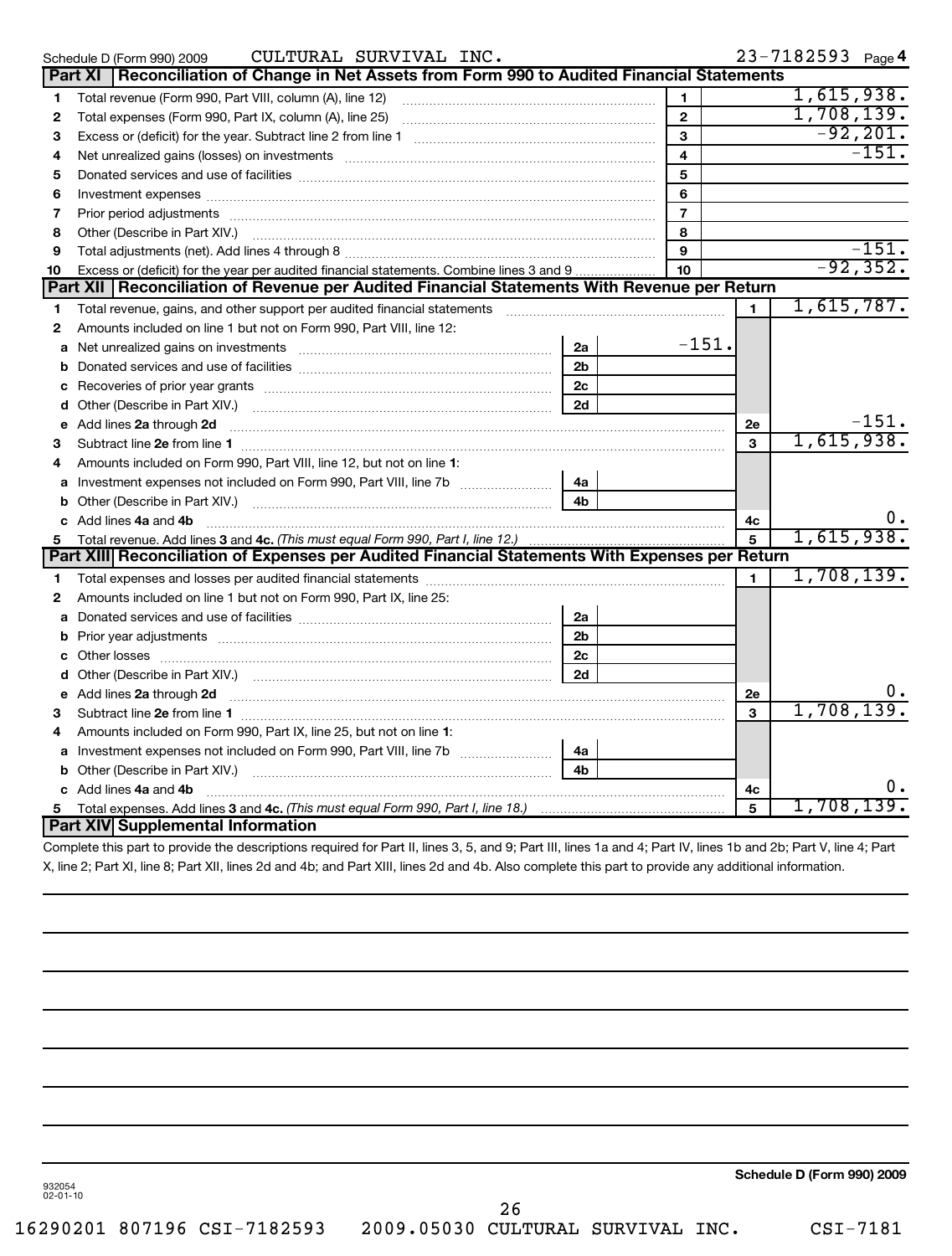| Department of the Treasury<br>Internal Revenue Service |                                 |                                           |                                                      | Part IV, line 14b, 15, or 16.<br>Attach to Form 990. See separate instructions.                                                                                                                                                               |                      |                                                                                                             | <b>Open to Public</b><br>Inspection     |
|--------------------------------------------------------|---------------------------------|-------------------------------------------|------------------------------------------------------|-----------------------------------------------------------------------------------------------------------------------------------------------------------------------------------------------------------------------------------------------|----------------------|-------------------------------------------------------------------------------------------------------------|-----------------------------------------|
| Name of the organization                               |                                 |                                           |                                                      |                                                                                                                                                                                                                                               |                      |                                                                                                             | <b>Employer identification number</b>   |
|                                                        | CULTURAL SURVIVAL INC.          |                                           |                                                      |                                                                                                                                                                                                                                               |                      | 23-7182593                                                                                                  |                                         |
| Part I                                                 |                                 |                                           |                                                      | General Information on Activities Outside the United States. Complete if the organization answered "Yes"                                                                                                                                      |                      |                                                                                                             |                                         |
|                                                        | to Form 990, Part IV, line 14b. |                                           |                                                      |                                                                                                                                                                                                                                               |                      |                                                                                                             |                                         |
| 1                                                      |                                 |                                           |                                                      | For grantmakers. Does the organization maintain records to substantiate the amount of the grants or assistance, the<br>grantees' eligibility for the grants or assistance, and the selection criteria used to award the grants or assistance? |                      |                                                                                                             | Yes<br>No                               |
| $\mathbf{2}$                                           |                                 |                                           |                                                      | For grantmakers. Describe in Part IV the organization's procedures for monitoring the use of grant funds outside the United States.                                                                                                           |                      |                                                                                                             |                                         |
| 3                                                      |                                 |                                           |                                                      | Activities per Region. (Use Schedule F-1 (Form 990) if additional space is needed.)                                                                                                                                                           |                      |                                                                                                             |                                         |
|                                                        | (a) Region                      | (b) Number of<br>offices<br>in the region | (c) Number of<br>employees or<br>agents in<br>region | (d) Activities conducted in region<br>(by type) (i.e., fundraising,<br>program services, grants to<br>recipients located in the region)                                                                                                       |                      | (e) If activity listed in (d)<br>is a program service,<br>describe specific type<br>of service(s) in region | (f) Total<br>expenditures<br>for region |
|                                                        |                                 |                                           |                                                      |                                                                                                                                                                                                                                               |                      | Training and educative                                                                                      |                                         |
|                                                        |                                 |                                           |                                                      |                                                                                                                                                                                                                                               | workshops; promoting |                                                                                                             |                                         |
| Central America and<br>the Caribbean                   |                                 |                                           | 6                                                    | Program Services                                                                                                                                                                                                                              | and productions and  | citizens participation;                                                                                     | 68,970.                                 |
|                                                        |                                 |                                           |                                                      |                                                                                                                                                                                                                                               |                      |                                                                                                             |                                         |
|                                                        |                                 |                                           |                                                      |                                                                                                                                                                                                                                               |                      |                                                                                                             |                                         |
|                                                        |                                 |                                           |                                                      |                                                                                                                                                                                                                                               |                      |                                                                                                             |                                         |
|                                                        |                                 |                                           |                                                      |                                                                                                                                                                                                                                               |                      |                                                                                                             |                                         |
|                                                        |                                 |                                           |                                                      |                                                                                                                                                                                                                                               |                      |                                                                                                             |                                         |
|                                                        |                                 |                                           |                                                      |                                                                                                                                                                                                                                               |                      |                                                                                                             |                                         |
|                                                        |                                 |                                           |                                                      |                                                                                                                                                                                                                                               |                      |                                                                                                             |                                         |
|                                                        |                                 |                                           |                                                      |                                                                                                                                                                                                                                               |                      |                                                                                                             |                                         |
|                                                        |                                 |                                           |                                                      |                                                                                                                                                                                                                                               |                      |                                                                                                             |                                         |
|                                                        |                                 |                                           |                                                      |                                                                                                                                                                                                                                               |                      |                                                                                                             |                                         |
|                                                        |                                 |                                           |                                                      |                                                                                                                                                                                                                                               |                      |                                                                                                             |                                         |
|                                                        |                                 |                                           |                                                      |                                                                                                                                                                                                                                               |                      |                                                                                                             |                                         |
|                                                        |                                 |                                           |                                                      |                                                                                                                                                                                                                                               |                      |                                                                                                             |                                         |
|                                                        |                                 |                                           |                                                      |                                                                                                                                                                                                                                               |                      |                                                                                                             |                                         |
|                                                        |                                 |                                           |                                                      |                                                                                                                                                                                                                                               |                      |                                                                                                             |                                         |
|                                                        |                                 |                                           |                                                      |                                                                                                                                                                                                                                               |                      |                                                                                                             |                                         |
| <b>Totals</b>                                          |                                 |                                           | 6                                                    |                                                                                                                                                                                                                                               |                      |                                                                                                             | 68,970.                                 |

**| Complete if the organization answered "Yes" to Form 990,**

Schedule F<br> **Statement of Activities Outside the United States**<br>
Part IV, line 14b, 15, or 16.<br>
Part IV, line 14b, 15, or 16.

OMB No. 1545-0047

See Part IV for Column (e) descriptions

932071 02-01-10

**(Form 990)**

27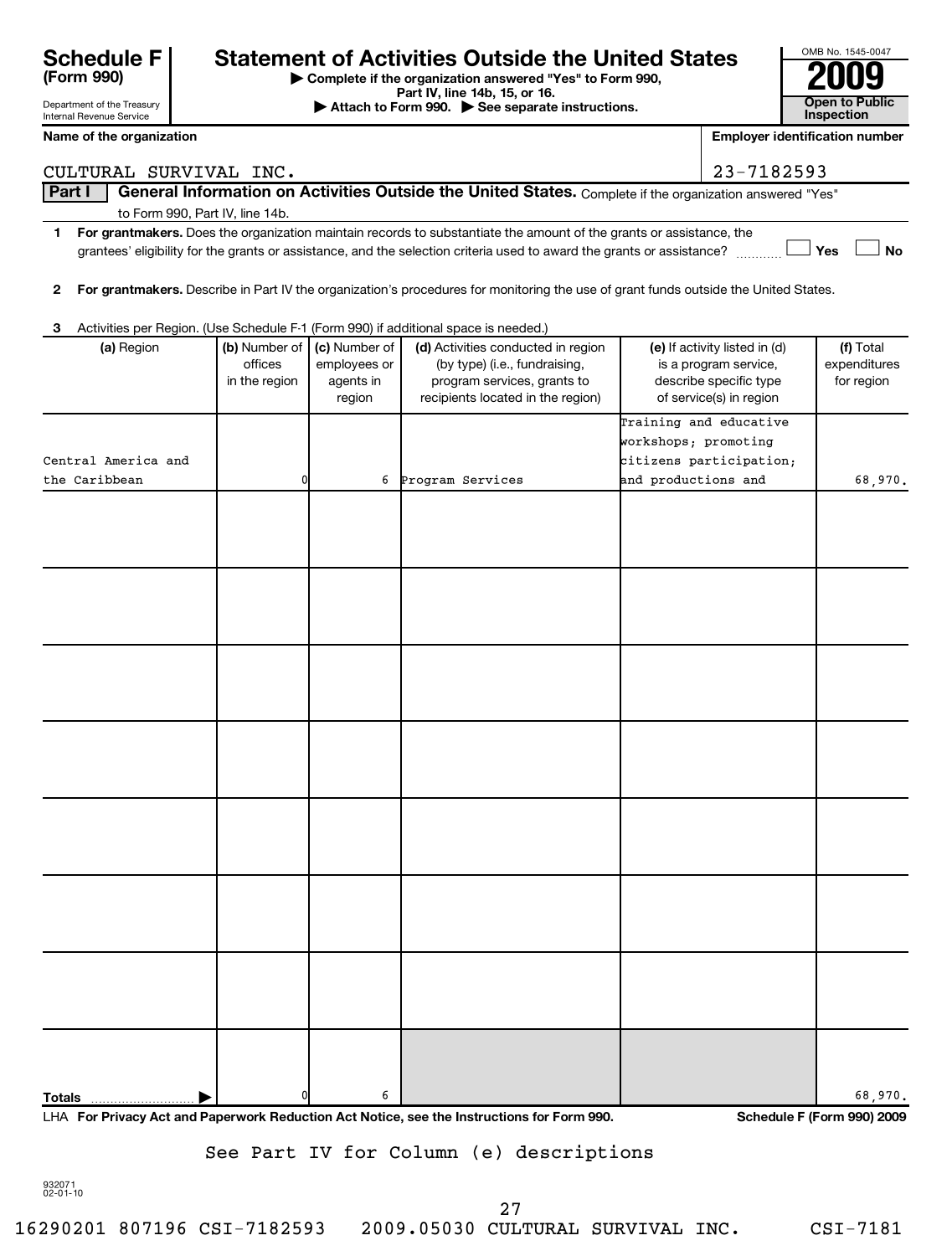**2**

| 2 Enter total number of recipient organizations listed above that are recognized as charities by the foreign country, recognized as tax-exempt by |  |  |  |  |  |  |  |  |  |
|---------------------------------------------------------------------------------------------------------------------------------------------------|--|--|--|--|--|--|--|--|--|

28

Part II | Grants and Other Assistance to Organizations or Entities Outside the United States. Complete if the organization answered "Yes" to Form 990, Part IV, line 15, for any Schedule F (Form 990) 2009 Page CULTURAL SURVIVAL INC. 23-7182593

recipient who received more than \$5,000. Check this box if no one recipient received more than \$5,000 ~~~~~~~~~~~~~~~~~~~~~~~~~~~~~~~~~~~~~

|                                |                                                 | Use Schedule F-1 (Form 990) if additional space is needed. |                         |            |                                                  |                                         |                                              |                                                             |
|--------------------------------|-------------------------------------------------|------------------------------------------------------------|-------------------------|------------|--------------------------------------------------|-----------------------------------------|----------------------------------------------|-------------------------------------------------------------|
| 1.<br>(a) Name of organization | (b) IRS code section<br>and EIN (if applicable) | (c) Region                                                 | (d) Purpose of<br>grant | (e) Amount | (f) Manner of<br>of cash grant cash disbursement | (g) Amount of<br>non-cash<br>assistance | (h) Description<br>of non-cash<br>assistance | (i) Method of<br>valuation (book, FMV,<br>appraisal, other) |
|                                |                                                 |                                                            |                         |            |                                                  |                                         |                                              |                                                             |
|                                |                                                 |                                                            |                         |            |                                                  |                                         |                                              |                                                             |
|                                |                                                 |                                                            |                         |            |                                                  |                                         |                                              |                                                             |
|                                |                                                 |                                                            |                         |            |                                                  |                                         |                                              |                                                             |
|                                |                                                 |                                                            |                         |            |                                                  |                                         |                                              |                                                             |
|                                |                                                 |                                                            |                         |            |                                                  |                                         |                                              |                                                             |
|                                |                                                 |                                                            |                         |            |                                                  |                                         |                                              |                                                             |
|                                |                                                 |                                                            |                         |            |                                                  |                                         |                                              |                                                             |
|                                |                                                 |                                                            |                         |            |                                                  |                                         |                                              |                                                             |

**Schedule F (Form 990) 2009**

**2**

**|**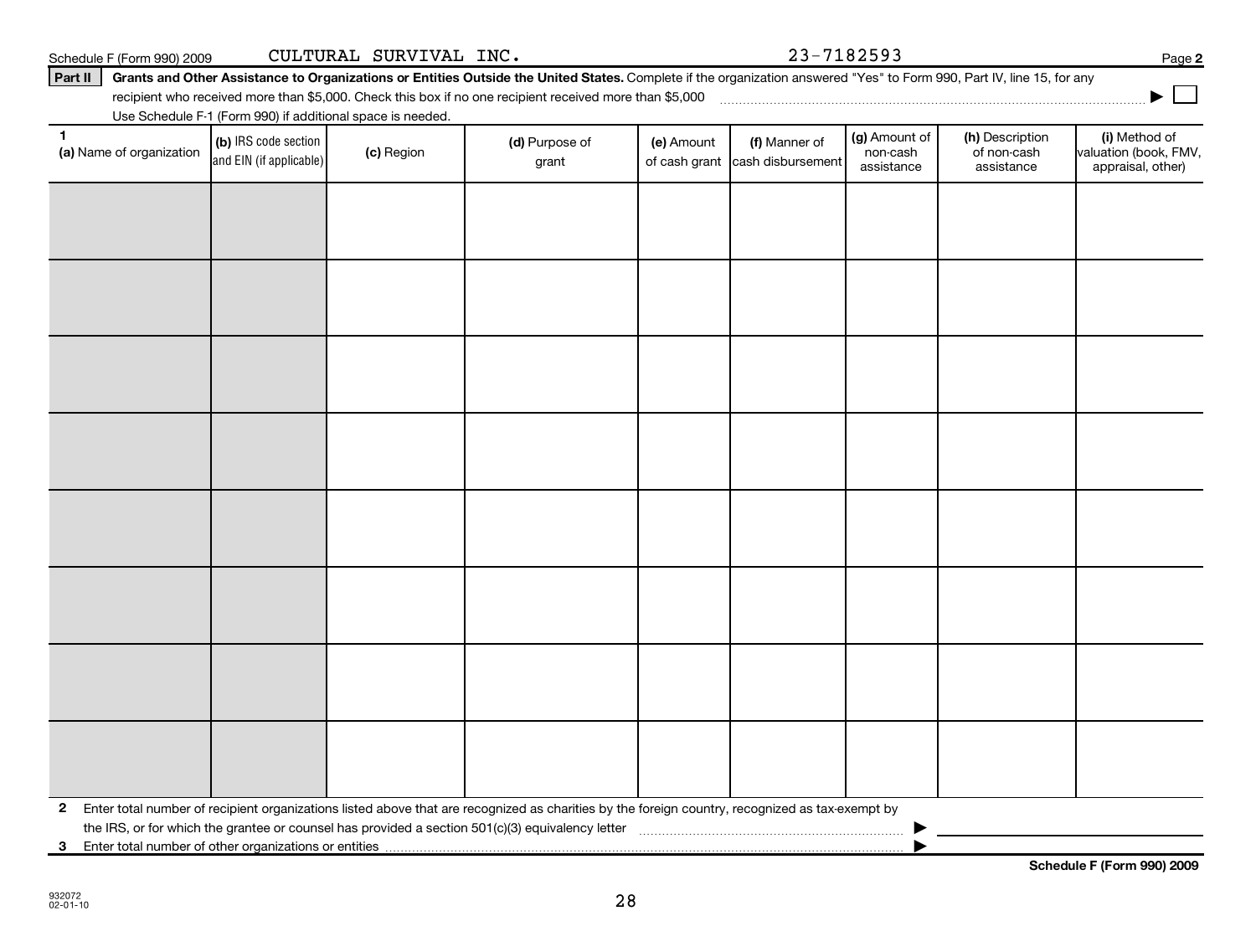**Schedule F (Form 990) 2009**

| e F (Form 990) 2009 | CUI |
|---------------------|-----|

Schedule F (Form 990) 2009 Page CULTURAL SURVIVAL INC. 23-7182593

### Part III Grants and Other Assistance to Individuals Outside the United States. Complete if the organization answered "Yes" to Form 990, Part IV, line 16.

Use Schedule F-1 (Form 990) if additional space is needed.

| Use Schedule F-1 (Form 990) if additional space is needed. |            |                                                      |                                    |                                         |                                           |                                                                |
|------------------------------------------------------------|------------|------------------------------------------------------|------------------------------------|-----------------------------------------|-------------------------------------------|----------------------------------------------------------------|
| (a) Type of grant or assistance                            | (b) Region | (c) Number of (d) Amount of<br>recipients cash grant | (e) Manner of<br>cash disbursement | (f) Amount of<br>non-cash<br>assistance | (g) Description of<br>non-cash assistance | (h) Method of<br>valuation<br>(book, FMV,<br>appraisal, other) |
|                                                            |            |                                                      |                                    |                                         |                                           |                                                                |
|                                                            |            |                                                      |                                    |                                         |                                           |                                                                |
|                                                            |            |                                                      |                                    |                                         |                                           |                                                                |
|                                                            |            |                                                      |                                    |                                         |                                           |                                                                |
|                                                            |            |                                                      |                                    |                                         |                                           |                                                                |
|                                                            |            |                                                      |                                    |                                         |                                           |                                                                |
|                                                            |            |                                                      |                                    |                                         |                                           |                                                                |
|                                                            |            |                                                      |                                    |                                         |                                           |                                                                |
|                                                            |            |                                                      |                                    |                                         |                                           |                                                                |
|                                                            |            |                                                      |                                    |                                         |                                           |                                                                |
|                                                            |            |                                                      |                                    |                                         |                                           |                                                                |
|                                                            |            |                                                      |                                    |                                         |                                           |                                                                |
|                                                            |            |                                                      |                                    |                                         |                                           |                                                                |
|                                                            |            |                                                      |                                    |                                         |                                           |                                                                |
|                                                            |            |                                                      |                                    |                                         |                                           |                                                                |
|                                                            |            |                                                      |                                    |                                         |                                           |                                                                |

29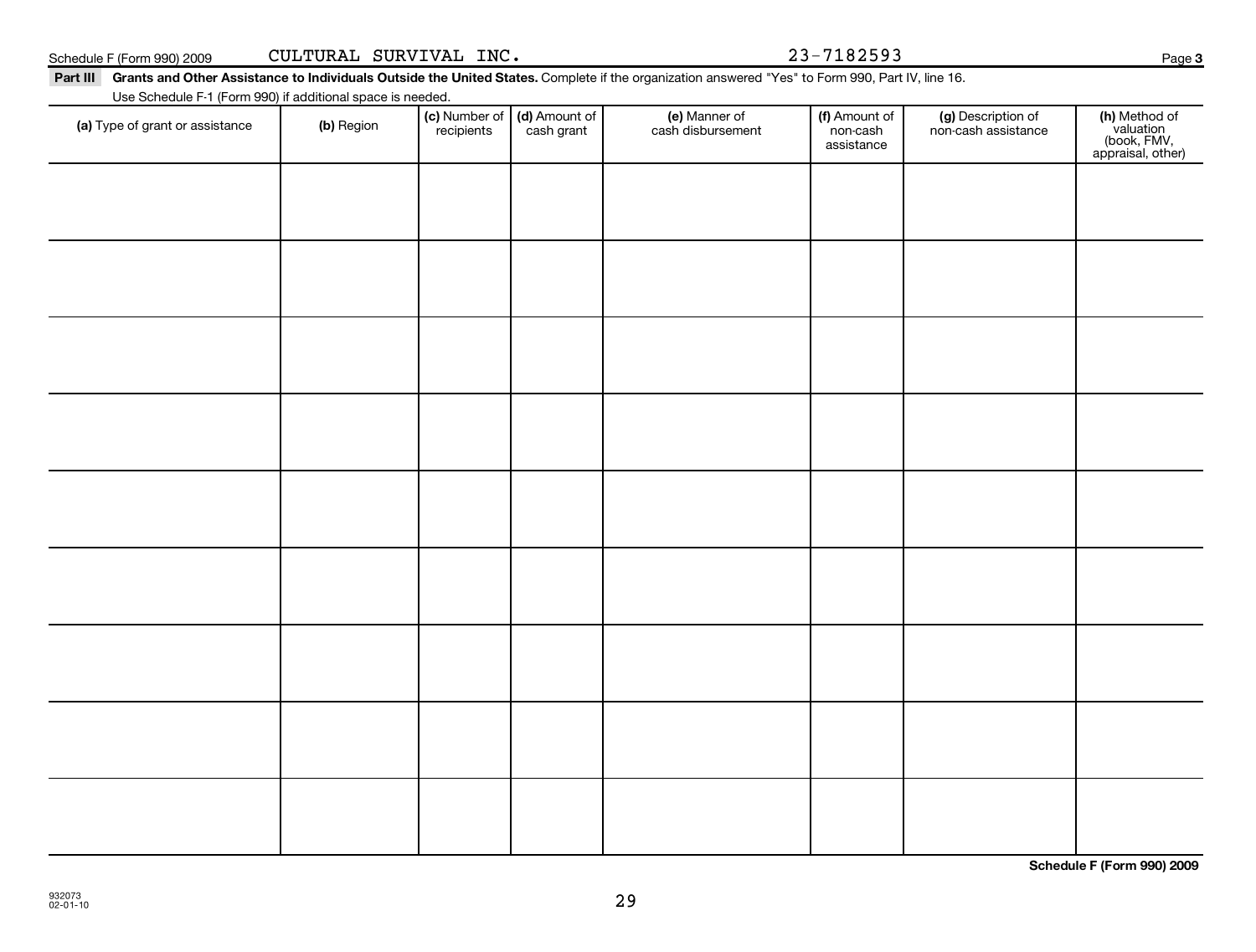| 23-7182593<br>CULTURAL SURVIVAL INC.<br>Schedule F (Form 990) 2009                                        | Page 4 |
|-----------------------------------------------------------------------------------------------------------|--------|
| <b>Part IV</b><br><b>Supplemental Information</b>                                                         |        |
| Complete this part to provide the information required in Part I, line 2, and any additional information. |        |
| Schedule F, Part I, Line 3: Budgets are prepared for all activities                                       |        |
| outside of the United States and approved by the Organization's Board of                                  |        |
| Each Agent submits an expense report which is reviewed and<br>Directors.                                  |        |
| approved by the Director of Operations.                                                                   |        |
|                                                                                                           |        |
| Part I, line 3, Column (e):                                                                               |        |
| Region: Central America and the Caribbean                                                                 |        |
| (e) Specific Types of Services in Region: Training and educative                                          |        |
| workshops; promoting citizens participation; and productions and                                          |        |
| distribution of broadcasting materials.                                                                   |        |
|                                                                                                           |        |
|                                                                                                           |        |
|                                                                                                           |        |
|                                                                                                           |        |
|                                                                                                           |        |
|                                                                                                           |        |
|                                                                                                           |        |
|                                                                                                           |        |
|                                                                                                           |        |
|                                                                                                           |        |
|                                                                                                           |        |
|                                                                                                           |        |
|                                                                                                           |        |
|                                                                                                           |        |
|                                                                                                           |        |
|                                                                                                           |        |
|                                                                                                           |        |
|                                                                                                           |        |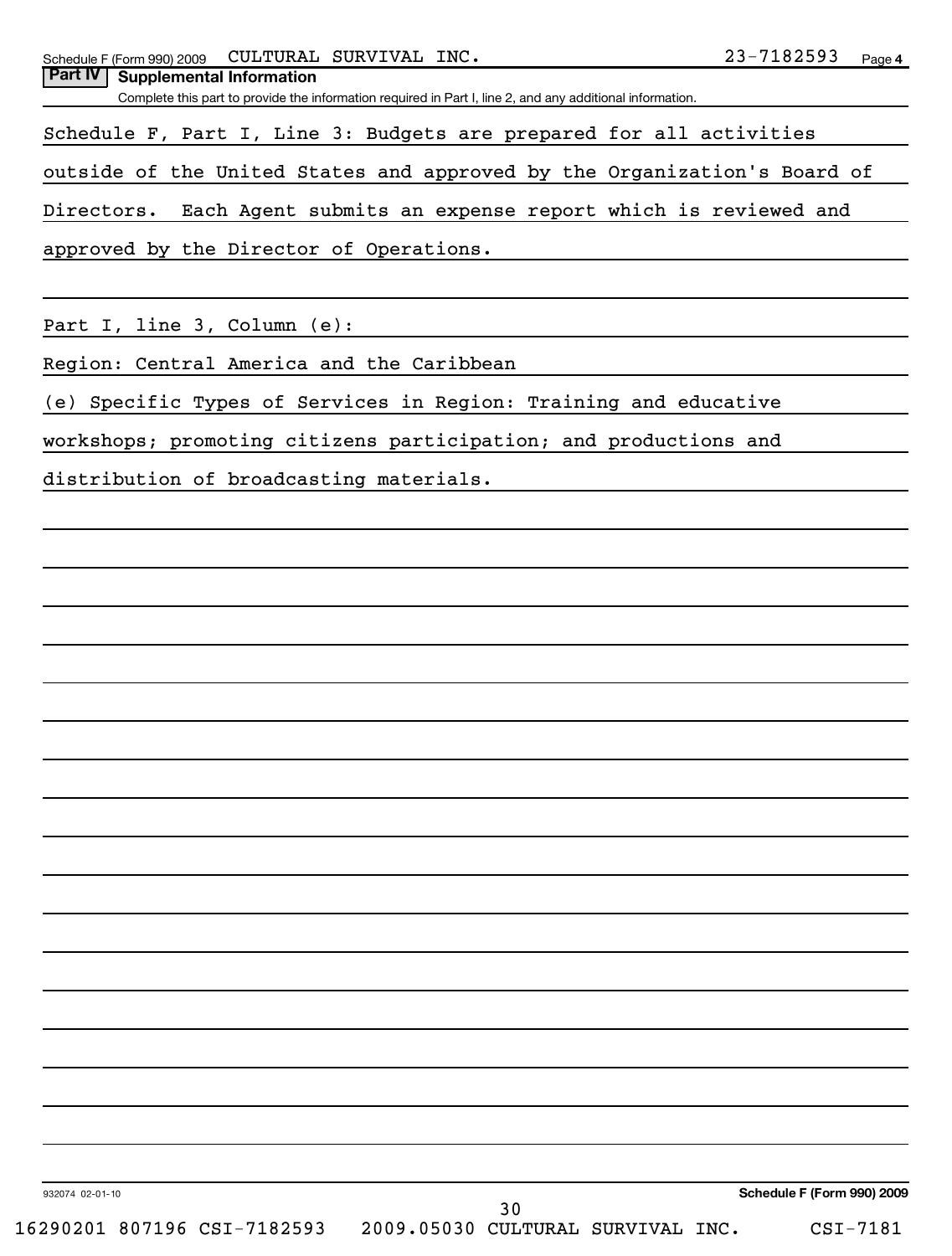| Part I | Department of the Treasury<br>Internal Revenue Service                                                             |                                                                                                              |                                                                                                                                  |                                       |                                 |     |                         |  |  |
|--------|--------------------------------------------------------------------------------------------------------------------|--------------------------------------------------------------------------------------------------------------|----------------------------------------------------------------------------------------------------------------------------------|---------------------------------------|---------------------------------|-----|-------------------------|--|--|
|        |                                                                                                                    |                                                                                                              | (Form 990)<br>For certain Officers, Directors, Trustees, Key Employees, and Highest<br><b>Compensated Employees</b>              |                                       |                                 |     |                         |  |  |
|        |                                                                                                                    | Complete if the organization answered "Yes" to Form 990,                                                     |                                                                                                                                  |                                       |                                 |     |                         |  |  |
|        |                                                                                                                    |                                                                                                              | Part IV, line 23.                                                                                                                |                                       | <b>Open to Public</b>           |     |                         |  |  |
|        |                                                                                                                    |                                                                                                              | Attach to Form 990. See separate instructions.                                                                                   |                                       | <b>Inspection</b>               |     |                         |  |  |
|        | Name of the organization                                                                                           |                                                                                                              |                                                                                                                                  | <b>Employer identification number</b> |                                 |     |                         |  |  |
|        |                                                                                                                    | CULTURAL SURVIVAL INC.                                                                                       |                                                                                                                                  |                                       | 23-7182593                      |     |                         |  |  |
|        |                                                                                                                    | <b>Questions Regarding Compensation</b>                                                                      |                                                                                                                                  |                                       |                                 |     |                         |  |  |
|        |                                                                                                                    |                                                                                                              |                                                                                                                                  |                                       |                                 | Yes | No                      |  |  |
|        |                                                                                                                    |                                                                                                              | <b>1a</b> Check the appropriate box(es) if the organization provided any of the following to or for a person listed in Form 990, |                                       |                                 |     |                         |  |  |
|        |                                                                                                                    | Part VII, Section A, line 1a. Complete Part III to provide any relevant information regarding these items.   |                                                                                                                                  |                                       |                                 |     |                         |  |  |
|        | First-class or charter travel                                                                                      |                                                                                                              | Housing allowance or residence for personal use                                                                                  |                                       |                                 |     |                         |  |  |
|        | Travel for companions                                                                                              |                                                                                                              | Payments for business use of personal residence                                                                                  |                                       |                                 |     |                         |  |  |
|        |                                                                                                                    | Tax indemnification and gross-up payments                                                                    | Health or social club dues or initiation fees                                                                                    |                                       |                                 |     |                         |  |  |
|        |                                                                                                                    | Discretionary spending account                                                                               | Personal services (e.g., maid, chauffeur, chef)                                                                                  |                                       |                                 |     |                         |  |  |
|        |                                                                                                                    |                                                                                                              |                                                                                                                                  |                                       |                                 |     |                         |  |  |
|        |                                                                                                                    |                                                                                                              | <b>b</b> If any of the boxes on line 1a are checked, did the organization follow a written policy regarding payment or           |                                       |                                 |     |                         |  |  |
|        |                                                                                                                    |                                                                                                              |                                                                                                                                  |                                       | 1b                              |     |                         |  |  |
| 2      |                                                                                                                    |                                                                                                              | Did the organization require substantiation prior to reimbursing or allowing expenses incurred by all officers, directors,       |                                       |                                 |     |                         |  |  |
|        |                                                                                                                    |                                                                                                              |                                                                                                                                  |                                       | $\mathbf{2}$                    |     |                         |  |  |
|        |                                                                                                                    |                                                                                                              |                                                                                                                                  |                                       |                                 |     |                         |  |  |
| з      |                                                                                                                    |                                                                                                              | Indicate which, if any, of the following the organization uses to establish the compensation of the organization's               |                                       |                                 |     |                         |  |  |
|        |                                                                                                                    | CEO/Executive Director. Check all that apply.                                                                |                                                                                                                                  |                                       |                                 |     |                         |  |  |
|        | Compensation committee                                                                                             |                                                                                                              | Written employment contract                                                                                                      |                                       |                                 |     |                         |  |  |
|        |                                                                                                                    | $\mathbf{X}$ Independent compensation consultant                                                             | $\boxed{\mathbf{X}}$ Compensation survey or study                                                                                |                                       |                                 |     |                         |  |  |
|        | $ \mathbf{X} $ Form 990 of other organizations                                                                     |                                                                                                              | $\lfloor \underline{X} \rfloor$ Approval by the board or compensation committee                                                  |                                       |                                 |     |                         |  |  |
|        |                                                                                                                    |                                                                                                              |                                                                                                                                  |                                       |                                 |     |                         |  |  |
| 4      |                                                                                                                    | During the year, did any person listed in Form 990, Part VII, Section A, line 1a, with respect to the filing |                                                                                                                                  |                                       |                                 |     |                         |  |  |
|        |                                                                                                                    | organization or a related organization:                                                                      |                                                                                                                                  |                                       |                                 |     |                         |  |  |
| а      |                                                                                                                    |                                                                                                              |                                                                                                                                  |                                       | 4a                              |     | х                       |  |  |
|        |                                                                                                                    |                                                                                                              |                                                                                                                                  |                                       | 4b                              |     | $\overline{\textbf{x}}$ |  |  |
|        |                                                                                                                    |                                                                                                              |                                                                                                                                  |                                       | 4c                              |     | $\overline{\texttt{x}}$ |  |  |
|        | с<br>If "Yes" to any of lines 4a-c, list the persons and provide the applicable amounts for each item in Part III. |                                                                                                              |                                                                                                                                  |                                       |                                 |     |                         |  |  |
|        |                                                                                                                    |                                                                                                              |                                                                                                                                  |                                       |                                 |     |                         |  |  |
|        |                                                                                                                    | Only section 501(c)(3) and 501(c)(4) organizations must complete lines 5-9.                                  |                                                                                                                                  |                                       |                                 |     |                         |  |  |
| 5      |                                                                                                                    |                                                                                                              | For persons listed in Form 990, Part VII, Section A, line 1a, did the organization pay or accrue any compensation                |                                       |                                 |     |                         |  |  |
|        | contingent on the revenues of:                                                                                     |                                                                                                              |                                                                                                                                  |                                       |                                 |     |                         |  |  |
|        |                                                                                                                    |                                                                                                              |                                                                                                                                  |                                       | 5a                              |     | х                       |  |  |
|        |                                                                                                                    |                                                                                                              |                                                                                                                                  |                                       | 5b                              |     | $\overline{\mathbf{x}}$ |  |  |
|        |                                                                                                                    | If "Yes" to line 5a or 5b, describe in Part III.                                                             |                                                                                                                                  |                                       |                                 |     |                         |  |  |
|        |                                                                                                                    |                                                                                                              | 6 For persons listed in Form 990, Part VII, Section A, line 1a, did the organization pay or accrue any compensation              |                                       |                                 |     |                         |  |  |
|        | contingent on the net earnings of:                                                                                 |                                                                                                              |                                                                                                                                  |                                       |                                 |     |                         |  |  |
| a      |                                                                                                                    |                                                                                                              |                                                                                                                                  |                                       | 6a                              |     | х                       |  |  |
|        |                                                                                                                    |                                                                                                              |                                                                                                                                  |                                       | 6b                              |     | $\overline{\texttt{x}}$ |  |  |
|        |                                                                                                                    | If "Yes" to line 6a or 6b, describe in Part III.                                                             |                                                                                                                                  |                                       |                                 |     |                         |  |  |
|        |                                                                                                                    |                                                                                                              |                                                                                                                                  |                                       |                                 |     |                         |  |  |
|        |                                                                                                                    |                                                                                                              | 7 For persons listed in Form 990, Part VII, Section A, line 1a, did the organization provide any non-fixed payments              |                                       | 7                               |     | x                       |  |  |
|        |                                                                                                                    |                                                                                                              |                                                                                                                                  |                                       |                                 |     |                         |  |  |
| 8      |                                                                                                                    |                                                                                                              | Were any amounts reported in Form 990, Part VII, paid or accrued pursuant to a contract that was subject to the                  |                                       |                                 |     | x                       |  |  |
|        |                                                                                                                    |                                                                                                              |                                                                                                                                  |                                       | 8                               |     |                         |  |  |
| 9      |                                                                                                                    | If "Yes" to line 8, did the organization also follow the rebuttable presumption procedure described in       |                                                                                                                                  |                                       |                                 |     |                         |  |  |
|        |                                                                                                                    | LHA For Privacy Act and Paperwork Reduction Act Notice, see the Instructions for Form 990.                   |                                                                                                                                  |                                       | 9<br>Schedule J (Form 990) 2009 |     |                         |  |  |

932111 02-02-10

31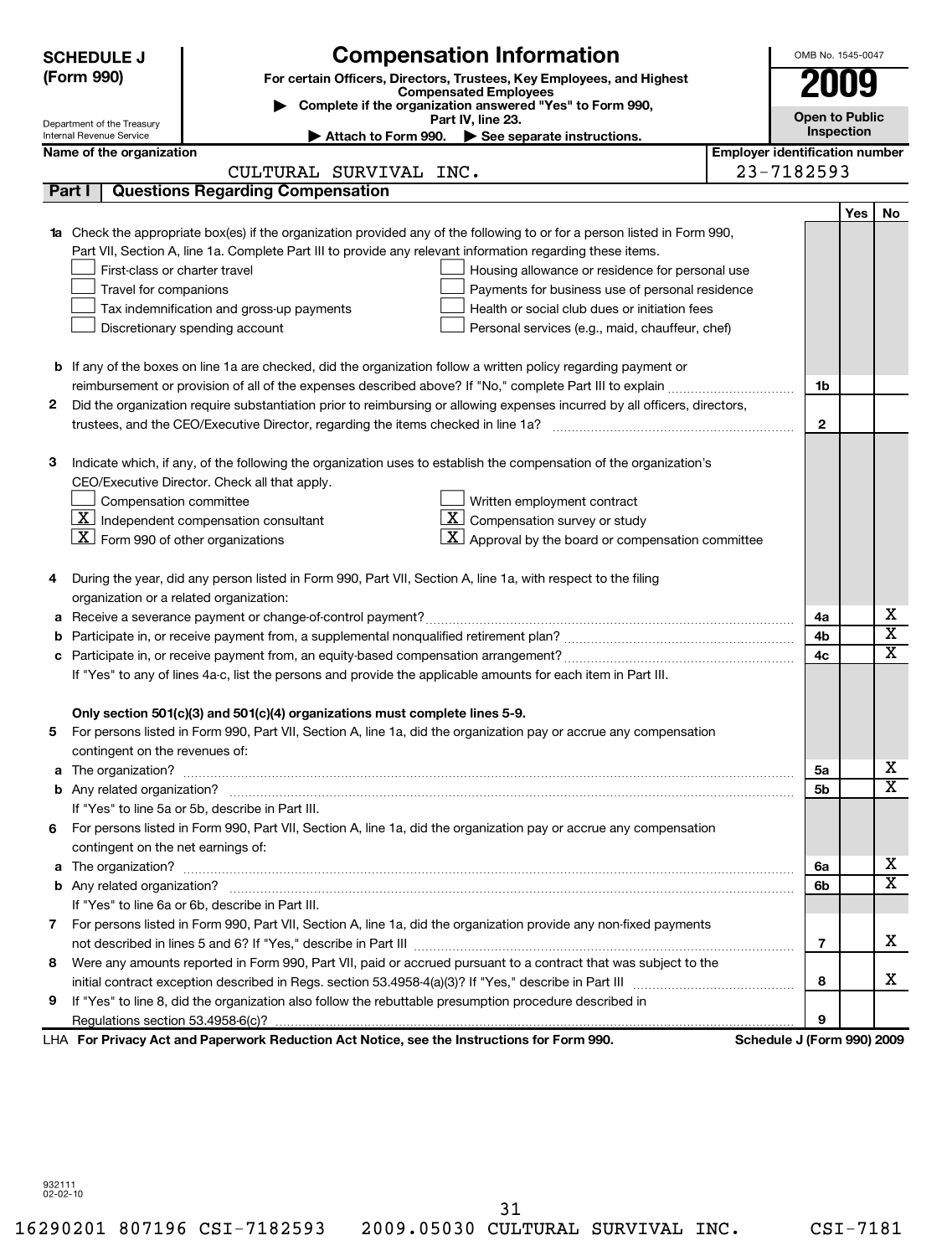### **Part II Officers, Directors, Trustees, Key Employees, and Highest Compensated Employees.**  Use Schedule J-1 if additional space is needed.

For each individual whose compensation must be reported in Schedule J, report compensation from the organization on row (i) and from related organizations, described in the instructions, on row (ii). Do not list any individuals that are not listed on Form 990, Part VII.

**Note.**  The sum of columns (B)(i)-(iii) must equal the applicable column (D) or column (E) amounts on Form 990, Part VII, line 1a.

|             |                          | (B) Breakdown of W-2 and/or 1099-MISC compensation |                                           | (C)                                              | (D)                    | $(\mathsf{E})$                   | (F)                                                             |
|-------------|--------------------------|----------------------------------------------------|-------------------------------------------|--------------------------------------------------|------------------------|----------------------------------|-----------------------------------------------------------------|
| (A) Name    | (i) Base<br>compensation | (ii) Bonus &<br>incentive<br>compensation          | (iii) Other<br>reportable<br>compensation | Retirement and<br>other deferred<br>compensation | Nontaxable<br>benefits | Total of columns<br>$(B)(i)-(D)$ | Compensation<br>reported in prior<br>Form 990 or<br>Form 990-EZ |
| (i)         |                          |                                                    |                                           |                                                  |                        |                                  |                                                                 |
| (ii)        |                          |                                                    |                                           |                                                  |                        |                                  |                                                                 |
| $\vert$ (i) |                          |                                                    |                                           |                                                  |                        |                                  |                                                                 |
| (ii)        |                          |                                                    |                                           |                                                  |                        |                                  |                                                                 |
| (i)         |                          |                                                    |                                           |                                                  |                        |                                  |                                                                 |
| (i)         |                          |                                                    |                                           |                                                  |                        |                                  |                                                                 |
| (i)         |                          |                                                    |                                           |                                                  |                        |                                  |                                                                 |
| (i)         |                          |                                                    |                                           |                                                  |                        |                                  |                                                                 |
| (i)         |                          |                                                    |                                           |                                                  |                        |                                  |                                                                 |
| (i)         |                          |                                                    |                                           |                                                  |                        |                                  |                                                                 |
| (i)         |                          |                                                    |                                           |                                                  |                        |                                  |                                                                 |
| (i)         |                          |                                                    |                                           |                                                  |                        |                                  |                                                                 |
| (i)         |                          |                                                    |                                           |                                                  |                        |                                  |                                                                 |
| (ii)        |                          |                                                    |                                           |                                                  |                        |                                  |                                                                 |
| (i)         |                          |                                                    |                                           |                                                  |                        |                                  |                                                                 |
| (i)         |                          |                                                    |                                           |                                                  |                        |                                  |                                                                 |
| (i)         |                          |                                                    |                                           |                                                  |                        |                                  |                                                                 |
| (i)         |                          |                                                    |                                           |                                                  |                        |                                  |                                                                 |
| (i)         |                          |                                                    |                                           |                                                  |                        |                                  |                                                                 |
| (i)         |                          |                                                    |                                           |                                                  |                        |                                  |                                                                 |
| (i)         |                          |                                                    |                                           |                                                  |                        |                                  |                                                                 |
| (i)         |                          |                                                    |                                           |                                                  |                        |                                  |                                                                 |
| (i)         |                          |                                                    |                                           |                                                  |                        |                                  |                                                                 |
| (ii)        |                          |                                                    |                                           |                                                  |                        |                                  |                                                                 |
| (i)         |                          |                                                    |                                           |                                                  |                        |                                  |                                                                 |
| (ii)        |                          |                                                    |                                           |                                                  |                        |                                  |                                                                 |
| (i)         |                          |                                                    |                                           |                                                  |                        |                                  |                                                                 |
| (ii)        |                          |                                                    |                                           |                                                  |                        |                                  |                                                                 |
| (i)         |                          |                                                    |                                           |                                                  |                        |                                  |                                                                 |
| (ii)        |                          |                                                    |                                           |                                                  |                        |                                  |                                                                 |
| (i)         |                          |                                                    |                                           |                                                  |                        |                                  |                                                                 |
| (ii)        |                          |                                                    |                                           |                                                  |                        |                                  |                                                                 |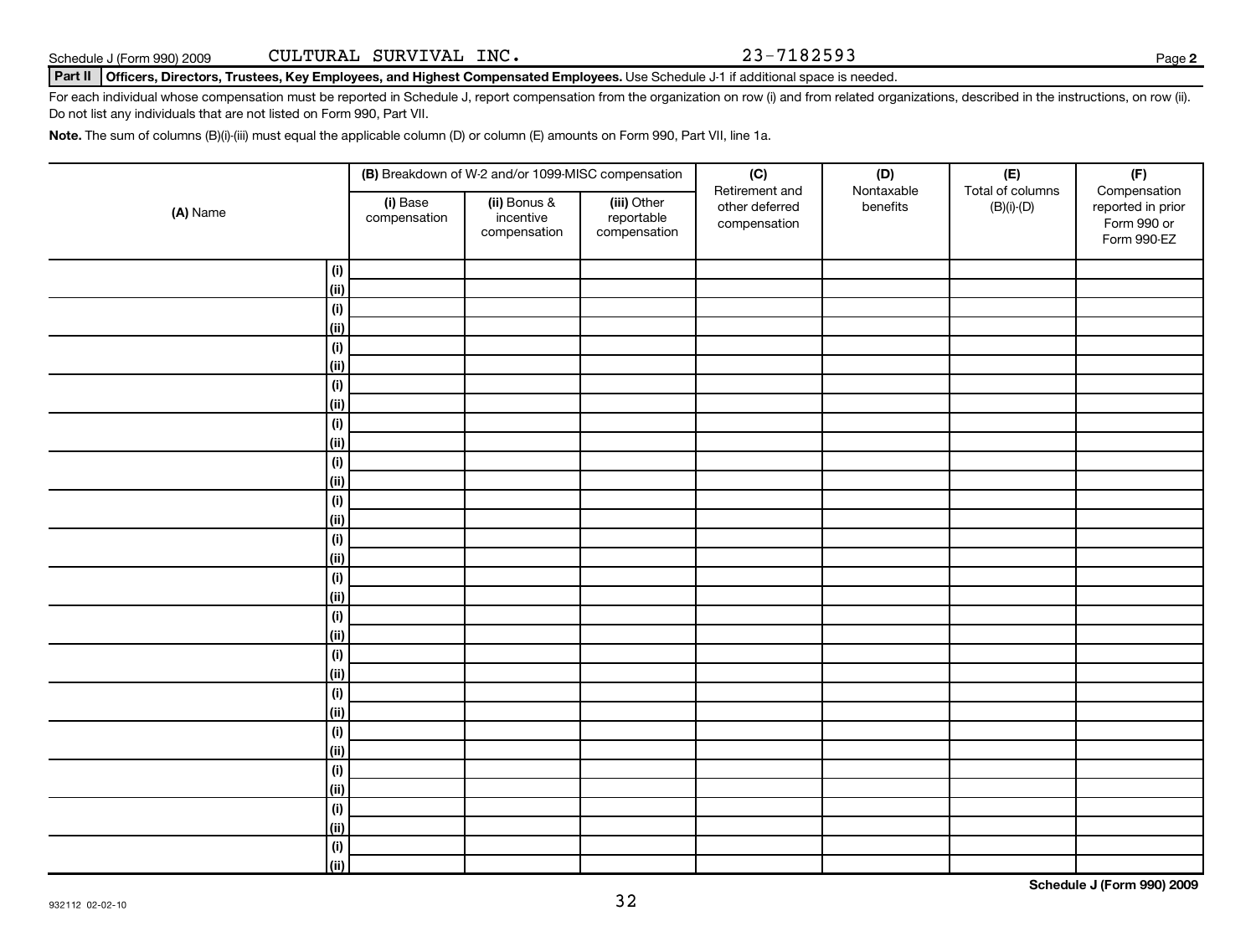# **Transactions With Interested Persons**

**(Form 990 or 990-EZ) | Complete if the organization answered**

**"Yes" on Form 990, Part IV, line 25a, 25b, 26, 27, 28a, 28b, or 28c,**

**or Form 990-EZ, Part V, line 38a or 40b.**

**| Attach to Form 990 or Form 990-EZ. | See separate instructions. Open To Public**

**Inspection**

OMB No. 1545-0047

| CULTURAL SURVIVAL INC.<br>Part I<br><b>Excess Benefit Transactions</b> (section 501(c)(3) and section 501(c)(4) organizations only).<br>Complete if the organization answered "Yes" on Form 990, Part IV, line 25a or 25b, or Form 990-EZ, Part V, line 40b.<br>1<br>(a) Name of disqualified person<br>2 Enter the amount of tax imposed on the organization managers or disqualified persons during the year under<br>section 4958<br>Loans to and/or From Interested Persons.<br>Part II<br>Complete if the organization answered "Yes" on Form 990, Part IV, line 26, or Form 990-EZ, Part V, line 38a.<br>(a) Name of interested<br>(b) Loan to or from<br>(c) Original principal<br>amount<br>person and purpose<br>the organization?<br>To<br>From | (b) Description of transaction<br>(d) Balance due<br>Yes | (e) In<br>default?<br>No | 23-7182593<br>(f) Approved<br>by board or<br>committee? | $\frac{1}{2}$ | (c) Corrected?<br>Yes<br>(g) Written | No                            |
|-----------------------------------------------------------------------------------------------------------------------------------------------------------------------------------------------------------------------------------------------------------------------------------------------------------------------------------------------------------------------------------------------------------------------------------------------------------------------------------------------------------------------------------------------------------------------------------------------------------------------------------------------------------------------------------------------------------------------------------------------------------|----------------------------------------------------------|--------------------------|---------------------------------------------------------|---------------|--------------------------------------|-------------------------------|
|                                                                                                                                                                                                                                                                                                                                                                                                                                                                                                                                                                                                                                                                                                                                                           |                                                          |                          |                                                         |               |                                      |                               |
|                                                                                                                                                                                                                                                                                                                                                                                                                                                                                                                                                                                                                                                                                                                                                           |                                                          |                          |                                                         |               |                                      |                               |
|                                                                                                                                                                                                                                                                                                                                                                                                                                                                                                                                                                                                                                                                                                                                                           |                                                          |                          |                                                         |               |                                      |                               |
|                                                                                                                                                                                                                                                                                                                                                                                                                                                                                                                                                                                                                                                                                                                                                           |                                                          |                          |                                                         |               |                                      |                               |
|                                                                                                                                                                                                                                                                                                                                                                                                                                                                                                                                                                                                                                                                                                                                                           |                                                          |                          |                                                         |               |                                      |                               |
|                                                                                                                                                                                                                                                                                                                                                                                                                                                                                                                                                                                                                                                                                                                                                           |                                                          |                          |                                                         |               |                                      |                               |
|                                                                                                                                                                                                                                                                                                                                                                                                                                                                                                                                                                                                                                                                                                                                                           |                                                          |                          |                                                         |               |                                      |                               |
|                                                                                                                                                                                                                                                                                                                                                                                                                                                                                                                                                                                                                                                                                                                                                           |                                                          |                          |                                                         |               |                                      |                               |
|                                                                                                                                                                                                                                                                                                                                                                                                                                                                                                                                                                                                                                                                                                                                                           |                                                          |                          |                                                         |               |                                      |                               |
|                                                                                                                                                                                                                                                                                                                                                                                                                                                                                                                                                                                                                                                                                                                                                           |                                                          |                          |                                                         |               |                                      |                               |
|                                                                                                                                                                                                                                                                                                                                                                                                                                                                                                                                                                                                                                                                                                                                                           |                                                          |                          |                                                         |               |                                      |                               |
|                                                                                                                                                                                                                                                                                                                                                                                                                                                                                                                                                                                                                                                                                                                                                           |                                                          |                          |                                                         |               |                                      | agreement?                    |
|                                                                                                                                                                                                                                                                                                                                                                                                                                                                                                                                                                                                                                                                                                                                                           |                                                          |                          | Yes                                                     | No            | Yes                                  | No                            |
|                                                                                                                                                                                                                                                                                                                                                                                                                                                                                                                                                                                                                                                                                                                                                           |                                                          |                          |                                                         |               |                                      |                               |
|                                                                                                                                                                                                                                                                                                                                                                                                                                                                                                                                                                                                                                                                                                                                                           |                                                          |                          |                                                         |               |                                      |                               |
|                                                                                                                                                                                                                                                                                                                                                                                                                                                                                                                                                                                                                                                                                                                                                           |                                                          |                          |                                                         |               |                                      |                               |
|                                                                                                                                                                                                                                                                                                                                                                                                                                                                                                                                                                                                                                                                                                                                                           |                                                          |                          |                                                         |               |                                      |                               |
| $\blacktriangleright$ s<br>Total $\ldots$                                                                                                                                                                                                                                                                                                                                                                                                                                                                                                                                                                                                                                                                                                                 |                                                          |                          |                                                         |               |                                      |                               |
| <b>Grants or Assistance Benefiting Interested Persons.</b><br>Part III                                                                                                                                                                                                                                                                                                                                                                                                                                                                                                                                                                                                                                                                                    |                                                          |                          |                                                         |               |                                      |                               |
| Complete if the organization answered "Yes" on Form 990, Part IV, line 27.                                                                                                                                                                                                                                                                                                                                                                                                                                                                                                                                                                                                                                                                                |                                                          |                          |                                                         |               |                                      |                               |
| (b) Relationship between interested person and<br>(a) Name of interested person<br>the organization                                                                                                                                                                                                                                                                                                                                                                                                                                                                                                                                                                                                                                                       |                                                          |                          |                                                         | assistance    | (c) Amount and type of               |                               |
|                                                                                                                                                                                                                                                                                                                                                                                                                                                                                                                                                                                                                                                                                                                                                           |                                                          |                          |                                                         |               |                                      |                               |
|                                                                                                                                                                                                                                                                                                                                                                                                                                                                                                                                                                                                                                                                                                                                                           |                                                          |                          |                                                         |               |                                      |                               |
|                                                                                                                                                                                                                                                                                                                                                                                                                                                                                                                                                                                                                                                                                                                                                           |                                                          |                          |                                                         |               |                                      |                               |
|                                                                                                                                                                                                                                                                                                                                                                                                                                                                                                                                                                                                                                                                                                                                                           |                                                          |                          |                                                         |               |                                      |                               |
|                                                                                                                                                                                                                                                                                                                                                                                                                                                                                                                                                                                                                                                                                                                                                           |                                                          |                          |                                                         |               |                                      |                               |
| <b>Business Transactions Involving Interested Persons.</b><br><b>Part IV</b>                                                                                                                                                                                                                                                                                                                                                                                                                                                                                                                                                                                                                                                                              |                                                          |                          |                                                         |               |                                      |                               |
| Complete if the organization answered "Yes" on Form 990, Part IV, line 28a, 28b, or 28c.                                                                                                                                                                                                                                                                                                                                                                                                                                                                                                                                                                                                                                                                  |                                                          |                          |                                                         |               |                                      | (e) Sharing of                |
| (a) Name of interested person<br>(b) Relationship between interested<br>person and the organization                                                                                                                                                                                                                                                                                                                                                                                                                                                                                                                                                                                                                                                       | (c) Amount of<br>transaction                             |                          | (d) Description of<br>transaction                       |               |                                      | organization's<br>revenues?   |
| Egmont Associates<br>Westy Egmont,<br>Membe                                                                                                                                                                                                                                                                                                                                                                                                                                                                                                                                                                                                                                                                                                               |                                                          |                          | 20,000.Recruitment                                      |               | Yes                                  | No<br>$\overline{\textbf{x}}$ |
|                                                                                                                                                                                                                                                                                                                                                                                                                                                                                                                                                                                                                                                                                                                                                           |                                                          |                          |                                                         |               |                                      |                               |
|                                                                                                                                                                                                                                                                                                                                                                                                                                                                                                                                                                                                                                                                                                                                                           |                                                          |                          |                                                         |               |                                      |                               |
|                                                                                                                                                                                                                                                                                                                                                                                                                                                                                                                                                                                                                                                                                                                                                           |                                                          |                          |                                                         |               |                                      |                               |
|                                                                                                                                                                                                                                                                                                                                                                                                                                                                                                                                                                                                                                                                                                                                                           |                                                          |                          |                                                         |               |                                      |                               |
| LHA For Privacy Act and Paperwork Reduction Act Notice, see the                                                                                                                                                                                                                                                                                                                                                                                                                                                                                                                                                                                                                                                                                           |                                                          |                          | Schedule L (Form 990 or 990-EZ) 2009                    |               |                                      |                               |

## See Schedule O for Schedule L Continuations

932131 02-01-10

33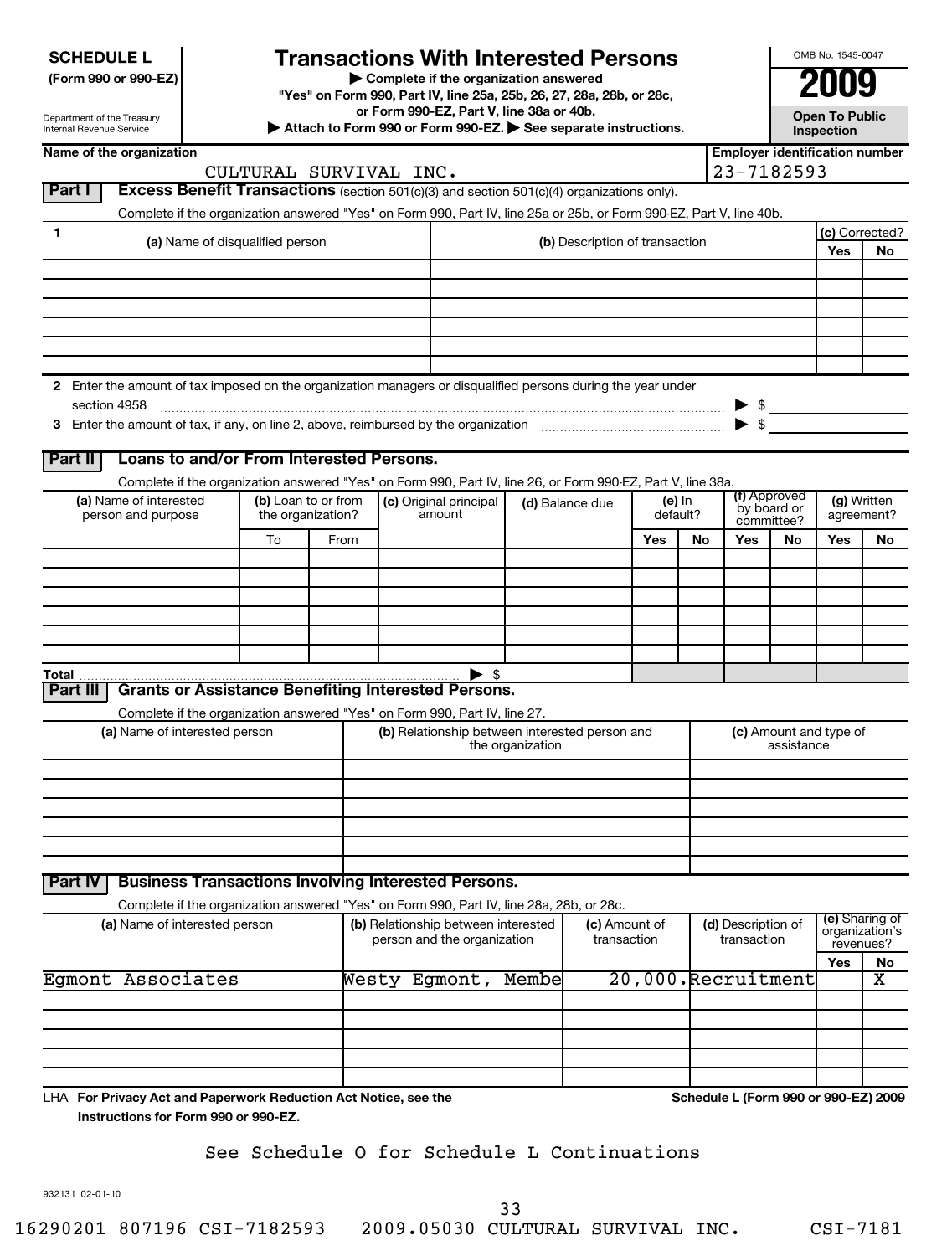Name of the organization

**(Form 990) Complete to provide information for responses to specific questions on Form 990 or to provide any additional information. | Attach to Form 990. Open to Public** SCHEDULE O<br> **Supplemental Information to Form 990**<br> **Supplemental Information for responses to specific questions on**<br> **Experimental Scheper to Public**<br> **Experimental Scheper to Public**<br> **Experimental Scheper to Public** 

OMB No. 1545-0047 **Inspection**

**Employer identification number**

CULTURAL SURVIVAL INC. 23-7182593

Form 990, Part I, Line 1, Description of Organization Mission:

and ways of life.

Form 990, Part III, Line 4a, Program Service Accomplishments:

unscrupulous governments or corporations that threaten the existence of

Indigenous communities or the environments in which they live. Our

Cultural Survival bazaars program enables Indigenous handicraft artists

to have access to a marketplace of consumers who pay fair prices for

goods that provide sustainable incomes for the artists, their families,

and their communities.

Form 990, Part VI, Section B, line 11: The Director of Operations along with the Board of Directors' Finance Committee review the 990 Form before this form is filed.

Form 990, Part VI, Section B, Line 12c: The organization requires each new key employee, officer or director to review a copy of the "Policy on Conflicts of Interest and Disclosure of Certain Interests" and to acknowledge in writing that he or she has done so. Additionally, each key employee, officer or director, annually complete a disclusure form identifying any relationships, positions or cirsumstances in which the employee is involved that he or she believes could contribute to a conflict of interest arising.

932211 02-03-10 **For Privacy Act and Paperwork Reduction Act Notice, see the Instructions for Form 990. Schedule O (Form 990) 2009** LHA Form 990, Part VI, Section B, Line 15a: The Board of Directors' Finance Committee is in charge of the process of determining, reviewing and 34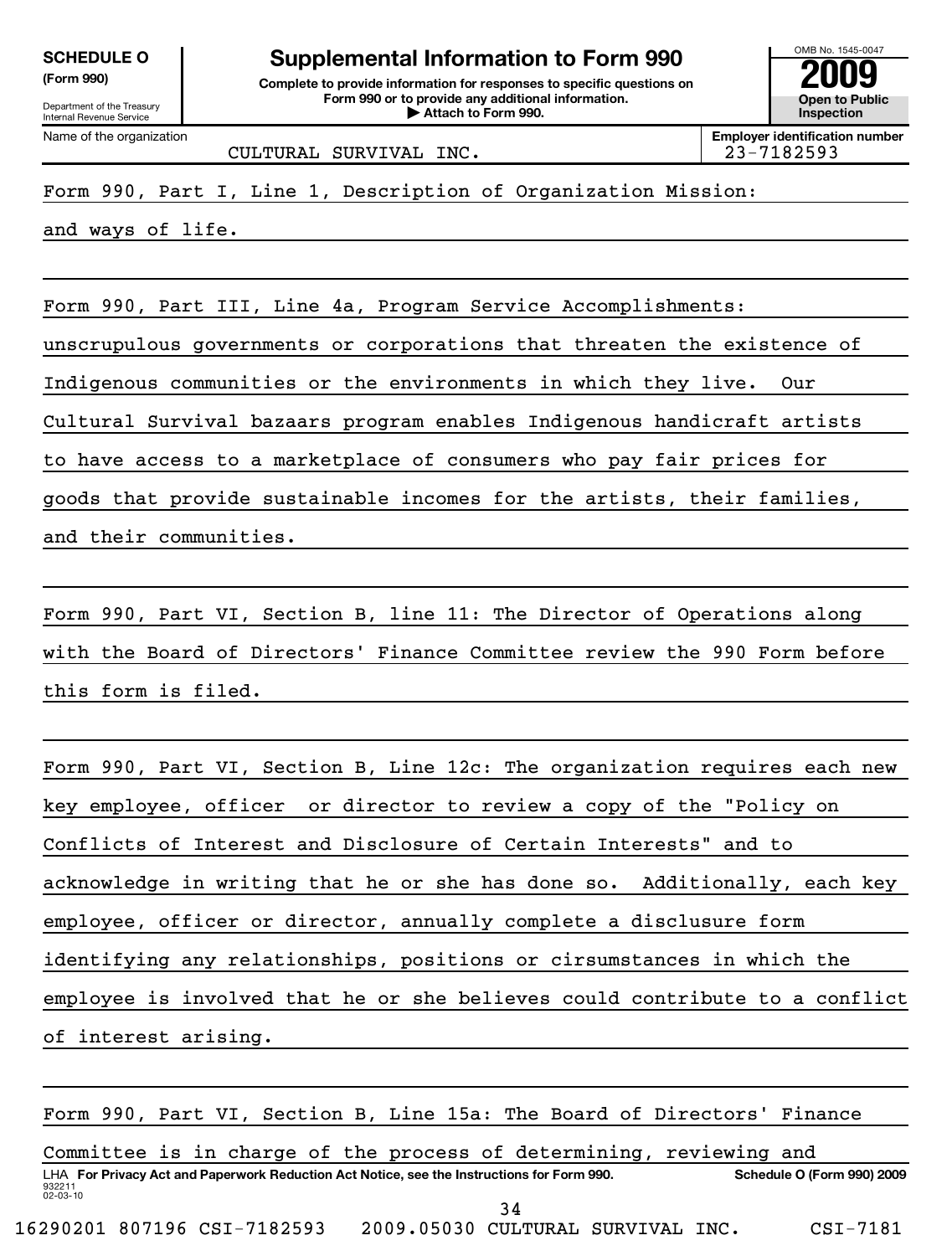**(Form 990) Complete to provide information for responses to specific questions on Form 990 or to provide any additional information. | Attach to Form 990. Open to Public** SCHEDULE O<br> **Supplemental Information to Form 990**<br> **Supplemental Information for responses to specific questions on**<br> **Experimental Scheper to Public**<br> **Experimental Scheper to Public**<br> **Experimental Scheper to Public** 

**Inspection**

**Employer identification number**

OMB No. 1545-0047

Name of the organization

CULTURAL SURVIVAL INC. 23-7182593

approval of the compensation of the organization's officers or key

employees.

Form 990, Part VI, Section C, Line 19: Form 990, governing documents,

conflict of interest policy and financial statements are available for

public inspection, upon request, at 215 Prospect Street, Cambridge, MA

02139

Form 990, Page 11, Part XI Financial Statements and Reporting, Line 2c

Responsibility to Oversight of the Audit

The finance committee of the Board of Directors has the responsibility

to oversight the audit of the organization financial statements and the

selection of the independent accountant.

Sch L, Part IV, Business Transactions Involving Interested Persons:

(a) Name of Person: Egmont Associates

(b) Relationship Between Interested Person and Organization:

Westy Egmont, Member of the Cultural Survival Board of Directors

(d) Description of Transaction: Recruitment fees paid to a family member

of a current board of directors.

932211 02-03-10 **For Privacy Act and Paperwork Reduction Act Notice, see the Instructions for Form 990. Schedule O (Form 990) 2009** LHA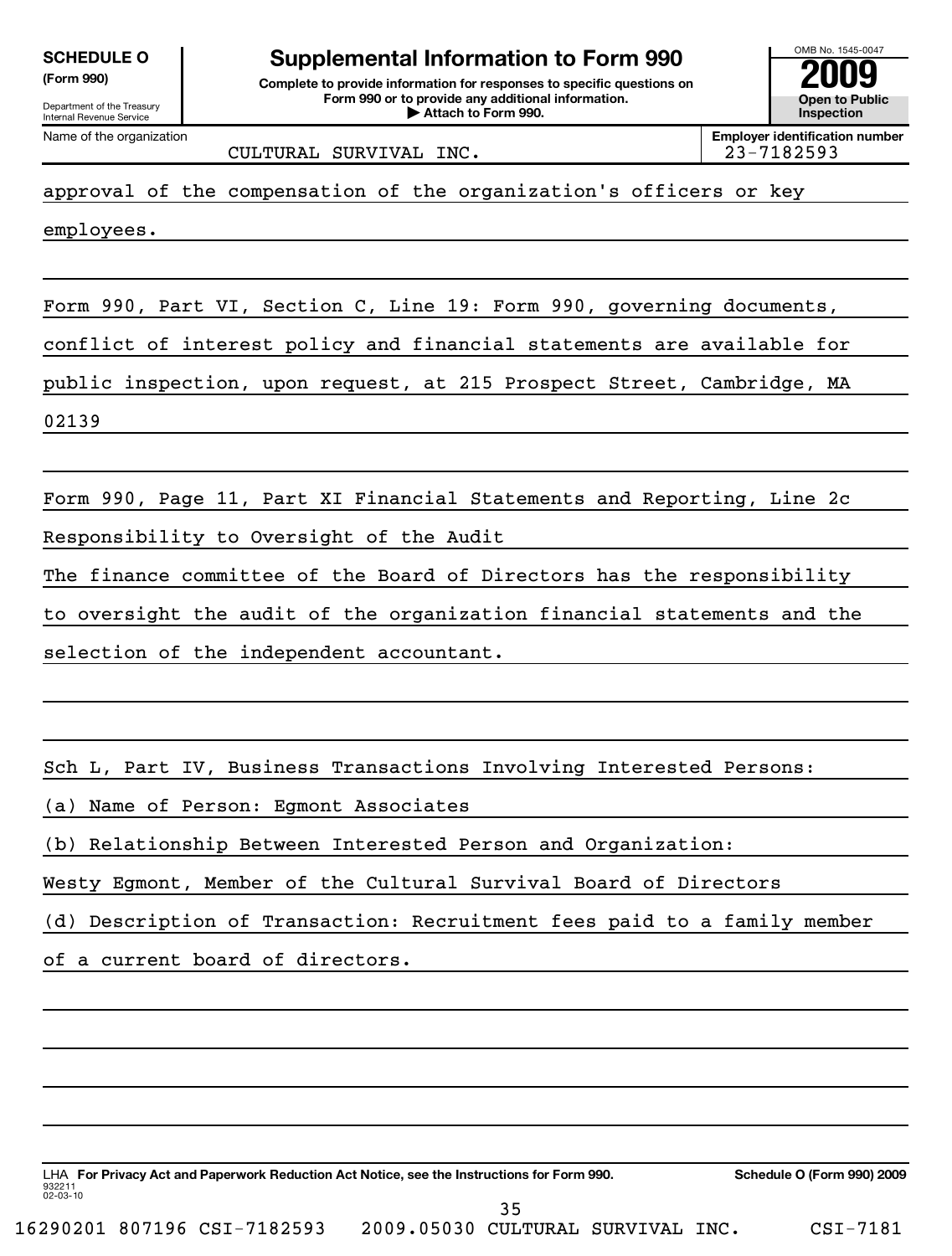## **2009 DEPRECIATION AND AMORTIZATION REPORT**

## Form 990 Page 10 990 990

| Asset<br>No. | Description                     | Date<br>Acquired | Method | Life      | Line<br>No. | Unadjusted<br>Cost Or Basis | Bus %<br>Excl | Reduction In<br>Basis | <b>Basis For</b><br>Depreciation | Accumulated<br>Depreciation | Current<br>Sec 179 | <b>Current Year</b><br>Deduction |
|--------------|---------------------------------|------------------|--------|-----------|-------------|-----------------------------|---------------|-----------------------|----------------------------------|-----------------------------|--------------------|----------------------------------|
|              | 1BUILDING<br><b>BUILDING</b>    | 05 02 00 SL      |        | 39.0016   |             | 469,171.                    |               |                       | 469,171.                         | 120, 300.                   |                    | 12,030.                          |
|              | 2IMPROVEMENTS                   | $031100$ $SL$    |        | 31.5016   |             | 6,000.                      |               |                       | 6,000.                           | 1,904.                      |                    | 190.                             |
|              | 3ADDITIONS<br>DELL COMPUTER AND | $110201$ SL      |        | 31.5016   |             | 7,652.                      |               |                       | 7,652.                           | 1,944.                      |                    | 243.                             |
|              | 4ACCESSORIES                    | 0901035L         |        | $5.00$ 16 |             | 1,815.                      |               |                       | 1,815.                           | 1,634.                      |                    | 0.                               |
|              | 5COMPUTER                       | 0901035L         |        | 5.00      | 16          | 1,359.                      |               |                       | 1,359.                           | 1,220.                      |                    | 0.                               |
|              | 7SOFTWARE                       | $ 07 01 02$ SL   |        | 3.00      | 16          | 17,440.                     |               |                       | 17,440.                          | 17,440.                     |                    | 0.                               |
|              | 8SOFTWARE                       | 0205035L         |        | $3.00$ 16 |             | 2,280.                      |               |                       | 2,280.                           | 2,280.                      |                    | 0.                               |
|              | 9EQUIPMENT                      | 0701035L         |        | $5.00$ 16 |             | 20,578.                     |               |                       | 20,578.                          | 20,578.                     |                    | $\mathbf 0$ .                    |
|              | * Total 990 Page 10<br>Depr     |                  |        |           |             | 526,295.                    |               | 0.                    | 526, 295.                        | 167, 300.                   | 0.                 | 12,463.                          |
|              |                                 |                  |        |           |             |                             |               |                       |                                  |                             |                    |                                  |
|              |                                 |                  |        |           |             |                             |               |                       |                                  |                             |                    |                                  |
|              |                                 |                  |        |           |             |                             |               |                       |                                  |                             |                    |                                  |
|              |                                 |                  |        |           |             |                             |               |                       |                                  |                             |                    |                                  |
|              |                                 |                  |        |           |             |                             |               |                       |                                  |                             |                    |                                  |
|              |                                 |                  |        |           |             |                             |               |                       |                                  |                             |                    |                                  |
|              |                                 |                  |        |           |             |                             |               |                       |                                  |                             |                    |                                  |
|              |                                 |                  |        |           |             |                             |               |                       |                                  |                             |                    |                                  |
|              |                                 |                  |        |           |             |                             |               |                       |                                  |                             |                    |                                  |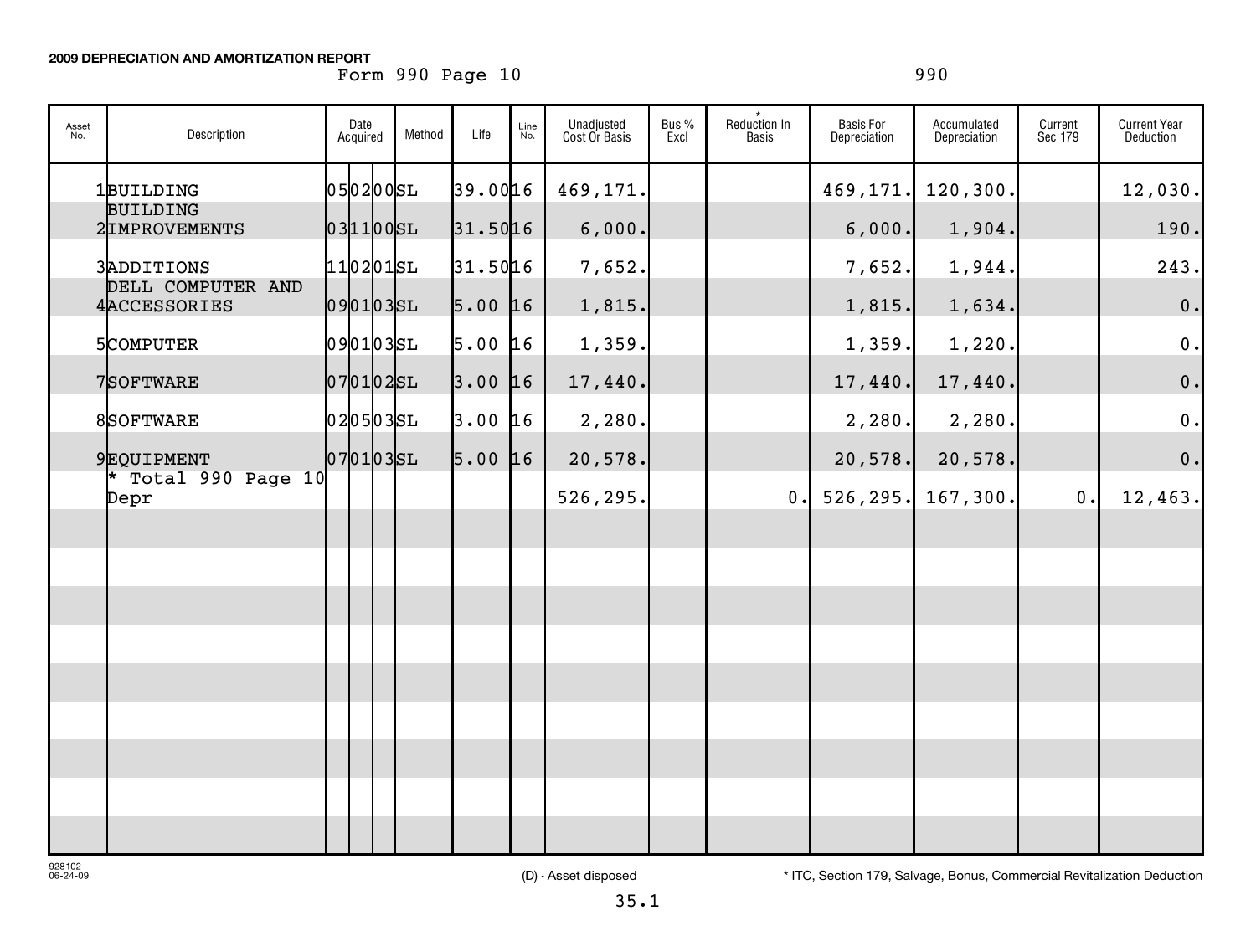## (Rev. January 2011) **Cxempt Organization Return** Manuary 2011) OMB No. 1545-1709 **8868 Application for Extension of Time To File an**

 $\lfloor x \rfloor$ 

 $\left\vert \cdot\right\vert$ 

 $011$ 

**| File a separate application for each return.**

**If you are filing for an Automatic 3-Month Extension, complete only Part I** and check this box  $\ldots$  $\ldots$  $\ldots$  $\ldots$  $\ldots$  $\ldots$ 

**• If you are filing for an Additional (Not Automatic) 3-Month Extension, complete only Part II (on page 2 of this form).** 

Do not complete Part II unless you have already been granted an automatic 3-month extension on a previously filed Form 8868.

**Electronic filing (e-file).**  You can electronically file Form 8868 if you need a 3-month automatic extension of time to file (6 months for a corporation visit www.irs.gov/efile and click on e-file for Charities & Nonprofits. required to file Form 990-T), or an additional (not automatic) 3-month extension of time. You can electronically file Form 8868 to request an extension of time to file any of the forms listed in Part I or Part II with the exception of Form 8870, Information Return for Transfers Associated With Certain Personal Benefit Contracts, which must be sent to the IRS in paper format (see instructions). For more details on the electronic filing of this form,

**Part I** | Automatic 3-Month Extension of Time. Only submit original (no copies needed).

A corporation required to file Form 990-T and requesting an automatic 6-month extension - check this box and complete Part I only ~~~~~~~~~~~~~~~~~~~~~~~~~~~~~~~~~~~~~~~~~~~~~~~~~~~~~~~~~~~~~~ |

*All other corporations (including 1120-C filers), partnerships, REMICs, and trusts must use Form 7004 to request an extension of time to file income tax returns.*

| Type or                                                                    | Name of exempt organization                                                                                             | <b>Employer identification number</b> |
|----------------------------------------------------------------------------|-------------------------------------------------------------------------------------------------------------------------|---------------------------------------|
| print                                                                      | CULTURAL SURVIVAL INC.                                                                                                  | 23-7182593                            |
| File by the<br>due date for<br>filing your<br>return. See<br>instructions. | Number, street, and room or suite no. If a P.O. box, see instructions.<br>215 PROSPECT STREET                           |                                       |
|                                                                            | City, town or post office, state, and ZIP code. For a foreign address, see instructions.<br>02139-1217<br>CAMBRIDGE, MA |                                       |

Enter the Return code for the return that this application is for (file a separate application for each return)

| <b>Application</b>                                                                                                                                                                                                                                                                                                                                                                                                                                                                                                                                                                                                                                                                                                                                                                                                                                                                        | Return | <b>Application</b>                                                                                                                                                                                            |                |                         | Return |  |
|-------------------------------------------------------------------------------------------------------------------------------------------------------------------------------------------------------------------------------------------------------------------------------------------------------------------------------------------------------------------------------------------------------------------------------------------------------------------------------------------------------------------------------------------------------------------------------------------------------------------------------------------------------------------------------------------------------------------------------------------------------------------------------------------------------------------------------------------------------------------------------------------|--------|---------------------------------------------------------------------------------------------------------------------------------------------------------------------------------------------------------------|----------------|-------------------------|--------|--|
| Is For                                                                                                                                                                                                                                                                                                                                                                                                                                                                                                                                                                                                                                                                                                                                                                                                                                                                                    | Code   | <b>Is For</b>                                                                                                                                                                                                 |                |                         | Code   |  |
| Form 990                                                                                                                                                                                                                                                                                                                                                                                                                                                                                                                                                                                                                                                                                                                                                                                                                                                                                  | 01     | Form 990-T (corporation)                                                                                                                                                                                      |                |                         | 07     |  |
| Form 990-BL                                                                                                                                                                                                                                                                                                                                                                                                                                                                                                                                                                                                                                                                                                                                                                                                                                                                               | 02     | Form 1041-A                                                                                                                                                                                                   |                |                         | 08     |  |
| Form 990-EZ                                                                                                                                                                                                                                                                                                                                                                                                                                                                                                                                                                                                                                                                                                                                                                                                                                                                               | 03     | Form 4720                                                                                                                                                                                                     |                |                         | 09     |  |
| Form 990-PF                                                                                                                                                                                                                                                                                                                                                                                                                                                                                                                                                                                                                                                                                                                                                                                                                                                                               | 04     | Form 5227                                                                                                                                                                                                     |                |                         |        |  |
| Form 990-T (sec. 401(a) or 408(a) trust)                                                                                                                                                                                                                                                                                                                                                                                                                                                                                                                                                                                                                                                                                                                                                                                                                                                  | 05     | Form 6069                                                                                                                                                                                                     | 11             |                         |        |  |
| Form 990-T (trust other than above)                                                                                                                                                                                                                                                                                                                                                                                                                                                                                                                                                                                                                                                                                                                                                                                                                                                       | 06     | Form 8870                                                                                                                                                                                                     |                |                         | 12     |  |
| SOFIA<br>FLYNN<br>• The books are in the care of > 215 PROSPECT STREET - CAMBRIDGE, MA 02139<br>Telephone No. $\triangleright$ 617-441-5406<br>If this is for a Group Return, enter the organization's four digit Group Exemption Number (GEN) [If this is for the whole group, check this<br>. If it is for part of the group, check this box $\blacktriangleright$ and attach a list with the names and EINs of all members the extension is for.<br>$box \blacktriangleright$<br>I request an automatic 3-month (6 months for a corporation required to file Form 990-T) extension of time until<br>1<br>April 15, 2011<br>is for the organization's return for:<br>calendar year<br>or<br>$\overline{\text{X}}$ tax year beginning $\overline{\text{SEP}}$ 1, 2009<br>If the tax year entered in line 1 is for less than 12 months, check reason:<br>2<br>Change in accounting period |        | FAX No. $\triangleright$ 617-441-5417<br>to file the exempt organization return for the organization named above. The extension<br>, and ending $\,$ AUG $\,$ 31, $\,$ 2010<br>Initial return<br>Final return |                |                         |        |  |
| If this application is for Form 990-BL, 990-PF, 990-T, 4720, or 6069, enter the tentative tax, less any<br>За<br>nonrefundable credits. See instructions.                                                                                                                                                                                                                                                                                                                                                                                                                                                                                                                                                                                                                                                                                                                                 |        |                                                                                                                                                                                                               | За             | \$                      | 0.     |  |
| If this application is for Form 990-PF, 990-T, 4720, or 6069, enter any refundable credits and<br>b<br>estimated tax payments made. Include any prior year overpayment allowed as a credit.                                                                                                                                                                                                                                                                                                                                                                                                                                                                                                                                                                                                                                                                                               | 3b     | \$                                                                                                                                                                                                            | 0.             |                         |        |  |
| Balance due. Subtract line 3b from line 3a. Include your payment with this form, if required,<br>с<br>by using EFTPS (Electronic Federal Tax Payment System). See instructions.                                                                                                                                                                                                                                                                                                                                                                                                                                                                                                                                                                                                                                                                                                           |        |                                                                                                                                                                                                               | 3 <sub>c</sub> |                         | 0.     |  |
| Caution. If you are going to make an electronic fund withdrawal with this Form 8868, see Form 8453-EO and Form 8879-EO for payment instructions.                                                                                                                                                                                                                                                                                                                                                                                                                                                                                                                                                                                                                                                                                                                                          |        |                                                                                                                                                                                                               |                |                         |        |  |
| For Paperwork Reduction Act Notice, see Instructions.<br>LHA                                                                                                                                                                                                                                                                                                                                                                                                                                                                                                                                                                                                                                                                                                                                                                                                                              |        |                                                                                                                                                                                                               |                | Form 8868 (Rev. 1-2011) |        |  |
| 923841<br>$01 - 03 - 11$                                                                                                                                                                                                                                                                                                                                                                                                                                                                                                                                                                                                                                                                                                                                                                                                                                                                  |        | 36                                                                                                                                                                                                            |                |                         |        |  |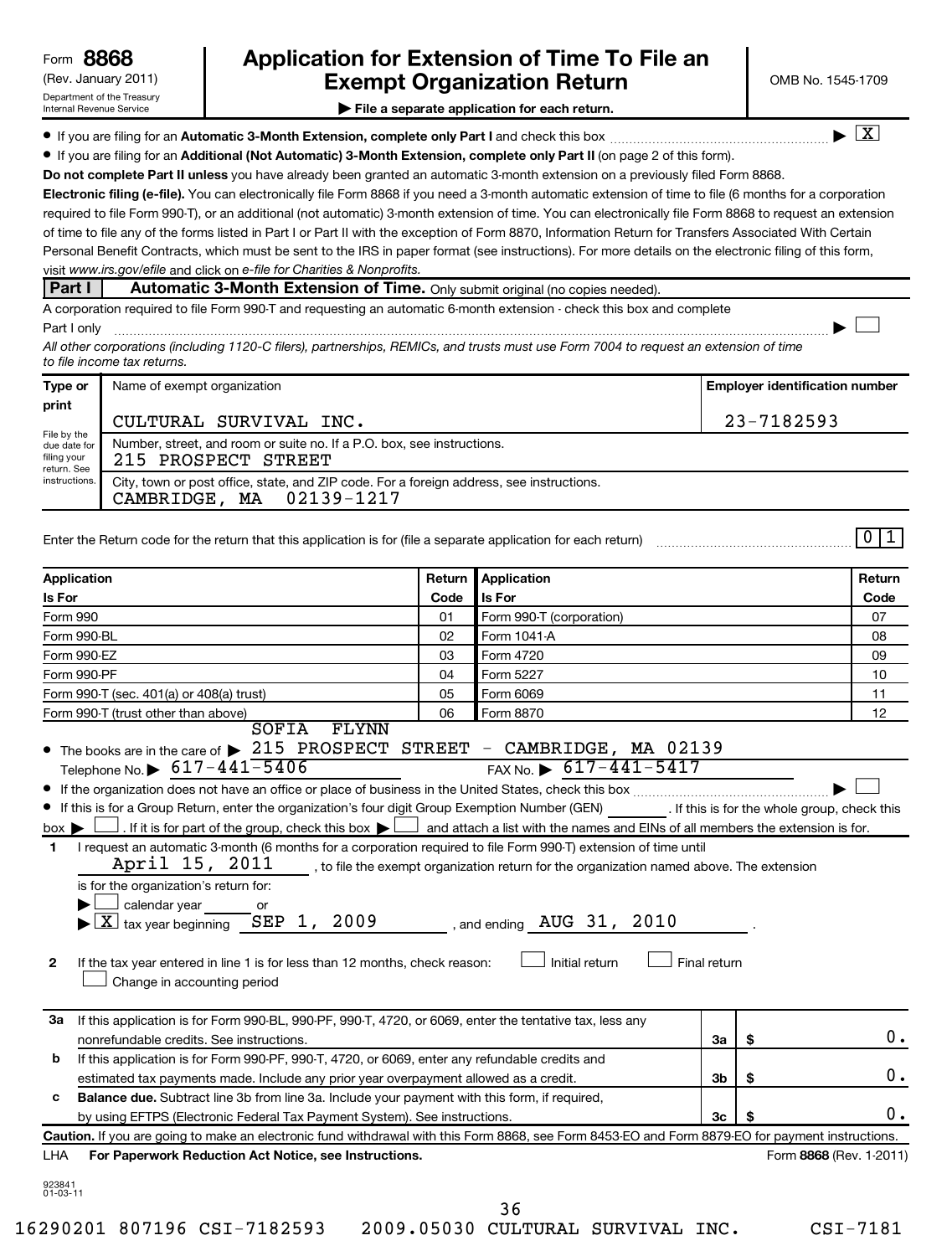|                                                        | <b>IRS e-file Signature Authorization</b>                                                                                                                                                                                                                                                                                                                                                                                                                                                                                                                                                                                                                                                                                                                                                                                                                                                                                                                                                                                                    |                 | OMB No. 1545-1878                                 |
|--------------------------------------------------------|----------------------------------------------------------------------------------------------------------------------------------------------------------------------------------------------------------------------------------------------------------------------------------------------------------------------------------------------------------------------------------------------------------------------------------------------------------------------------------------------------------------------------------------------------------------------------------------------------------------------------------------------------------------------------------------------------------------------------------------------------------------------------------------------------------------------------------------------------------------------------------------------------------------------------------------------------------------------------------------------------------------------------------------------|-----------------|---------------------------------------------------|
| Form 8879-EO                                           | for an Exempt Organization<br>For calendar year 2009, or fiscal year beginning $\text{ SEP}$ $1$ , 2009, and ending $\text{ AUG}$ $31$ , 20 $10$                                                                                                                                                                                                                                                                                                                                                                                                                                                                                                                                                                                                                                                                                                                                                                                                                                                                                             |                 | 2009                                              |
| Department of the Treasury<br>Internal Revenue Service | Do not send to the IRS. Keep for your records.<br>$\blacktriangleright$ See instructions.                                                                                                                                                                                                                                                                                                                                                                                                                                                                                                                                                                                                                                                                                                                                                                                                                                                                                                                                                    |                 |                                                   |
| Name of exempt organization                            |                                                                                                                                                                                                                                                                                                                                                                                                                                                                                                                                                                                                                                                                                                                                                                                                                                                                                                                                                                                                                                              |                 | <b>Employer identification number</b>             |
|                                                        | CULTURAL SURVIVAL INC.                                                                                                                                                                                                                                                                                                                                                                                                                                                                                                                                                                                                                                                                                                                                                                                                                                                                                                                                                                                                                       |                 | 23-7182593                                        |
| Name and title of officer                              |                                                                                                                                                                                                                                                                                                                                                                                                                                                                                                                                                                                                                                                                                                                                                                                                                                                                                                                                                                                                                                              |                 |                                                   |
|                                                        | JONATHAN MARK CAMP<br>EXECUTIVE DIRECTOR IN CHARGE                                                                                                                                                                                                                                                                                                                                                                                                                                                                                                                                                                                                                                                                                                                                                                                                                                                                                                                                                                                           |                 |                                                   |
| Part I                                                 | Type of Return and Return Information (Whole Dollars Only)                                                                                                                                                                                                                                                                                                                                                                                                                                                                                                                                                                                                                                                                                                                                                                                                                                                                                                                                                                                   |                 |                                                   |
| complete more than 1 line in Part I.                   | Check the box for the return for which you are using this Form 8879-EO and enter the applicable amount, if any, from the return. If you check the box<br>on line 1a, 2a, 3a, 4a, or 5a, below, and the amount on that line for the return for which you are filing this form was blank, then leave line 1b, 2b, 3b,<br>4b, or 5b, whichever is applicable, blank (do not enter -0-). But, if you entered -0- on the return, then enter -0- on the applicable line below. Do not                                                                                                                                                                                                                                                                                                                                                                                                                                                                                                                                                              |                 |                                                   |
| 1a Form 990 check here $\blacktriangleright \boxed{X}$ |                                                                                                                                                                                                                                                                                                                                                                                                                                                                                                                                                                                                                                                                                                                                                                                                                                                                                                                                                                                                                                              |                 | 1615938                                           |
| 2a Form 990-EZ check here $\blacktriangleright$        |                                                                                                                                                                                                                                                                                                                                                                                                                                                                                                                                                                                                                                                                                                                                                                                                                                                                                                                                                                                                                                              |                 |                                                   |
| 3a Form 1120-POL check here ▶                          |                                                                                                                                                                                                                                                                                                                                                                                                                                                                                                                                                                                                                                                                                                                                                                                                                                                                                                                                                                                                                                              |                 |                                                   |
| 4a Form 990-PF check here $\blacktriangleright$        | b Tax based on investment income (Form 990-PF, Part VI, line 5)  4b                                                                                                                                                                                                                                                                                                                                                                                                                                                                                                                                                                                                                                                                                                                                                                                                                                                                                                                                                                          |                 | <u> 1989 - Johann Barbara, martxa a</u>           |
| 5a Form 8868 check here $\blacktriangleright$          |                                                                                                                                                                                                                                                                                                                                                                                                                                                                                                                                                                                                                                                                                                                                                                                                                                                                                                                                                                                                                                              |                 |                                                   |
| Part II                                                | <b>Declaration and Signature Authorization of Officer</b>                                                                                                                                                                                                                                                                                                                                                                                                                                                                                                                                                                                                                                                                                                                                                                                                                                                                                                                                                                                    |                 |                                                   |
| Officer's PIN: check one box only                      | processing the return or refund, and (d) the date of any refund. If applicable, I authorize the U.S. Treasury and its designated Financial Agent to initiate<br>an electronic funds withdrawal (direct debit) entry to the financial institution account indicated in the tax preparation software for payment of the<br>organization's federal taxes owed on this return, and the financial institution to debit the entry to this account. To revoke a payment, I must contact<br>the U.S. Treasury Financial Agent at 1-888-353-4537 no later than 2 business days prior to the payment (settlement) date. I also authorize the financial<br>institutions involved in the processing of the electronic payment of taxes to receive confidential information necessary to answer inquiries and resolve<br>issues related to the payment. I have selected a personal identification number (PIN) as my signature for the organization's electronic return and, if<br>applicable, the organization's consent to electronic funds withdrawal. |                 |                                                   |
|                                                        | $\boxed{\mathbf{X}}$ authorize John M. Monticone,<br>CPA                                                                                                                                                                                                                                                                                                                                                                                                                                                                                                                                                                                                                                                                                                                                                                                                                                                                                                                                                                                     | to enter my PIN | 82593                                             |
|                                                        | <b>ERO</b> firm name                                                                                                                                                                                                                                                                                                                                                                                                                                                                                                                                                                                                                                                                                                                                                                                                                                                                                                                                                                                                                         |                 | Enter five numbers, but<br>do not enter all zeros |
|                                                        | as my signature on the organization's tax year 2009 electronically filed return. If I have indicated within this return that a copy of the return<br>is being filed with a state agency(ies) regulating charities as part of the IRS Fed/State program, I also authorize the aforementioned ERO to<br>enter my PIN on the return's disclosure consent screen.                                                                                                                                                                                                                                                                                                                                                                                                                                                                                                                                                                                                                                                                                |                 |                                                   |
|                                                        | As an officer of the organization, I will enter my PIN as my signature on the organization's tax year 2009 electronically filed return. If I have<br>indicated within this return that a copy of the return is being filed with a state agency(ies) regulating charities as part of the IRS Fed/State<br>program, I will enter my PIN on the return's disclosure consent screen.                                                                                                                                                                                                                                                                                                                                                                                                                                                                                                                                                                                                                                                             |                 |                                                   |
| Officer's signature $\blacktriangleright$              | Date $\blacktriangleright$                                                                                                                                                                                                                                                                                                                                                                                                                                                                                                                                                                                                                                                                                                                                                                                                                                                                                                                                                                                                                   |                 |                                                   |
|                                                        |                                                                                                                                                                                                                                                                                                                                                                                                                                                                                                                                                                                                                                                                                                                                                                                                                                                                                                                                                                                                                                              |                 |                                                   |
| Part III                                               | <b>Certification and Authentication</b>                                                                                                                                                                                                                                                                                                                                                                                                                                                                                                                                                                                                                                                                                                                                                                                                                                                                                                                                                                                                      |                 |                                                   |
|                                                        | 06656566565<br><b>ERO's EFIN/PIN.</b> Enter your six-digit EFIN followed by your five-digit self-selected PIN.<br>do not enter all zeros                                                                                                                                                                                                                                                                                                                                                                                                                                                                                                                                                                                                                                                                                                                                                                                                                                                                                                     |                 |                                                   |
| e-file Providers for Business Returns.                 | I certify that the above numeric entry is my PIN, which is my signature on the 2009 electronically filed return for the organization indicated above. I<br>confirm that I am submitting this return in accordance with the requirements of Pub. 4163, Modernized e-File (MeF) Information for Authorized IRS                                                                                                                                                                                                                                                                                                                                                                                                                                                                                                                                                                                                                                                                                                                                 |                 |                                                   |
| ERO's signature $\blacktriangleright$                  | Date $\blacktriangleright$                                                                                                                                                                                                                                                                                                                                                                                                                                                                                                                                                                                                                                                                                                                                                                                                                                                                                                                                                                                                                   |                 |                                                   |
|                                                        | <b>ERO Must Retain This Form - See Instructions</b><br>Do Not Submit This Form To the IRS Unless Requested To Do So                                                                                                                                                                                                                                                                                                                                                                                                                                                                                                                                                                                                                                                                                                                                                                                                                                                                                                                          |                 |                                                   |
|                                                        | LHA For Paperwork Reduction Act Notice, see instructions.                                                                                                                                                                                                                                                                                                                                                                                                                                                                                                                                                                                                                                                                                                                                                                                                                                                                                                                                                                                    |                 | Form 8879-EO (2009)                               |
| 923051<br>$03 - 02 - 10$                               |                                                                                                                                                                                                                                                                                                                                                                                                                                                                                                                                                                                                                                                                                                                                                                                                                                                                                                                                                                                                                                              |                 |                                                   |
|                                                        | 37                                                                                                                                                                                                                                                                                                                                                                                                                                                                                                                                                                                                                                                                                                                                                                                                                                                                                                                                                                                                                                           |                 |                                                   |
| 16290201 807196 CSI-7182593                            | 2009.05030 CULTURAL SURVIVAL INC.                                                                                                                                                                                                                                                                                                                                                                                                                                                                                                                                                                                                                                                                                                                                                                                                                                                                                                                                                                                                            |                 | CSI-7181                                          |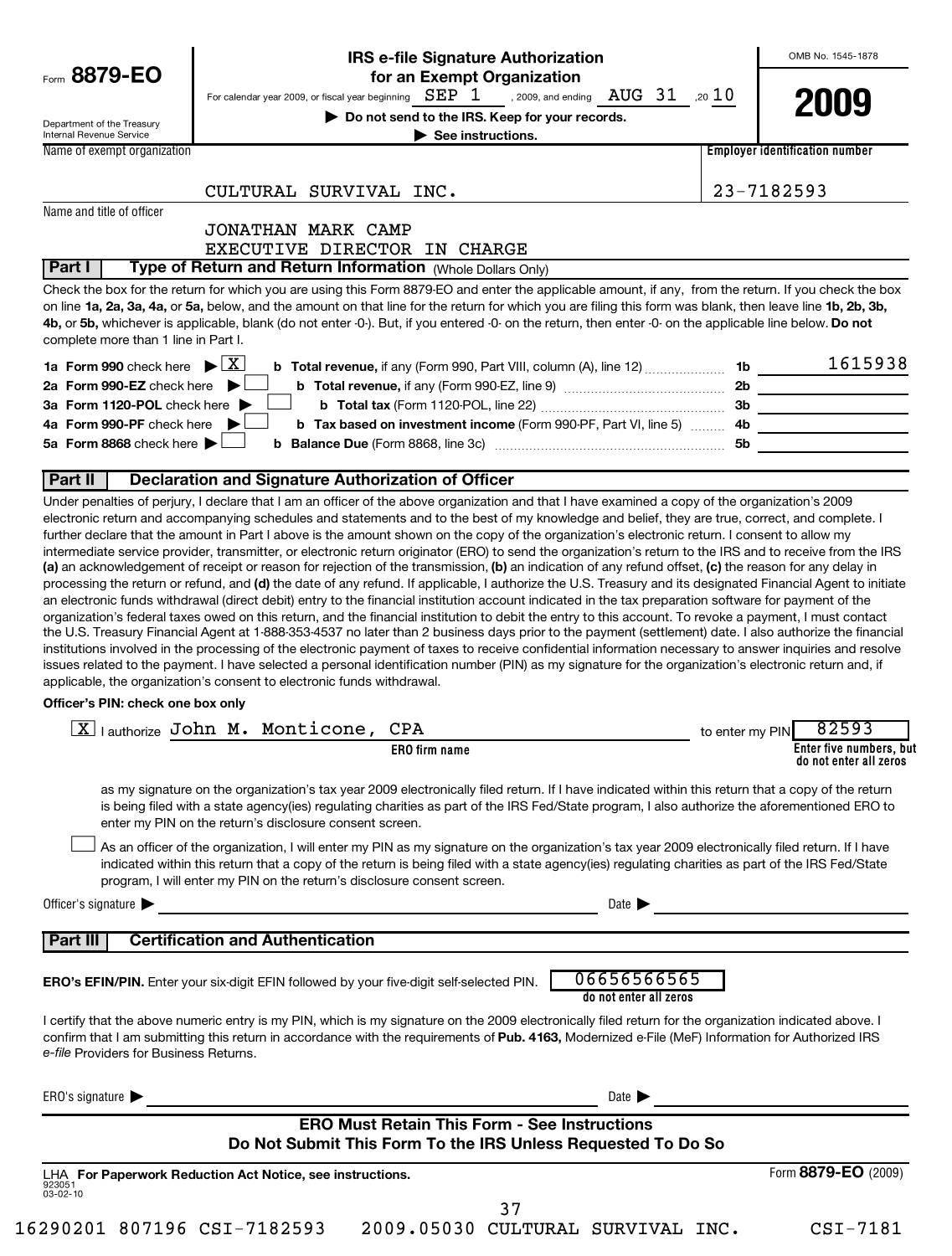| Form | יו סר |
|------|-------|
|------|-------|

| (Rev. June 2008)         |
|--------------------------|
| Department of the Treas  |
| Internal Revenue Service |

## **Power of Attorney and Declaration of Representative**

| Department of the Treasury   |                          | a Deciaration or nepresenta                                                                                                                                                                                                                                                                                                                                                                                                                                                                                                                                                                                                                                                                                                                                                                                                                                                                                                                                                                                                                                                                                                                                                                                                                                                                                                                                                                                                             |     |                                  |          | Received by:                          |                                              |  |  |  |
|------------------------------|--------------------------|-----------------------------------------------------------------------------------------------------------------------------------------------------------------------------------------------------------------------------------------------------------------------------------------------------------------------------------------------------------------------------------------------------------------------------------------------------------------------------------------------------------------------------------------------------------------------------------------------------------------------------------------------------------------------------------------------------------------------------------------------------------------------------------------------------------------------------------------------------------------------------------------------------------------------------------------------------------------------------------------------------------------------------------------------------------------------------------------------------------------------------------------------------------------------------------------------------------------------------------------------------------------------------------------------------------------------------------------------------------------------------------------------------------------------------------------|-----|----------------------------------|----------|---------------------------------------|----------------------------------------------|--|--|--|
| Internal Revenue Service     |                          | $\blacktriangleright$ Type or print. $\blacktriangleright$ See the separate instructions.                                                                                                                                                                                                                                                                                                                                                                                                                                                                                                                                                                                                                                                                                                                                                                                                                                                                                                                                                                                                                                                                                                                                                                                                                                                                                                                                               |     |                                  |          | Name                                  |                                              |  |  |  |
| Part I                       | <b>Power of Attorney</b> |                                                                                                                                                                                                                                                                                                                                                                                                                                                                                                                                                                                                                                                                                                                                                                                                                                                                                                                                                                                                                                                                                                                                                                                                                                                                                                                                                                                                                                         |     |                                  |          | Telephone                             |                                              |  |  |  |
|                              |                          | Caution: Form 2848 will not be honored for any purpose other than representation before the IRS.                                                                                                                                                                                                                                                                                                                                                                                                                                                                                                                                                                                                                                                                                                                                                                                                                                                                                                                                                                                                                                                                                                                                                                                                                                                                                                                                        |     |                                  | Function |                                       |                                              |  |  |  |
|                              |                          | 1 Taxpayer information. Taxpayer(s) must sign and date this form on page 2, line 9.                                                                                                                                                                                                                                                                                                                                                                                                                                                                                                                                                                                                                                                                                                                                                                                                                                                                                                                                                                                                                                                                                                                                                                                                                                                                                                                                                     |     |                                  |          | Date                                  |                                              |  |  |  |
| Taxpayer name(s) and address |                          |                                                                                                                                                                                                                                                                                                                                                                                                                                                                                                                                                                                                                                                                                                                                                                                                                                                                                                                                                                                                                                                                                                                                                                                                                                                                                                                                                                                                                                         |     | Social security number(s)        |          | number                                | <b>Employer identification</b><br>23-7182593 |  |  |  |
| CULTURAL SURVIVAL INC.       |                          |                                                                                                                                                                                                                                                                                                                                                                                                                                                                                                                                                                                                                                                                                                                                                                                                                                                                                                                                                                                                                                                                                                                                                                                                                                                                                                                                                                                                                                         |     |                                  |          |                                       | Plan number (if applicable)                  |  |  |  |
| 215 PROSPECT STREET          |                          |                                                                                                                                                                                                                                                                                                                                                                                                                                                                                                                                                                                                                                                                                                                                                                                                                                                                                                                                                                                                                                                                                                                                                                                                                                                                                                                                                                                                                                         |     | Daytime telephone number         |          |                                       |                                              |  |  |  |
| CAMBRIDGE, MA                |                          | 02139-1217                                                                                                                                                                                                                                                                                                                                                                                                                                                                                                                                                                                                                                                                                                                                                                                                                                                                                                                                                                                                                                                                                                                                                                                                                                                                                                                                                                                                                              |     | $617 - 441 - 5400$               |          |                                       |                                              |  |  |  |
|                              |                          | hereby appoint(s) the following representative(s) as attorney(s)-in-fact:                                                                                                                                                                                                                                                                                                                                                                                                                                                                                                                                                                                                                                                                                                                                                                                                                                                                                                                                                                                                                                                                                                                                                                                                                                                                                                                                                               |     |                                  |          |                                       |                                              |  |  |  |
|                              |                          | 2 Representative(s) must sign and date this form on page 2, Part II.                                                                                                                                                                                                                                                                                                                                                                                                                                                                                                                                                                                                                                                                                                                                                                                                                                                                                                                                                                                                                                                                                                                                                                                                                                                                                                                                                                    |     |                                  |          |                                       |                                              |  |  |  |
| Name and address             |                          |                                                                                                                                                                                                                                                                                                                                                                                                                                                                                                                                                                                                                                                                                                                                                                                                                                                                                                                                                                                                                                                                                                                                                                                                                                                                                                                                                                                                                                         |     | 1205-74771R<br>CAF No.           |          |                                       |                                              |  |  |  |
|                              |                          |                                                                                                                                                                                                                                                                                                                                                                                                                                                                                                                                                                                                                                                                                                                                                                                                                                                                                                                                                                                                                                                                                                                                                                                                                                                                                                                                                                                                                                         |     | Telephone No.                    |          |                                       | $781 - 395 - 0024$                           |  |  |  |
| John Monticone               |                          |                                                                                                                                                                                                                                                                                                                                                                                                                                                                                                                                                                                                                                                                                                                                                                                                                                                                                                                                                                                                                                                                                                                                                                                                                                                                                                                                                                                                                                         |     | Fax No.                          |          |                                       | $781 - 391 - 6097$                           |  |  |  |
| Medford, MA                  |                          | 5 High Street, Suite 207                                                                                                                                                                                                                                                                                                                                                                                                                                                                                                                                                                                                                                                                                                                                                                                                                                                                                                                                                                                                                                                                                                                                                                                                                                                                                                                                                                                                                |     | Check if new: Address            |          |                                       | │ Telephone No.│ │ Fax No.│                  |  |  |  |
| Name and address             |                          | 02155                                                                                                                                                                                                                                                                                                                                                                                                                                                                                                                                                                                                                                                                                                                                                                                                                                                                                                                                                                                                                                                                                                                                                                                                                                                                                                                                                                                                                                   |     |                                  |          |                                       |                                              |  |  |  |
|                              |                          |                                                                                                                                                                                                                                                                                                                                                                                                                                                                                                                                                                                                                                                                                                                                                                                                                                                                                                                                                                                                                                                                                                                                                                                                                                                                                                                                                                                                                                         |     |                                  |          |                                       |                                              |  |  |  |
|                              |                          |                                                                                                                                                                                                                                                                                                                                                                                                                                                                                                                                                                                                                                                                                                                                                                                                                                                                                                                                                                                                                                                                                                                                                                                                                                                                                                                                                                                                                                         |     | Telephone No.                    |          |                                       |                                              |  |  |  |
|                              |                          |                                                                                                                                                                                                                                                                                                                                                                                                                                                                                                                                                                                                                                                                                                                                                                                                                                                                                                                                                                                                                                                                                                                                                                                                                                                                                                                                                                                                                                         |     | Fax No.<br>Check if new: Address |          | $\vert$ Telephone No. $\vert$ Fax No. |                                              |  |  |  |
|                              |                          |                                                                                                                                                                                                                                                                                                                                                                                                                                                                                                                                                                                                                                                                                                                                                                                                                                                                                                                                                                                                                                                                                                                                                                                                                                                                                                                                                                                                                                         |     |                                  |          |                                       |                                              |  |  |  |
| Name and address             |                          |                                                                                                                                                                                                                                                                                                                                                                                                                                                                                                                                                                                                                                                                                                                                                                                                                                                                                                                                                                                                                                                                                                                                                                                                                                                                                                                                                                                                                                         |     |                                  |          |                                       |                                              |  |  |  |
|                              |                          |                                                                                                                                                                                                                                                                                                                                                                                                                                                                                                                                                                                                                                                                                                                                                                                                                                                                                                                                                                                                                                                                                                                                                                                                                                                                                                                                                                                                                                         |     | Telephone No.                    |          |                                       |                                              |  |  |  |
|                              |                          |                                                                                                                                                                                                                                                                                                                                                                                                                                                                                                                                                                                                                                                                                                                                                                                                                                                                                                                                                                                                                                                                                                                                                                                                                                                                                                                                                                                                                                         |     | Fax No.                          |          |                                       |                                              |  |  |  |
|                              |                          |                                                                                                                                                                                                                                                                                                                                                                                                                                                                                                                                                                                                                                                                                                                                                                                                                                                                                                                                                                                                                                                                                                                                                                                                                                                                                                                                                                                                                                         |     | Check if new: Address L          |          |                                       | Telephone No.   Fax No.                      |  |  |  |
|                              |                          |                                                                                                                                                                                                                                                                                                                                                                                                                                                                                                                                                                                                                                                                                                                                                                                                                                                                                                                                                                                                                                                                                                                                                                                                                                                                                                                                                                                                                                         |     |                                  |          |                                       |                                              |  |  |  |
|                              |                          | to represent the taxpayer(s) before the Internal Revenue Service for the following tax matters:                                                                                                                                                                                                                                                                                                                                                                                                                                                                                                                                                                                                                                                                                                                                                                                                                                                                                                                                                                                                                                                                                                                                                                                                                                                                                                                                         |     |                                  |          |                                       |                                              |  |  |  |
| 3 Tax matters                |                          |                                                                                                                                                                                                                                                                                                                                                                                                                                                                                                                                                                                                                                                                                                                                                                                                                                                                                                                                                                                                                                                                                                                                                                                                                                                                                                                                                                                                                                         |     |                                  |          |                                       |                                              |  |  |  |
|                              |                          | Type of Tax (Income, Employment, Excise, etc.)                                                                                                                                                                                                                                                                                                                                                                                                                                                                                                                                                                                                                                                                                                                                                                                                                                                                                                                                                                                                                                                                                                                                                                                                                                                                                                                                                                                          |     | <b>Tax Form Number</b>           |          | Year(s) or Period(s)                  |                                              |  |  |  |
|                              |                          | or Civil Penalty (see the instructions for line 3)                                                                                                                                                                                                                                                                                                                                                                                                                                                                                                                                                                                                                                                                                                                                                                                                                                                                                                                                                                                                                                                                                                                                                                                                                                                                                                                                                                                      |     | (1040, 941, 720, etc.)           |          | (see the instructions for line 3)     |                                              |  |  |  |
| Exempt Organization          |                          |                                                                                                                                                                                                                                                                                                                                                                                                                                                                                                                                                                                                                                                                                                                                                                                                                                                                                                                                                                                                                                                                                                                                                                                                                                                                                                                                                                                                                                         | 990 |                                  |          |                                       | Aug. 31, 2009                                |  |  |  |
|                              |                          |                                                                                                                                                                                                                                                                                                                                                                                                                                                                                                                                                                                                                                                                                                                                                                                                                                                                                                                                                                                                                                                                                                                                                                                                                                                                                                                                                                                                                                         |     |                                  |          |                                       |                                              |  |  |  |
|                              |                          |                                                                                                                                                                                                                                                                                                                                                                                                                                                                                                                                                                                                                                                                                                                                                                                                                                                                                                                                                                                                                                                                                                                                                                                                                                                                                                                                                                                                                                         |     |                                  |          |                                       |                                              |  |  |  |
| 4                            |                          | Specific use not recorded on Centralized Authorization File (CAF). If the power of attorney is for a specific use not recorded on CAF, check                                                                                                                                                                                                                                                                                                                                                                                                                                                                                                                                                                                                                                                                                                                                                                                                                                                                                                                                                                                                                                                                                                                                                                                                                                                                                            |     |                                  |          |                                       |                                              |  |  |  |
|                              |                          |                                                                                                                                                                                                                                                                                                                                                                                                                                                                                                                                                                                                                                                                                                                                                                                                                                                                                                                                                                                                                                                                                                                                                                                                                                                                                                                                                                                                                                         |     |                                  |          |                                       |                                              |  |  |  |
| 5                            |                          | Acts authorized. The representatives are authorized to receive and inspect confidential tax information and to perform any and all acts that I (we) can perform with<br>respect to the tax matters described on line 3, for example, the authority to sign any agreements, consents, or other documents. The authority does not include the<br>power to receive refund checks (see line 6 below), the power to substitute another representative, or additional representatives, the power to sign certain returns,<br>or the power to execute a request for disclosure of tax returns or return information to a third party. See the line 5 instructions for more information.<br>Exceptions. An unenrolled return preparer cannot sign any document for a taxpayer and may only represent taxpayers in limited situations. See Unenrolled Return<br>Preparer on page 1 of the instructions. An enrolled actuary may only represent taxpayers to the extent provided in section 10.3(d) of Treasury Department Circular<br>No. 230 (Circular 230). An enrolled retirement plan administrator may only represent taxpayers to the extent provided in section 10.3(e) of Circular 230. See the line 5<br>instructions for restrictions on tax matters partners. In most cases, the student practitioner's (levels k and l) authority is limited (for example, they may only practice<br>under the supervision of another practitioner). |     |                                  |          |                                       |                                              |  |  |  |
|                              |                          | 6 Receipt of refund checks. If you want to authorize a representative named on line 2 to receive, BUT NOT TO ENDORSE OR CASH, refund checks,                                                                                                                                                                                                                                                                                                                                                                                                                                                                                                                                                                                                                                                                                                                                                                                                                                                                                                                                                                                                                                                                                                                                                                                                                                                                                            |     |                                  |          |                                       |                                              |  |  |  |
| initial here                 |                          | and list the name of that representative below.                                                                                                                                                                                                                                                                                                                                                                                                                                                                                                                                                                                                                                                                                                                                                                                                                                                                                                                                                                                                                                                                                                                                                                                                                                                                                                                                                                                         |     |                                  |          |                                       |                                              |  |  |  |

Name of representative to receive refund check(s)  $\blacktriangleright$ 

OMB No. 1545-0150

**For IRS Use Only**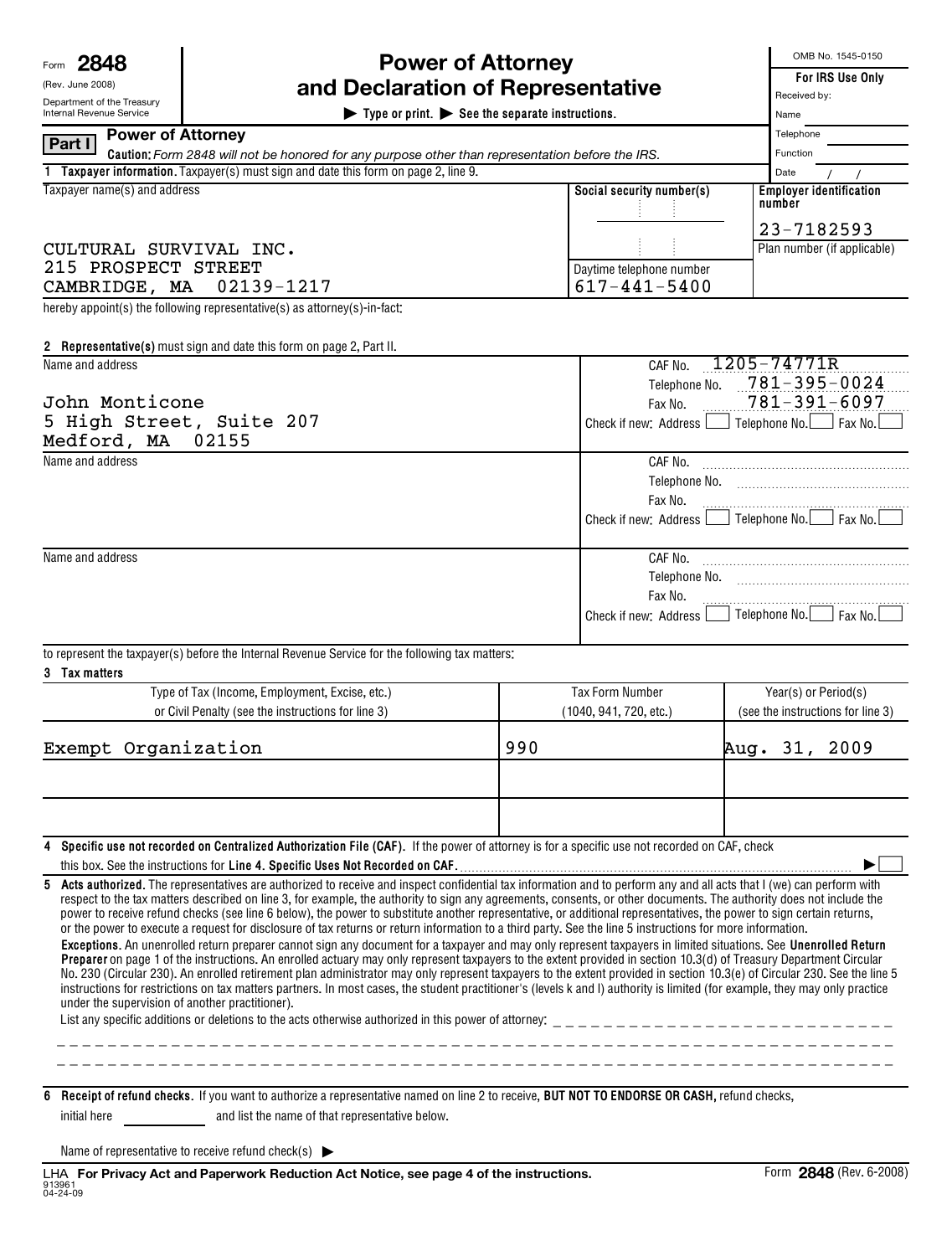|   | CULTURAL SURVIVAL INC.<br>Form 2848 (Rev.6-2008)                                                                                          | 23-7182593<br>Page 2                                                                                                                                       |  |  |  |  |  |  |  |
|---|-------------------------------------------------------------------------------------------------------------------------------------------|------------------------------------------------------------------------------------------------------------------------------------------------------------|--|--|--|--|--|--|--|
| 7 |                                                                                                                                           | Notices and communications. Original notices and other written communications will be sent to you and a copy to the first representative listed on line 2. |  |  |  |  |  |  |  |
|   | If you also want the second representative listed to receive a copy of notices and communications, check this box                         |                                                                                                                                                            |  |  |  |  |  |  |  |
|   |                                                                                                                                           |                                                                                                                                                            |  |  |  |  |  |  |  |
| 8 | Retention/revocation of prior power(s) of attorney. The filing of this power of attorney automatically revokes all earlier                |                                                                                                                                                            |  |  |  |  |  |  |  |
|   | power(s) of attorney on file with the Internal Revenue Service for the same tax matters and years or periods covered by this              |                                                                                                                                                            |  |  |  |  |  |  |  |
|   | document. If you <b>do not</b> want to revoke a prior power of attorney, check here                                                       |                                                                                                                                                            |  |  |  |  |  |  |  |
|   | YOU MUST ATTACH A COPY OF ANY POWER OF ATTORNEY YOU WANT TO REMAIN IN EFFECT.                                                             |                                                                                                                                                            |  |  |  |  |  |  |  |
| 9 | Signature of taxpayer(s). If a tax matter concerns a joint return, both husband and wife must sign if joint representation is             |                                                                                                                                                            |  |  |  |  |  |  |  |
|   | requested, otherwise, see the instructions. If signed by a corporate officer, partner, quardian, tax matters partner, executor, receiver, |                                                                                                                                                            |  |  |  |  |  |  |  |
|   | administrator, or trustee on behalf of the taxpayer, I certify that I have the authority to execute this form on behalf of the taxpayer.  |                                                                                                                                                            |  |  |  |  |  |  |  |
|   | $\blacktriangleright$ if not signed and dated. This power of attorney will be returned.<br>Signature                                      | Title (if applicable)<br>Date                                                                                                                              |  |  |  |  |  |  |  |
|   | Print Name<br><b>PIN Number</b>                                                                                                           | CULTURAL SURVIVAL INC.<br>Print name of taxpayer from line 1 if other than individual                                                                      |  |  |  |  |  |  |  |
|   | Signature                                                                                                                                 | Date<br>Title (if applicable)                                                                                                                              |  |  |  |  |  |  |  |
|   | <b>PIN Number</b><br><b>Print Name</b>                                                                                                    |                                                                                                                                                            |  |  |  |  |  |  |  |

## **Part II Declaration of Representative**

**Caution:** *Students with a special order to represent taxpayers in qualified Low Income Taxpayer Clinics or the Student Tax Clinic Program (levels k and l), see the instructions for Part II.*

Under penalties of perjury, I declare that:

- I am not currently under suspension or disbarment from practice before the Internal Revenue Service;
- Tam aware of regulations contained in Circular 230 (31 CFR, Part 10), as amended, concerning the practice of attorneys, certified public accountants,<br>● Iam aware of regulations contained in Circular 230 (31 CFR, Part 10 enrolled agents, enrolled actuaries, and others;
- I am authorized to represent the taxpayer(s) identified in Part I for the tax matter(s) specified there; and
- I am one of the following:
	- **a** Attorney a member in good standing of the bar of the highest court of the jurisdiction shown below.
	- **b** Certified Public Accountant duly qualified to practice as a certified public accountant in the jurisdiction shown below.
	- **c** Enrolled Agent enrolled as an agent under the requirements of Circular 230.
	- **d** Officer a bona fide officer of the taxpayer's organization.
	- **e** Full-Time Employee a full-time employee of the taxpayer.
	- **f** Family Member - a member of the taxpayer's immediate family (for example, spouse, parent, child, brother, or sister).
	- **g** Enrolled Actuary enrolled as an actuary by the Joint Board for the Enrollment of Actuaries under 29 U.S.C. 1242 (the authority to practice before the Internal Revenue Service is limited by section 10.3(d) of Circular 230).
	- **h** Unenrolled Return Preparer the authority to practice before the Internal Revenue Service is limited by Circular 230, section 10.7(c)(1)(viii). You must have prepared the return in question and the return must be under examination by the IRS. See **Unenrolled Return Preparer** on page 1 of the instructions.
	- **k** Student Attorney student who receives permission to practice before the IRS by virtue of their status as a law student under section 10.7(d) of Circular 230.
	- **l** Student CPA - student who receives permission to practice before the IRS by virtue of their status as a CPA student under section 10.7(d) of Circular 230.
	- **r** Enrolled Retirement Plan Agent - enrolled as a retirement plan agent under the requirements of Circular 230( the authority to practice before the Internal Revenue Service is limited by section 10.3(e)).

### IF THIS DECLARATION OF REPRESENTATIVE IS NOT SIGNED AND DATED, THE POWER OF ATTORNEY WILL BE RETURNED. See the Part II instructions.

| Designation - Insert<br>above letter $(a-r)$ | Jurisdiction (state) or<br>identification | Signature | Date |
|----------------------------------------------|-------------------------------------------|-----------|------|
| в                                            | Massachusetts                             |           |      |
|                                              |                                           |           |      |
|                                              |                                           |           |      |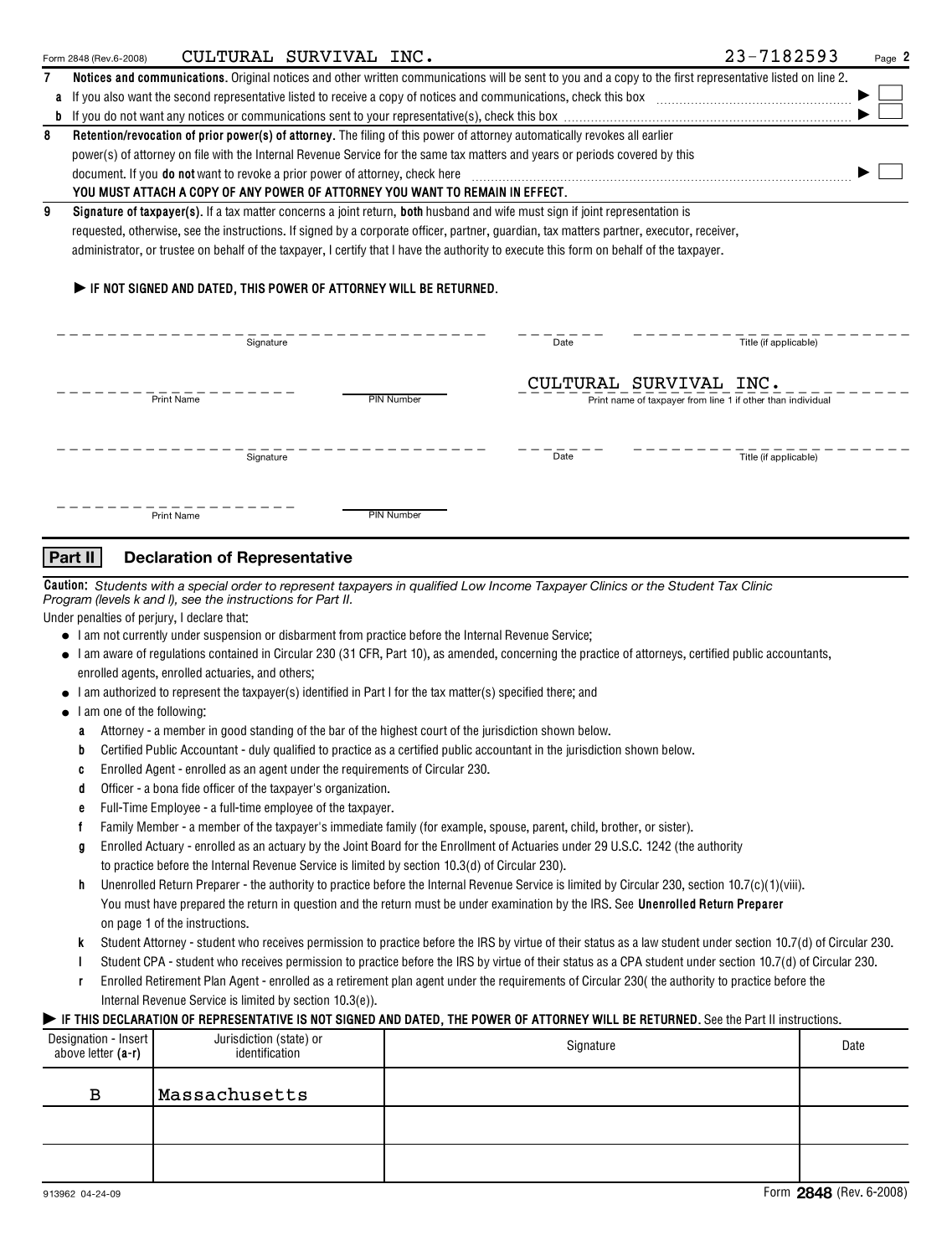(617) 727-2200, ext. 2101 www.mass.gov/ago/charities

## **OFFICE OF THE ATTORNEY GENERAL NON-PROFIT ORGANIZATIONS/PUBLIC CHARITIES DIVISION ONE ASHBURTON PLACE BOSTON, MASSACHUSETTS 02108 The Commonwealth of Massachusetts**

|                                                                                                                                                              | Form PC                                      |                                                                                                                                                                       |
|--------------------------------------------------------------------------------------------------------------------------------------------------------------|----------------------------------------------|-----------------------------------------------------------------------------------------------------------------------------------------------------------------------|
| Report for the Fiscal Period: 09/01/09 to 08/31/10<br>Attorney General's Account #:                                                                          |                                              | Check all items attached<br>(if applicable)<br>$X$ Schedule A-1<br>$\vert$ X $\vert$ Schedule A-2<br>Schedule RO                                                      |
| Federal ID #: 23-7182593                                                                                                                                     |                                              | Probate Account                                                                                                                                                       |
| When did the organization first engage in<br>charitable work in Massachusetts?<br>Has the organization applied for or been granted<br>IRS tax exempt status? | 06/30/72<br>$\boxed{\mathbf{X}}$ Yes<br>∫ No | $\lfloor x \rfloor$ Copy of IRS Return<br>$\boxed{\text{X}}$ Audited Financial<br>Statements/Review<br>$\lfloor x \rfloor$ Filing Fee<br>Amended Articles/<br>By-Laws |
| If yes, date of application OR date of<br>determination letter:                                                                                              | 06/30/72                                     |                                                                                                                                                                       |
| IRS Exemption under 501(c):                                                                                                                                  |                                              |                                                                                                                                                                       |
| If exempt under 501(c), are contributions to the<br>organization tax deductible as charitable contributions?                                                 | 3<br>$\boxed{\text{X}}$ Yes<br><b>No</b>     |                                                                                                                                                                       |
| <b>Organization Data</b>                                                                                                                                     |                                              |                                                                                                                                                                       |
| Name: CULTURAL SURVIVAL INC.                                                                                                                                 |                                              |                                                                                                                                                                       |
| Mailing Address: 215 PROSPECT STREET                                                                                                                         |                                              |                                                                                                                                                                       |
| City: CAMBRIDGE                                                                                                                                              | State: MA                                    | ZIP: 02139-1217                                                                                                                                                       |
| Phone Number: 617-441-5400                                                                                                                                   | Fax Number: 617-441-5417                     |                                                                                                                                                                       |
| Email: mcamp@cs.org                                                                                                                                          | Website: WWW.CS.Org                          |                                                                                                                                                                       |

Enter up to 2 codes from Table 3 for your organization's main purpose(s) In the table below, please enter the appropriate codes from the corresponding tables found in the instructions.

|                                                        |                                                                     | Category           | Code         | Category                    |                        | Code                              |            |
|--------------------------------------------------------|---------------------------------------------------------------------|--------------------|--------------|-----------------------------|------------------------|-----------------------------------|------------|
| County (Table 1)                                       |                                                                     |                    | 9            | Organization Purpose Code 1 |                        | 8                                 |            |
|                                                        | 18<br>Organization Purpose Code 2<br>Type of Organization (Table 2) |                    |              | 25                          |                        |                                   |            |
| Please check box if final return prior to dissolution: |                                                                     |                    |              |                             |                        |                                   |            |
|                                                        |                                                                     |                    |              |                             |                        |                                   |            |
| Form PC                                                |                                                                     |                    | Page 1 of 14 |                             |                        | Office Use Only: Payment Received |            |
| 978001<br>$02 - 11 - 10$                               |                                                                     |                    |              |                             |                        |                                   |            |
| 16290201                                               |                                                                     | 807196 CSI-7182593 | 2009.05030   | 2                           | CULTURAL SURVIVAL INC. |                                   | $CSI-7181$ |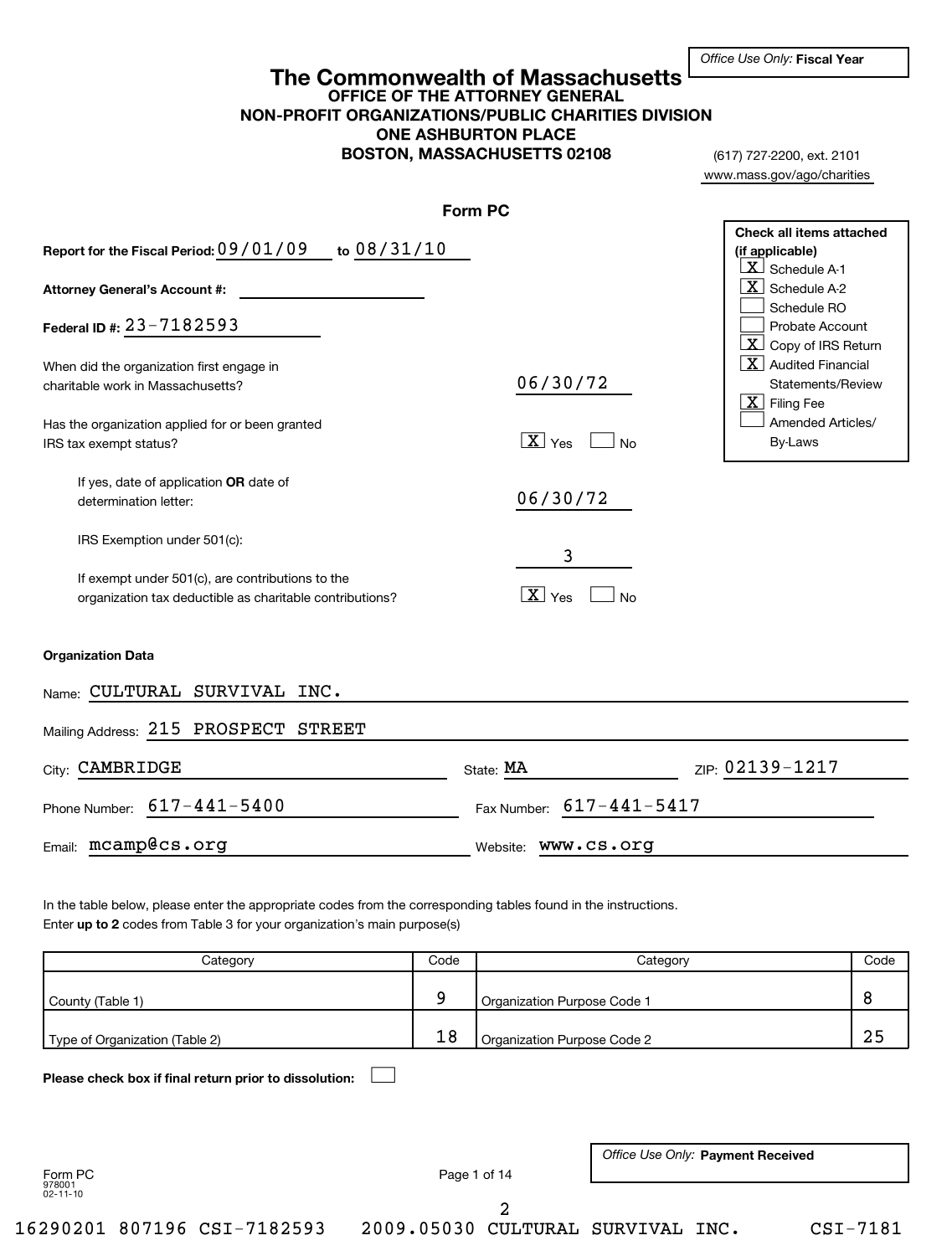*All questions must be completed in their entirety whether or not similar questions are answered in an attached federal form. See instructions and definition section for guidance.*

- 1. On what date was the organization created? 03/28/1972
- 2. Where was the organization created?  $\mathtt{CAMBRIDGE}$  ,  $\mathtt{MA}$

### *(check one)* 3. What is the form of organization?

| Corporation                | $\overline{\mathbf{X}}$ | <b>Testamentary Trust</b> |  |
|----------------------------|-------------------------|---------------------------|--|
| Unincorporated Association |                         | Inter Vivos Trust         |  |
|                            |                         |                           |  |

Other (please describe):

4. Was your organization related to any other organization(s) during the reporting year (see definition of "Related Organization")? If yes, please *complete the Schedule RO on pages 13 and 14.* Yes  $\boxed{\textbf{X}}$  No  $\Box$  Yes

### 5. Enter your summary of financial data:

|           | <b>Financial Data</b>                                      | <b>Amounts</b> |
|-----------|------------------------------------------------------------|----------------|
| Α.        | Contributions, gifts, grants, and similar amounts received | 1,056,818.     |
| <b>B.</b> | Gross support and revenue                                  | 1,588,509.     |
| C.        | Program services and similar amounts paid out              | 1,474,874.     |
| D.        | Fundraising expenses                                       | 108,652.       |
| Е.        | Management and general expenses                            | 124,613.       |
| F.        | Payments to affiliates                                     |                |
| G.        | Total expenses                                             | 1,708,139.     |
| Η.        | Net assets or fund balances at the end of the year         | 219, 293.      |

6. List the total compensation you provided to your five highest paid employees:

| Name/Title                           | Hrs/<br><b>Week</b> | Salary and<br><b>Other Income</b> | <b>Benefit Plans</b> | Other<br>Compensation |
|--------------------------------------|---------------------|-----------------------------------|----------------------|-----------------------|
| ELLEN L. LUTZ                        |                     |                                   |                      |                       |
| $1. E.$ DIRECTOR                     | 40                  | 90,000.                           | 2,475.               |                       |
| JONATHAN M. CAMP                     |                     |                                   |                      |                       |
| 2. DIR. OPERATIO                     | 40                  | 66,950.                           | 2,009.               |                       |
| MARK A. CHERRINGTON                  |                     |                                   |                      |                       |
| $l_3$ $\overline{\text{PIR}}$ . PUB. | 40                  | 66,950.                           |                      |                       |
| PAULA R. PALMER                      |                     |                                   |                      |                       |
| 4. PROGRAM DIRECTOR                  | 40                  | 60, 450.                          | 2,049.               |                       |
| SOFIA G. FLYN                        |                     |                                   |                      |                       |
| 15. FIN. OFFICER                     | 40                  | 47,380.                           | 1,422.               |                       |

7. Was any compensation provided to any of the individuals listed in question 6 above which was not quantified in your response to 6? If yes, please *provide explanation (attach separate sheet).* Yes  $\qquad \qquad \mathbf{X} \mid$  No  $\perp$  Yes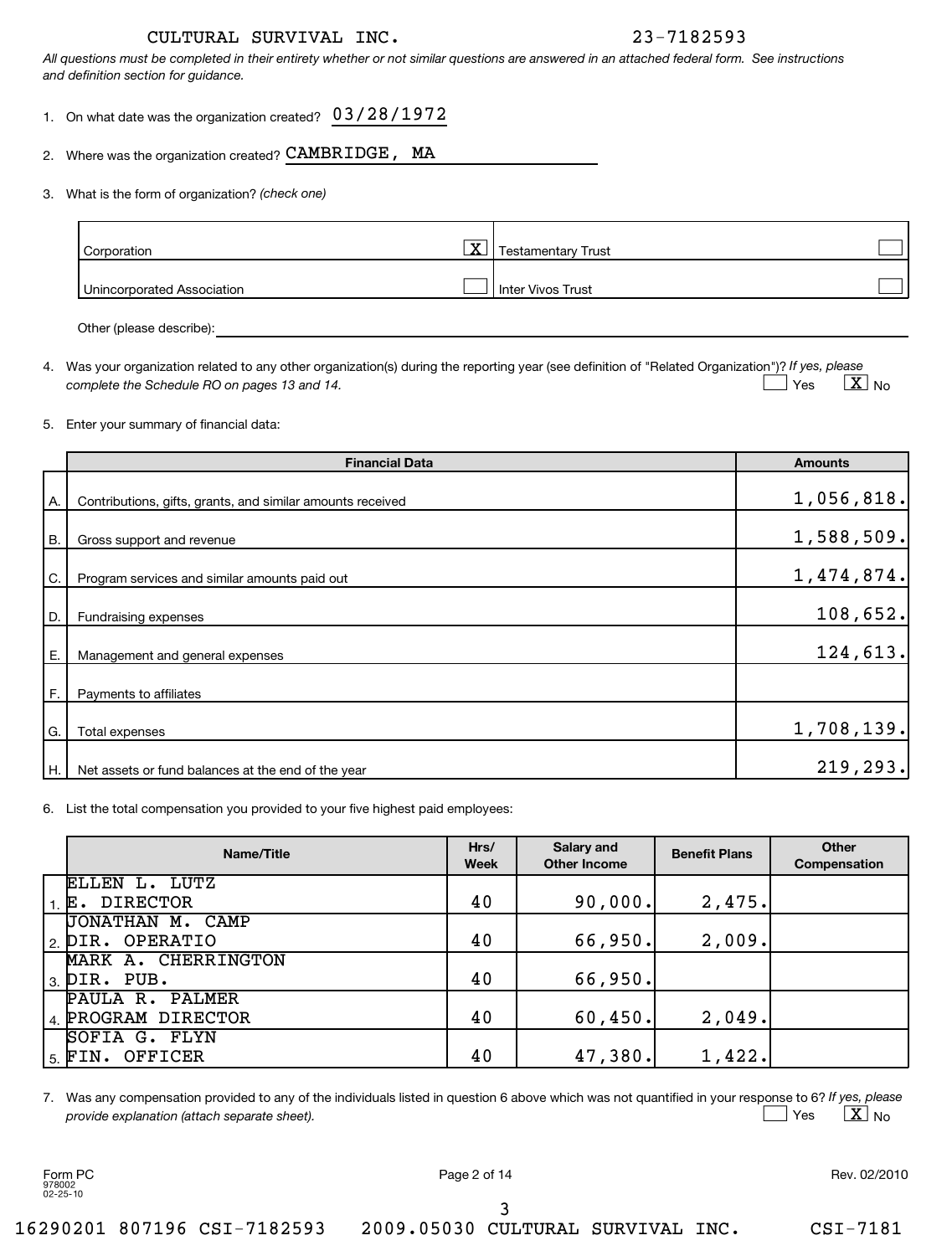8. List the name, amount of compensation paid, and the nature of services rendered by each of the organization's five highest paid consultants providing professional services (e.g. attorneys, architects, accountants, management companies, investment advisors, professional solicitors, professional fundraising counsel).

| Name/Title                                   | <b>Amount of Compensation</b> | <b>Type(s) of Service</b> |
|----------------------------------------------|-------------------------------|---------------------------|
| EGMONT ASSOCIATES                            |                               | 20,000.RECRUITMENT FEES   |
| ELEGEN<br>  2. IT                            |                               | 18,485. IT CONSULTANT     |
| s VONDA WELLS                                | 10,000.PER                    | CURRICULUM DEVELO         |
| 4 RYAN SENSE                                 |                               | 9,000. FUND DEVELOPMENT   |
| $\vert$ <sub>5.</sub> JOHN M. MONTICONE, CPA |                               | 5,000. AUDITING AND TAXES |

9. Bank(s) in which the organization's funds are deposited *(include bank addresses and phone numbers)*:

| <b>Bank</b>                                                                                       | <b>Address</b>                      |           | <b>Phone Number</b> |
|---------------------------------------------------------------------------------------------------|-------------------------------------|-----------|---------------------|
| CITIZENS BANK                                                                                     | 141 PORTLAND ST CAMBRIDGE, MA       |           | $617 - 374 - 1550$  |
| CAMBRIDGE TRUST COMPANY                                                                           | 1336 MASS.AVE CAMBRIDGE, MA         |           | $617 - 441 - 1404$  |
|                                                                                                   |                                     |           |                     |
| 10. What is the organization's accounting method?                                                 | $\lfloor x \rfloor$ Accrual<br>Cash |           |                     |
|                                                                                                   |                                     |           |                     |
| 11. If organization's mailing address is a P.O. Box, list the organization's full street address: |                                     |           |                     |
|                                                                                                   |                                     |           |                     |
|                                                                                                   |                                     |           | State: ZIP Code:    |
| SOPHIA FLYNN<br>Contact Person Name:<br>12.                                                       |                                     |           |                     |
| Street Address: 215 PROSPECT STREET                                                               |                                     |           |                     |
| City: CAMBRIDGE                                                                                   |                                     | State: MA | ZIP Code: 02139     |
|                                                                                                   |                                     |           |                     |

Phone Number: 617-441-5400

Form PC Page 3 of 14 Rev. 02/2010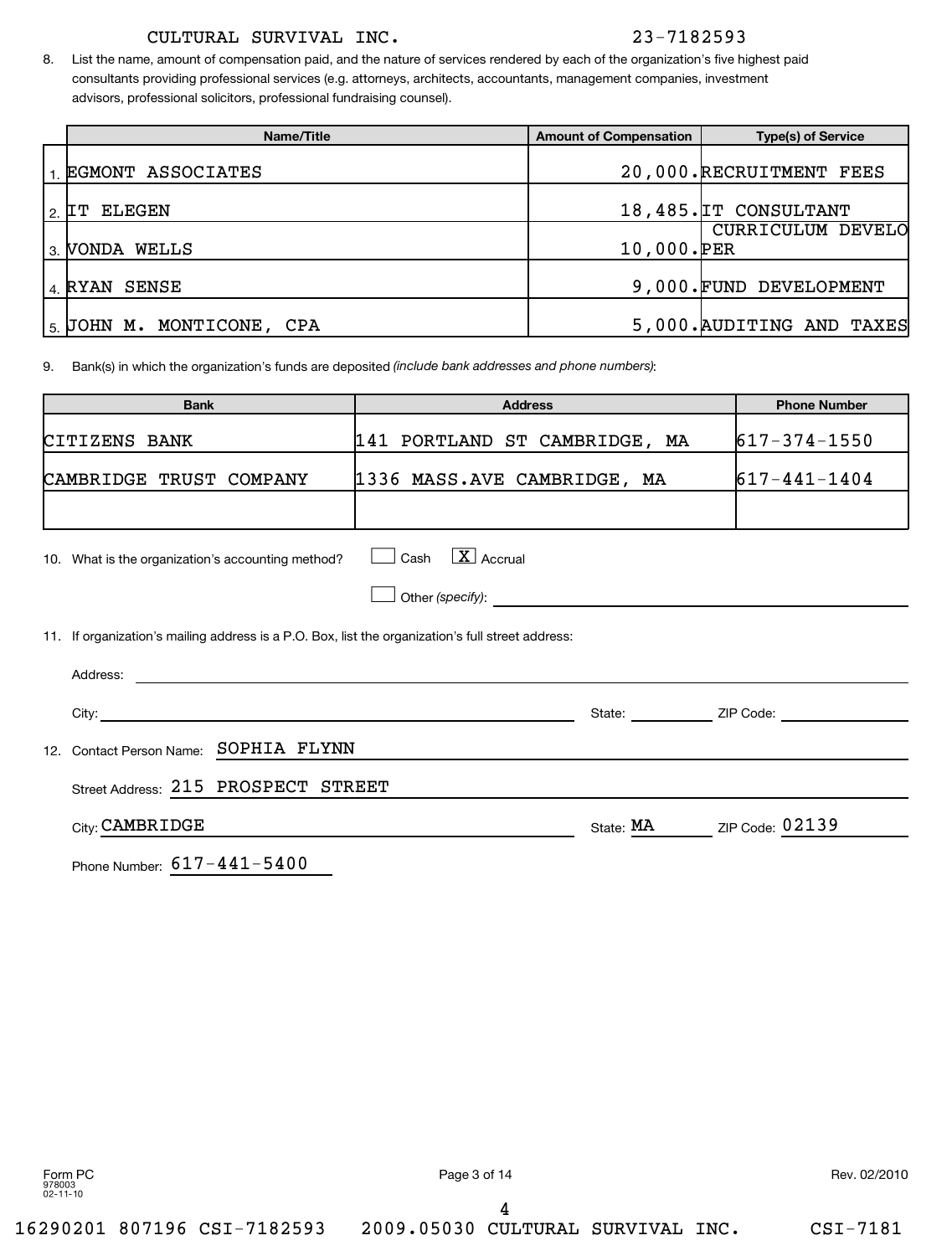5

16290201 807196 CSI-7182593 2009.05030 CULTURAL SURVIVAL INC. CSI-7181

## CULTURAL SURVIVAL INC. 23-7182593

- 13. During the fiscal year reported here, did your organization solicit contributions or have funds solicited on its behalf?
- **If you answered yes to Question 13 or 14, you must complete Schedule A-1 and/or Schedule A-2 unless you are exempt from the solicitation certificate requirement.** 14. At any time during the fiscal year following the year reported here, will your organization, or others acting on its behalf, solicit contributions?  $\boxed{\phantom{a}}$  Yes  $\boxed{\phantom{a}}$  X
- 15. If you are claiming an exemption from the solicitation certificate requirement, please indicate by checking the box to the right to identify which exemption applies to your organization.

| a religious organization                                                                                                       |  |
|--------------------------------------------------------------------------------------------------------------------------------|--|
| an organization which: (a) does not raise more than \$5,000 during a calendar year OR does not receive contributions from      |  |
| more than ten persons during a calendar year; AND (b) carries out all of its activities, including fundraising, through unpaid |  |
| volunteers. (The conditions at both (a) and (b) must be met for your organization to qualify for this exemption.)              |  |

- 16. Attach a list of names, addresses (street and/or mailing), and telephone numbers of other offices/chapters/branches/affiliates.
- 17. Attach a list of names, titles, and addresses (street and/or mailing) of officers, directors, trustees, and the principal salaried executives of organization.
- 18. Attach a list of names, titles, and addresses (street and/or mailing) of any individual(s) authorized to sign checks, and any individual(s) responsible for: custody of funds; distribution of funds; fundraising; and custody of financial records.
- 19. Has this organization or any of its officers, directors, employees or fundraisers solicited funds in any  $\lfloor \underline{X} \rfloor$  Yes other state?

*If you attach list of states where solicitation was conducted, including registered agency, dates of registration, registration numbers, any other names under which the organization was/is registered, and the dates and type (mail, telephone, door to door, special events, etc.) of the solicitation conducted.*

| יני |  | J∩ |
|-----|--|----|
|-----|--|----|

 $\boxed{\text{X}}$  Yes  $\boxed{\phantom{0}}$  No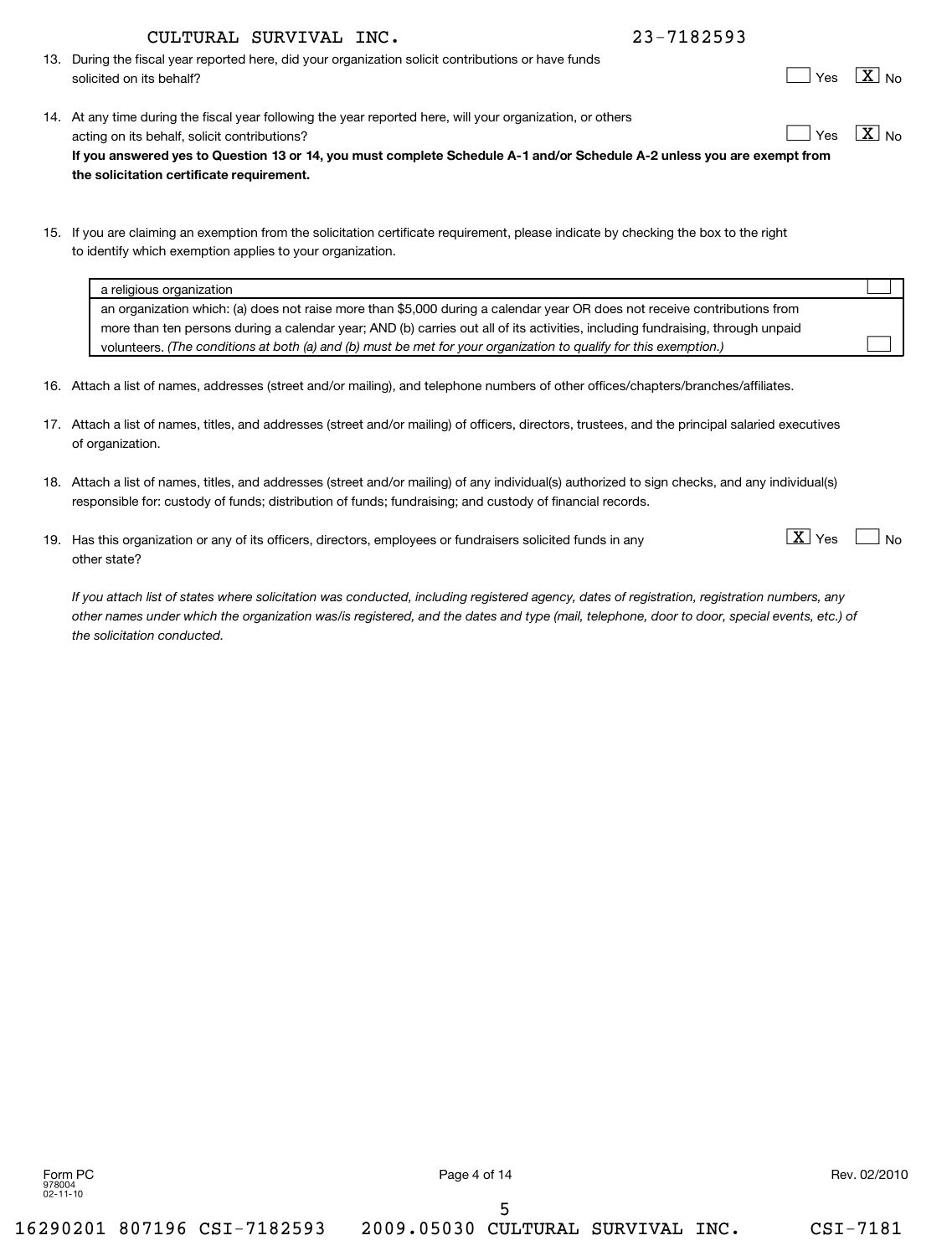|     | CULTURAL SURVIVAL INC.                                                                                                                                                                                                                                                                                                                | 23-7182593 |                       |
|-----|---------------------------------------------------------------------------------------------------------------------------------------------------------------------------------------------------------------------------------------------------------------------------------------------------------------------------------------|------------|-----------------------|
|     | 20. Has this organization or any of its officers, directors, or employees:<br>If yes, please attach an explanation.                                                                                                                                                                                                                   |            |                       |
| (a) | Been enjoined or otherwise prohibited by a government agency/court from operating<br>or soliciting contributions?                                                                                                                                                                                                                     | Yes        | $\boxed{\text{X}}$ No |
| (b) | Ever been refused registration or had its registration or tax exemption denied, suspended,<br>modified or revoked by a governmental agency?                                                                                                                                                                                           | Yes        | $\boxed{\text{X}}$ No |
| (c) | Been the subject of a proceeding regarding any solicitation or registration?                                                                                                                                                                                                                                                          | Yes        | $\boxed{\text{X}}$ No |
| (d) | Entered into a voluntary agreement of compliance or consent judgment with any government<br>agency or in a case before a court or administrative agency?                                                                                                                                                                              | Yes        | $\boxed{\text{X}}$ No |
|     | 21. Have any restrictions been removed during the year from donor-restricted funds?<br>If yes, please attach an explanation.                                                                                                                                                                                                          | Yes        | $\sqrt{X}$ No         |
|     | 22. Have donor-restricted funds been loaned to unrestricted funds?<br>If yes, please attach an explanation.                                                                                                                                                                                                                           | Yes        | $\boxed{\text{X}}$ No |
|     | 23. This question involves "Termination of Employment or Changes of Control Compensatory Arrangements" with certain "Related<br>Parties" (see instructions and definition sections). Report only if payments made or promised to any individual are in excess<br>of four months salary or \$100,000, whichever dollar amount is less. |            |                       |
| (a) | Did you make actual payments or otherwise transfer value under such an arrangement to any individual described<br>in Related Party definition, sections (a) or (b), which payments are not reported in Question 6 or 7 above?                                                                                                         | Yes        | $\boxed{\text{X}}$ No |
| (b) | Do you have an agreement with any individual described in Related Party definition, sections (a) or (b), containing<br>such an agreement?                                                                                                                                                                                             | Yes        | $\sqrt{X}$ No         |

If you answered **yes** for Question 23(a) or 23(b) above, please attach an explanation identifying the individual(s) involved, stating the *amount of any payments made or value transferred, and describing the terms of each agreement.*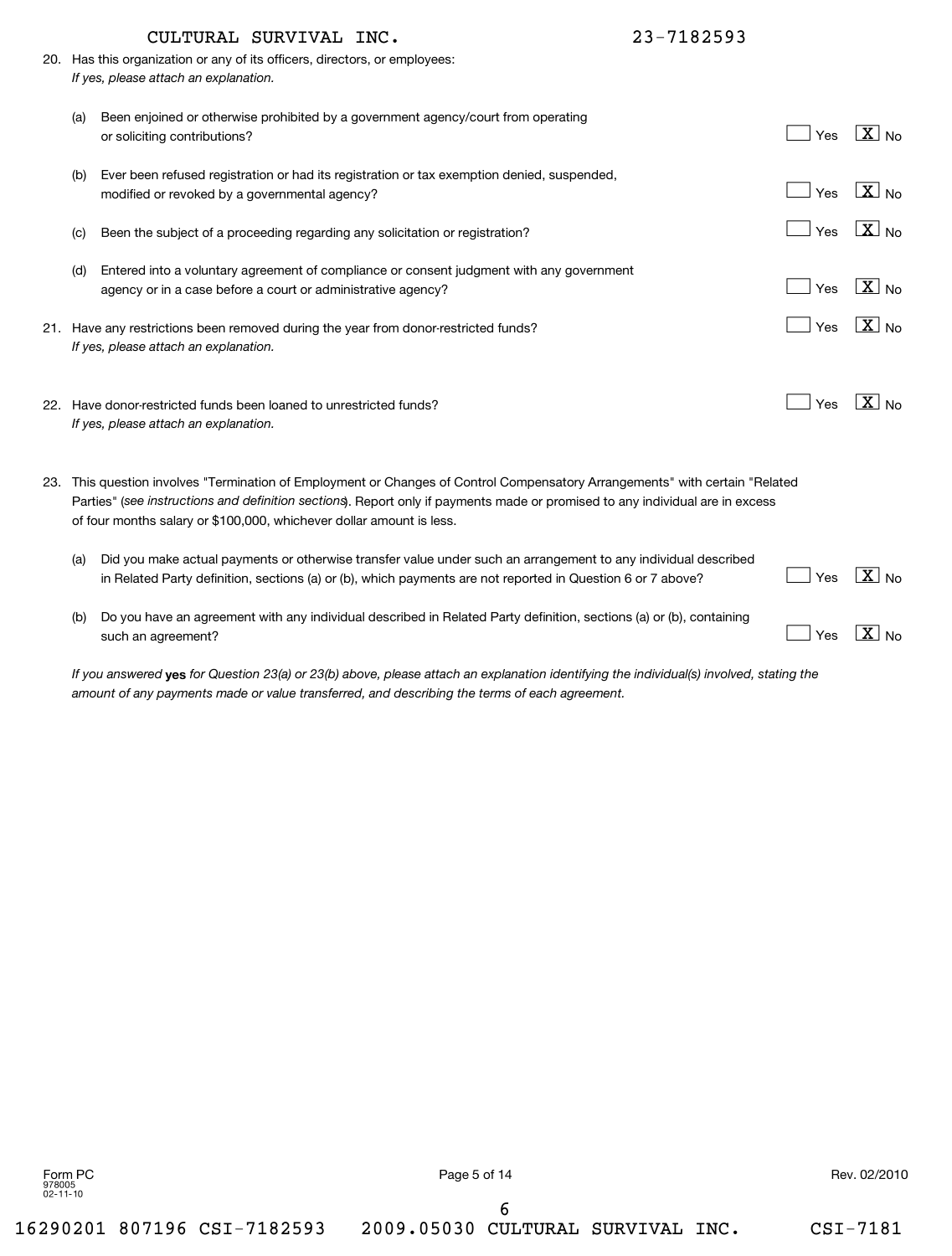24. This question applies to related party transactions, which include transactions with officers, directors, trustees, certain employees, relative, and organizations they own or control. Please consult the instructions and definition sections for the definition of a "Related Party" and "Indebtedness" before answering. Note that transactions involving related parties must be reported even when there is no accounting recognition (e.g. in-kind gifts, waiver of interest not otherwise reported).

If the answer to any part of Question 24 is **yes**, attach a schedule stating the name and address of the related party, the nature of the *transaction, the value or the amounts involved in the transaction, and the procedure followed in authorizing the transaction.*

|           | During the year:                                                                                                                                                                                                                                  |                             |                       |
|-----------|---------------------------------------------------------------------------------------------------------------------------------------------------------------------------------------------------------------------------------------------------|-----------------------------|-----------------------|
| Α.        | Has your organization sold or transferred assets to or purchased assets from or exchanged assets with a                                                                                                                                           |                             |                       |
|           | related party?                                                                                                                                                                                                                                    | Yes                         | $\boxed{\text{X}}$ No |
| <b>B.</b> | Has your organization leased assets to or leased assets from a related party?                                                                                                                                                                     | Yes                         | $\boxed{\text{X}}$ No |
| C.        | Has your organization been indebted to a related party?                                                                                                                                                                                           | Yes                         | $\boxed{\text{X}}$ No |
| D.        | Has your organization allowed a related party to be indebted to it?                                                                                                                                                                               | Yes                         | $X_{N0}$              |
| Е.        | Has your organization made or held an investment in a related party?                                                                                                                                                                              | Yes                         | $\boxed{\text{X}}$ No |
| F.        | Has your organization furnished goods, services, or facilities to a related party?                                                                                                                                                                | Yes                         | $\boxed{\text{X}}$ No |
| G.        | Has your organization acquired goods, services, or facilities from a related party who received compensation<br>or other value in return?                                                                                                         | $\overline{\mathbf{X}}$ Yes | <b>No</b>             |
| Η.        | Has your organization paid or became obligated to pay wages, salary, or other compensation to a related party?                                                                                                                                    | Yes                         | $X_{N0}$              |
| I.        | Has your organization transferred income or assets to or for use by a related party?                                                                                                                                                              | Yes                         | $\boxed{\text{X}}$ No |
| J.        | Was your organization a party to any transaction in which any of its officers, directors, or trustees has a material<br>financial interest, or did any officer, director, or trustee receive anything of value not reported as compensation?      | Yes                         | $\boxed{\text{X}}$ No |
| Κ.        | Has your organization invested in any corporate stock of a company in which any officer, director, or trustee owns<br>more than 10% of the outstanding shares?                                                                                    | Yes                         | $X_{N0}$              |
| L.        | Is any property of the organization held in the name of or commingled with the property of any other person<br>or organization?                                                                                                                   | Yes                         | $\overline{X}$ No     |
| М.        | Did your organization make a grant award or contribution to any other organization in which any of this organization's<br>officers, directors, or trustees has a relationship?<br>$C + \lambda + \lambda + \lambda + \lambda + \lambda + \lambda$ | Yes                         | $\boxed{\text{X}}$ No |

Statement 1

Form PC Page 6 of 14 Rev. 02/2010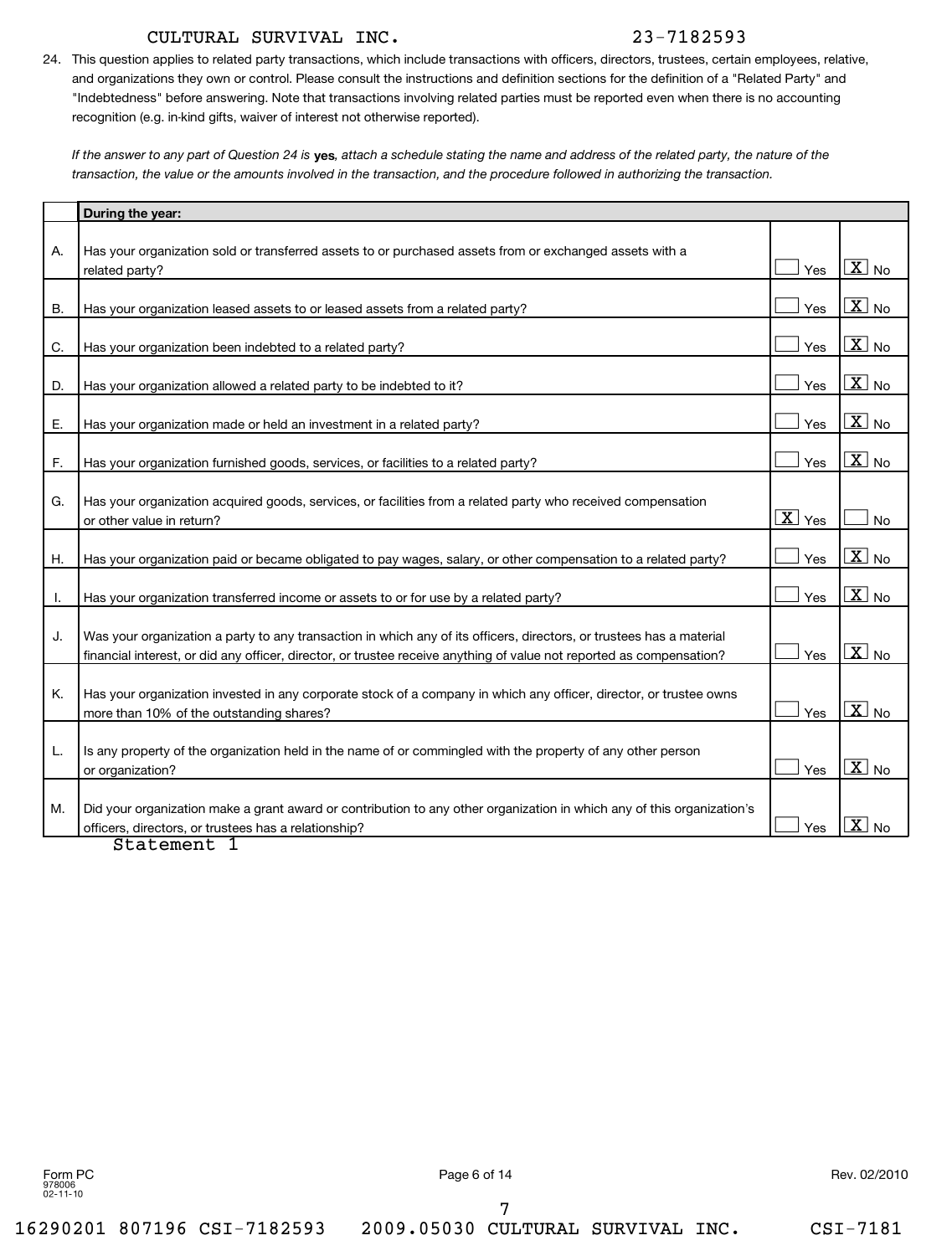| FORM PC                              | Page 6 Line 24 | Statement       |  |
|--------------------------------------|----------------|-----------------|--|
| Name                                 |                |                 |  |
| Westy Egmont                         |                |                 |  |
| Address                              |                |                 |  |
| 85 E India Row #24F Boston, MA 02110 |                |                 |  |
| Nature of Transaction                |                | Amount Involved |  |
| Services                             |                | 20,000.         |  |
| Procedure Followed                   |                |                 |  |

}}}}}}}}}}}}}}}}}}}}}} }}}}}}}}}}

}}}}}}}}}}}}}}}}}}

Approved by the Board of Directors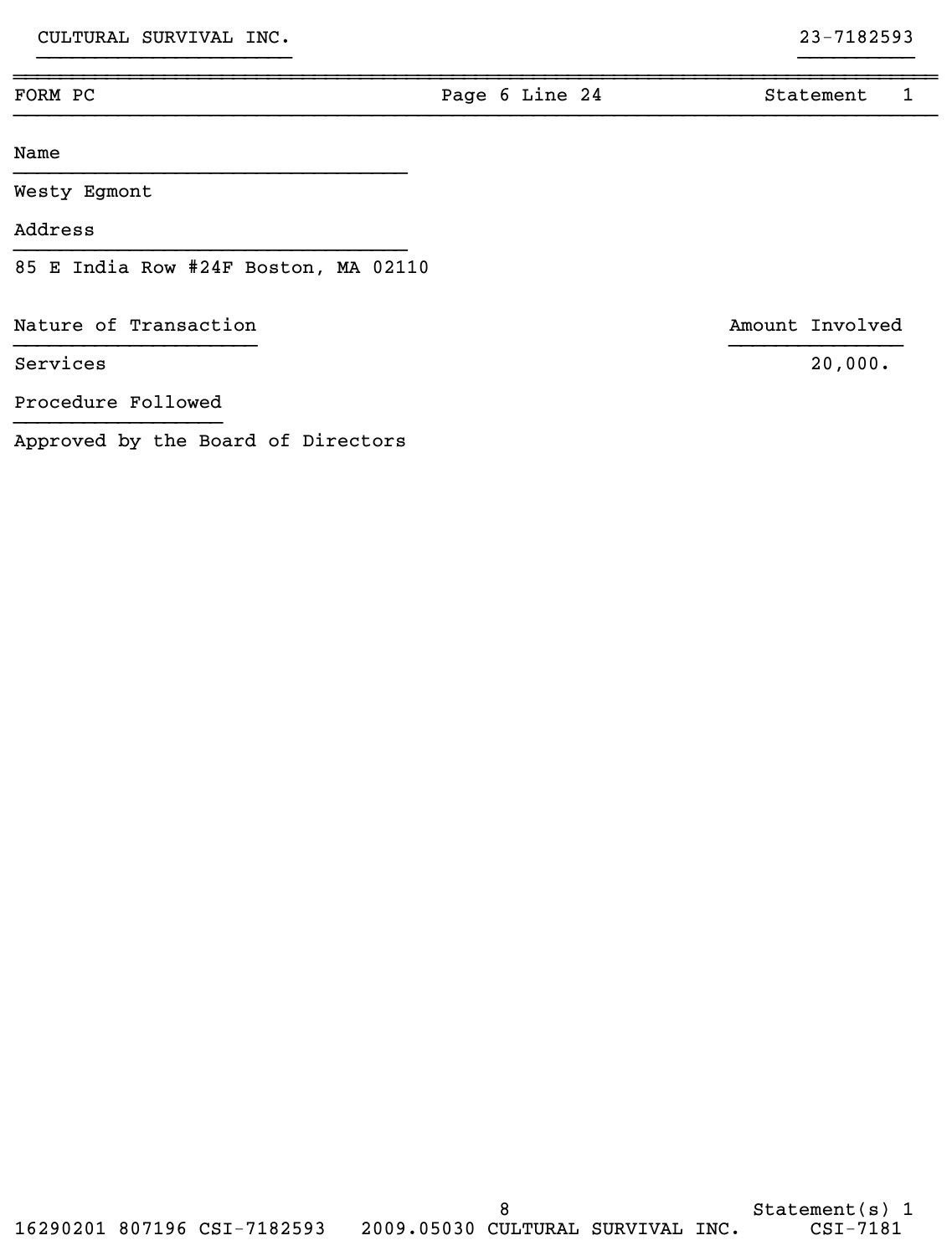| <b>Signature Required</b>                                                                                                                                         |                         |  |  |  |
|-------------------------------------------------------------------------------------------------------------------------------------------------------------------|-------------------------|--|--|--|
| Under penalty of perjury, I declare that the information furnished in this report, including all attachments, is true and<br>correct to the best of my knowledge. |                         |  |  |  |
|                                                                                                                                                                   | Date: <u>______</u>     |  |  |  |
| Printed Name:<br>EXECUTIVE DIRECTOR IN<br><b>Title: CHARGE</b>                                                                                                    |                         |  |  |  |
| Name of Preparer: John M. Monticone, CPA                                                                                                                          |                         |  |  |  |
| Address 5 High Street, Suite 207                                                                                                                                  |                         |  |  |  |
| City Medford                                                                                                                                                      | State MA ZIP Code 02155 |  |  |  |
| Phone Number (781) 395-0024                                                                                                                                       |                         |  |  |  |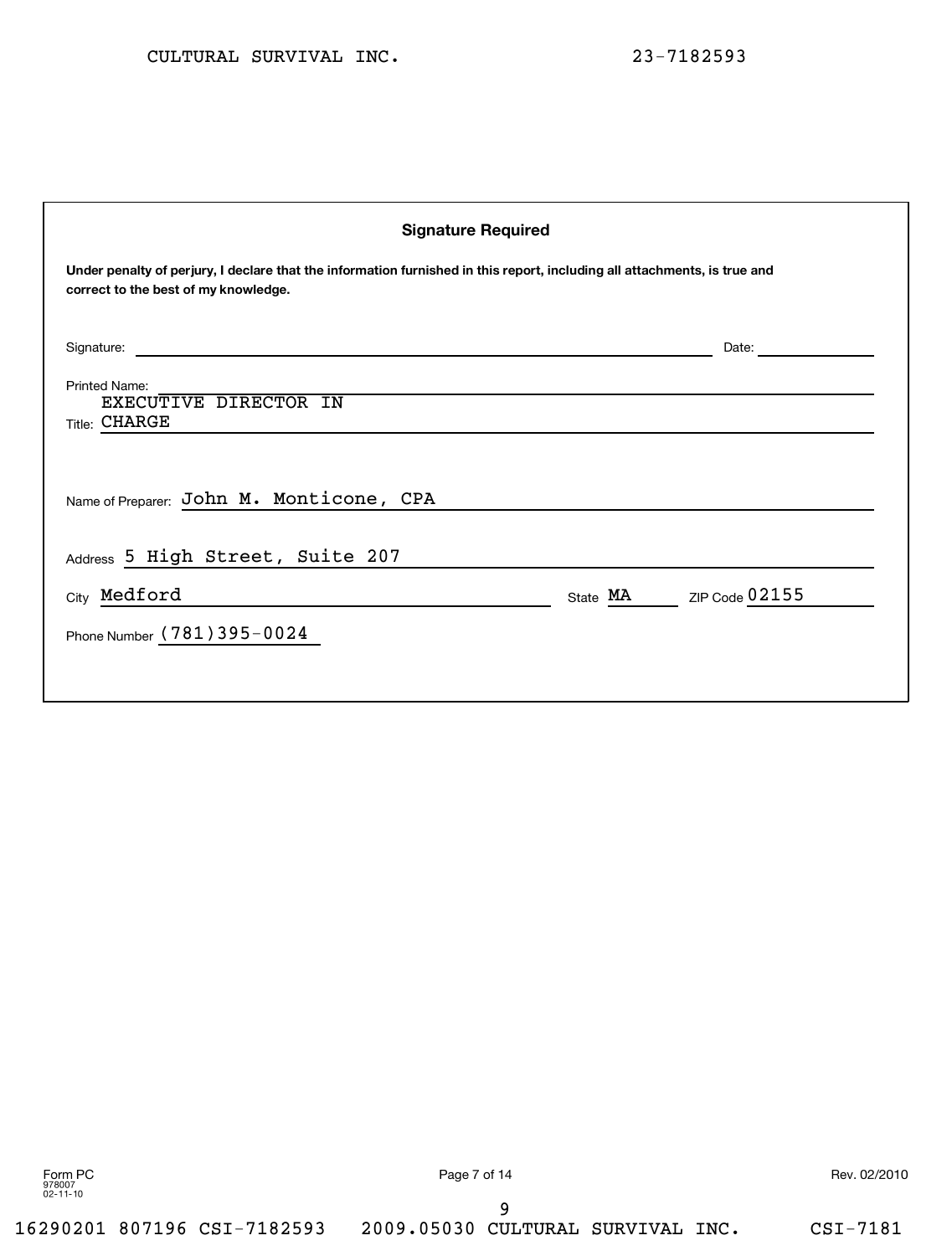**Schedule A-1**

## **Solicitation Activities During Fiscal Year Covered By This Report**

List any names which will be used by the organization in connection with the solicitation of funds, other than the official name which appears on page 1.

Types of solicitation activities in which you expect to engage (check all that apply):

| Mass Mailing                               |             | Via the Internet                      | v |
|--------------------------------------------|-------------|---------------------------------------|---|
| Door-to-door                               |             | Raffle, beano, bingo or gaming event  |   |
| Entertainment event                        | <u>_x  </u> | Sale of goods other than by telephone |   |
| Telemarketing without sale of goods or ads |             | Individual Mailings                   | v |
| Telemarketing with sale of goods           |             | Corporate solicitations               |   |
| Telemarketing with sale of ads             |             | <b>Grant Proposals</b>                | х |
| Other (specify):                           |             |                                       |   |

Identify the method or methods you expect to use for the fundraising (check all that apply):

| Professional solicitor*           |         | Own employees              | -44                      |
|-----------------------------------|---------|----------------------------|--------------------------|
| Professional fundraising counsel* | --<br>▵ | blunteers<br>. $V_{\rm C}$ | $\overline{\phantom{a}}$ |
| Commercial co-venturer*           |         |                            |                          |

\* Provide applicable names and addresses:

| Professional Solicitor Name:<br><u> 1980 - Jan Samuel Barbara, martin de la contrada de la contrada de la contrada de la contrada de la contrada</u>  |                                |                                    |
|-------------------------------------------------------------------------------------------------------------------------------------------------------|--------------------------------|------------------------------------|
|                                                                                                                                                       |                                |                                    |
|                                                                                                                                                       | State ________________________ | ZIP Code <u>__________________</u> |
|                                                                                                                                                       |                                |                                    |
| Address<br><u> Alexandria de la contrada de la contrada de la contrada de la contrada de la contrada de la contrada de la c</u>                       |                                |                                    |
|                                                                                                                                                       |                                | ZIP Code <u>__________________</u> |
| Commercial Co-Venturer Name:<br><u> 1989 - Andrea State Barbara, amerikan personal di sebagai personal di sebagai personal di sebagai personal di</u> |                                |                                    |
| Address<br><u> Alexandria de la contrada de la contrada de la contrada de la contrada de la contrada de la contrada de la c</u>                       |                                |                                    |
| City                                                                                                                                                  | State                          | ZIP Code                           |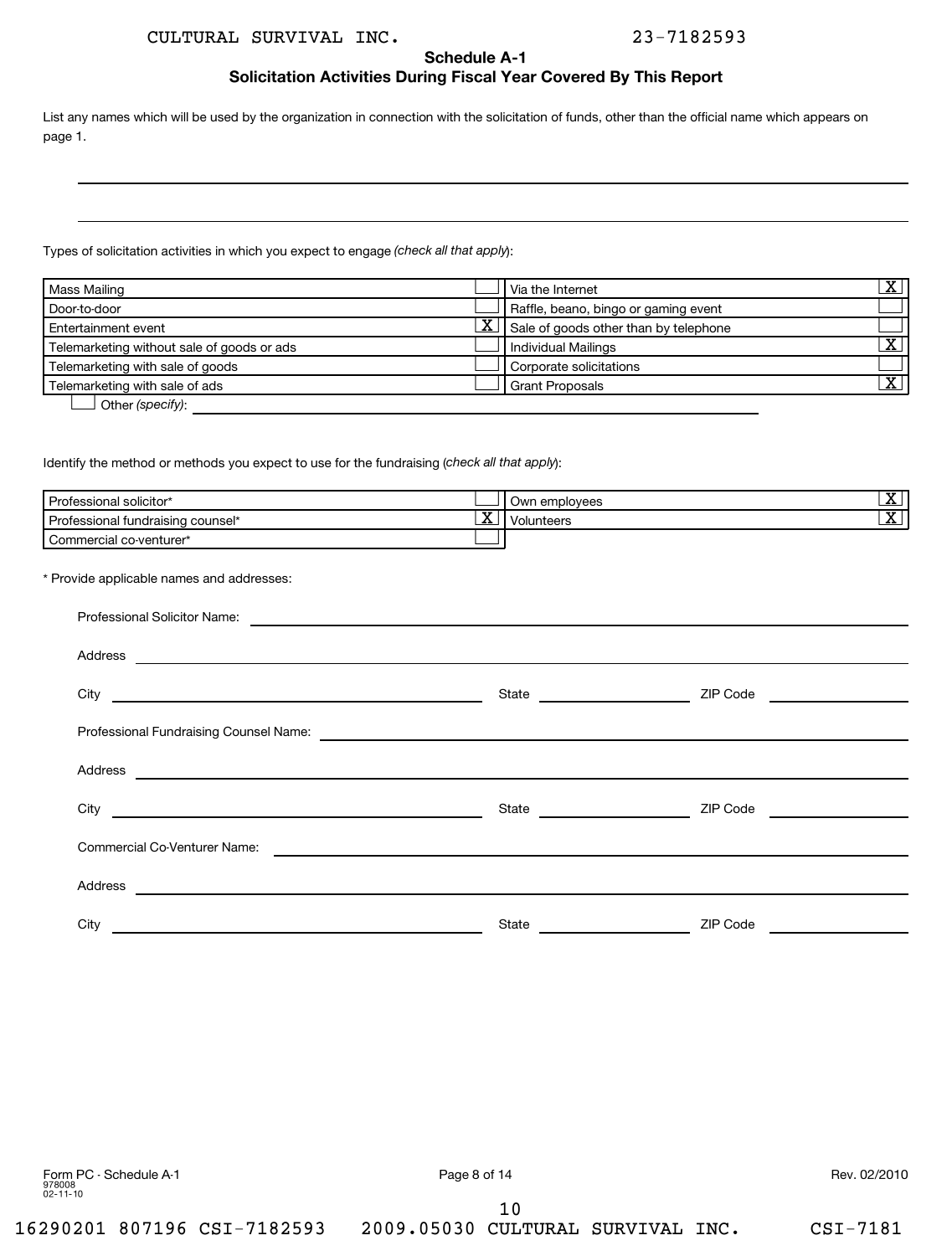**Schedule A-1 ctd.**

**Solicitation Activities During Fiscal Year Covered By This Report**

| SOFIA FLYNN                                                                                                                                                                                                                                                                        |  |
|------------------------------------------------------------------------------------------------------------------------------------------------------------------------------------------------------------------------------------------------------------------------------------|--|
| Name and Title: FINANCIAL OFFICER MANAGEMENT CONTROL CONTROL CONTROL CONTROL CONTROL CONTROL CONTROL CONTROL CONTROL CONTROL CONTROL CONTROL CONTROL CONTROL CONTROL CONTROL CONTROL CONTROL CONTROL CONTROL CONTROL CONTROL C                                                     |  |
|                                                                                                                                                                                                                                                                                    |  |
|                                                                                                                                                                                                                                                                                    |  |
| JONATHAN MARK CAMP<br>Name and Title: DIRECTOR OF OPERATION CONTRACT CONSUMING THE RESERVE OF STATE OF STATE OF STATE OF STATE OF ST                                                                                                                                               |  |
|                                                                                                                                                                                                                                                                                    |  |
|                                                                                                                                                                                                                                                                                    |  |
| SARAH FULLER<br>Name and Title: PRESIDENT                                                                                                                                                                                                                                          |  |
|                                                                                                                                                                                                                                                                                    |  |
|                                                                                                                                                                                                                                                                                    |  |
|                                                                                                                                                                                                                                                                                    |  |
| SOFIA FLYNN                                                                                                                                                                                                                                                                        |  |
|                                                                                                                                                                                                                                                                                    |  |
| Name and Title: FINANCIAL OFFICER CONSERVANT CONSERVANT OF THE SAME AND THE SERVE CONSERVANT OF THE SAME AND T                                                                                                                                                                     |  |
|                                                                                                                                                                                                                                                                                    |  |
| Identify the individuals who will have final responsibility for the charity's distribution of contributions:<br>JONATHAN MARK CAMP<br>Name and Title: DIRECTOR OF OPERATION                                                                                                        |  |
|                                                                                                                                                                                                                                                                                    |  |
|                                                                                                                                                                                                                                                                                    |  |
| Address experience and the contract of the contract of the contract of the contract of the contract of the contract of the contract of the contract of the contract of the contract of the contract of the contract of the con<br><b>SARAH FULLER</b><br>Name and Title: PRESIDENT |  |
| Address                                                                                                                                                                                                                                                                            |  |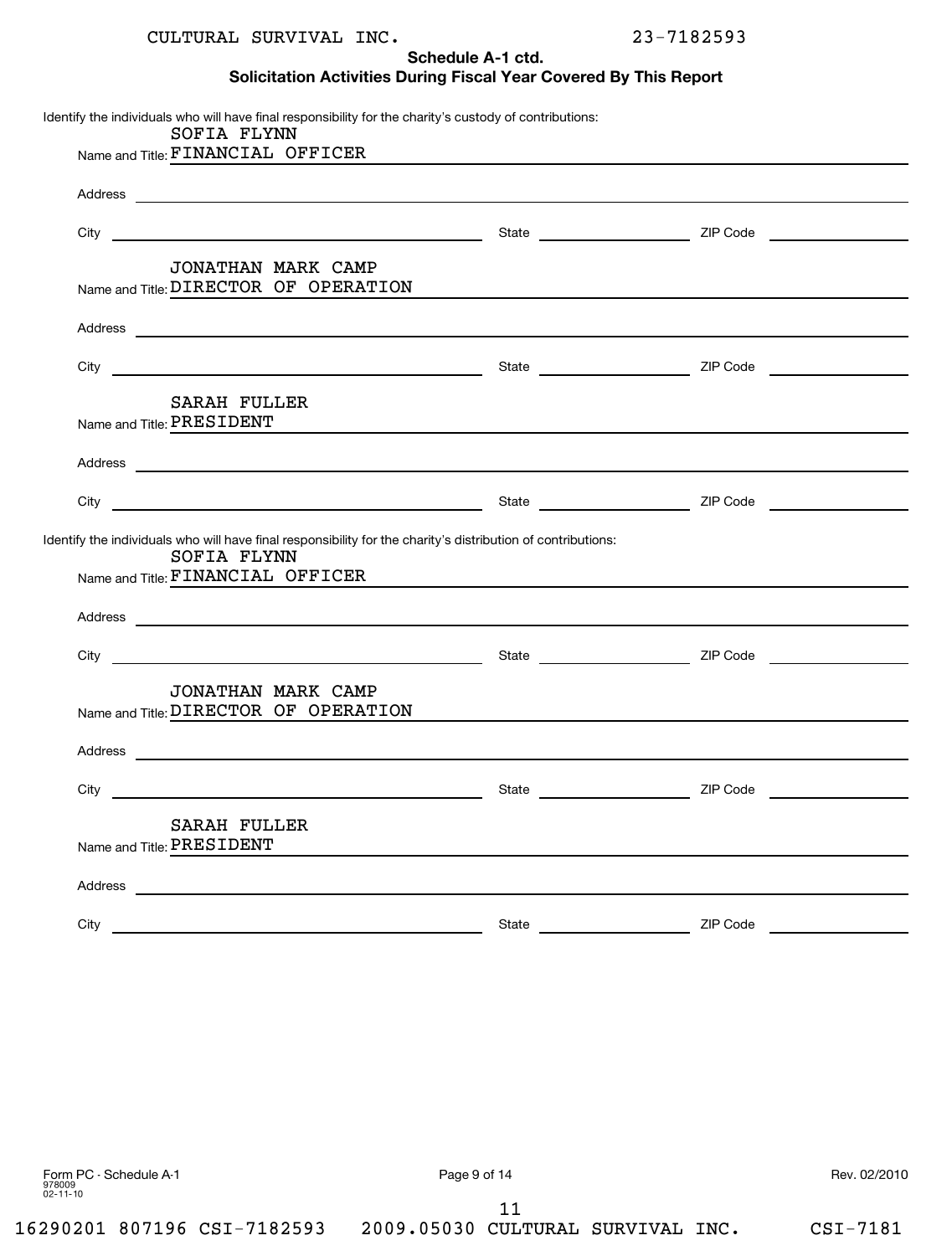## **Schedule A-2**

## **Solicitation Activities Planned for Fiscal Year Which Follows the Reporting Year**

List any names which will be used by the organization in connection with the solicitation of funds, other than the official name which appears on page 1.

Types of solicitation activities in which you expect to engage (check all that apply):

| Mass Mailing                               |                         | Via the Internet                      | v |
|--------------------------------------------|-------------------------|---------------------------------------|---|
| Door-to-door                               |                         | Raffle, beano, bingo or gaming event  |   |
| Entertainment event                        | $\overline{\textbf{X}}$ | Sale of goods other than by telephone |   |
| Telemarketing without sale of goods or ads |                         | <b>Individual Mailings</b>            | v |
| Telemarketing with sale of goods           |                         | Corporate solicitations               |   |
| Telemarketing with sale of ads             |                         | <b>Grant Proposals</b>                | v |
| Other (specify):                           |                         |                                       |   |

Other (specify):

Identify the method or methods you expect to use for the fundraising (check all that apply):

| Professional solicitor*           |             | Own employees | - 33<br><u>_∡⊾</u> |
|-----------------------------------|-------------|---------------|--------------------|
| Professional fundraising counsel* | $\tau$<br>△ | olunteers     | - 44               |
| Commercial co-venturer*           |             |               |                    |

\* Provide applicable names and addresses:

| City <u>and the contract of the contract of the contract of the contract of the contract of the contract of the contract of the contract of the contract of the contract of the contract of the contract of the contract of the </u> |                                | ZIP Code ___________________  |
|--------------------------------------------------------------------------------------------------------------------------------------------------------------------------------------------------------------------------------------|--------------------------------|-------------------------------|
|                                                                                                                                                                                                                                      |                                |                               |
|                                                                                                                                                                                                                                      |                                |                               |
|                                                                                                                                                                                                                                      | State ________________________ | ZIP Code ____________________ |
| Commercial Co-Venturer Name:                                                                                                                                                                                                         |                                |                               |
| Address<br><u> 1999 - Jan Samuel Barbara, martin da shekara ta 1999 - Andrea Samuel Barbara, marka a shekara ta 1991 - Andre</u>                                                                                                     |                                |                               |
| City                                                                                                                                                                                                                                 | State                          | ZIP Code                      |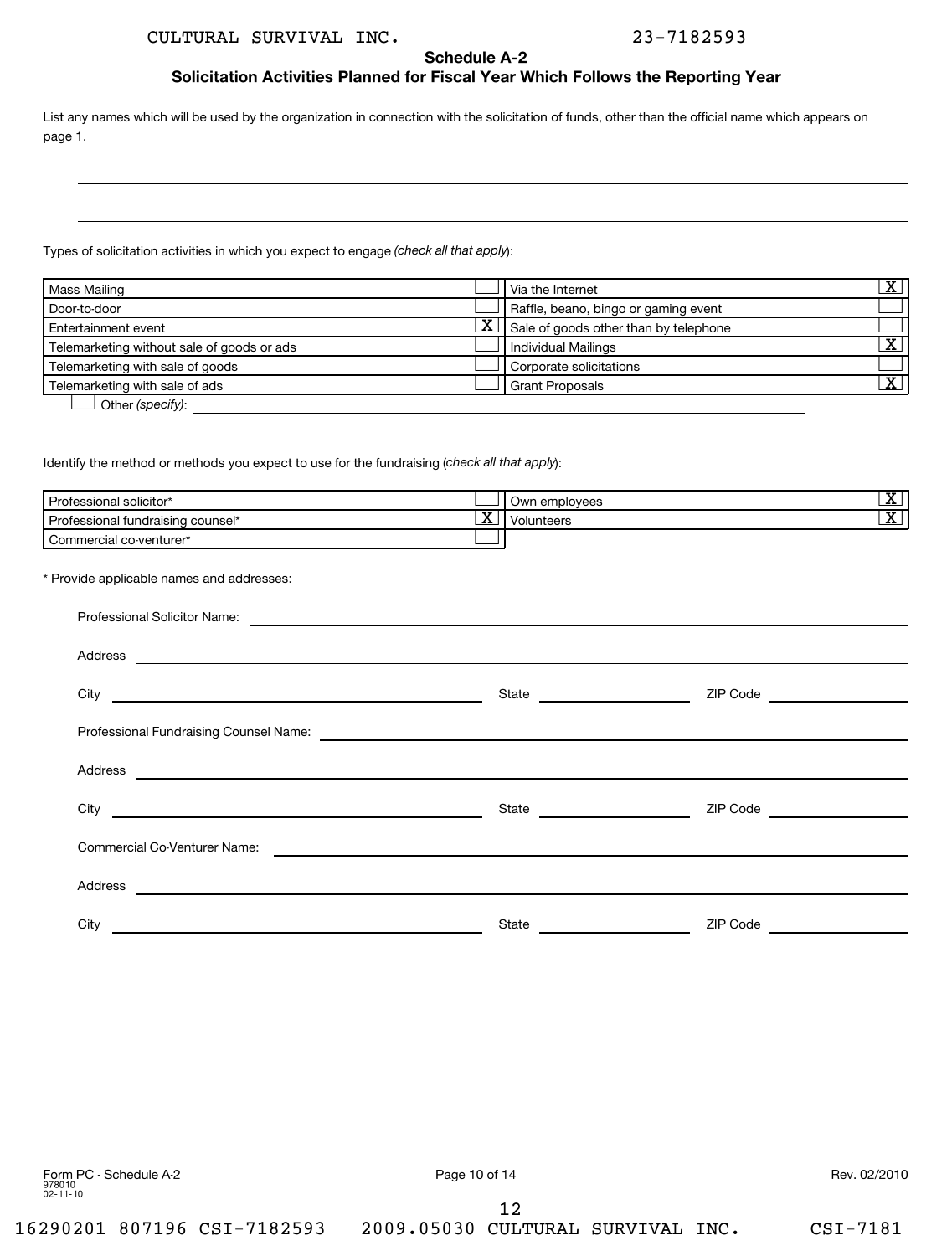**Schedule A-2 ctd.**

## **Solicitation Activities Planned for Fiscal Year Which Follows the Reporting Year**

Identify the individuals who will have final responsibility for the charity's custody of contributions: Name and Title: FINANCIAL OFFICER Address and the contract of the contract of the contract of the contract of the contract of the contract of the contract of the contract of the contract of the contract of the contract of the contract of the contract of th City **State 2IP Code** 2IP Code 2IP Code 2IP Code 2IP Code 2IP Code 2IP Code 2IP Code 2IP Code 2IP Code 2IP Code 2IP Code 2IP Code 2IP Code 2IP Code 2IP Code 2IP Code 2IP Code 2IP Code 2IP Code 2IP Code 2IP Code 2IP Code 2I Name and Title: DIRECTOR OF OPERATION **Address** City **State City CODE 21P** Code Name and Title: PRESIDENT Address and the contract of the contract of the contract of the contract of the contract of the contract of the contract of the contract of the contract of the contract of the contract of the contract of the contract of th City State ZIP Code Identify the individuals who will have final responsibility for the charity's distribution of contributions: Name and Title: FINANCIAL OFFICER Address City State ZIP Code Name and Title: DIRECTOR OF OPERATION Address and the contract of the contract of the contract of the contract of the contract of the contract of the contract of the contract of the contract of the contract of the contract of the contract of the contract of th City State ZIP Code Name and Title: PRESIDENT Address and the contract of the contract of the contract of the contract of the contract of the contract of the contract of the contract of the contract of the contract of the contract of the contract of the contract of th City State ZIP Code SOFIA FLYNN JONATHAN MARK CAMP SARAH FULLER SOFIA FLYNN JONATHAN MARK CAMP SARAH FULLER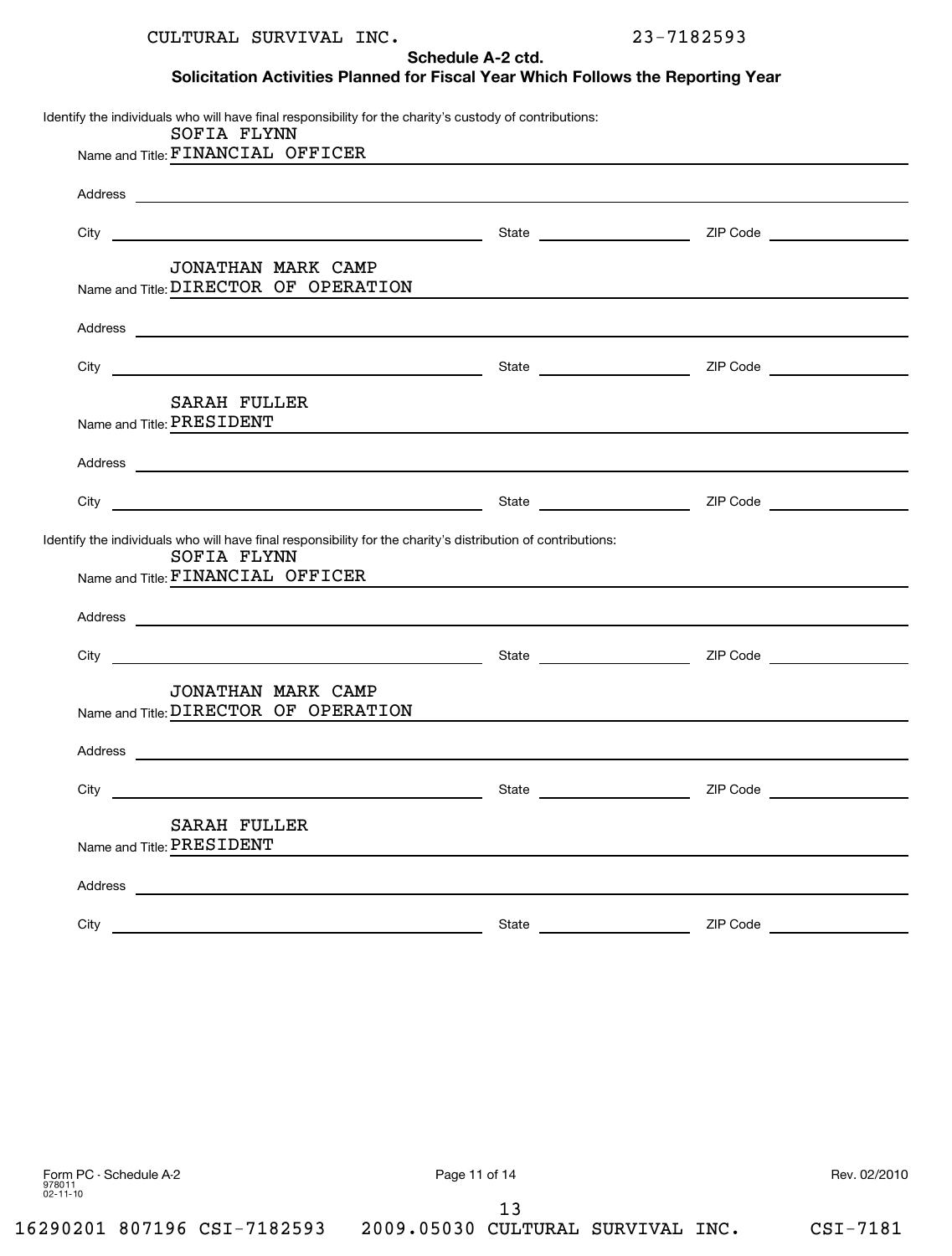## **Certification by Organization**

Two different signatures required. Signers must be organization president or other authorized officer or trustee.

**Under penalty of perjury, we declare that the information furnished in this report, including all attachments, is true and correct to the best of our knowledge.**

| Signature: <u>Construction of the Construction of the Construction of the Construction of the Construction of the Construction of the Construction of the Construction of the Construction of the Construction of the Constructi</u> | Date: <u>_______</u> |
|--------------------------------------------------------------------------------------------------------------------------------------------------------------------------------------------------------------------------------------|----------------------|
| Print Name:<br><u> 1989 - Andrea Stadt Britain, fransk politik (d. 1989)</u>                                                                                                                                                         |                      |
| Title: EXECUTIVE DIRECTOR IN CH                                                                                                                                                                                                      |                      |
|                                                                                                                                                                                                                                      |                      |
| Signature:<br><u> 1989 - Johann John Stein, fransk politik (f. 1989)</u>                                                                                                                                                             | Date:                |
| Print Name:<br><u> 1989 - Andrea Andrew Maria (h. 1989).</u>                                                                                                                                                                         |                      |
| <b>Title: TREASURER</b>                                                                                                                                                                                                              |                      |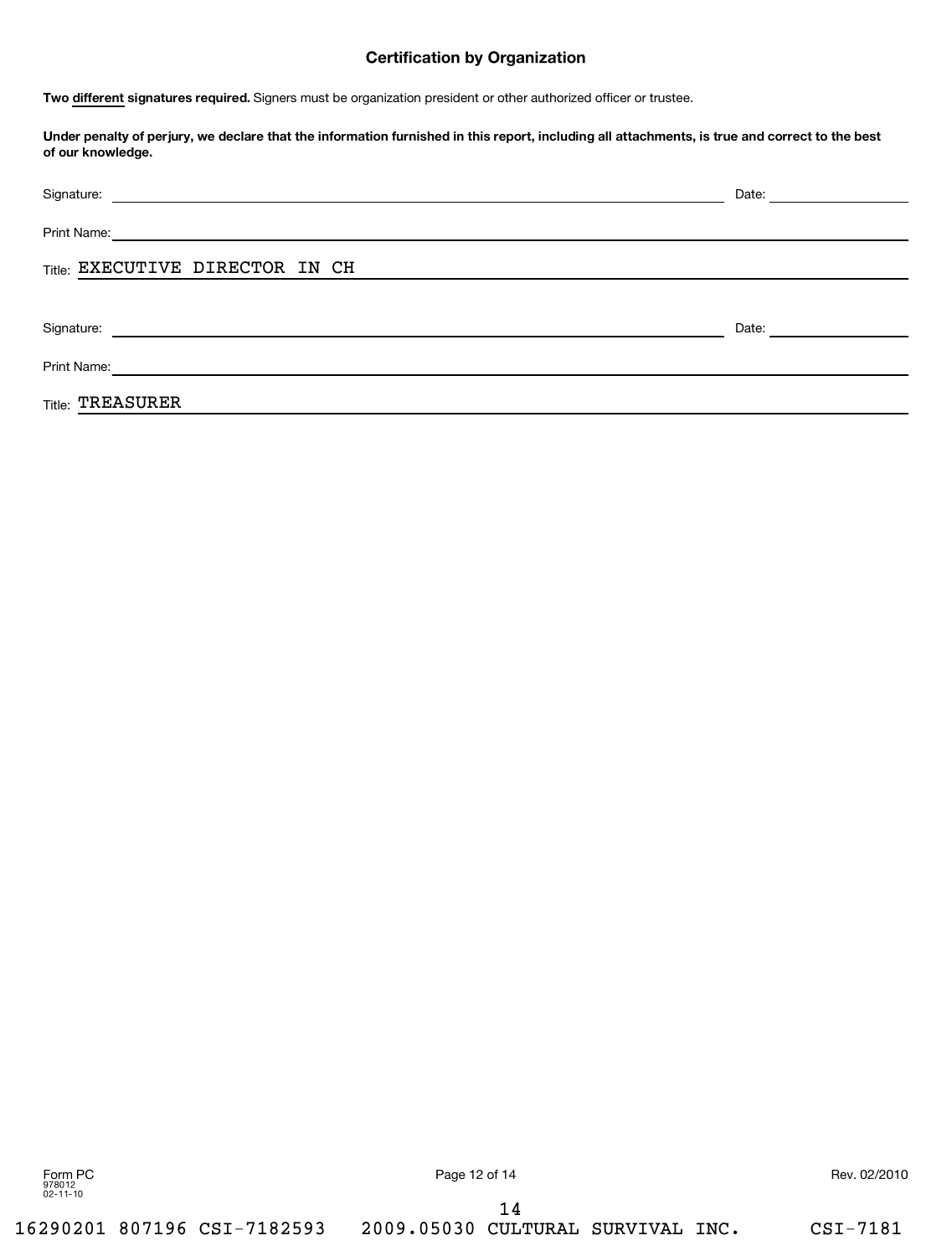## **Schedule RO**

1. Please read the instructions and definition of "Related Organization" carefully before completing this section. (If you have more than five Related *Organizations, please attach a list.* )

| Name:      |                                              | Primary purpose or activity:                                                  |                 |                                    |  |
|------------|----------------------------------------------|-------------------------------------------------------------------------------|-----------------|------------------------------------|--|
| <b>FYE</b> | A. Donor restricted funds<br>(-) liabilities | B. 3rd party restricted funds   C. Unrestricted funds<br>liabilities<br>$(-)$ | (-) liabilities | l D. Total net assets<br>$(A+B+C)$ |  |

| Name:      |                                          | Primary purpose or activity:                                                      |                 |                                    |
|------------|------------------------------------------|-----------------------------------------------------------------------------------|-----------------|------------------------------------|
| <b>FYE</b> | A. Donor restricted funds<br>Iiabilities | B. 3rd party restricted funds   C. Unrestricted funds<br>liabilities<br>$(\cdot)$ | (-) liabilities | I D. Total net assets<br>$(A+B+C)$ |

| Name:      |                                          | Primary purpose or activity:                                             |                 |                                    |
|------------|------------------------------------------|--------------------------------------------------------------------------|-----------------|------------------------------------|
| <b>FYE</b> | A. Donor restricted funds<br>Iiabilities | B. 3rd party restricted funds   C. Unrestricted funds<br>(-) liabilities | (-) liabilities | I D. Total net assets<br>$(A+B+C)$ |

| Name: |                                          | Primary purpose or activity:                                             |                 |                                    |
|-------|------------------------------------------|--------------------------------------------------------------------------|-----------------|------------------------------------|
| FYE   | A. Donor restricted funds<br>Iiabilities | B. 3rd party restricted funds   C. Unrestricted funds<br>(-) liabilities | (-) liabilities | l D. Total net assets<br>$(A+B+C)$ |

| Name:      |                                             | Primary purpose or activity:                                             |                 |                                  |
|------------|---------------------------------------------|--------------------------------------------------------------------------|-----------------|----------------------------------|
| <b>FYE</b> | A. Donor restricted funds<br>-) liabilities | B. 3rd party restricted funds   C. Unrestricted funds<br>(-) liabilities | (-) liabilities | D. Total net assets<br>$(A+B+C)$ |

15